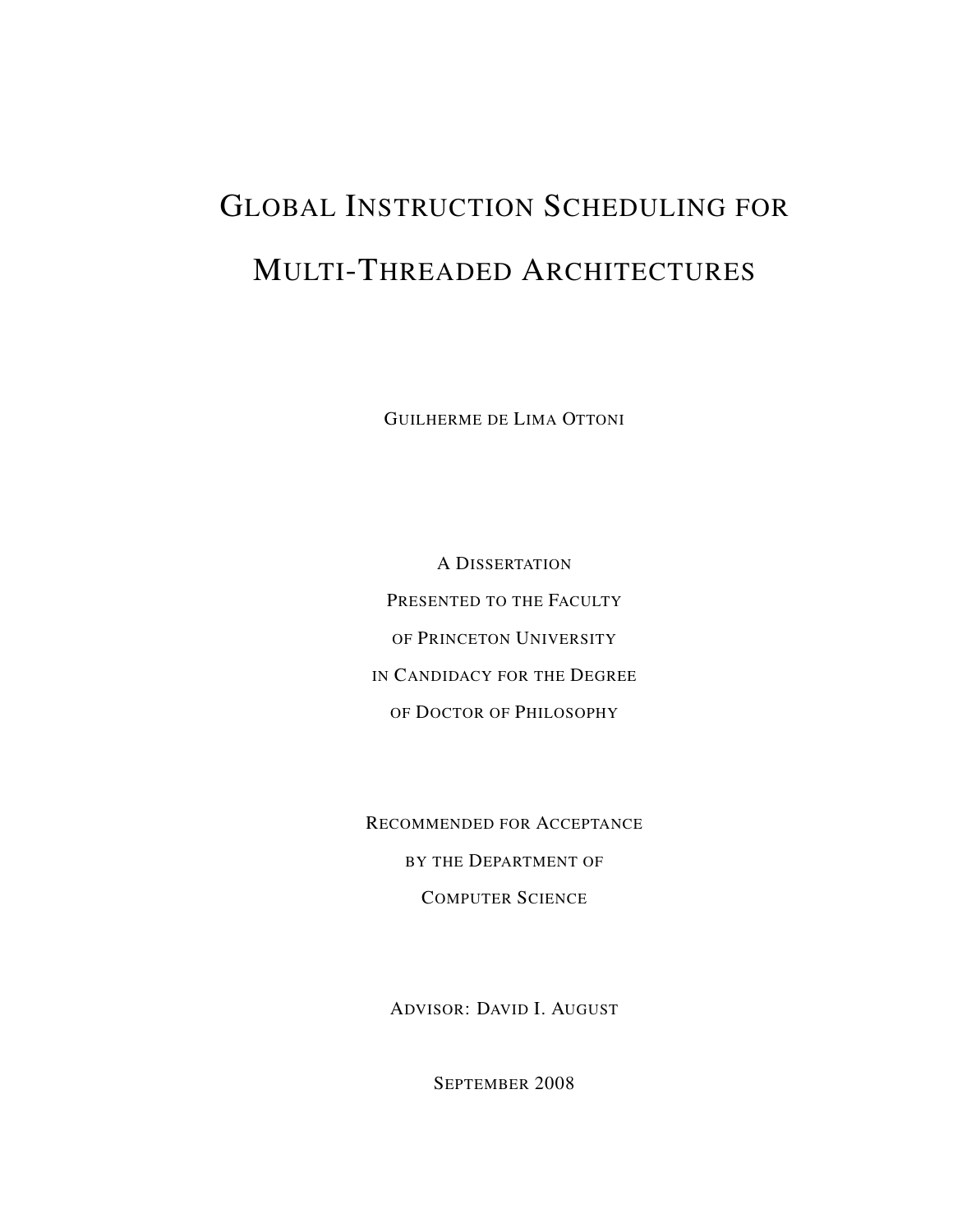c Copyright by Guilherme de Lima Ottoni, 2008.

All Rights Reserved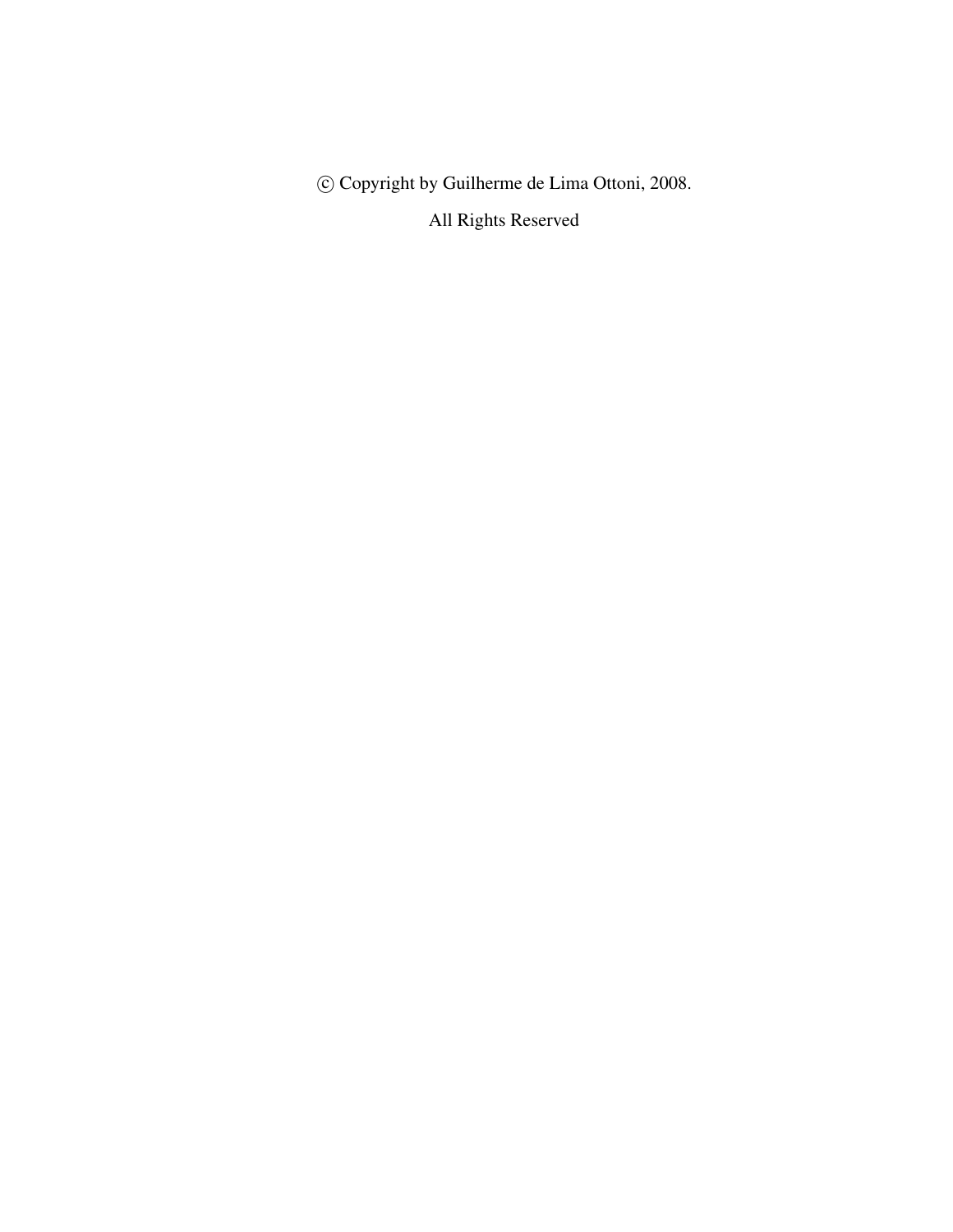#### Abstract

Recently, the microprocessor industry has moved toward multi-core or chip multiprocessor (CMP) designs as a means of utilizing the increasing transistor counts in the face of physical and micro-architectural limitations. Despite this move, CMPs do not directly improve the performance of single-threaded codes, a characteristic of most applications. In effect, the move to CMPs has shifted even more the task of improving performance from the hardware to the software.

Since developing parallel applications has long been recognized as significantly harder than developing sequential ones, it is very desirable to have automatic tools to extract thread-level parallelism (TLP) from sequential applications. Unfortunately, automatic parallelization has only been successful in the restricted domains of scientific and data-parallel applications, which usually have regular array-based memory accesses and little control flow. In order to support parallelization of general-purpose applications, computer architects have proposed CMPs with light-weight, fine-grained (scalar) communication mechanisms. Despite such support, most existing multi-threading compilation techniques have generally demonstrated little effectiveness in extracting parallelism from non-scientific applications. The main reason for this is that such techniques are mostly restricted to extracting parallelism within local, straight-line regions of code. As observed in several limit studies, local regions of code contain limited parallelism, and control dependence analysis and multiple control units are necessary to extract most of the parallelism opportunities.

This thesis describes a general compiler framework for Global Multi-Threaded (GMT) instruction scheduling, i.e. to simultaneously schedule instructions from a global region of code to extract TLP for multi-threaded architectures. Our compiler framework is based on a Program Dependence Graph (PDG) representation, efficient graph partitioning algorithms, and novel multi-threaded code generation algorithms. Central to this framework are our multi-threaded code generation algorithms, which produce efficient code for arbitrary partitions of the PDG into threads. Based on this framework, three thread-partitioning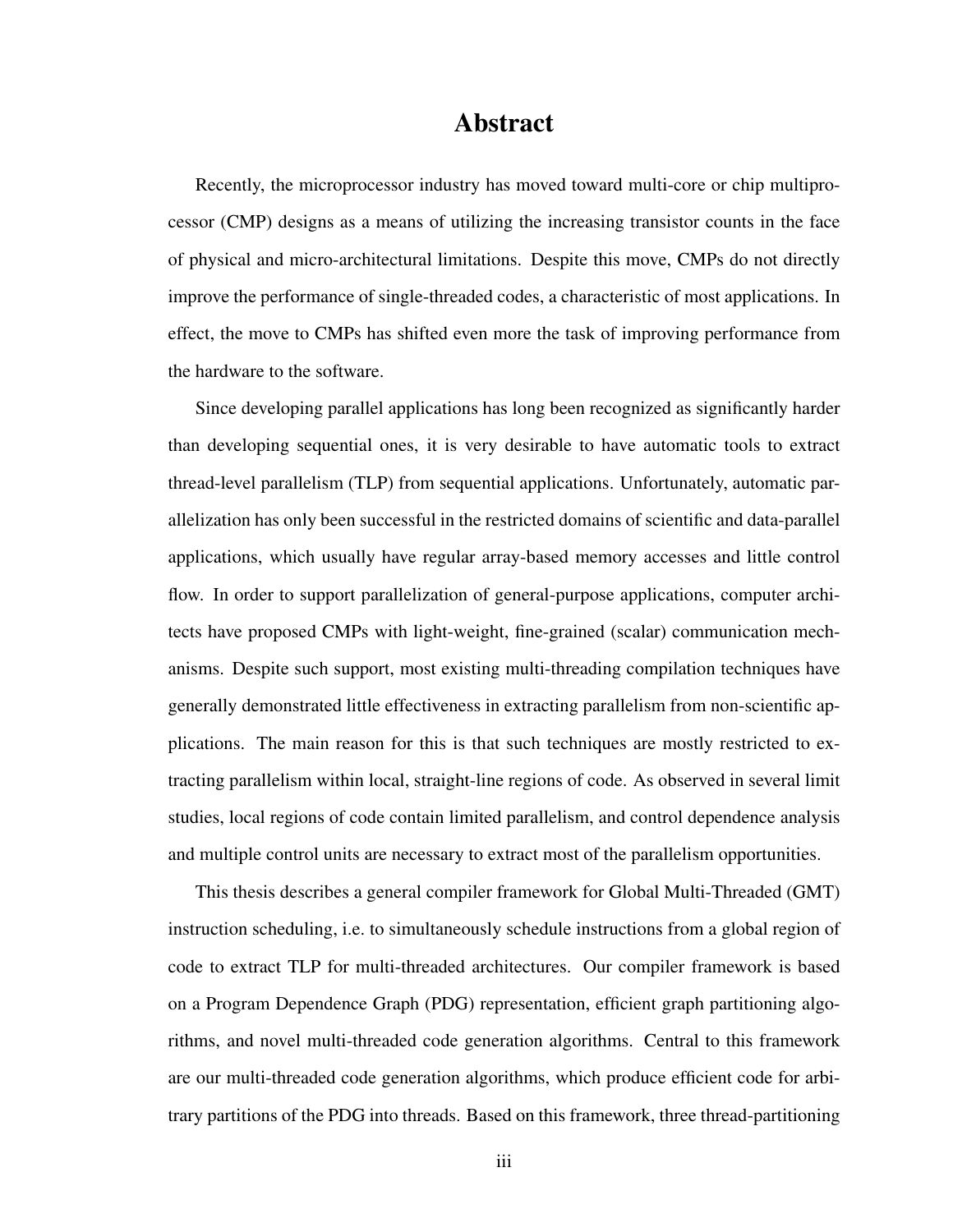strategies for GMT instructions scheduling are proposed. The first one, called GREMIO, extends list-scheduling to target multi-threaded architectures and to operate on global code regions. The second technique, called Decoupled Software Pipelining (DSWP), extracts pipelined TLP from arbitrary loop nests. We also propose Parallel-Stage DSWP, an extension of DSWP that allows multiple threads to concurrently execute the same stage of the pipeline. These techniques are implemented in the VELOCITY compiler and evaluated on an accurate CMP simulator built on top of validated Itanium 2 core models. The experiments show that our techniques balance applicability and scalability differently, with each technique resulting in the best speedup in different scenarios. Overall, the results demonstrate the effectiveness of the proposed compilation techniques, with significant speedups on a number of real benchmark applications written in C.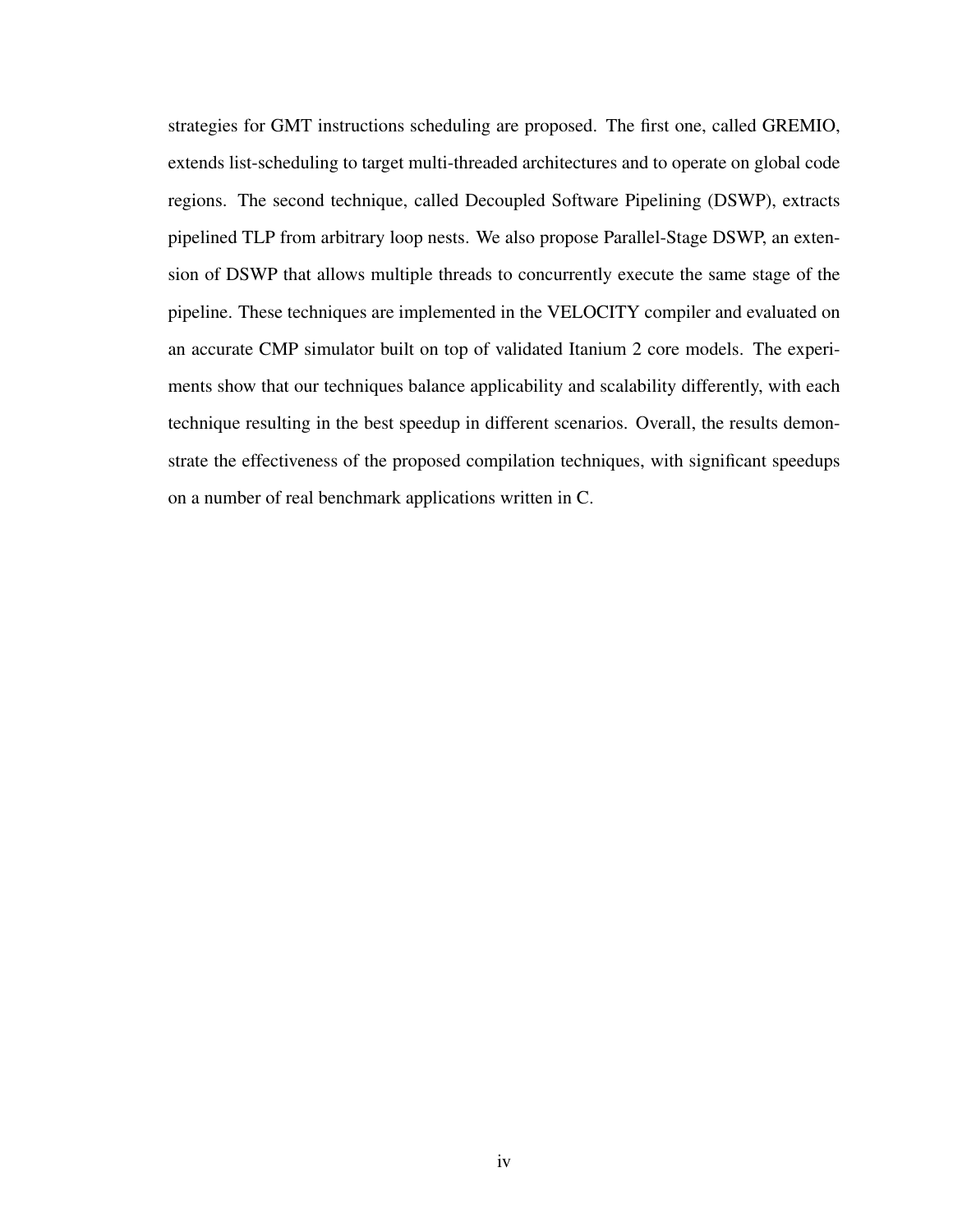#### Acknowledgments

First, I thank my advisor, David, for making this work possible in various ways. I thank David for the liberty of picking my research topic, and for believing in me throughout this journey. David's leadership inside the Liberty Research Group also enabled the good research infrastructure that made this work possible. His critical feedback certainly helped both shape and improve this work. I also appreciate his help to improve my English and oral-presentation skills. I also thank David for the financial support for my studies, which allowed me to focus on my research. Finally, I thank David for motivating me to work hard and to continuously try to improve the quality of this work.

This work would also be hardly possible without the support from my fellow Liberators. The VELOCITY compiler was written by a group of students, including myself, Spyridon Triantafyllis, Matthew Bridges, Neil Vachharajani, Easwaran Raman, and others. I am very grateful to these colleagues for helping build such a nice infrastructure to do compiler research. The highly accurate multiprocessor simulator used in this thesis' experiments was built by Ram Rangan, based on a validated uniprocessor simulator written by David Penry. The work in this thesis was partly motivated by an earlier work by Ram Rangan, Neil Vachharajani, and David August on manually parallelizing loops that traverse recursive data structures. The IMPACT compiler from the University of Illinois at Urbana-Champaign provided not only the front-end for our compiler, but also a credible infrastructure in which I originally implemented several of the ideas in this thesis. I also thank the various Liberators for listening to my research ideas, reading my paper drafts, and providing me with invaluable feedback. I am also grateful to the Liberators with whom I had the opportunity to exchange ideas and coauthor papers. I am particularly indebted to Thomas Jablin who, as the only English native speaker in my office for a while, I constantly bugged close to paper deadlines. Thomas also generously proofread this dissertation. Finally, I am indebted with the Liberators responsible for maintaining our computer systems, including Neil Vachharajani, Matthew Bridges, Thomas Jablin, and Arun Raman. Without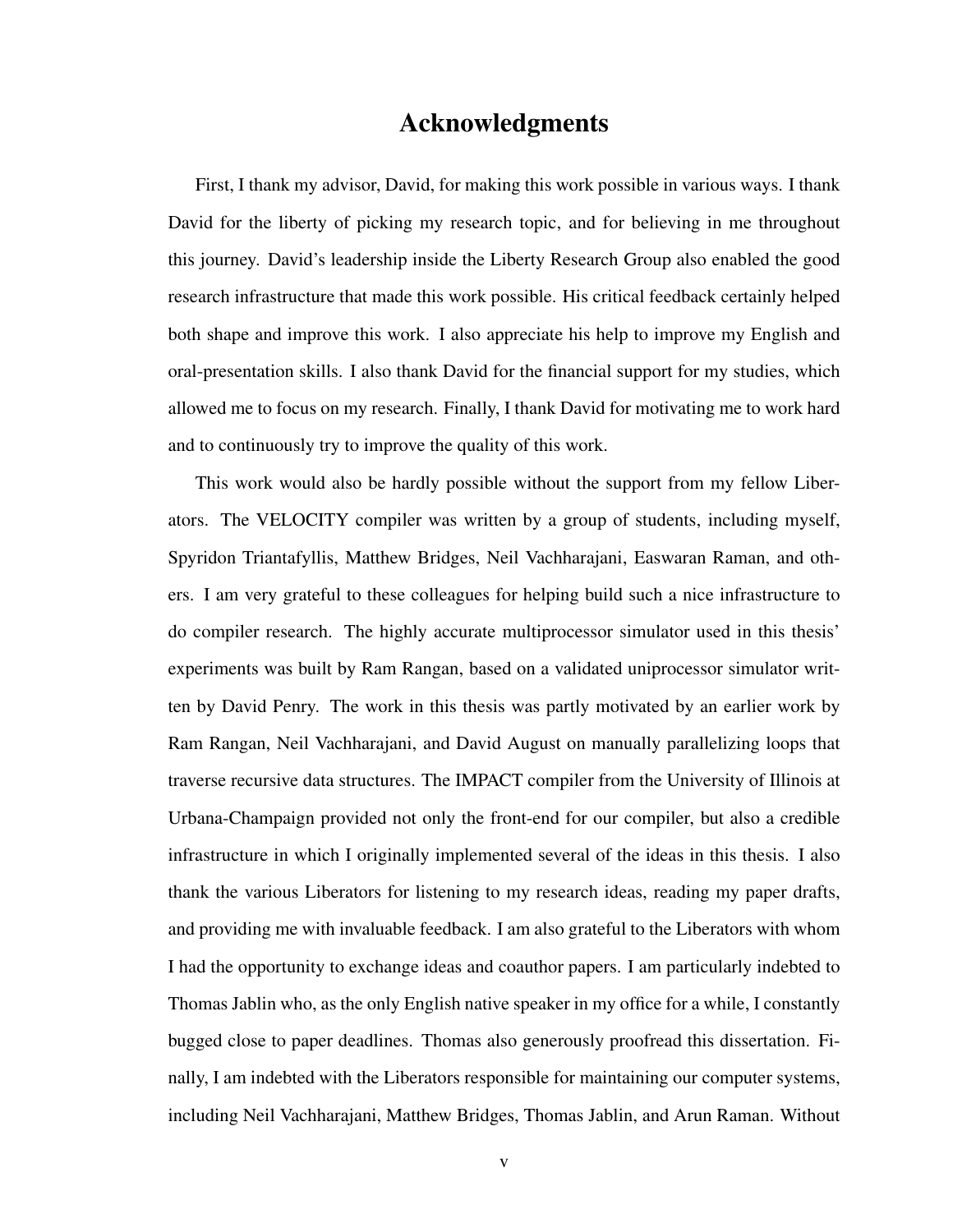their help and the Condor job-management system, the 100,000-hour simulation results presented in this thesis would not be possible.

I thank the members of my thesis committee, David August, Vivek Sarkar, Sharad Malik, Margaret Martonosi, and David Walker, for taking the time to participate in my committee. Their feedback have definitely improved the quality of this work. Particularly, I thank the readers in my committee, Vivek Sarkar and Sharad Malik. Vivek Sarkar provided me with very qualified and detailed comments on various technical aspects of this work. His large experience in this field also helped me better understand the relations and contributions of my work compared to previous research in this area. I thank Sharad Malik for reading this dissertation in the short period that was left to him.

I also thank the entire staff of Princeton, and of the Department of Computer Science in particular. Their professionalism really makes this such a great place to study and to do research. I especially thank Melissa Lawson who, as the highly effective Graduate Coordinator, makes all the bureaucracy so simple and allows us to completely focus on our studies.

My studies at Princeton have been financially supported by grants from Intel Corporation, National Science Foundation, and Gigascale Systems Research Center, graduate fellowships from the Intel Foundation and Princeton's School of Engineering and Applied Science (SEAS), and special awards from the Department of Computer Science and SEAS. I also thank Intel for the opportunities to do two Summer internships, which provided me not only great industrial research experience, but also funds to survive the grad-student life.

I am also indebted to the Brazilian people, who support the good public (free) educational system in Brazil. Without the background acquired at Juvenal Miller, CTI-FURG, FURG, and UNICAMP, I would not have reached this far.

I am very fortunate to have been born an raised in an extremely happy and fun family. The distance from my parents, Elias and Lúcia, and my siblings, Gustavo, Tatiana, and Frederico, definitely made my move to the United States harder. Fortunately, the Inter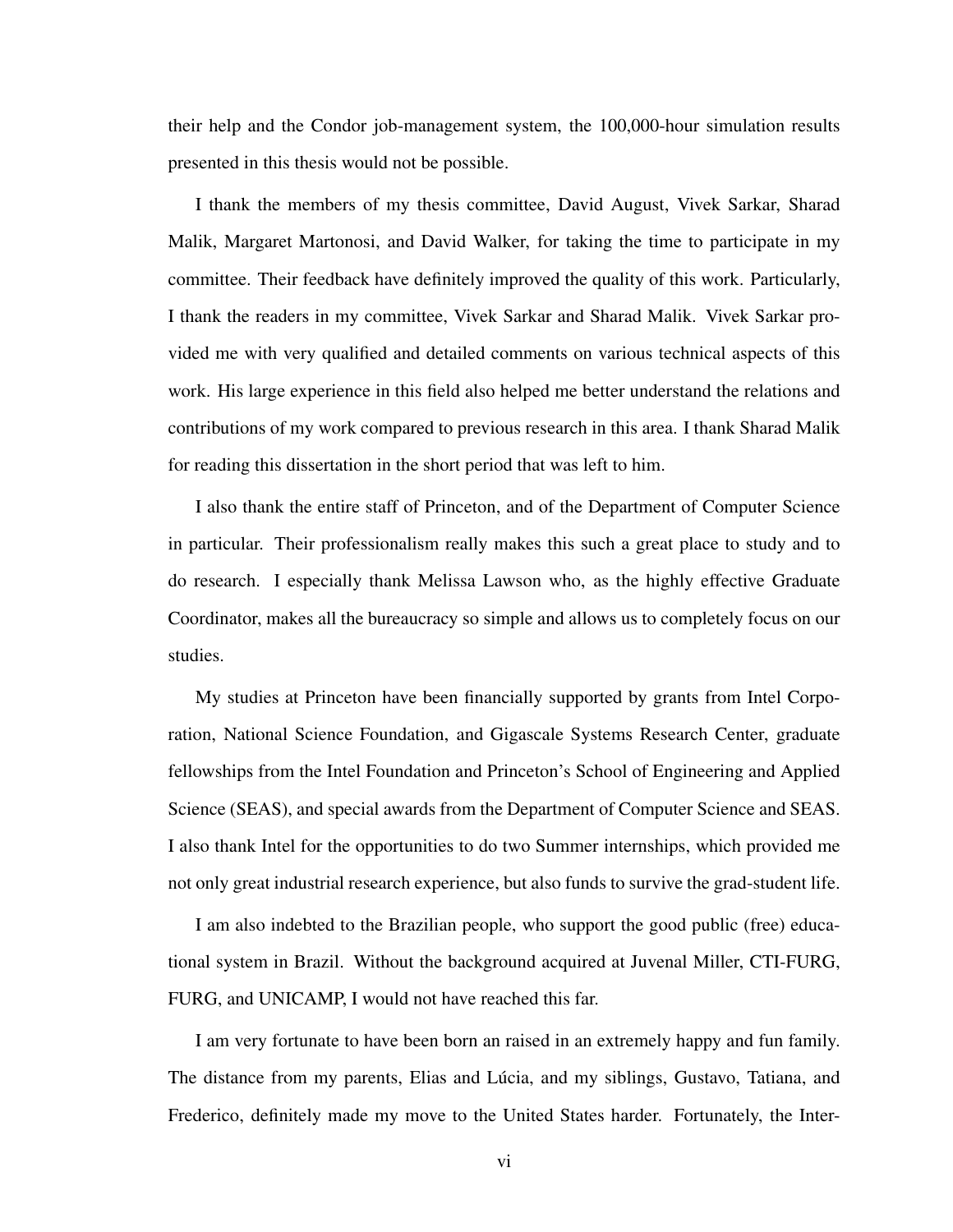net and Skype enabled our long weekend conversations that virtually reduced the distance between us and made me, for a couple of hours a week, feel as if I was back in Brazil.

Keeping sane while going through a Ph.D. program is probably impossible without the company of friends to help one relax and forget the work for a few hours a week. For that, I thank many friends, especially Desirée, Luis Fernando, Diogo, Letícia, Michel, Adriana, Diego, Marcio, Juliana, Renato, and others. Through some bottles of wine or a good *churrasco* (Brazilian barbecue), and speaking *um bom portuguesˆ (ou "gauches") ˆ* , they helped me get the necessary breaks from my research. I also thank some of these friends and the rest of the guys who appeared for our joyful weekly *peladas* (soccer games) at Rutgers.

Finally, and most importantly, I thank my wife, Desirée. Her love, care, understanding, incentive, and company were invaluable to give me strength throughout not only the Ph.D. journey, but most of my life so far. I deeply thank her understanding of one of my lifetime dreams, which was to study in one of the best schools in the world. Her love and understanding made my dream possible, despite all the changes, uncertainties, challenges, and difficulties that this life's choice brought to both of us. I also thank her for the strength to face adverse real-life situations, for our two little angels, and for our hopefully coming baby. *Mori, eu te amo muito!!!*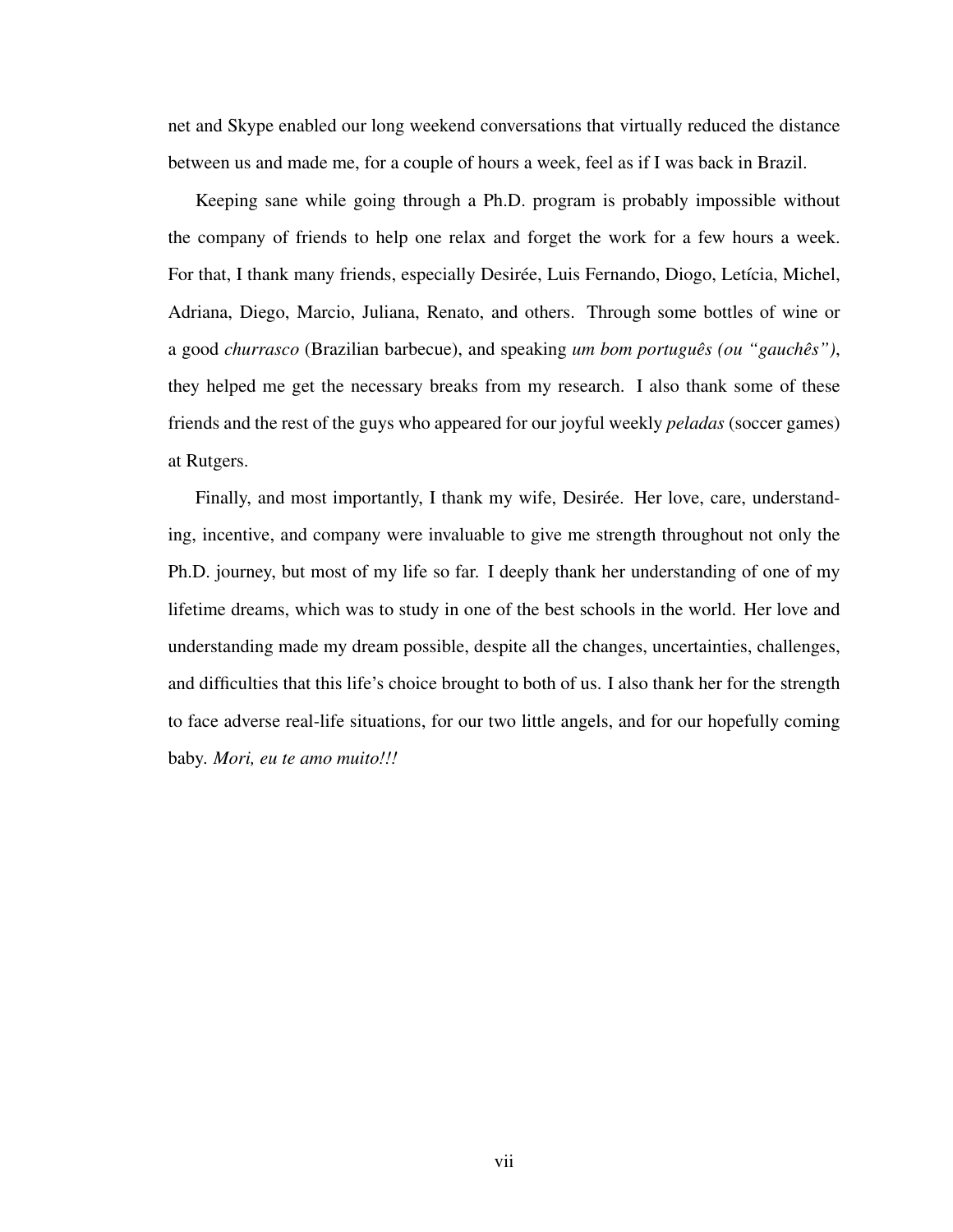*"The difficulties were created to be overcome, and we must never give up until we are absolutely certain that we are incapable."*

Sebastião P. Ottoni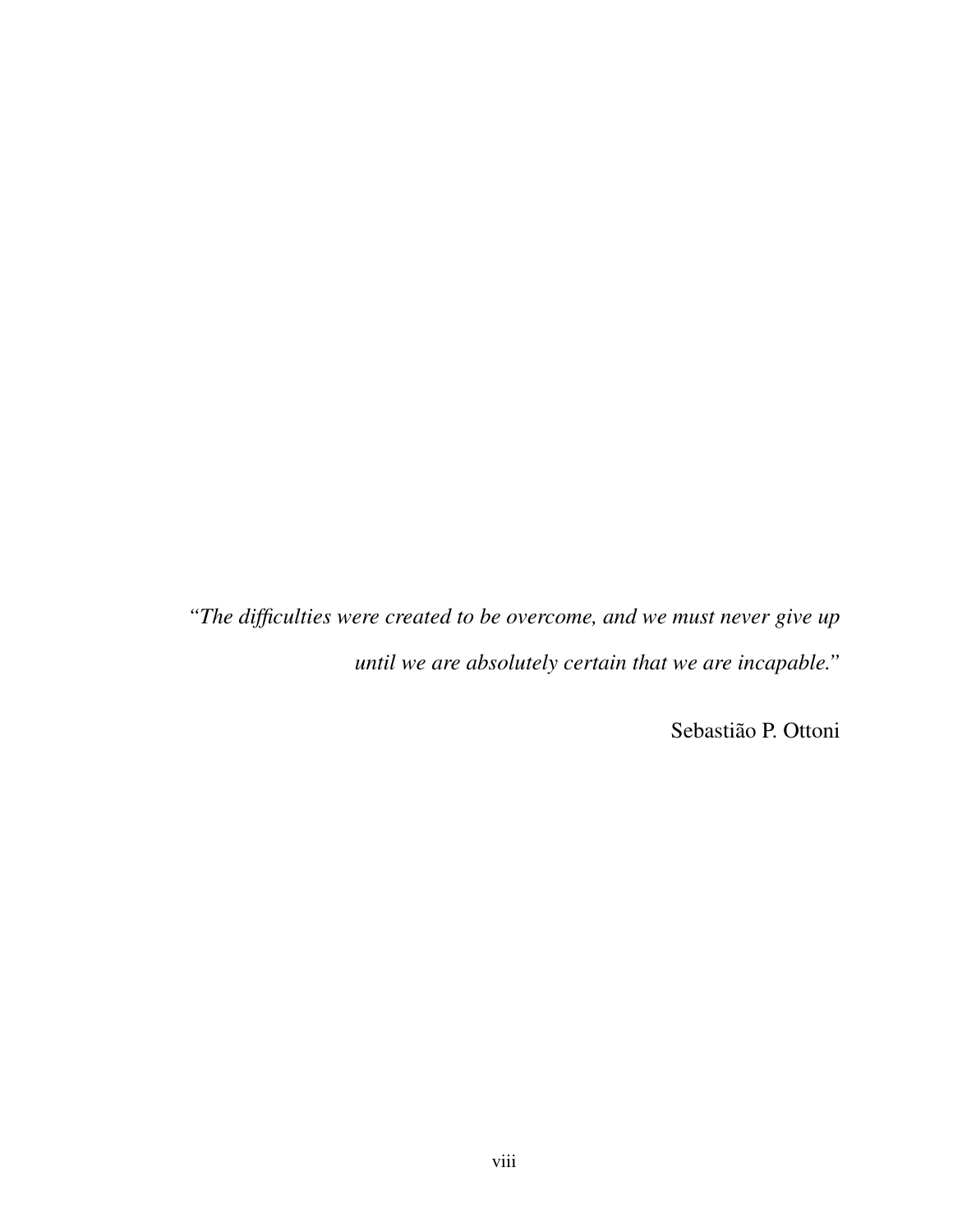*For my precious wife Desiree´*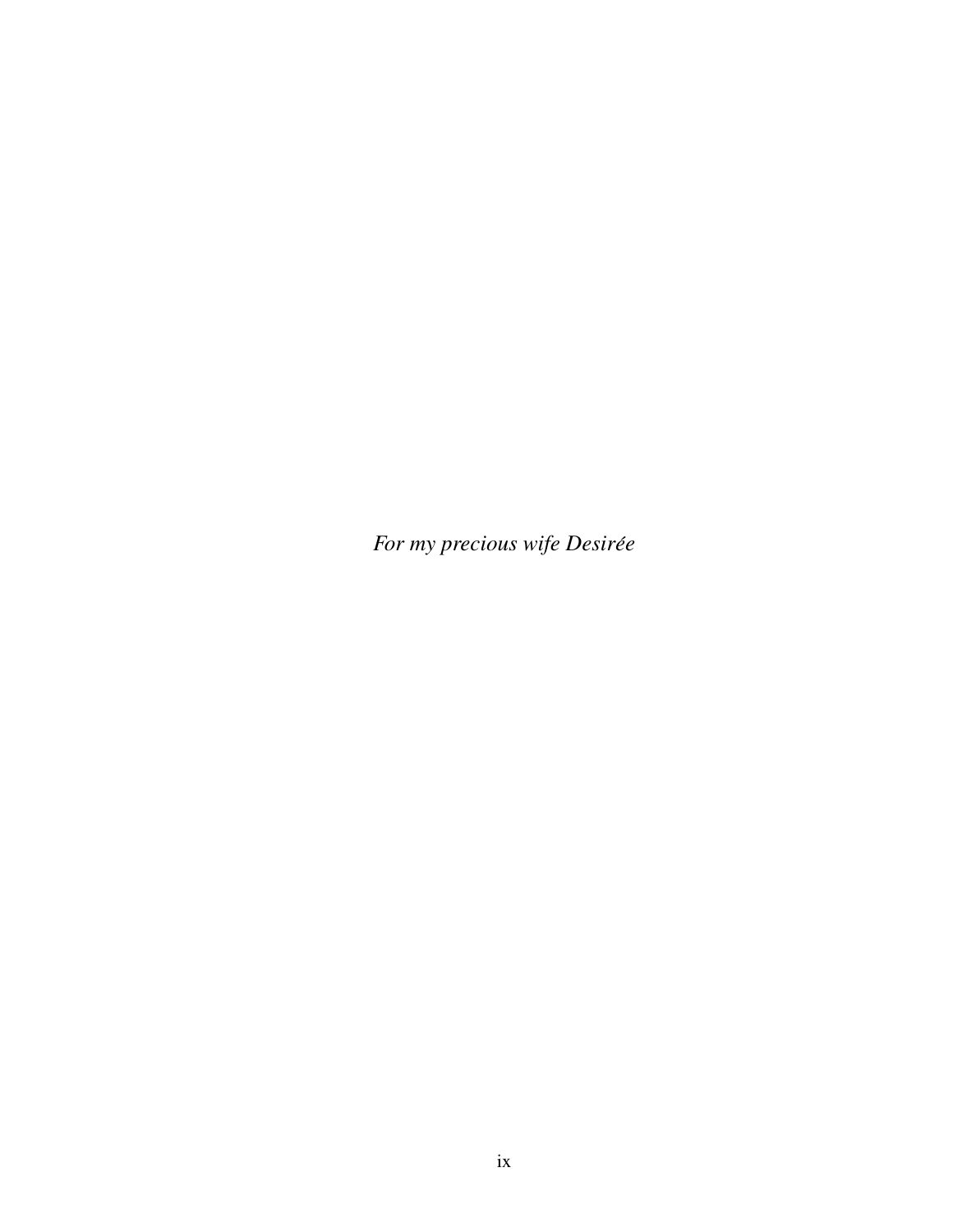# **Contents**

| $\mathbf{1}$   |     | <b>Introduction</b>                                                 |                |  |  |  |
|----------------|-----|---------------------------------------------------------------------|----------------|--|--|--|
|                | 1.1 |                                                                     | $\overline{4}$ |  |  |  |
|                | 1.2 |                                                                     | $\overline{5}$ |  |  |  |
|                | 1.3 |                                                                     | 9              |  |  |  |
|                | 1.4 |                                                                     | 10             |  |  |  |
|                | 1.5 |                                                                     | 12             |  |  |  |
|                | 1.6 |                                                                     |                |  |  |  |
|                |     |                                                                     |                |  |  |  |
| I              |     | <b>Program Representation and Multi-Threaded Code Generation 15</b> |                |  |  |  |
| $\overline{2}$ |     | <b>Dependence Graphs</b>                                            | 17             |  |  |  |
|                | 2.1 |                                                                     | 17             |  |  |  |
|                | 2.2 |                                                                     | 18             |  |  |  |
|                | 2.3 |                                                                     | 20             |  |  |  |
| 3              |     | <b>Multi-Threaded Code Generation</b>                               | 22             |  |  |  |
|                | 3.1 |                                                                     | 23             |  |  |  |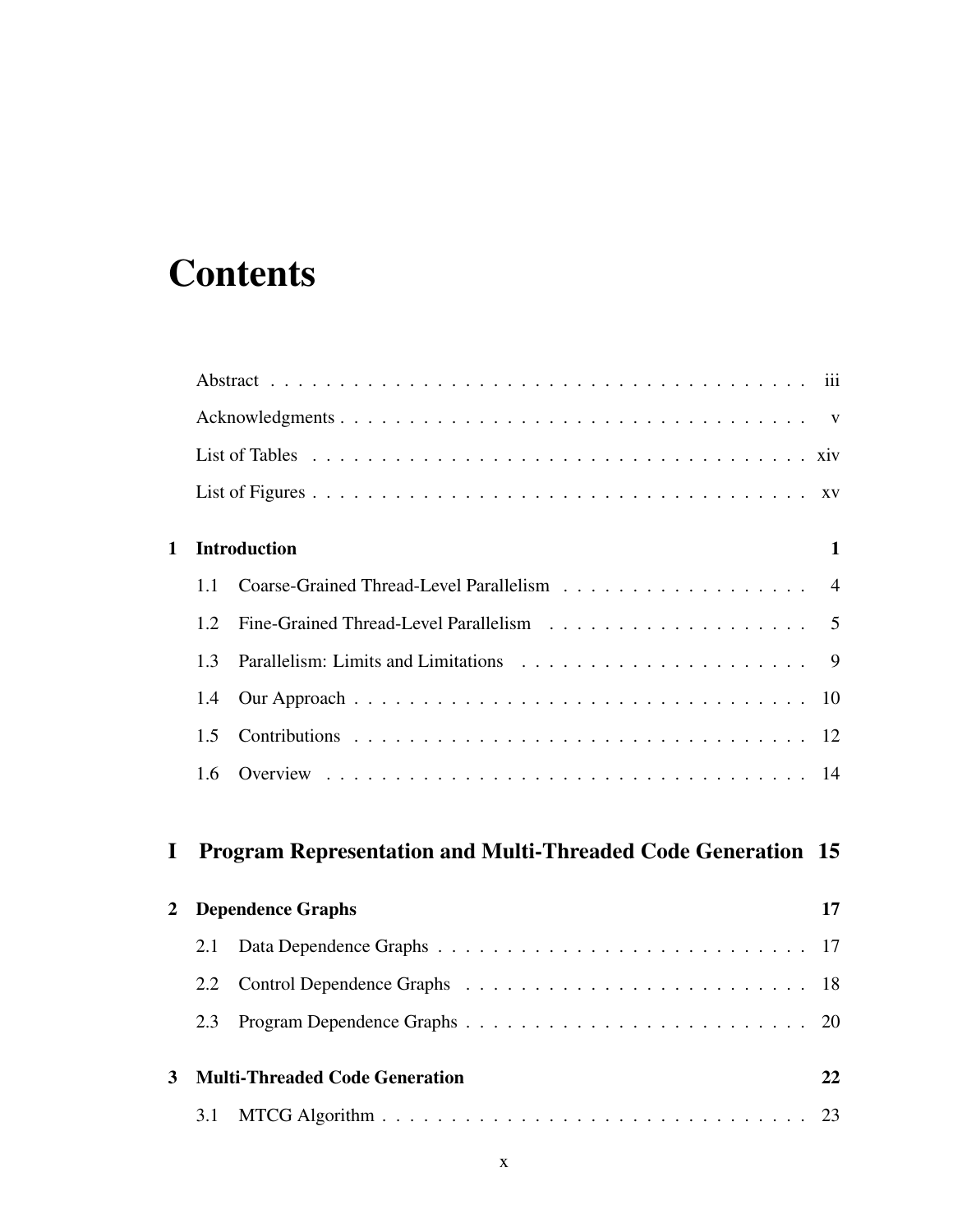|                         |     | 3.1.1 |                                                         |    |
|-------------------------|-----|-------|---------------------------------------------------------|----|
|                         |     | 3.1.2 |                                                         |    |
|                         |     | 3.1.3 | Inserting Inter-Thread Communication                    | 27 |
|                         |     | 3.1.4 |                                                         | 33 |
|                         | 3.2 |       |                                                         | 34 |
|                         | 3.3 |       |                                                         | 37 |
| $\overline{\mathbf{4}}$ |     |       | <b>Inter-Thread Communication Optimizations</b>         | 40 |
|                         | 4.1 |       |                                                         | 42 |
|                         | 4.2 |       |                                                         | 47 |
|                         |     | 4.2.1 |                                                         | 47 |
|                         |     | 4.2.2 |                                                         | 51 |
|                         |     | 4.2.3 | Optimizing Memory Synchronizations                      | 54 |
|                         | 4.3 |       |                                                         | 56 |
|                         | 4.4 |       |                                                         | 59 |
|                         |     | 4.4.1 |                                                         | 59 |
|                         |     | 4.4.2 |                                                         |    |
|                         | 4.5 |       |                                                         | 68 |
|                         | 4.6 |       |                                                         |    |
| $\mathbf{I}$            |     |       | <b>Thread-Partitioning Techniques</b>                   | 72 |
| 5                       |     |       | <b>Global List-Scheduling-Based Thread Partitioning</b> | 74 |
|                         | 5.1 |       |                                                         | 75 |
|                         |     | 5.1.1 |                                                         | 77 |
|                         |     | 5.1.2 | Global Multi-Threaded List Scheduling                   | 79 |
|                         |     | 5.1.3 |                                                         | 83 |
|                         |     | 5.1.4 |                                                         | 84 |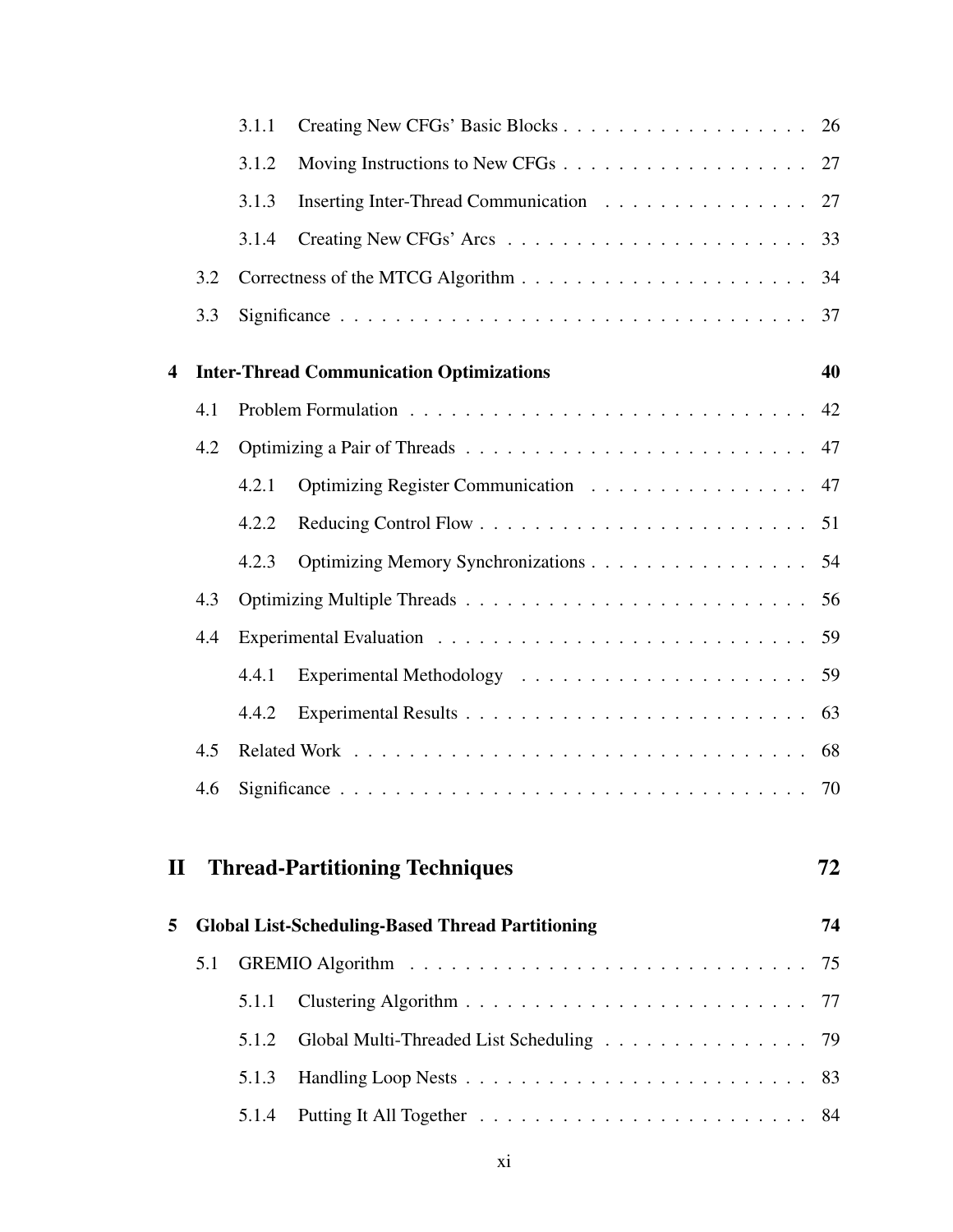|   |     | 5.1.5 |                                                                         |     |
|---|-----|-------|-------------------------------------------------------------------------|-----|
|   | 5.2 |       |                                                                         | 86  |
|   |     | 5.2.1 | Comparison to Local Multi-Threaded Scheduling                           | 88  |
|   |     | 5.2.2 | Sensitivity to Communication Latency                                    | 89  |
|   |     | 5.2.3 |                                                                         | 89  |
|   | 5.3 |       |                                                                         | 90  |
|   | 5.4 |       |                                                                         | 92  |
| 6 |     |       | <b>Decoupled Software Pipelining Thread Partitioning</b>                | 93  |
|   | 6.1 |       |                                                                         |     |
|   | 6.2 |       |                                                                         |     |
|   |     | 6.2.1 | Problem Formulation and Complexity 102                                  |     |
|   |     | 6.2.2 |                                                                         |     |
|   | 6.3 |       |                                                                         |     |
|   |     | 6.3.1 |                                                                         |     |
|   |     | 6.3.2 |                                                                         |     |
|   |     | 6.3.3 | Sensitivity to Communication Latency 107                                |     |
|   |     | 6.3.4 |                                                                         |     |
|   |     | 6.3.5 |                                                                         |     |
|   | 6.4 |       |                                                                         |     |
|   | 6.5 |       |                                                                         |     |
| 7 |     |       | <b>Parallel-Stage Decoupled Software Pipelining Thread Partitioning</b> | 112 |
|   | 7.1 |       |                                                                         |     |
|   | 7.2 |       |                                                                         |     |
|   | 7.3 |       |                                                                         |     |
|   |     | 7.3.1 |                                                                         |     |
|   |     | 7.3.2 |                                                                         |     |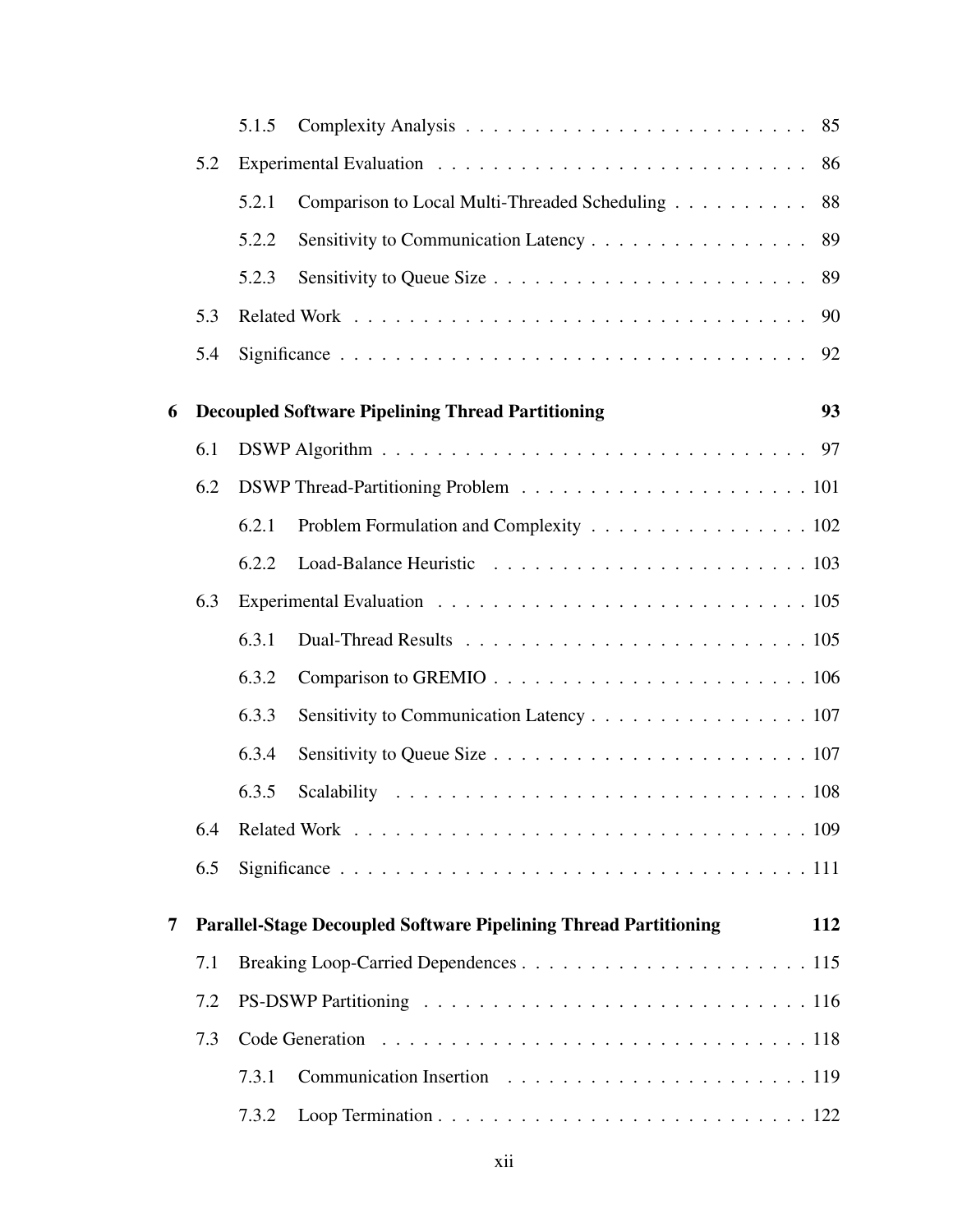|    | 7.4 |                                                                                               |     |  |
|----|-----|-----------------------------------------------------------------------------------------------|-----|--|
|    |     | 741                                                                                           |     |  |
|    |     | 7.4.2 Comparison to DSWP $\ldots \ldots \ldots \ldots \ldots \ldots \ldots \ldots \ldots 124$ |     |  |
|    | 7.5 |                                                                                               |     |  |
|    |     |                                                                                               |     |  |
| 8. |     | <b>Conclusions and Future Directions</b>                                                      |     |  |
|    |     |                                                                                               | 127 |  |
|    | 8.1 |                                                                                               |     |  |
|    | 8.2 |                                                                                               |     |  |
|    | 8.3 |                                                                                               |     |  |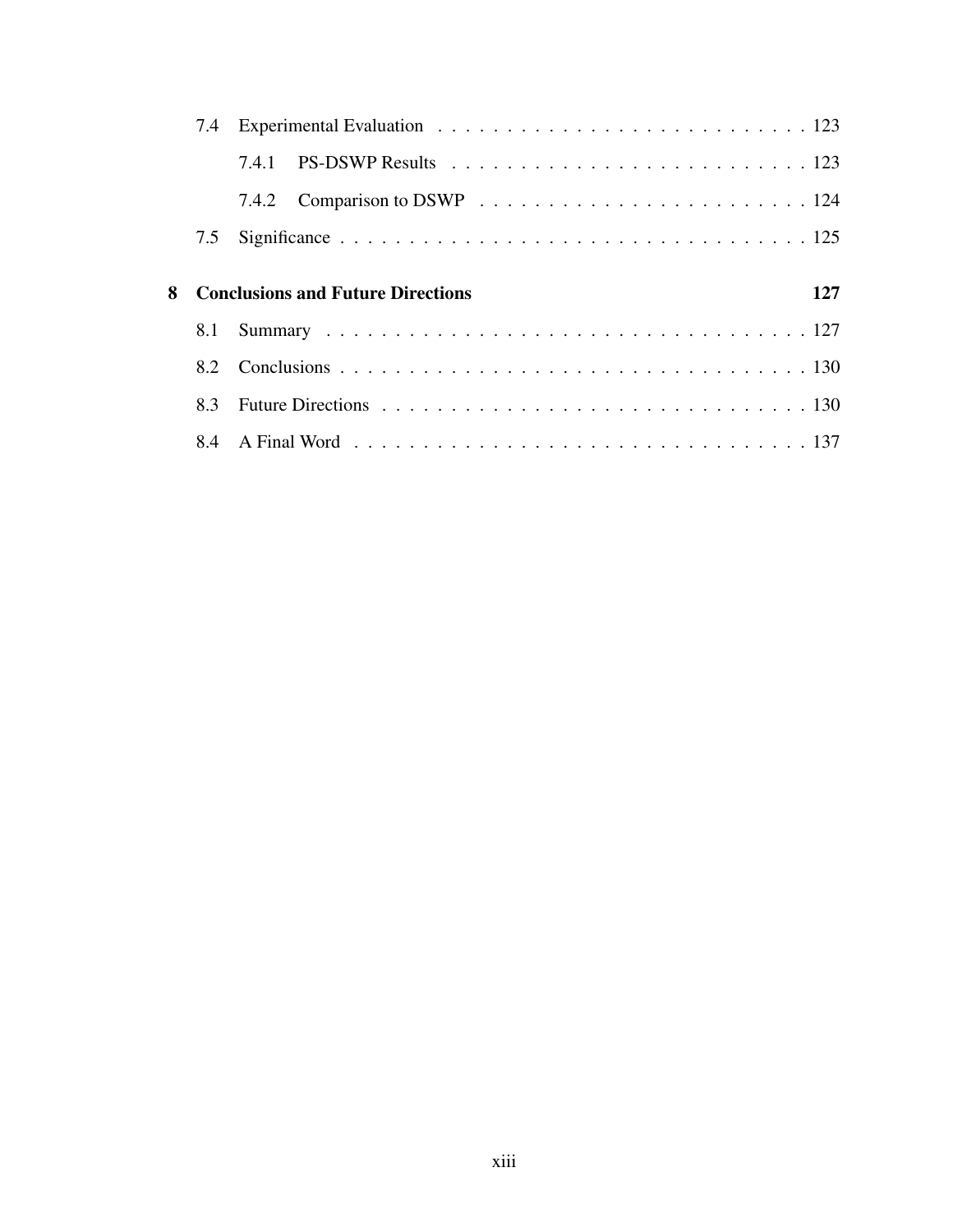## List of Tables

| 5.1 Type of parallelism extracted by GREMIO. 87 |  |
|-------------------------------------------------|--|
|                                                 |  |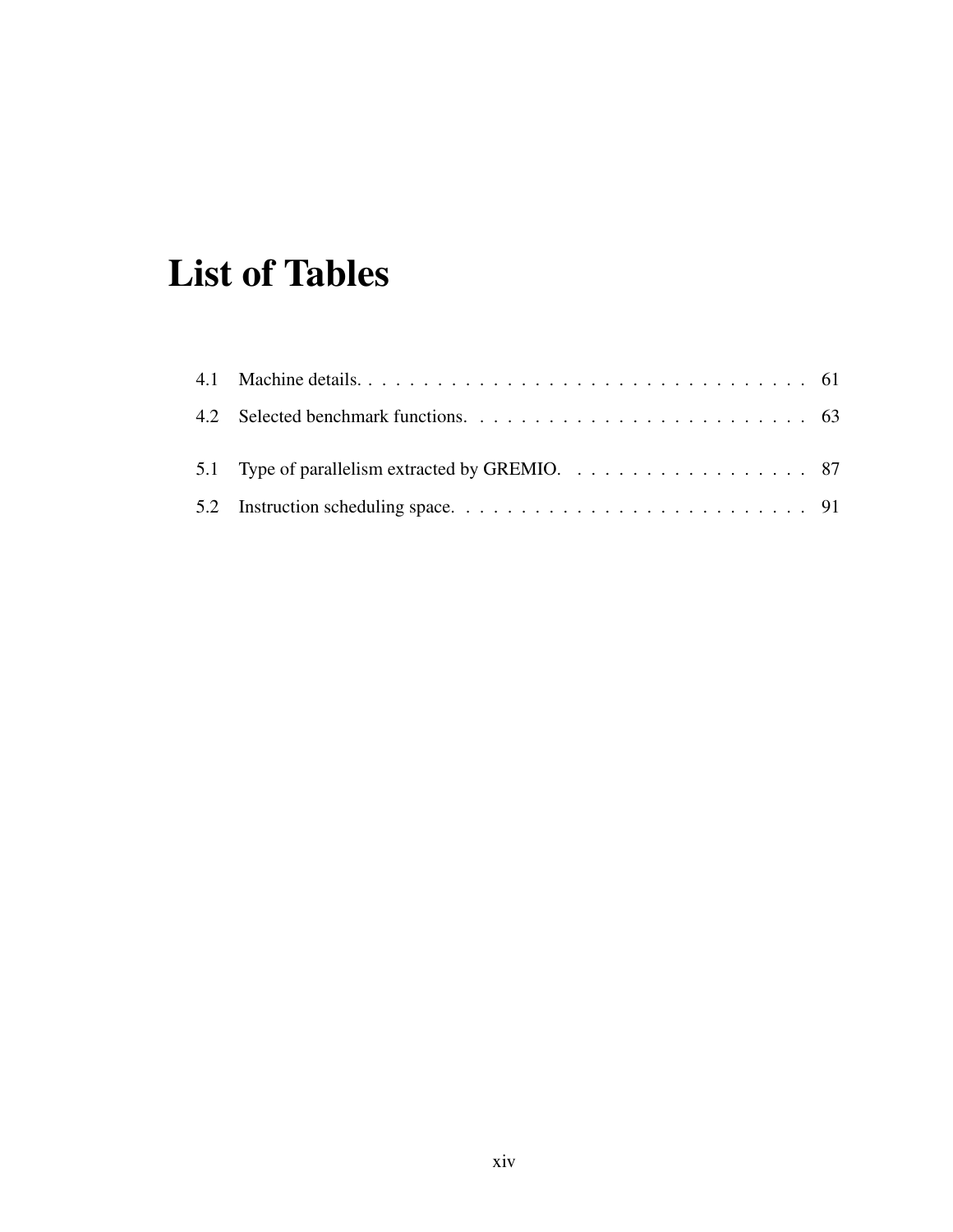# List of Figures

| 1.1 | Performance trend of SPEC Integer benchmark suite on various machines                                        |                |
|-----|--------------------------------------------------------------------------------------------------------------|----------------|
|     | released over time. Different versions of the benchmark suite were normal-                                   |                |
|     | ized using common machines. Source data from SPEC [99].                                                      | $\overline{3}$ |
| 1.2 | Framework for global multi-threaded instruction scheduling.                                                  | 12             |
| 2.1 | Example code in: (a) $C$ , (b) low-level IR, (c) CFG, (d) post-dominance tree,                               |                |
|     | and (e) PDG. $\ldots \ldots \ldots \ldots \ldots \ldots \ldots \ldots \ldots \ldots \ldots \ldots \ldots 21$ |                |
| 3.1 | Example of the MTCG algorithm. (a) C source code; (b) original low-level                                     |                |
|     | code; (c) partitioned PDG; and (d)-(e) resulting multi-threaded code. 25                                     |                |
| 4.1 | Simple example of the MTCG algorithm. $\ldots \ldots \ldots \ldots \ldots \ldots$                            | 42             |
| 4.2 | Example CFG illustrating the impossibility of statically placing communi-                                    |                |
|     | cations optimally. $\dots \dots \dots \dots \dots \dots \dots \dots \dots \dots \dots \dots \dots$           | 44             |
| 4.3 |                                                                                                              | 50             |
| 4.4 |                                                                                                              | 53             |
| 4.5 | Breakdown of dynamic instructions in code generated by the basic MTCG                                        |                |
|     | algorithm (without COCO), for (a) GREMIO and (b) DSWP. 64                                                    |                |
| 4.6 | Reduction in the dynamic communication / synchronization instructions by                                     |                |
|     | applying COCO, compared to the basic MTCG algorithm. $\ldots \ldots \ldots$ 65                               |                |
| 4.7 | Speedup of using COCO over code generated by the basic MTCG algorithm. 65                                    |                |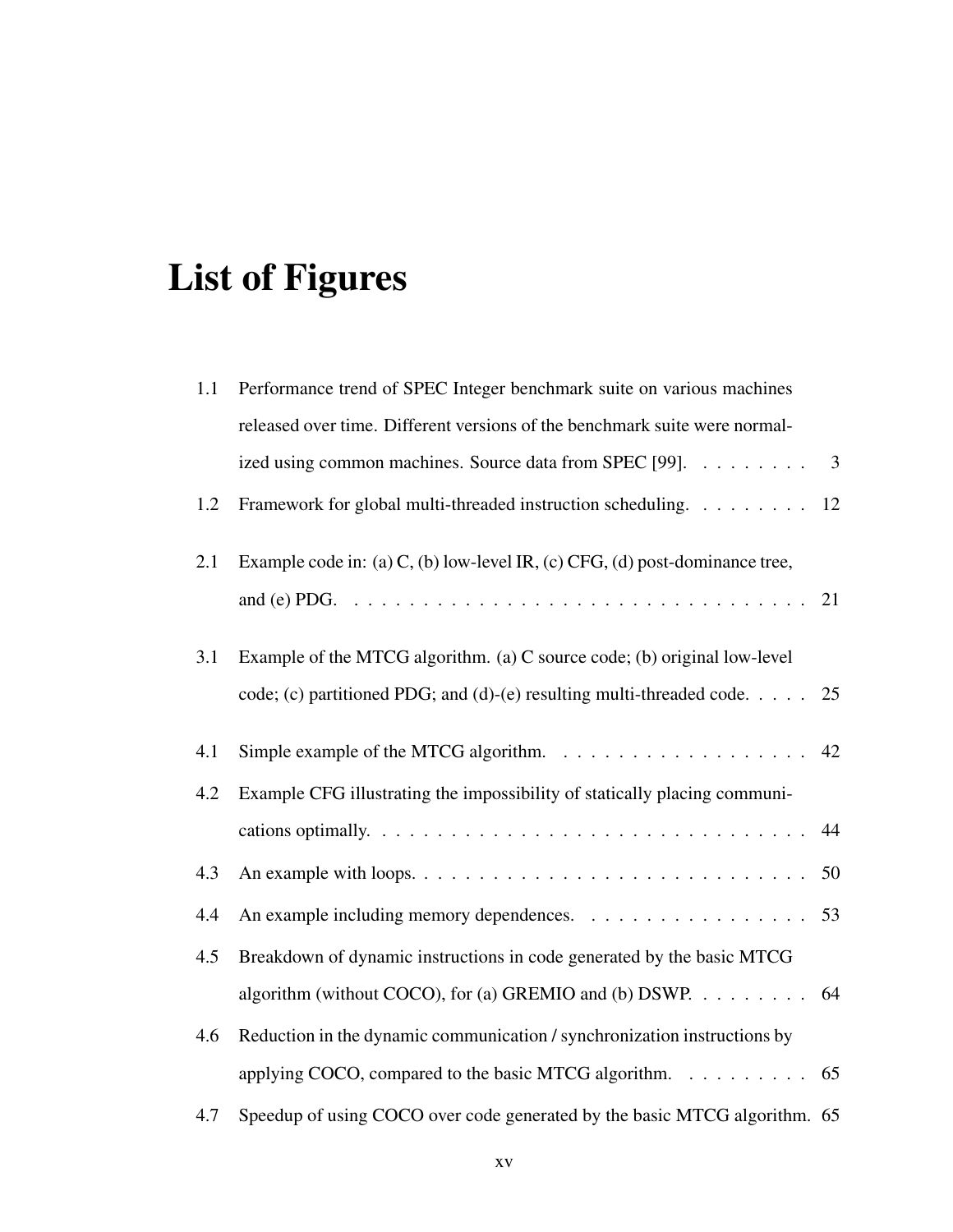| 4.8 | Speedup of using COCO over code generated by the basic MTCG algo-                              |
|-----|------------------------------------------------------------------------------------------------|
|     | rithm for DSWP with (a) 4 threads, and (b) 6 threads. $\dots \dots \dots \dots \dots \dots$ 68 |
| 5.1 | Example code in: (a) C, (b) low-level IR, (c) CFG, and (d) PDG. $\dots \dots \dots$ 76         |
| 5.2 | Operation of GREMIO on the example from Figure 5.1. 77                                         |
| 5.3 | HPDG tree for the PDG in Figure 5.1. $\ldots$ 84                                               |
| 5.4 |                                                                                                |
| 5.5 | Speedup of dual-thread GREMIO over single-threaded. 87                                         |
| 5.6 | Percentage of execution on corresponding extended basic blocks. 88                             |
| 5.7 | Speedup over single-threaded for different communication latencies.<br>89                      |
| 5.8 | Speedup over single-threaded for different size of queues.<br>90                               |
| 6.1 | A simple example comparing Software Pipelining (SWP) and Decoupled                             |
|     | 94                                                                                             |
| 6.2 | Execution timelines for DOALL, DSWP, DOPIPE, and DOACROSS.<br>96                               |
| 6.3 |                                                                                                |
| 6.4 | Speedups for dual-thread DSWP over single-threaded execution. 105                              |
| 6.5 | Speedups for dual-thread GREMIO and DSWP over single-threaded exe-                             |
|     |                                                                                                |
| 6.6 | Speedups for dual-thread DSWP over single-threaded execution, with dif-                        |
|     |                                                                                                |
| 6.7 | Speedups for dual-thread DSWP over single-threaded execution, with dif-                        |
|     |                                                                                                |
| 6.8 | Speedups for DSWP over single-threaded execution. 109                                          |
| 7.1 |                                                                                                |
| 7.2 | (a) Low-level code, (b) PDG, and (c) $DAG_{SCC}$ for the example in Figure 7.1.115             |
| 7.3 | (a) Speedups for PS-DSWP over single-threaded execution. (b) Resulting                         |
|     |                                                                                                |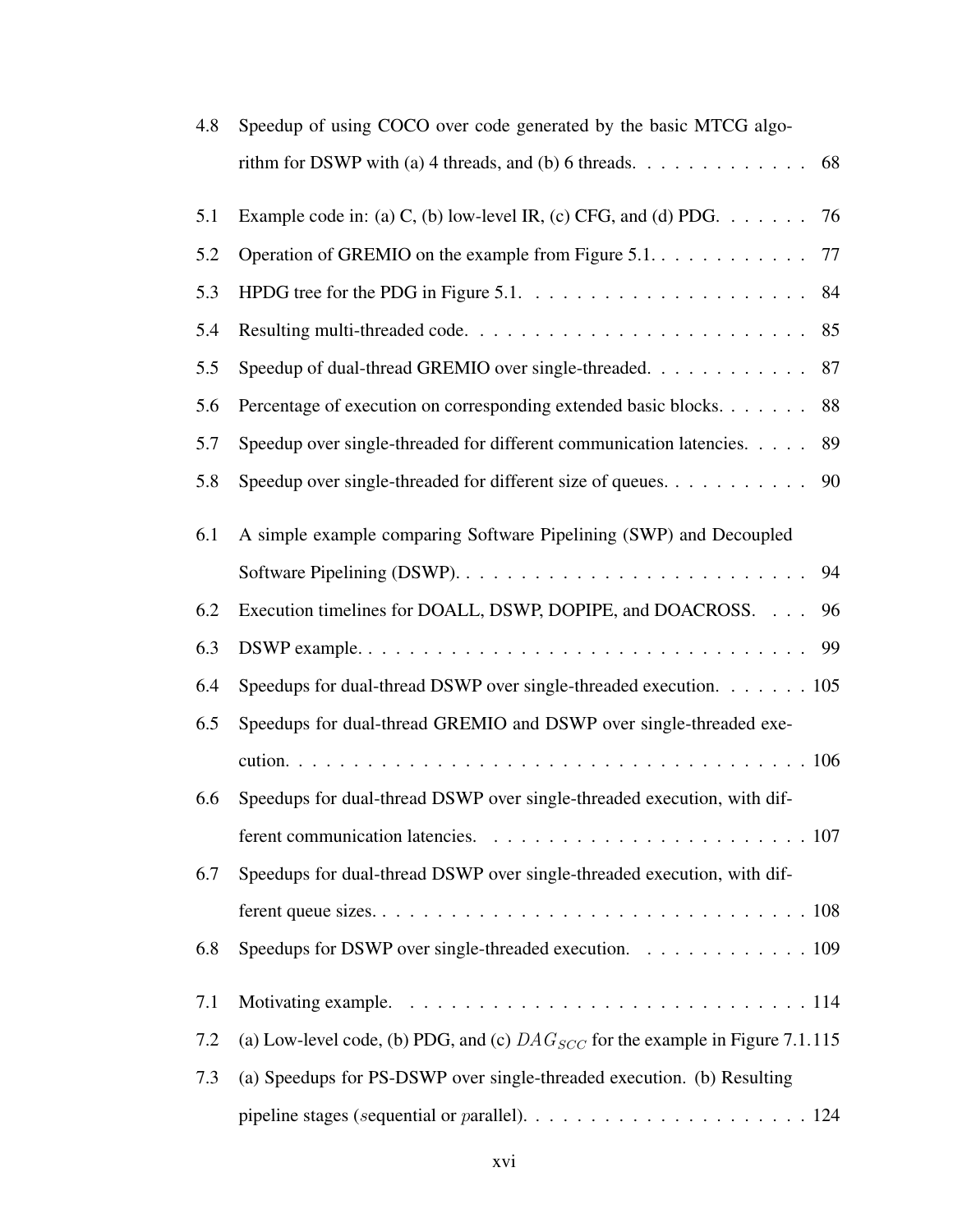| 7.4 Speedups for PS-DSWP and DSWP using up to 6 threads, over single- |  |
|-----------------------------------------------------------------------|--|
|                                                                       |  |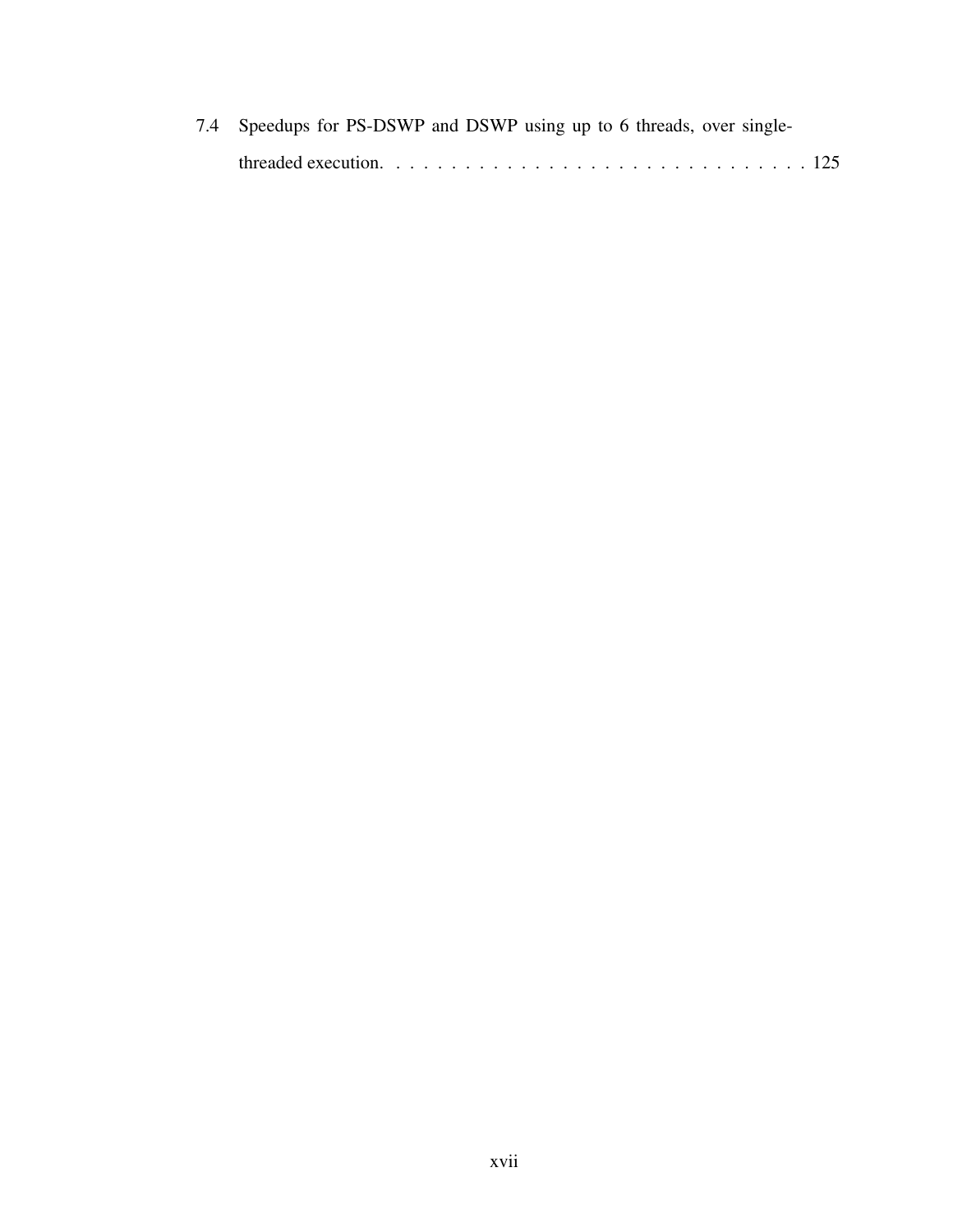## Chapter 1

## Introduction

Since their invention, computers have been used for an increasing number of applications. Today, these uses range from embedded applications (e.g. car and aircraft control, voice processing in cell phones) to desktop applications (e.g. Internet browsing, gaming) to supercomputer applications (e.g. weather forecast, seismic simulation). This wide adoption of computers is a result of both their constant cost reduction and their continuous increase in performance. This work focuses on improving the performance of applications on modern computers.

For the vast majority of the applications, performance improvements have mainly been a result of two factors. First, and most importantly, processors have become faster due to improvements in the process technology. The clock rate of processors has improved from 5 KHz in the 1940s (ENIAC [111]) to 3 GHz in 2000s (Pentium 4 [45]). The second factor for increase in performance is the constant improvement in the processors' microarchitecture (e.g. caches and branch prediction) and accompanying compiler technology. Together, the effect of micro-architectural and compilation improvements is estimated to account for 40% increase in performance per year [10]. Besides these two main factors, in limited application domains that require extraordinary computing power and contain abundant parallelism (e.g. physical simulations), supercomputers consisting of multiple processors have been used to provide extra performance.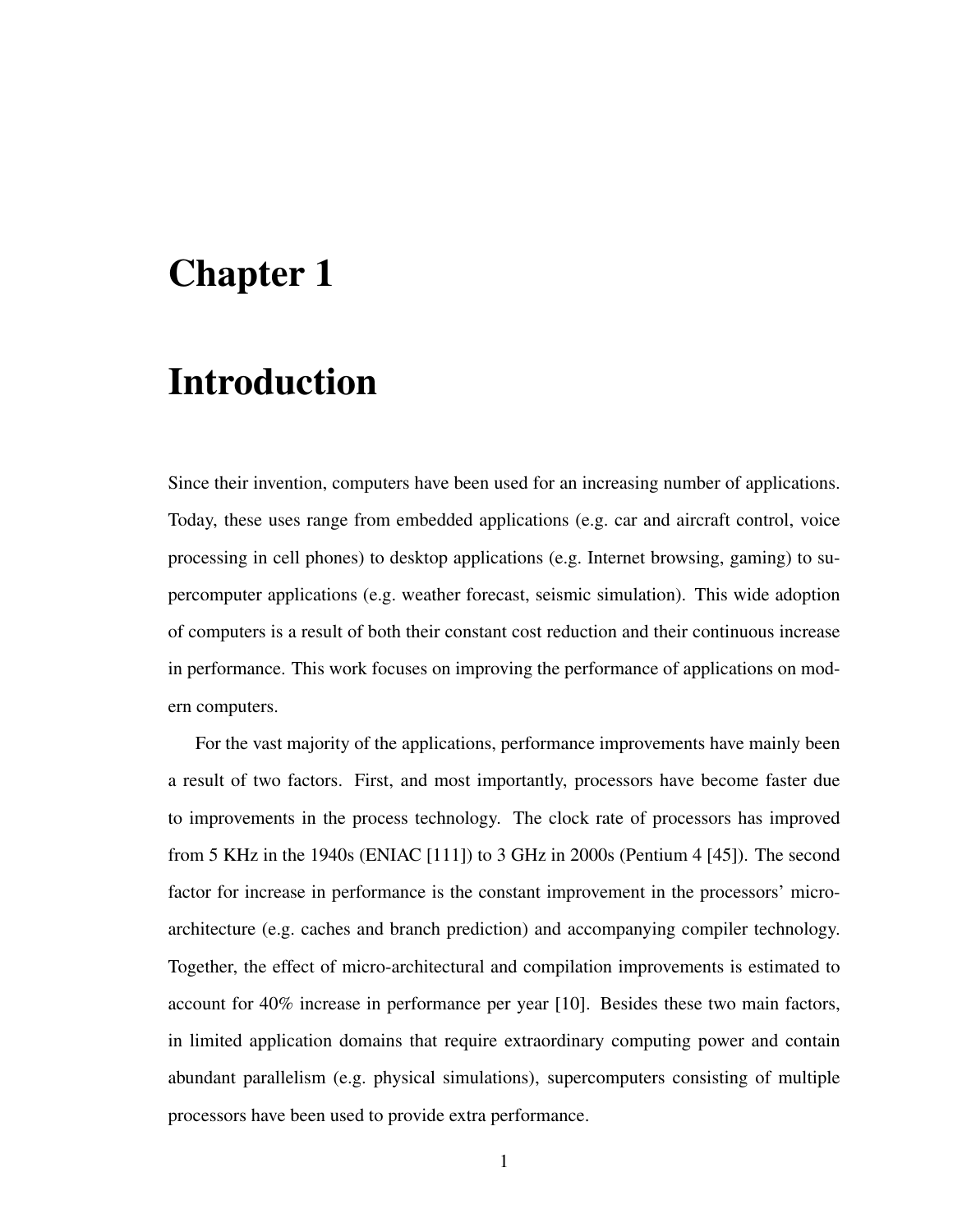This long-lasting scenario for improving performance is now changing. Recently, the microprocessor industry has reached hard physical limits, including heat dissipation and power consumption, that are preventing faster clock rates. Furthermore, more aggressive micro-architectural techniques adversely affect these physical issues, both by requiring more complex, power-hungry hardware components and by adding logic to the critical path to execute instructions. Moreover, micro-architectural techniques generally provide diminishing returns. Therefore, neither clock rate nor micro-architectural techniques are contributing to significantly improve performance anymore. As a result, the performance of most applications is not increasing at the same pace it used to for several decades. Figure 1.1 illustrates this effect on three generations of the SPEC CPU Integer benchmark suite [99]. Each point in this graph represents a different machine. For each month in the  $x$ -axis, the best performance among the machines reported during this month is plotted. The different benchmark suites were normalized using common processors reported. The two different trend lines are linear regressions. The steepest line was computed using the processors released before 2004, and it represents the past performance trend. The other line was computed for processors released starting in 2004, and it represents the current performance trend.

The current reduction in the performance trend is a result of the aforementioned limitations in both clock frequency and micro-architecture. Since these were the two main sources of increase in performance, improving performance now lies on parallelism, which was the third and far less important source of performance for decades.

The good news is that parallelism is becoming cheaper. With Moore's Law's continuous increase in transistor count per chip [63], multi-core processors have become the norm. Multi-threaded and/or multi-core processors are found today even in desktops, laptops, and cell phones. These parallel machines are available in most systems, even if the users/applications do not fully utilize them. Furthermore, compared to traditional symmetric multi-processor (SMP) systems, the tightly integrated nature of single-chip multi-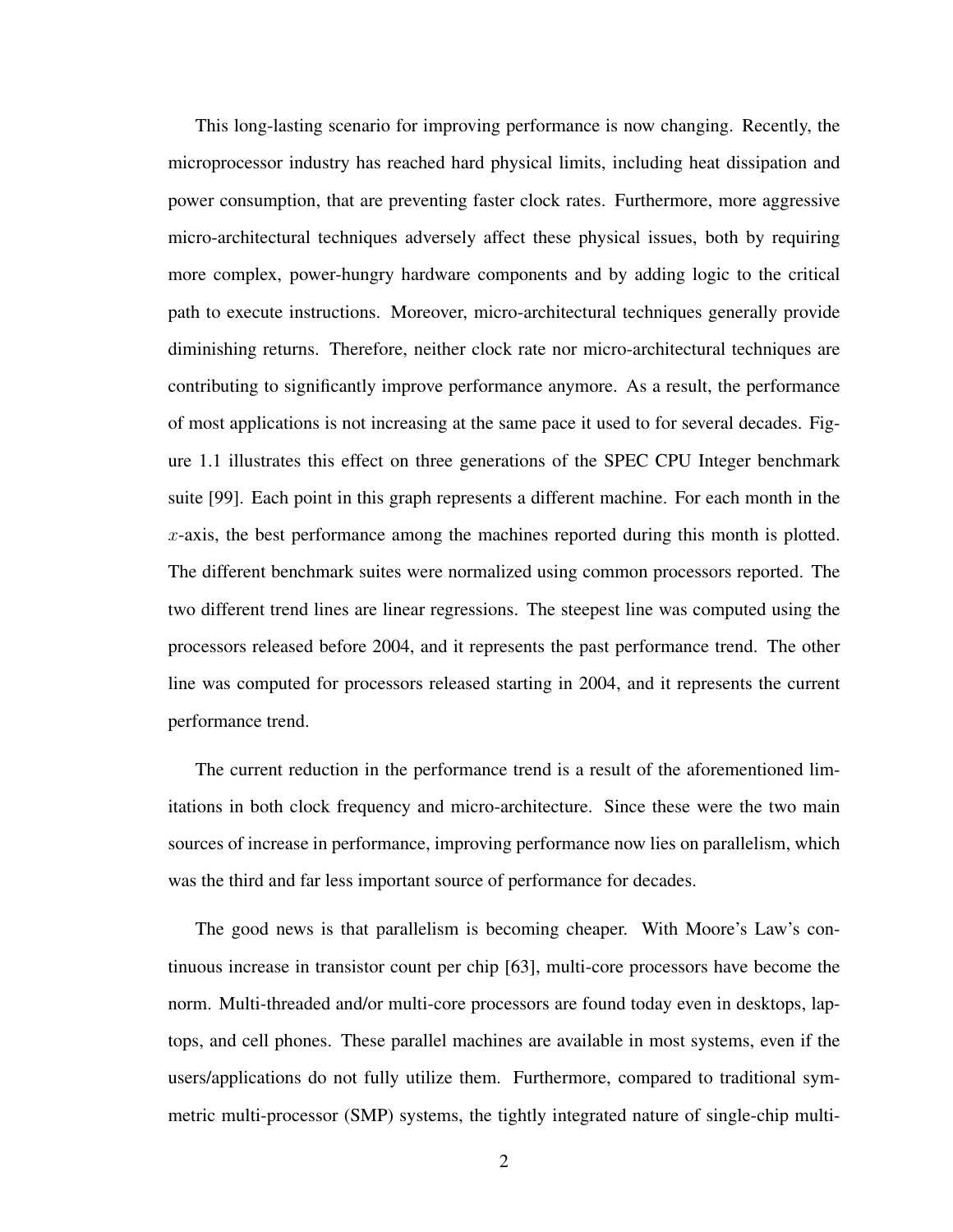

Figure 1.1: Performance trend of SPEC Integer benchmark suite on various machines released over time. Different versions of the benchmark suite were normalized using common machines. Source data from SPEC [99].

processors brings the potential to exploit parallelism at finer granularities.

Despite the recent widespread availability of parallel machines, most existing applications do not benefit from this computation power. This fact is due to two main reasons: the lack of applications written in parallel languages, and the restricted applicability of automatic parallelization techniques.

Parallel applications can be obtained by having the programmer write applications in parallel programming languages. Nevertheless, most applications are still written in sequential languages for the ease of programming. In parallel programming paradigms, the programmer needs to reason about concurrency, communication costs, data locality and to worry about new problems caused by a large number of possible interleavings of multiple executing threads. Common concurrency bugs include data races, deadlocks, and livelocks. The great interest in tools to help detect these errors [20, 25, 27, 61, 94] is a testament to their commonality, difficulty, and cost. Given the higher costs of development and maintenance of parallel programs, from a software engineering perspective, it is definitely preferable to utilize sequential programming models.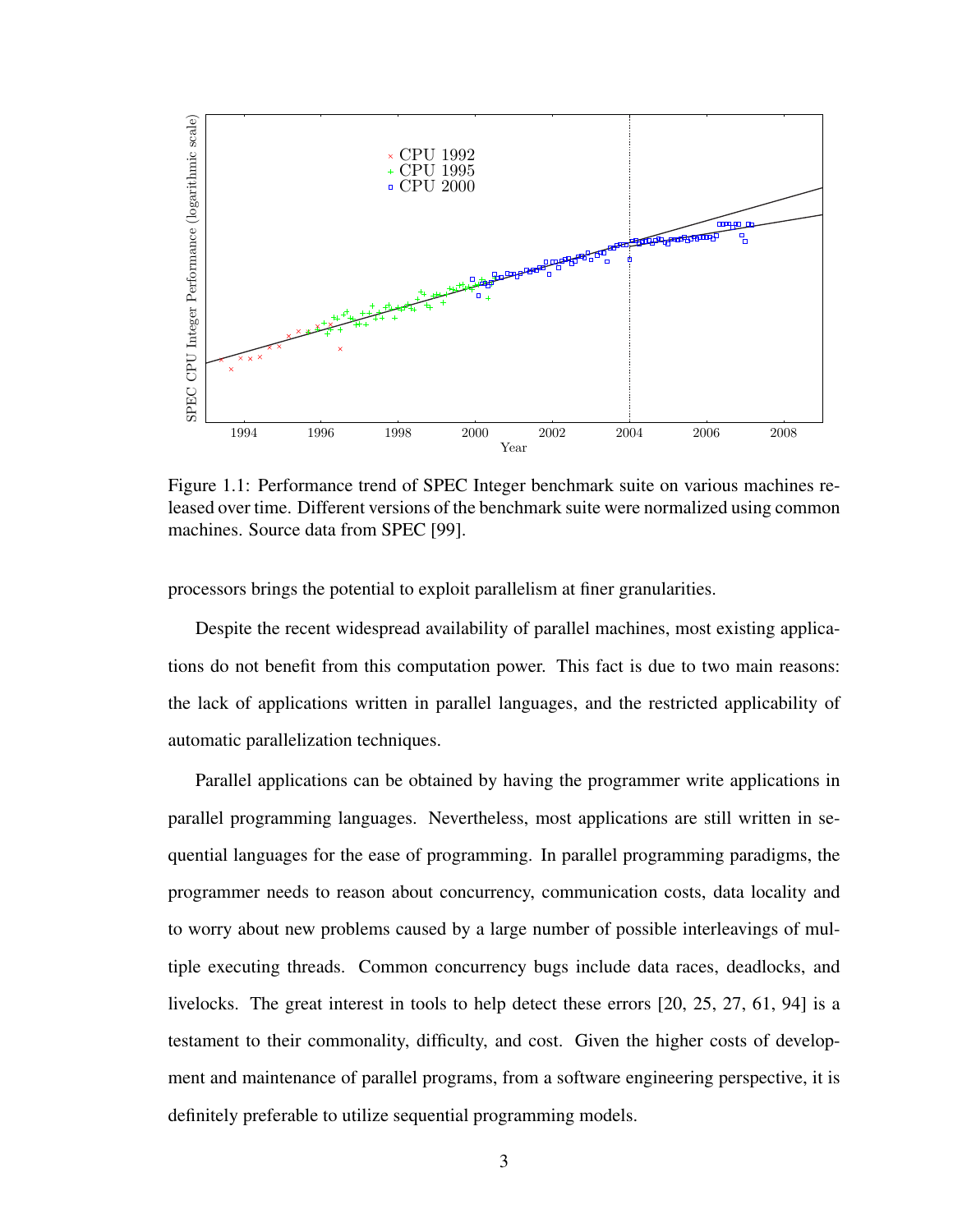Even if written in sequential paradigms, applications can potentially be translated into parallel codes. This can be achieved with the assistance of automatic tools, especially compilers. Unfortunately, however, automatic parallelization has only been successful in restricted application domains, mostly where data parallelism is abundant. In particular, automatic parallelization has been effective for scientific and media applications. For more general application domains, these techniques have not been able to extract useful parallelism. Particularly, the presence of irregular memory accesses (as in linked data structures) and intensive and arbitrary control flow render inapplicable most of the compiler parallelization techniques proposed over the last several decades.

In the next two sections, we briefly introduce some of the previous work on extracting TLP at both coarse and fine granularities. This overview helps understand the limitations of these techniques, thus putting in context and motivating our work. We then introduce our approach for TLP extraction and summarize the contributions of this thesis.

#### 1.1 Coarse-Grained Thread-Level Parallelism

The great majority of the automatic parallelization techniques have focused on extracting coarse-grained parallelism at the loop level. These techniques typically exploit parallelism among different iterations of a loop whose iterations are all independent. Such loops are known as *DOALL loops* [2, 115]. The challenges in exploiting DOALL parallelism come from two complementary alternatives: (a) *analyzing* a loop nest to prove that its iterations are independent; and (b) *transforming* a non-DOALL loop nest into an equivalent DOALL one. Many techniques have been proposed to address both alternatives, including the GCD and Omega tests, polyhedral methods, loop skewing, and loop distribution [2, 115]. Compiler frameworks based on these techniques can generally find reasonable amounts of parallelism in regular scientific applications. In this application domain, programs typically contain counted loops, very little control flow, and regular array-based memory accesses.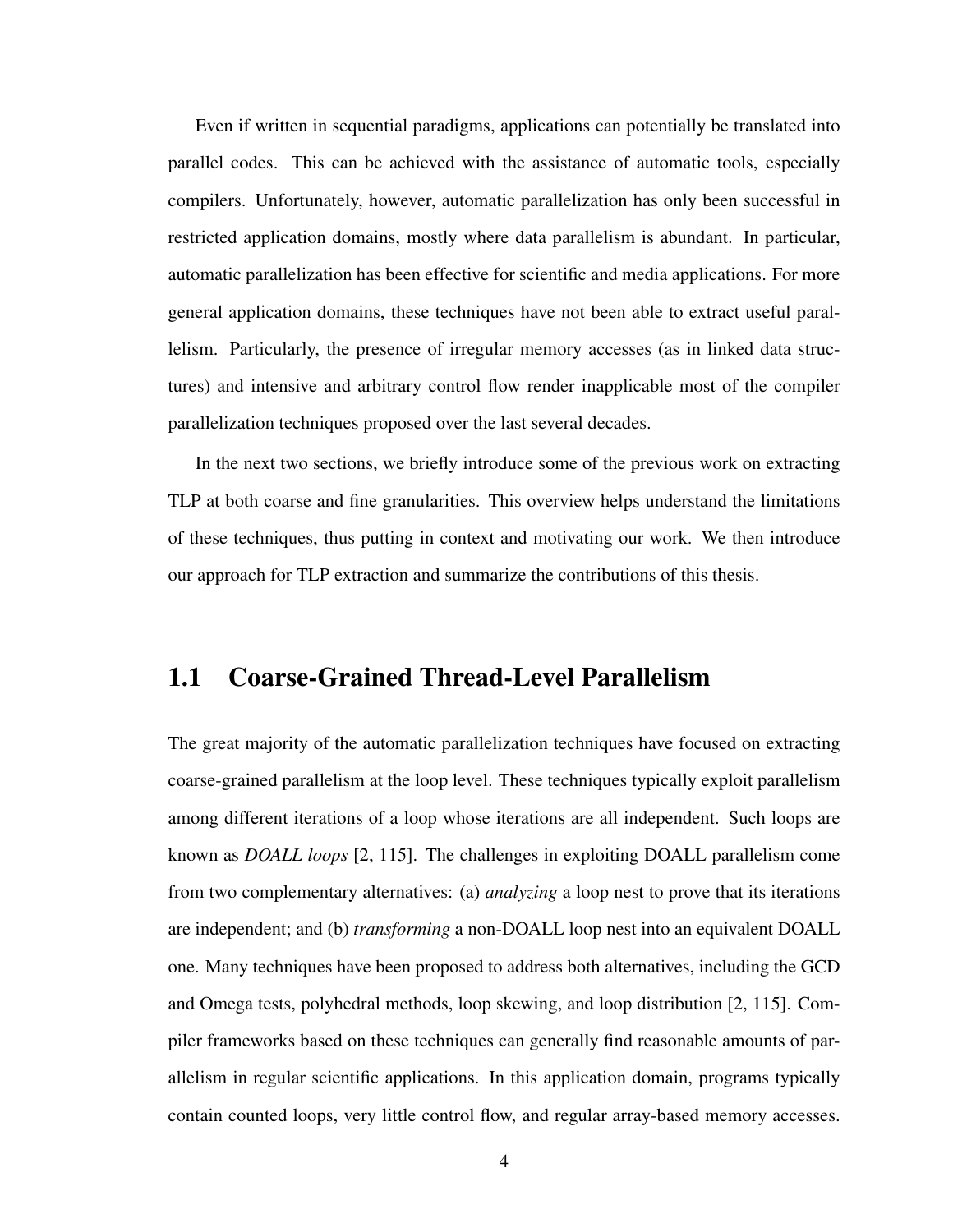However, outside the scientific computation domain, these techniques are rarely applicable. The reasons for this are mainly the large amount of irregular pointer-based memory accesses, uncounted loops, and control flow. These characteristics typically create interiteration (or loop-carried) dependences that are very hard, if not impossible, to eliminate.

In the presence of loop-carried dependences, one notable loop-parallelization technique has been proposed, called DOACROSS [22, 78]. With DOACROSS, loop iterations are executed in multiple processors in a round-robin fashion. To respect loop-carried dependences, synchronization primitives are inserted in the code, such that instructions in one iteration wait for their dependent instructions in the previous iterations to complete. Despite some success, the benefits of DOACROSS are generally limited by two factors. First, the number and position of loop-carried dependences lead to synchronizations in the code that limit the amount of parallelism. Second, by dividing the loop iterations among the processors in a round-robin fashion, DOACROSS inserts the synchronizations in the critical path to execute the loop. In other words, the cost of synchronization is paid between every pair of consecutive iterations, essentially multiplying the synchronization cost by the number of iterations of the loop. Together, these two issues generally negate the benefits of DOACROSS. However, DOACROSS has found applicability when combined with speculation, in techniques generally known as *thread-level speculation* (TLS) [9, 47, 98, 101, 106, 120]. Unfortunately, even with the support of speculation, the amount of parallelism obtained by these techniques has been limited, hardly justifying the complex hardware support necessary to keep the overhead of these techniques tolerable.

#### 1.2 Fine-Grained Thread-Level Parallelism

Given the difficulty of finding coarse-grained parallelism in most applications, a few researchers have investigated the possibility of extracting fine-grained thread-level parallelism. The potential of exploiting parallelism at finer granularities is enabled by multi-core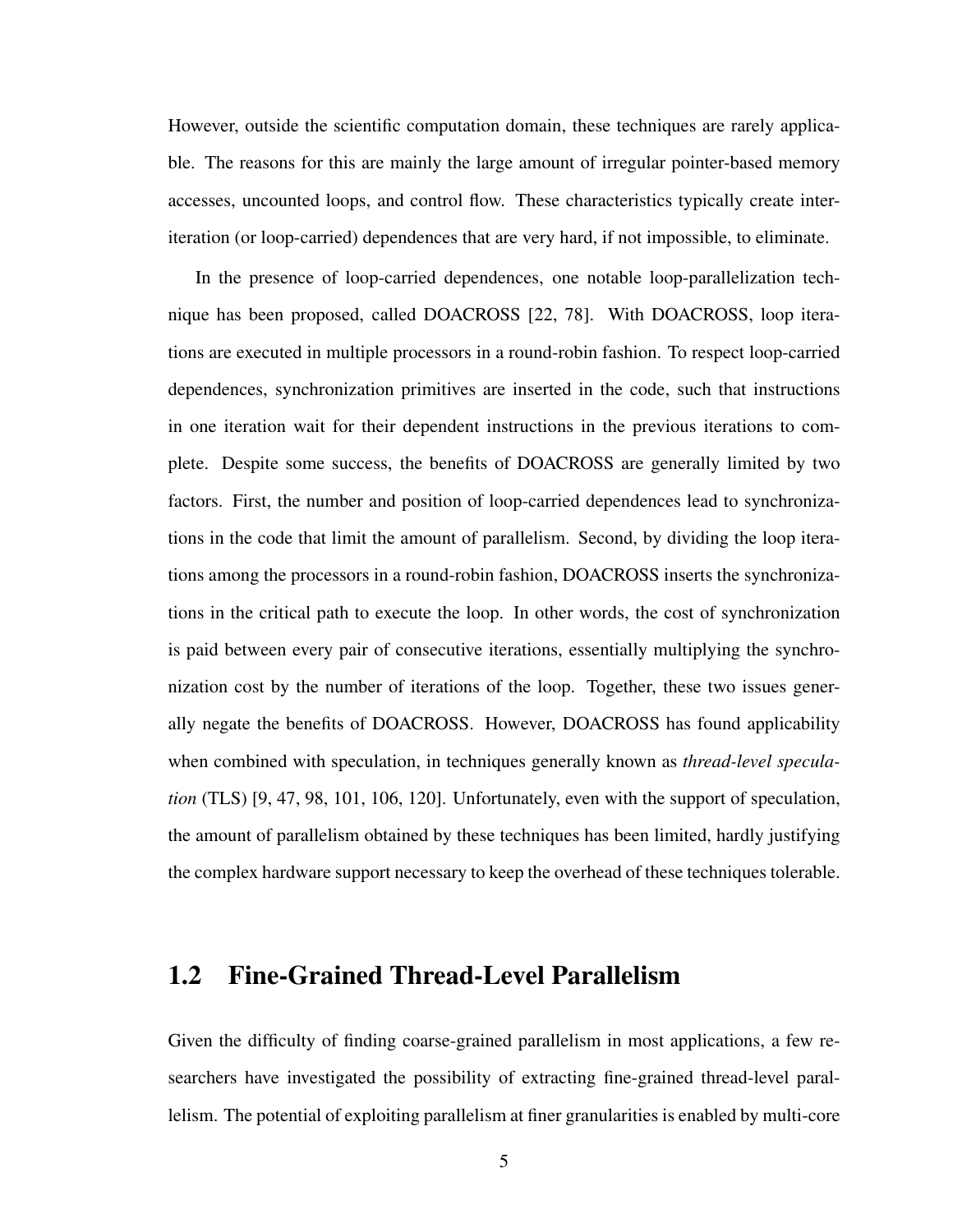processors. Compared to traditional symmetric multi-processors (SMPs), there are two key differences that enable fine-grained parallelism in multi-core processors. First, there is the possibility of communicating directly between the cores, without having to go off-chip. This can provide a much higher communication bandwidth. Second, there is the possibility to integrate specialized hardware mechanisms into the chip, so as to lower the inter-core communication overheads. In this section, we give an overview of such communication mechanisms, as well as the proposed compilation techniques to exploit them.

A notable example of on-chip inter-core communication mechanism is the *scalar operand network* in the RAW processor [104, 110]. This mechanism consists of a programmable mesh inter-connect among the cores. Associated with each core, there is a routing coprocessor. To the software, the scalar operand network can essentially be abstracted as a set of hardware queues for scalar inter-core communication. Each core communicates with the other ones through its router. The accesses to the communication queues are encoded as reads and writes to specialized registers. For this reason, RAW's hardware queues are called register-mapped queues.

The key component of RAW's C compiler (RAWCC) is its instruction scheduler [59, 60]. For such spacial architecture, it is necessary to schedule instructions in both time and space (cores). Furthermore, the scheduler must also generate the necessary communications to satisfy inter-core dependences. The space-time scheduling approach used in the RAWCC compiler works as follows. For each basic block in the program, the *basic block orchestrator* partitions the instructions among the cores, using a space-aware variation of list scheduling [35]. Later, communications are generated to implement inter-core dependences. The basic block orchestrator processes each basic block independently: the assignment of instructions to cores in one basic block does not affect the assignment for other basic blocks. The coordination of the control flow among the cores is implemented using *asynchronous branching*. In this approach, the core containing the branch that ter-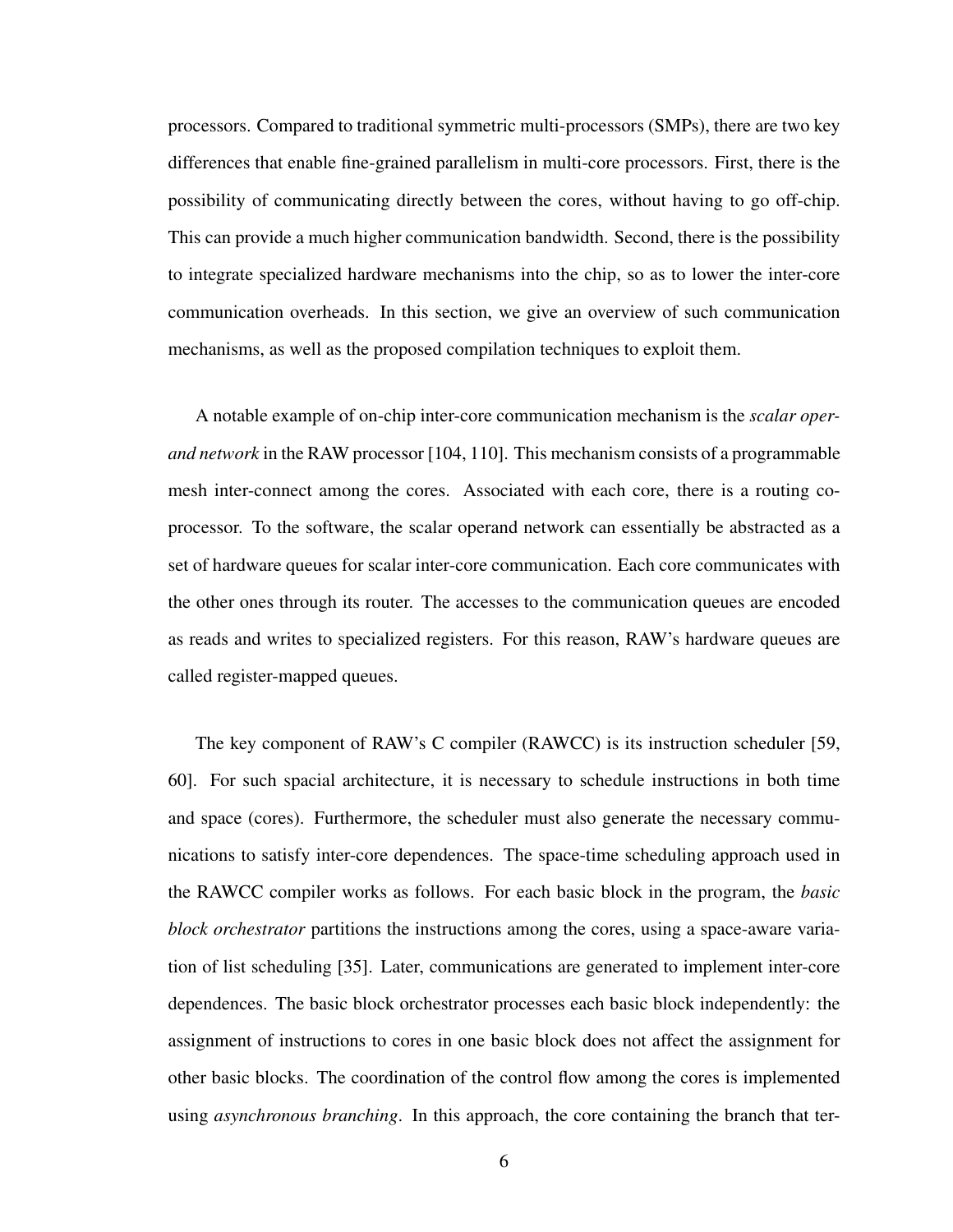minates the basic block broadcasts the direction of the branch to all other cores through the hardware queues. Upon receiving the branch direction, the other cores mimic the same branching behavior. With this technique, all cores essentially follow a control-flow graph that is isomorphic to the original one, and each core executes a subset of the original program's instructions. As such, this approach basically utilizes multiple cores/threads to exploit *instruction-level parallelism* inside each basic block. For this reason, we call this a *local multi-threaded (LMT) instruction scheduling* technique. The results reported for this technique show that it hardly matches the parallelism obtained by an aggressive outof-order processor [59].

Inter-core hardware queues have also been employed in *decoupled access-execute* processors [97]. In these processors, one core is dedicated to performing memory accesses, while another core executes the remaining instructions. The idea behind these processors is to try to decouple the execution of the non-memory-related instructions from the memory accesses, hopefully hiding the memory latencies. To implement the dependences between these two sets of instructions, two classes of scalar hardware queues are used. One class of queues is used to communicate scalar operands that either feed or result from memory instructions. The other is a *branching queue*, which is used to send the branch results from the execute core to the access core, so that the latter can follow the same execution path as the former. This compilation technique is classified as *LMT instruction scheduling*, since it essentially exploits parallelism inside basic blocks, with both threads executing all basic blocks in the program [88]. Experimental evaluations of decoupled access-execute architectures showed very little benefits, sometimes resulting in slowdowns because of the communication overhead and cyclic dependences between the threads [88].

Another hardware mechanism to implement inter-core scalar communication is the *synchronization array* [85]. In this mechanism, the processor's instruction set architecture (ISA) is extended with two new instructions, produce and consume, which re-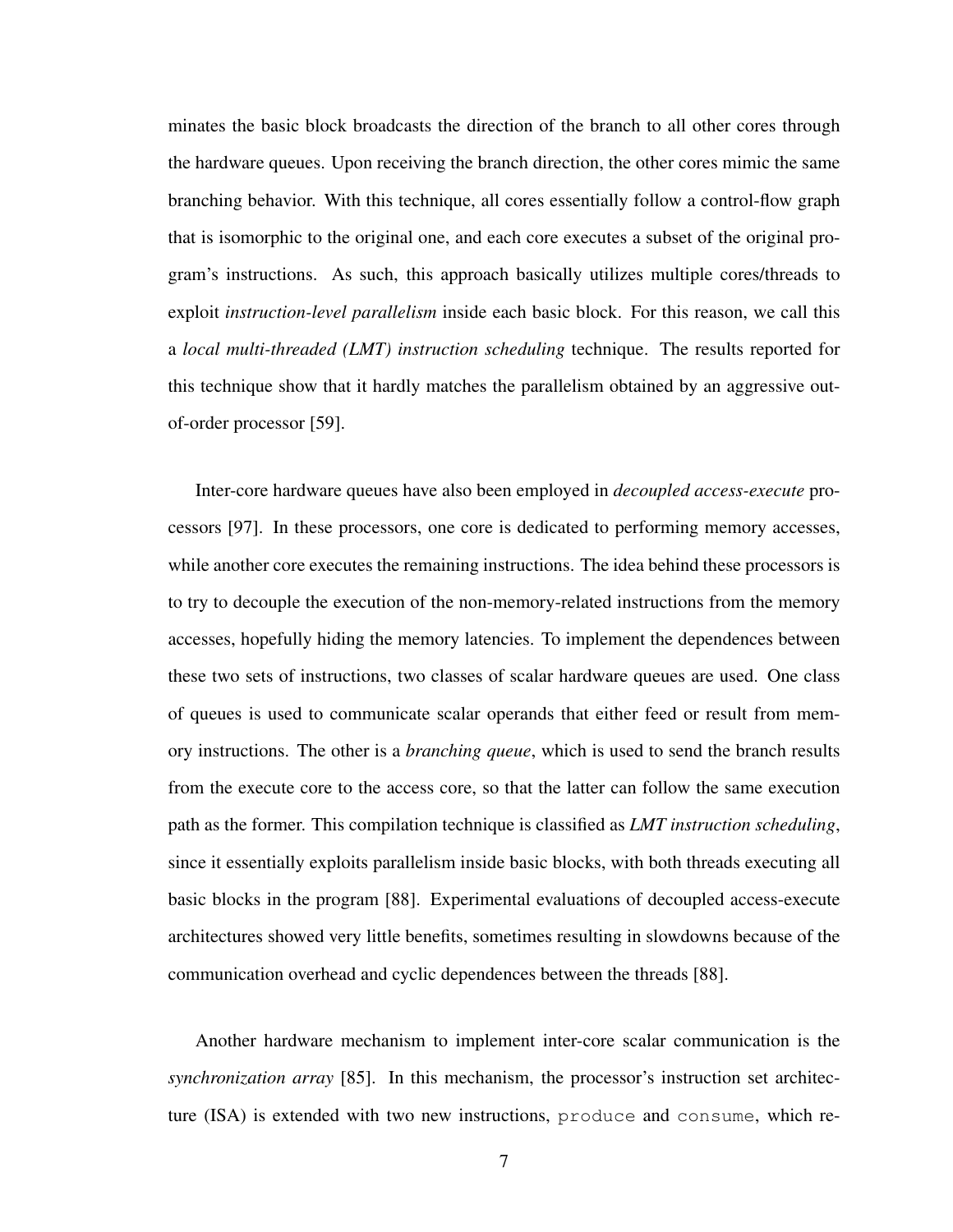spectively send and receive a scalar value through a given hardware queue. In [85], this hardware mechanism was used to support the parallelization of loops that traverse recursive/linked data structures. These loops were manually partitioned into two threads, one executing the data structure traversal, and the other executing the loop body. Similar to the decoupled-access-execute work, the idea was to hide the memory access latencies, which can be quite expensive in traversals of linked data structures due to the lack of locality. Unlike decoupled access-execute, however, reasonable speedups for selected pointer-intensive benchmarks were obtained in [85]. The key to their success was that, by creating a unidirectional flow of dependences between the threads, truly decoupled execution was achieved. Thisthread partitioning scheme, which produces *pipelined multi-threading*, was coined *Decoupled Software Pipelining* (DSWP). In this thesis, we propose general code partitioning and code generation algorithms that are able to extract an arbitrary number of threads from general loop regions (not only recursive data structure traversals) that exploit pipelined multi-threading. In fact, the techniques proposed in this thesis are even more general, not being limited to pipelined multi-threading.

Several alternatives to the synchronization array mechanisms were investigated with the goal of reducing the hardware costs for pipelined multi-threading [84]. As an interesting design point, we observed that the communication queues can be implemented through shared memory, for a small performance penalty. This not only reduces the hardware costs, but it also facilitates virtualization. To obtain good performance through shared memory, however, two hardware changes are still necessary. First, blocking produce and consume instructions are usually needed to avoid the costs of implementing synchronization in software. Second, it is necessary to change the cache coherence protocol to perform *forwarding of cache lines* used to implement the queues. By having a cache line forwarded from the producer core when it becomes full, stalls to access the queues in the consumer core are eliminated.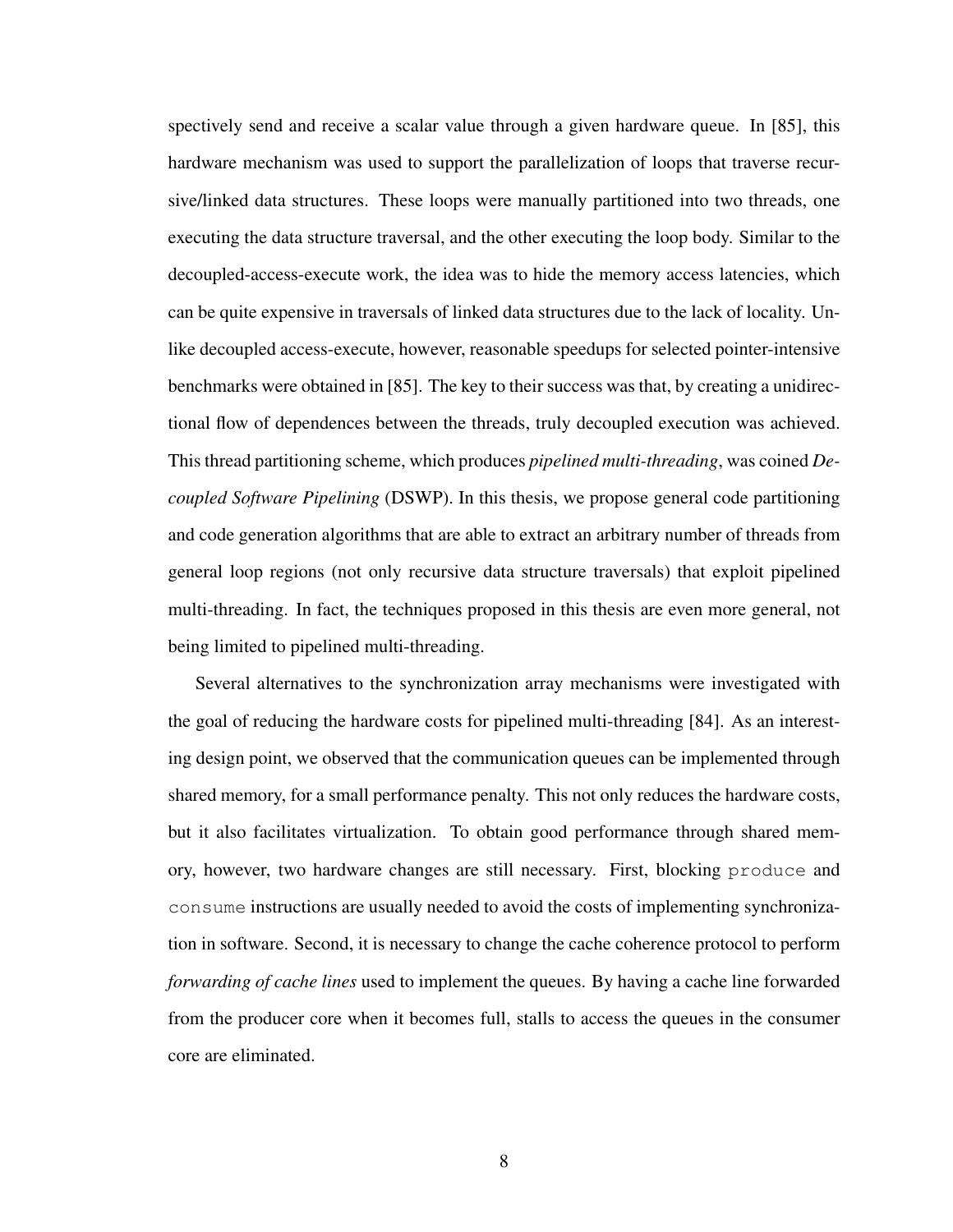#### 1.3 Parallelism: Limits and Limitations

The previous sections described the main efforts on automatically exploiting parallelism. Despite the lack of success of automatic parallelization techniques, several limit studies have shown that even applications known as hard-to-parallelize have large amounts of parallelism [56, 108]. However, these limit studies are generally performed by execution-trace analysis, and they give very little insight on how to extract such parallelism.

So, the interesting question that arises is: what prevents such parallelism from being achieved by the hardware and/or the compiler? This is prevented by several limitations both in the hardware and in the compilers. We first describe the limitations of the hardware. Even with aggressive out-of-order execution, branch prediction, and large instruction windows, the processors still have fundamental limitations. In particular, processors only see the stream of dynamic instructions that actually execute. As a result, they are unable to detect merge points in a program's control-flow graph and to understand true control dependences. This results in hardware techniques being overly conservative in case of branch mispredictions, squashing even instructions that are not dependent on the branch. This fundamentally prevents a processor from extracting multiple threads of execution from a single program thread.

There are also several limitations that prevent compilers from automatically extracting parallelism, as we pointed out in [77]. Most importantly, parallelism is not very regular, rarely matching the DOALL and DOACROSS patterns that are implemented in many parallelizing compilers, such as the Intel Compiler [46], IBM's XL compiler [43], SUIF [38], and Parascope [18]. Compilers focusing on fine-grained TLP, such as RAWCC [59, 60], have tried to address this issue by looking at more irregular parallelism. However, these techniques have their own limitations. By fully replicating the control flow in all threads, they only exploit *local* parallelism. As such, local multi-threading instruction scheduling techniques essentially have the same limitations as the hardware: the inability to exploit parallelism across independent control regions to truly benefit from multiple threads of ex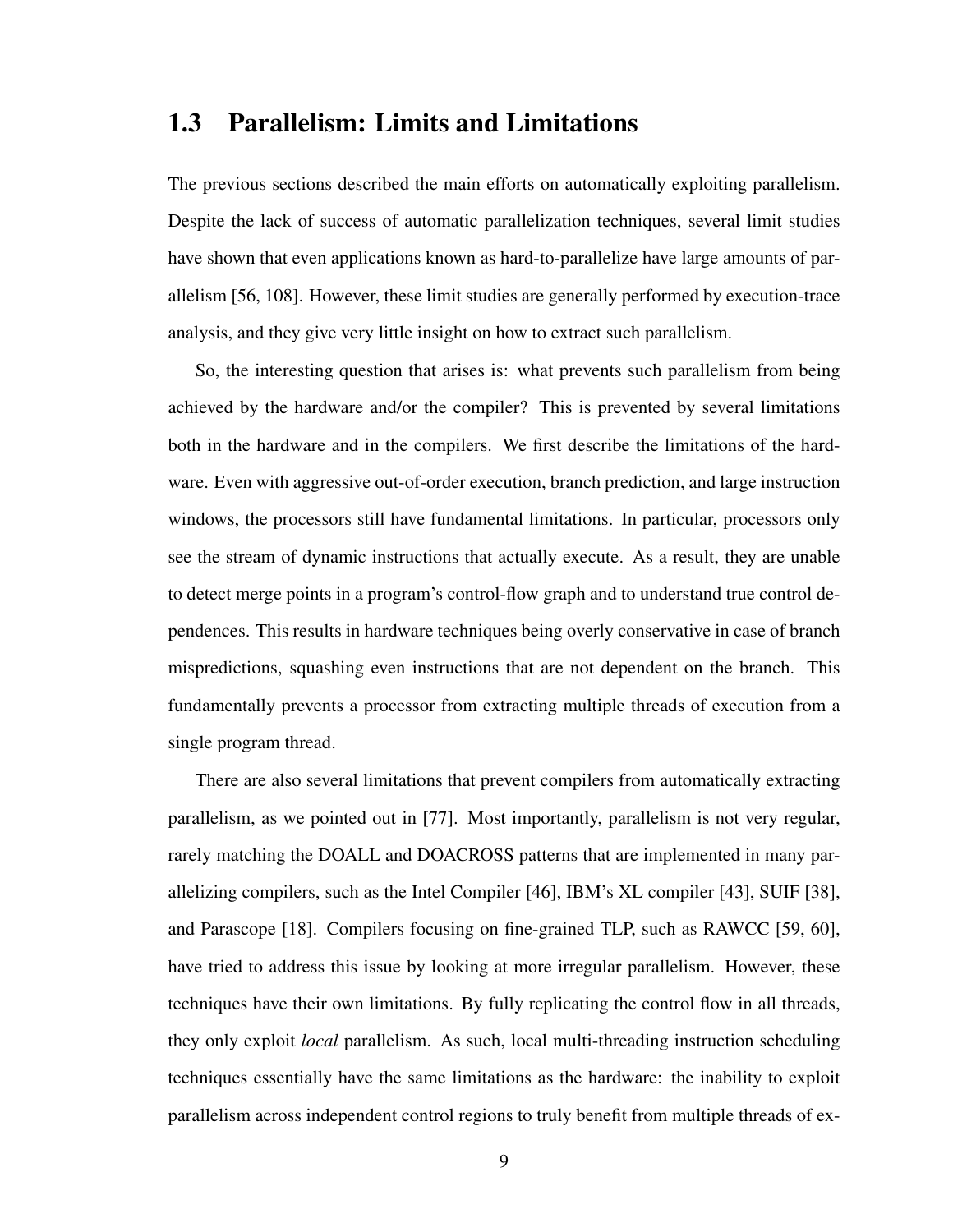ecution. As pointed out by Lam et al. [56], it is key to overcome these two limitations in order to extract reasonable amounts of parallelism. This brings another obstacle identified in [77] that traditionally inhibits parallelizing compilers: the scope of parallelization. To find most parallelization opportunities, it is generally necessary to look for parallelism across large regions of code, possibly inside an entire procedure or even across the whole program. Another parallelization obstacle is analyzing memory dependences. Statically determining precise memory aliasing is, in fact, a fundamental limitation [57, 80]. One way to get around this limitation is to rely on *speculation*. With speculation, certain dependences can be ignored, as long as run-time mechanisms to detect and recover from mis-speculations are available.

More recently, another fundamental limitation of automatic parallelization was identified in [10]. This work demonstrated that significantly more parallelism can be unlocked by changing a program's output by another, equivalently good output. However, benefiting from these opportunities clearly requires the programmer's intervention in order to convey the cases where this is valid. To enable these opportunities, simple source-code annotations were proposed in [10]. These annotations were shown to work very well in combination with the techniques proposed in this thesis.

#### 1.4 Our Approach

The goal of this work is to design techniques to overcome the main aforementioned limitations of previous automatic parallelization techniques, so as to uncover some of the potential suggested by various limit studies. The general approach proposed in this work exploits fine-grained thread-level parallelism. To achieve so, this work generalizes instruction scheduling techniques to target multi-threaded architectures. Since most applications contain lots of control flow, a key goal in this work was to design techniques that look for parallelism in large code regions, beyond extended basic blocks<sup>1</sup> and inner loops. These

<sup>&</sup>lt;sup>1</sup>An extended basic block (EBB) is a sequence of instructions with a single entry (the first instruction) and potentially multiple exits.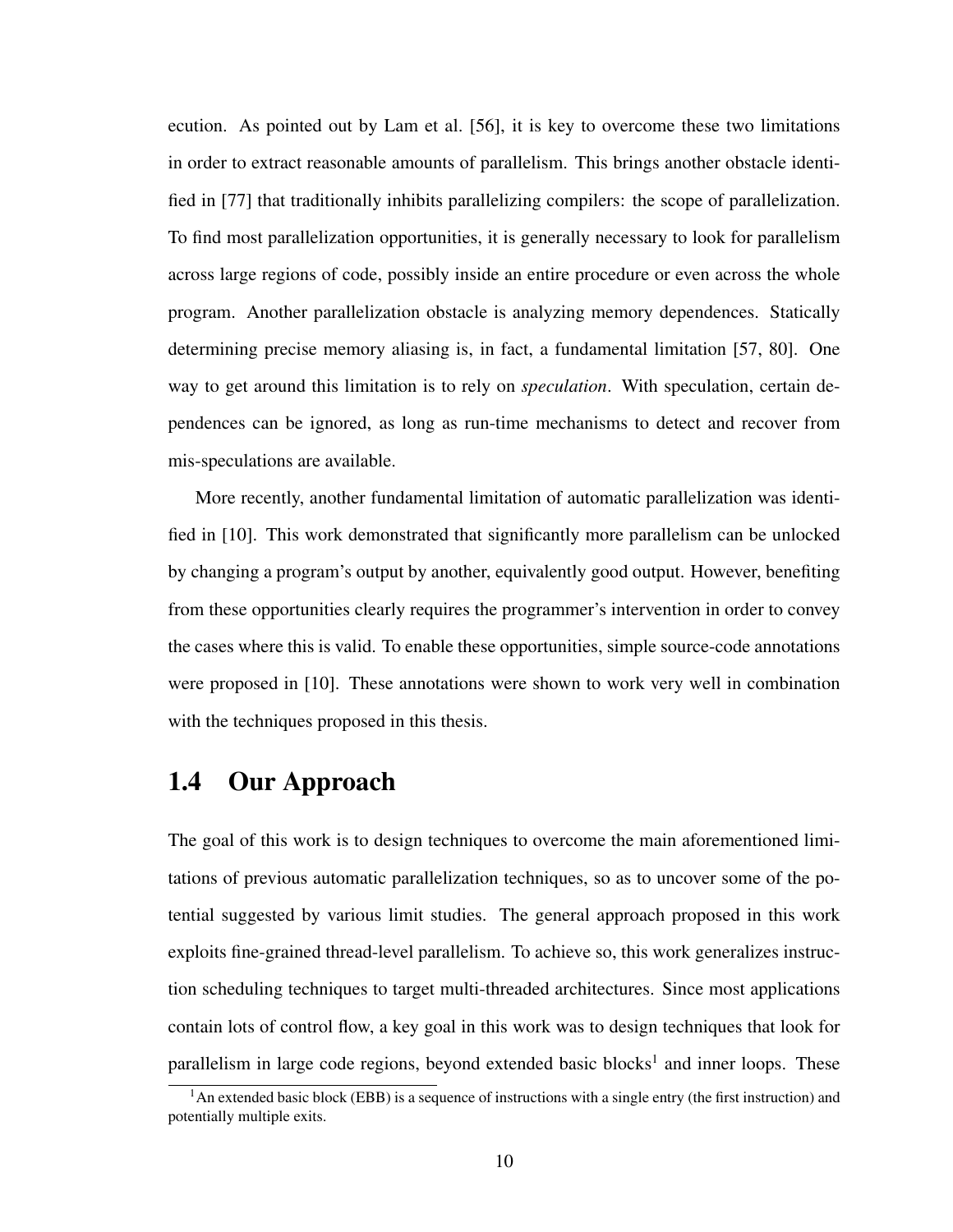techniques typically operate at outer loops or entire procedures, thus being classified as GMT instruction scheduling [72].

To represent the program region being scheduled, we use a variation of the *Program Dependence Graph* (PDG) [29]. The PDG is an elegant representation that has some important properties. First, it encodes all the program dependences that need to be preserved to keep the program's semantics [40, 91]. Second, the PDG can be built for low-level code, even at the assembly level. This property is important for the extraction of fine-grained parallelism, which is better performed in a compiler's back-end.

The approach for GMT instruction scheduling proposed in this thesis is very general. One of its key properties is the separation of concerns into *thread partitioning* and *code generation*, as illustrated in Figure 1.2. These two components are interfaced through a *partitioned PDG* representation. This design allows a thread partitioning algorithm to operate on an abstract, dependence-centric representation, the PDG, in order to find parallelism. By partitioning the PDG nodes among different blocks (threads), a partitioner exposes thread-level parallelism. Such approach enables different thread partitioning algorithms to be easily integrated into the same framework. From the partitioned PDG, multi-threaded code is generated. The multi-threaded code consists of the original instructions in the code, plus communication and synchronization instructions inserted to enforce all inter-thread dependences.

The framework proposed in this thesis preserves the order among all instructions assigned to the same thread. This design simplifies not only the interface between thread partitioning and code generation, but also the code generation algorithms described in this work. We rely on traditional single-threaded instruction scheduling to obtain a better ordering of the instructions in each thread, by taking into account the details of the target cores. However, this creates a phase-ordering problem because the extraction of parallelism is tackled independently in two different phases of the compilation. This problem is aggravated because single-threaded instruction schedulers are typically unaware of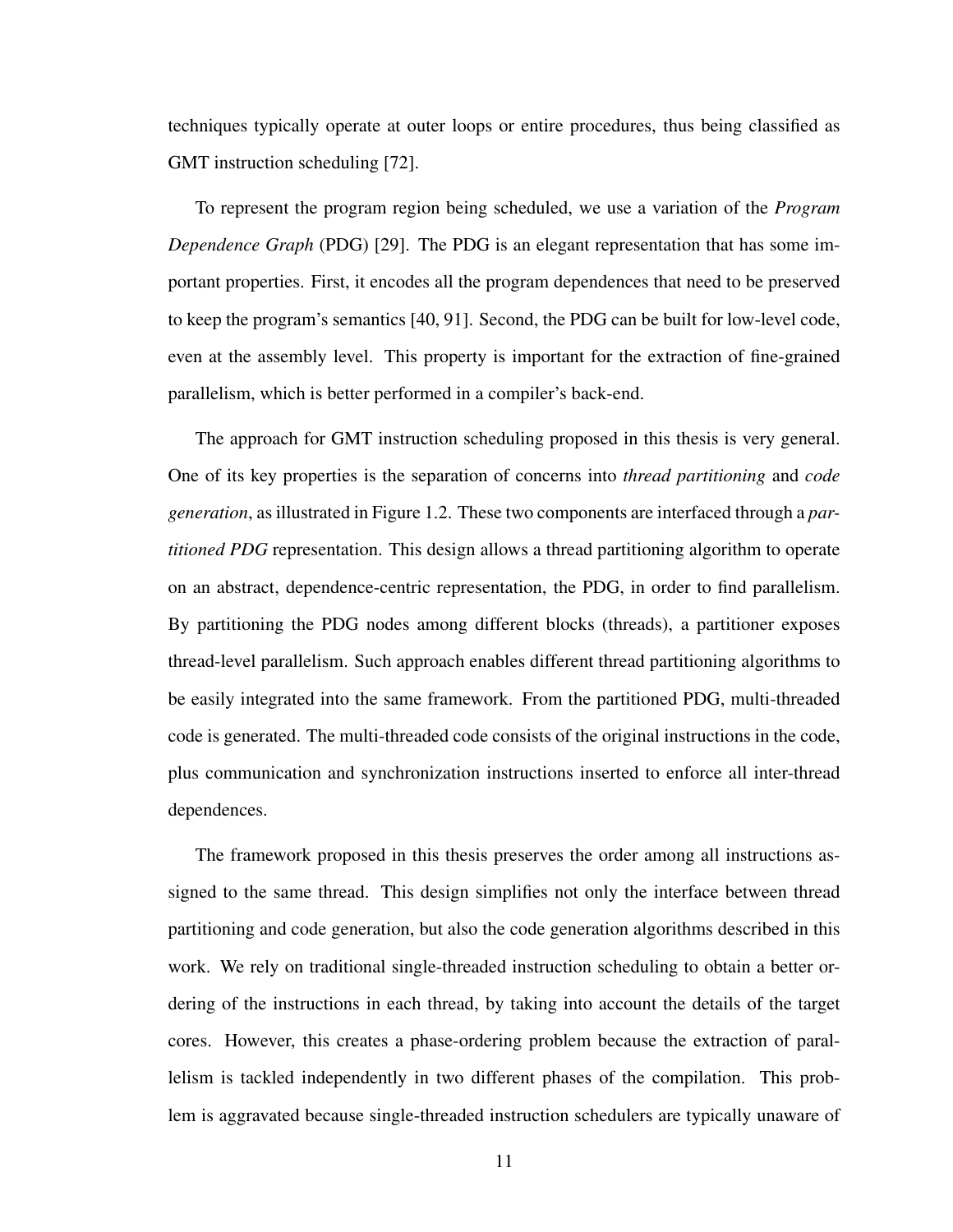

Figure 1.2: Framework for global multi-threaded instruction scheduling.

inter-thread communication and thread-level parallelism. However, this problem can be mitigated by making the single-threaded instruction scheduler aware of inter-thread communication primitives, by giving special scheduling priorities to these primitives.

The techniques proposed in this thesis are *non-speculative*, and they require no special hardware support. Nevertheless, given the granularity of the parallelism typically found in applications, simple hardware mechanisms to reduce the overheads of inter-thread communication and synchronization can be very beneficial. Examples of such hardware mechanisms include synchronization arrays [84, 85] and scalar operand networks [104]. As mentioned in Section 1.2, these mechanisms have been previously proposed to support other fine-grained TLP approaches.

#### 1.5 Contributions

In summary, the main contributions of this thesis are:

1. The design and implementation of a general framework to perform global instruction scheduling for multi-threaded architectures [72, 74, 76]. This framework separates concerns into thread partitioning and code generation, thus providing great flexibility that enables various global scheduling algorithms to be easily implemented. This framework has been implemented both in the IMPACT [96] and in the VELOC-ITY [105] compilers, and it has been used to support a few research efforts on GMT instruction scheduling [10, 72, 73, 74, 76, 77, 81, 82, 83, 109].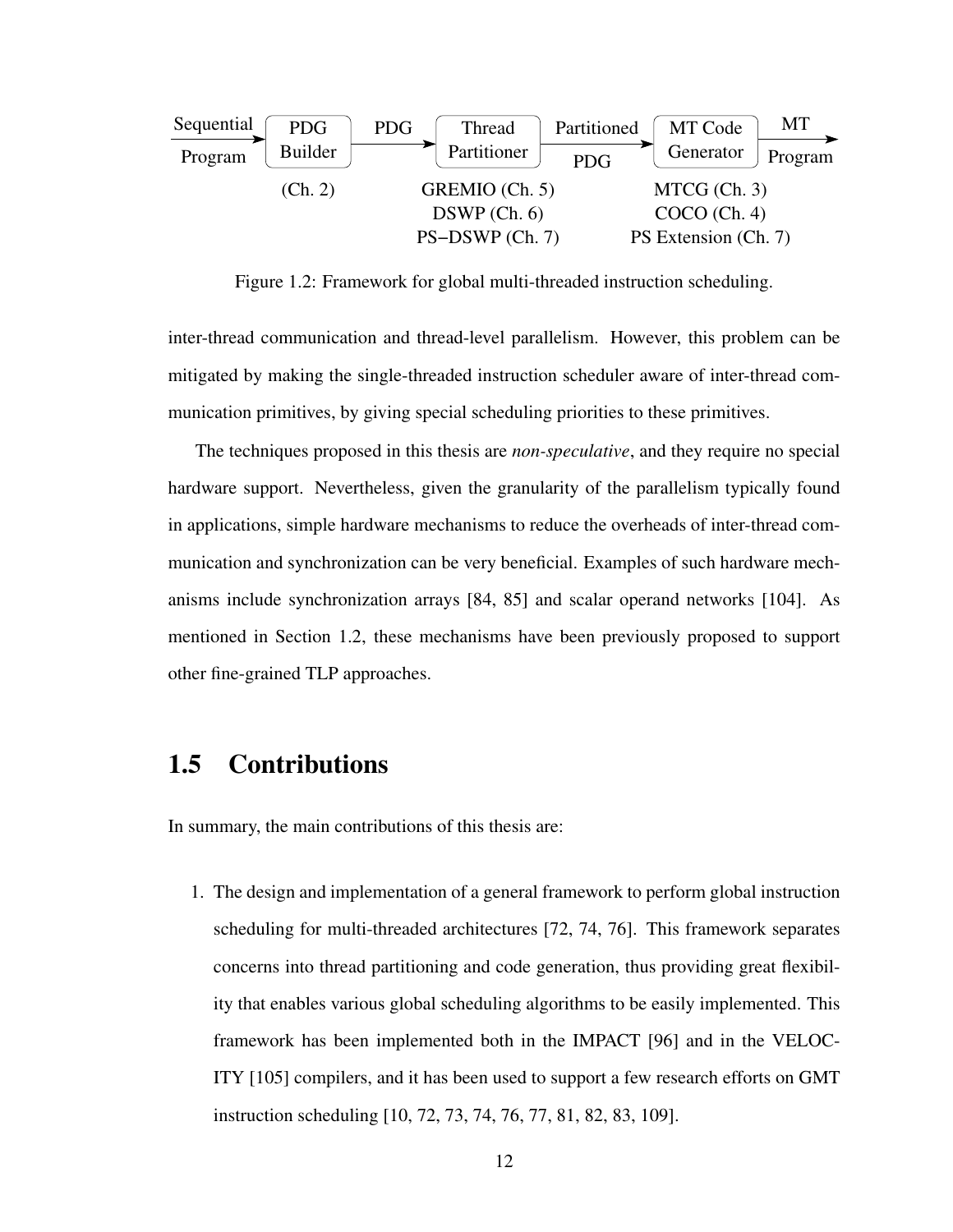- 2. Algorithms to generate efficient multi-threaded code for arbitrary code partitions [73, 74]. The proposed *multi-threaded code generation* (MTCG) algorithm allows an arbitrary partition of PDG nodes to threads, and it produces code that does not replicate the entire control-flow graph for all produced threads. This is key to truly exploit parallelism across different control regions. In order to implement inter-thread dependences, the MTCG algorithm inserts communication and synchronization primitives. While the basic MTCG algorithm [74] is somewhat naïve in how it inserts communication primitives in the code, we also propose more advanced algorithms to obtain a better placement of these primitives. This communication optimization framework, called COCO [73], is based on novel thread-aware data-flow analyses and graph mincut algorithms, and it simultaneously optimizes all types of inter-thread dependences (control, register, and memory).
- 3. Algorithms to partition instructions into threads in order to expose thread-level parallelism. Based on the proposed compiler framework for GMT instruction scheduling, this thesis describes partitioning algorithms that extend single-threaded instruction scheduling techniques to generate TLP. More specifically, these thread-partitioning techniques are:
	- (a) A list-scheduling-based partitioner, called GREMIO [72].
	- (b) A Decoupled Software Pipelining (DSWP) thread partitioner [74, 76, 77].
	- (c) An extension of DSWP that enables parallel stages in the pipeline, called Parallel-Stage Decoupled Software Pipelining (PS-DSWP) [77, 81]. (This technique is the result of a collaboration with Easwaran Raman.)
- 4. Correctness proofs of the proposed algorithms. Given the design of our framework, the correctness of the generated code only depends on the code generation algorithms (MTCG and COCO).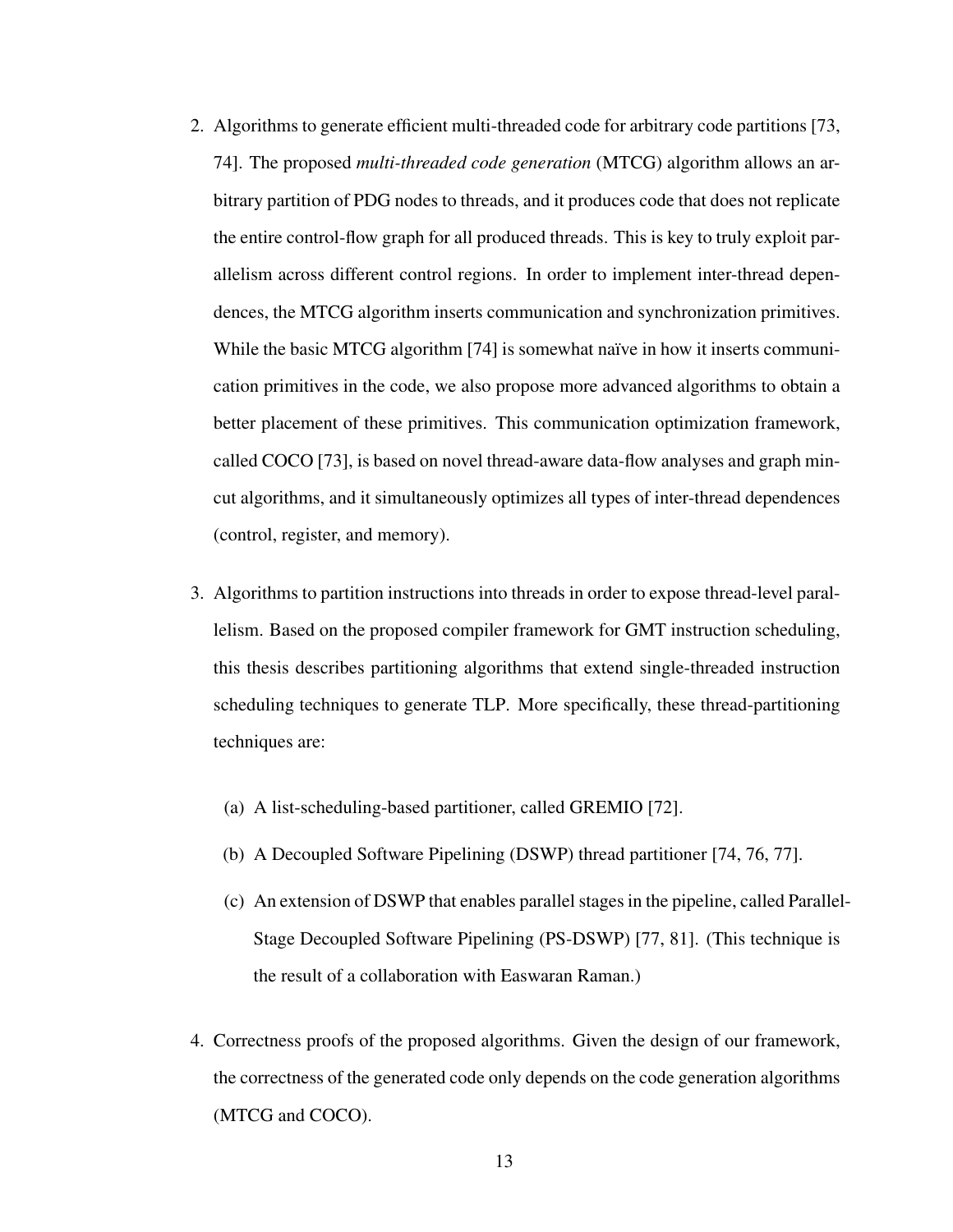5. Implementations and experimental evaluations of all the proposed techniques, which were implemented in the VELOCITY compiler [105].

#### 1.6 Overview

This dissertation is organized as illustrated in Figure 1.2, and it is divided in two parts. In Part I, which consists of Chapters 2 through 4, we describe the program representation and multi-threaded code generation algorithms. More specifically, Chapter 2 describes the variation of the program dependence graph we use. In Chapter 3, we describe the basic multi-threaded code generation (MTCG) algorithm, and we present the COCO communication optimizations in Chapter 4. In Part II, consisting of Chapters 5 through 7, we present the thread-partitioning techniques. Chapter 5 describes the list-scheduling-based partitioner (GREMIO). The Decoupled Software Pipelining (DSWP) partitioner is described in Chapter 6, while the Parallel-Stage DSWP extension is presented in Chapter 7. Chapter 8 presents the conclusions of this work and provides directions for future research on global multi-threaded instruction scheduling and code optimizations in general.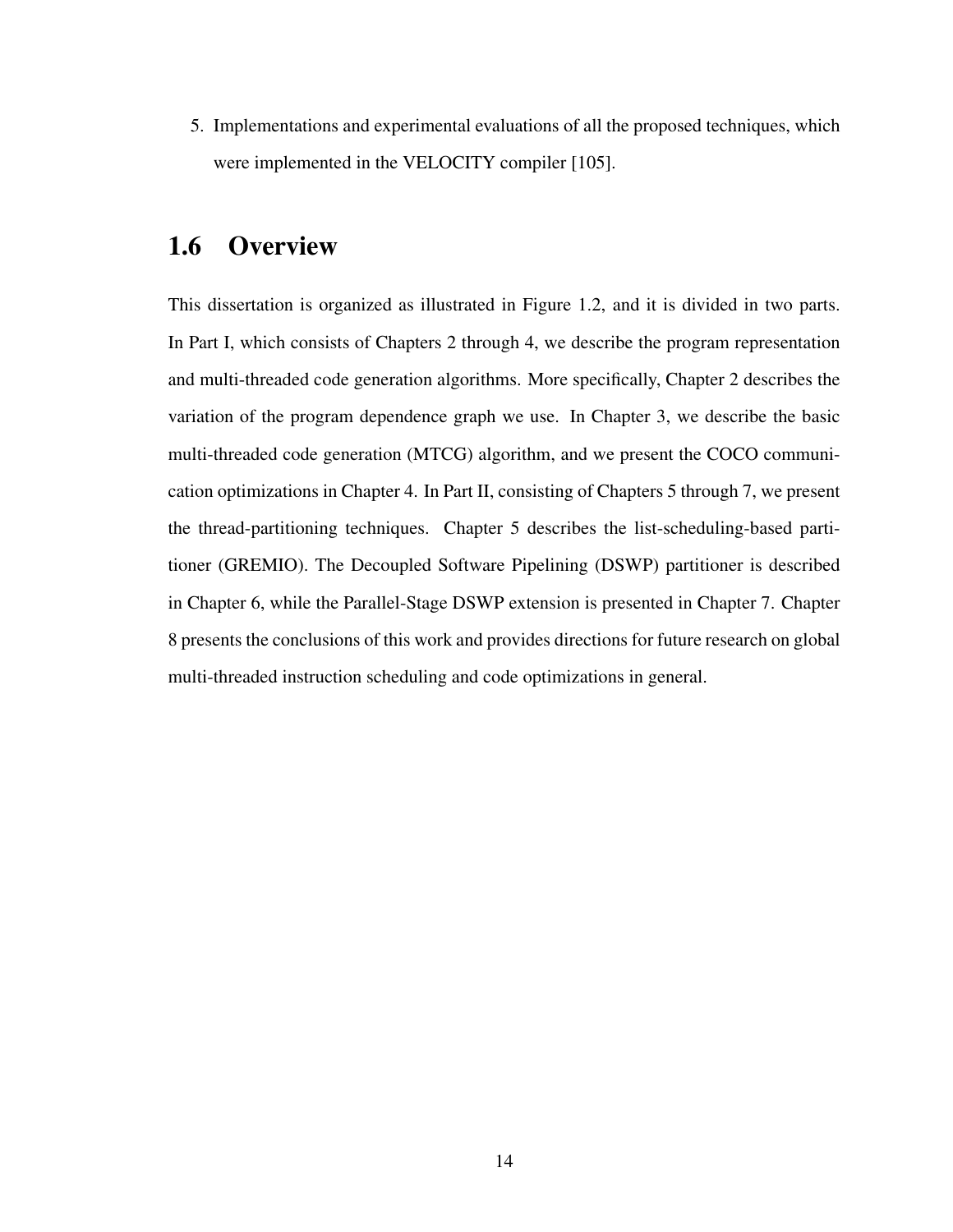# Part I

# Program Representation and

# Multi-Threaded Code Generation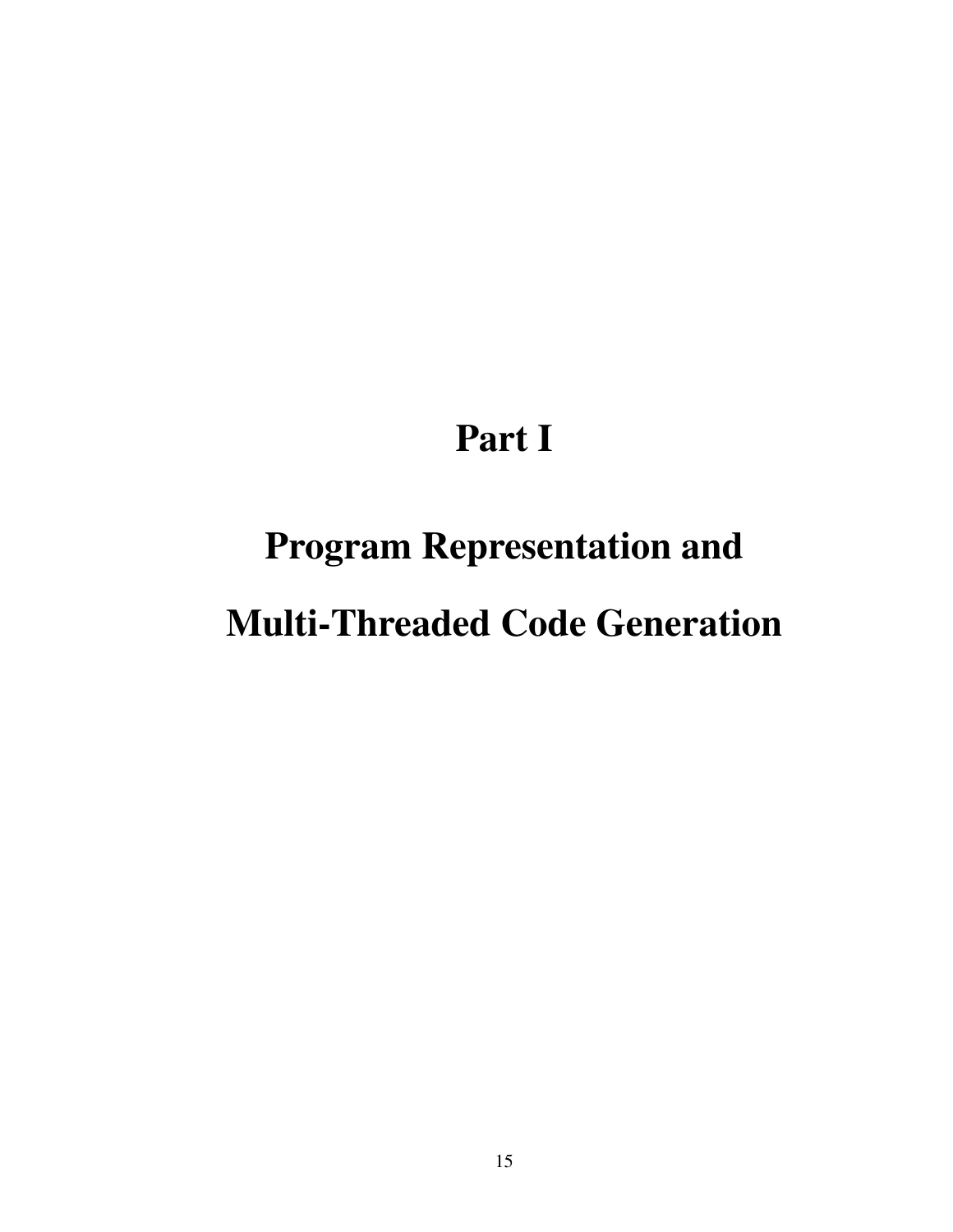This part describes the program representation and general multi-threaded code generation algorithms. In Chapter 2, we describe the central program representation that we use in this work. This intermediate representation is a variation of the program dependence graph (PDG), and it can be built for arbitrary code, even at the machine level. The PDG representation serves as the interface between the thread partitioning techniques described in Part II and the code generation algorithms described in this part.

In Chapter 3, we describe our general multi-threaded code generation (MTCG) algorithm. This algorithm produces efficient and correct multi-threaded code for an arbitrary partition of the PDG nodes into threads. A key property of MTCG is that it does not replicate the control flow entirely in all threads. This property is key to enable truly thread-level parallelism. To the best of our knowledge, the MTCG algorithm is the first method to satisfy this property and to support arbitrary control flow and thread partitions. Furthermore, our MTCG algorithm is elegant and simple to implement.

The basic MTCG algorithm described in Chapter 3 uses a simple strategy to determine the program points where inter-thread communications are inserted. In Chapter 4, we describe a general framework, called COCO, to improve the placement of inter-thread communications. COCO improves the performance of the resulting code both by reducing the number of inter-thread communications and by eliminating synchronization points that prevent parallelism.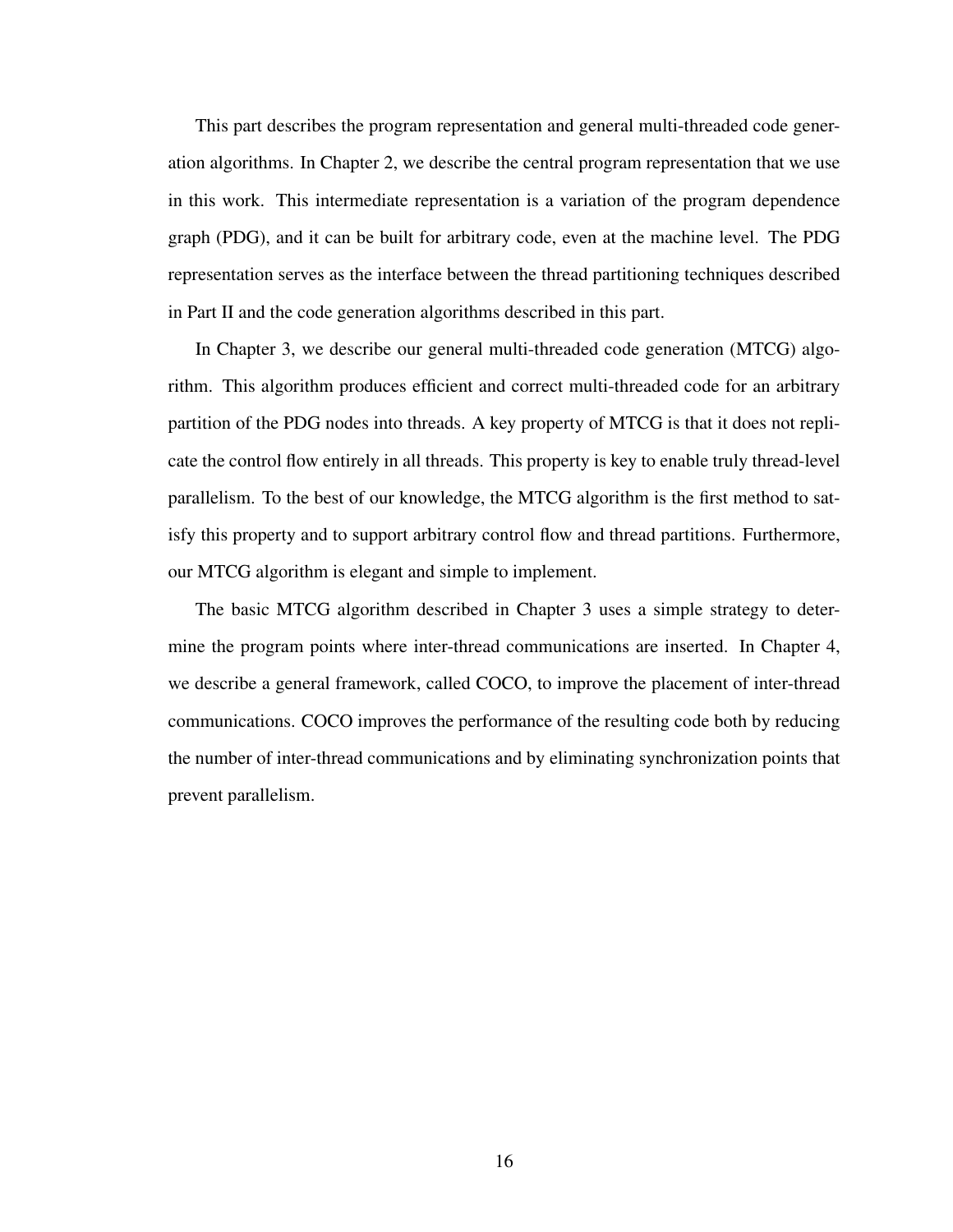## Chapter 2

## Dependence Graphs

Dependence graphs are a traditional form of representing dependences among statements or instructions in a program. In this chapter, we introduce various forms of dependence graphs proposed in the literature and describe the variation used in this work.

#### 2.1 Data Dependence Graphs

Data dependence graphs are a basic representation of dependences among instructions or statements of a program. In data dependence graphs, each vertex represents an instruction (or statement) in the program, and directed arcs specify data dependences between instructions. At a low-level representation, data dependence arcs can take two forms: either (virtual) register<sup>1</sup> data dependences or memory data dependences. Furthermore, data dependences can be of three kinds, depending on whether the involved instructions read from or write to the data location: *flow dependence*, which goes from a write to a read; *antidependence*, which goes from a read to a write; and *output dependence*, which goes from a write to another write [54]. Register data dependences can be efficiently and precisely computed through data-flow analysis. For memory data dependences, compilers typically

<sup>&</sup>lt;sup>1</sup>In this dissertation, we assume a low-level IR with virtual registers, which may correspond to either temporaries emitted by the compiler or to program variables that can be promoted to physical registers [19]. We generally omit the word *virtual* in the text.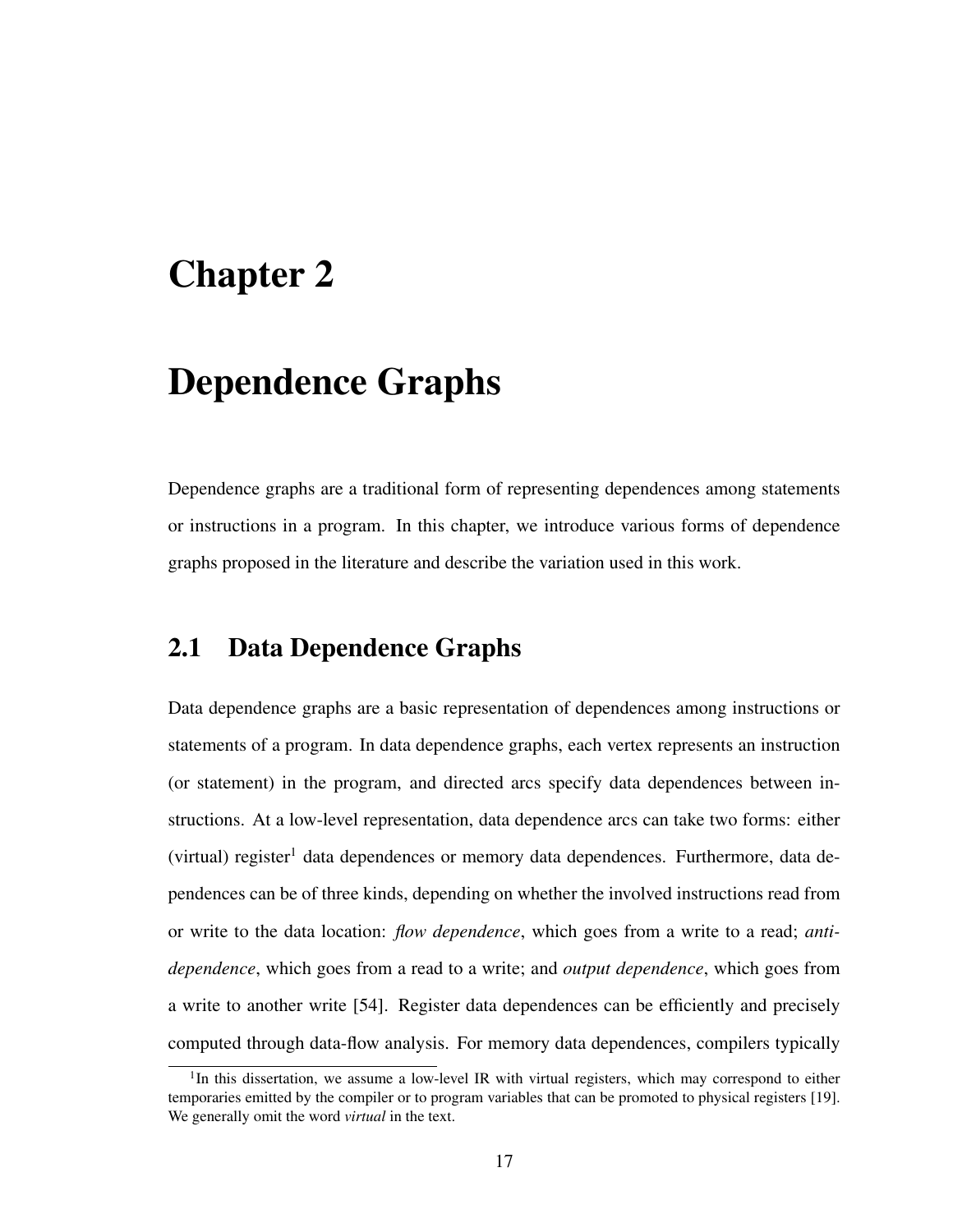rely on the results of static memory analyses to determine loads and stores that may access the same memory locations. Although computationally much more complicated, practical existing pointer analysis can typically disambiguate a large number of non-conflicting memory accesses even for type-unsafe languages like C (e.g. [15, 36, 70]). Inter-procedural pointer analyses typically compute a summary of the memory accesses per function. With such information, complete memory data dependences can be computed not only between loads and stores, but also involving function calls.

Many memory analysis techniques have also been proposed for regular, array-based memory references [2, 115]. These analyses require a high-level intermediate representation, with explicit array accesses. With these techniques, it is possible to refine dependence arcs involving array accesses in loop nests with dependence distance vectors. Although these techniques are very important for array-based, scientific applications (typically written in FORTRAN), they are not so applicable to more irregular applications (typically written in C). For this reason, we do not use such memory analyses in most of this work.

Data dependence graphs are generally employed in scheduling and parallelization techniques allowing only very primitive or no forms of control flow. Such uses include instruction scheduling of basic blocks or inner loops with a straight-line body [65], and the vectorization and parallelization of simple inner loops [2].

#### 2.2 Control Dependence Graphs

For techniques that operate beyond straight-line code (basic block) boundaries, the notion of *control dependences* becomes relevant. An instruction (or statement) X *controls* an instruction Y if, depending on the direction taken at  $X$ , Y must execute along one path and may not execute along another path. Similar to data dependences, control dependences among the statements or instructions of a program can be represented as arcs in a directed graph.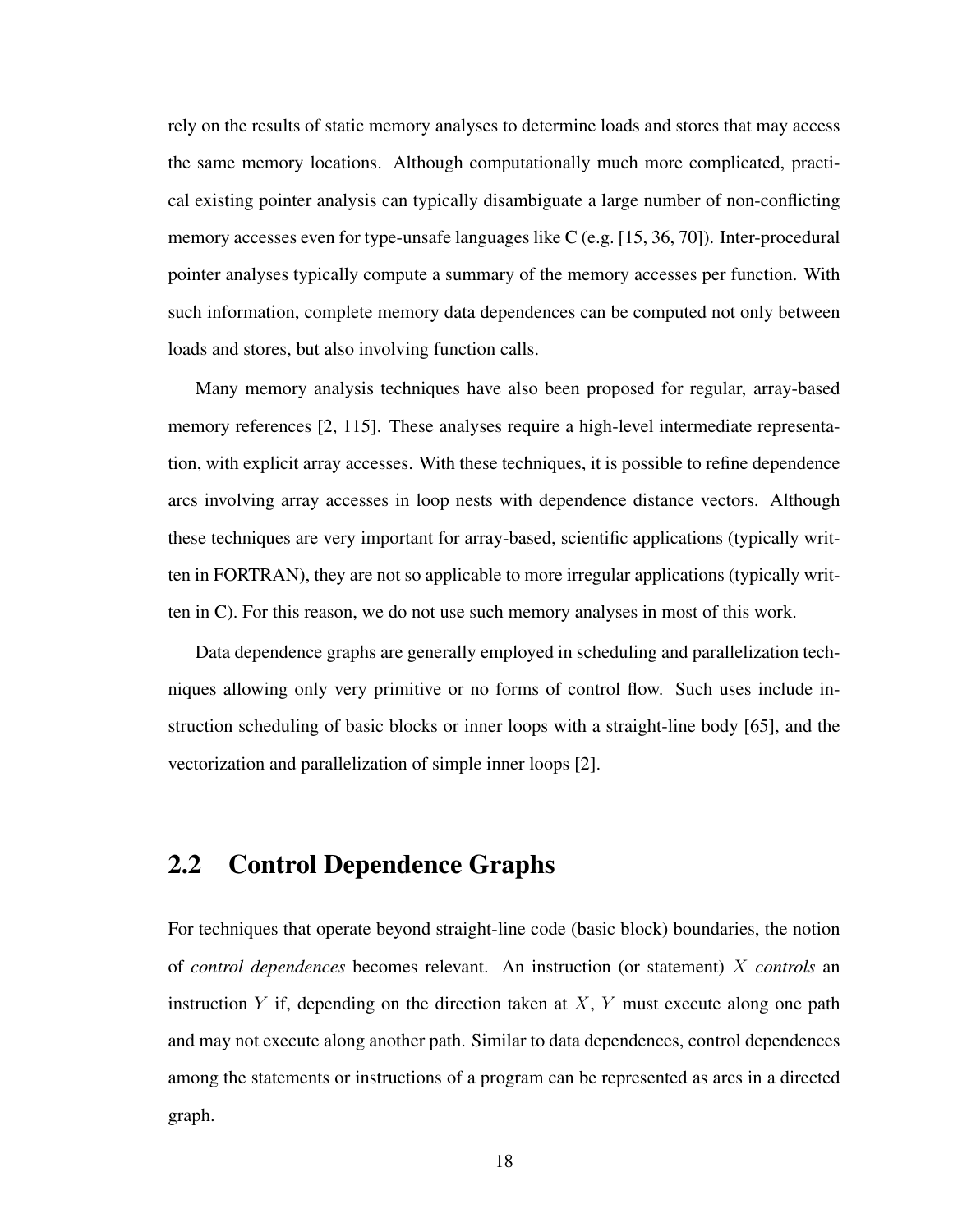Different notions of control dependence exist. For structured programs, the syntaxbased notion of control dependences is applicable [54]. At this level, a statement is control dependent on its closest enclosing control construct. Although very natural and easy to compute, this definition of control dependence is not applicable to unstructured programs (containing gotos, breaks, and continues) or even to structured programs after going through traditional compiler optimizations [1, 4, 17, 65].

Ferrante et al. [29] generalized the notion of control dependence to arbitrary controlflow graphs.<sup>2</sup> Their graph-based definition, which is based on the post-dominance relation [65], enables control dependences to be computed for low-level program representations. For this reason and some of its key properties, we use Ferrante et al.'s definition of control dependence in this work.

Definition 1 (Control Dependence (Ferrante et al. [29])). *Let* G *be a CFG, and* X *and* Y *two nodes in* G*.* Y *is control dependent on* X *iff:*

- *1. there exists a directed path* P *from* X *to* Y *with any* Z *in* P *(excluding* X *and* Y *) post-dominated by* Y *; and*
- *2.* X *is not strictly post-dominated by* Y *.*

Cytron et al. [23] proposed an efficient algorithm to compute control dependences according to this definition.

To deal with the possibility of calling a function that may not return (e.g. because it may call exit in C), some extra control dependences are necessary. To properly compute control dependences in this case, auxiliary control-flow arcs are drawn from the instructions calling such possibly non-returning functions to the program's  $END$  node.<sup>3</sup> With these arcs inserted, control dependences are computed normally using standard algorithms [23, 29].

 $2$ In fact, Ferrante et al. [29] defininition is restricted to control-flow graphs where all nodes can reach the *END* node.

<sup>3</sup>Auxiliary control-flow arcs can also be used to model other non-explicit control transfers, such as exceptions.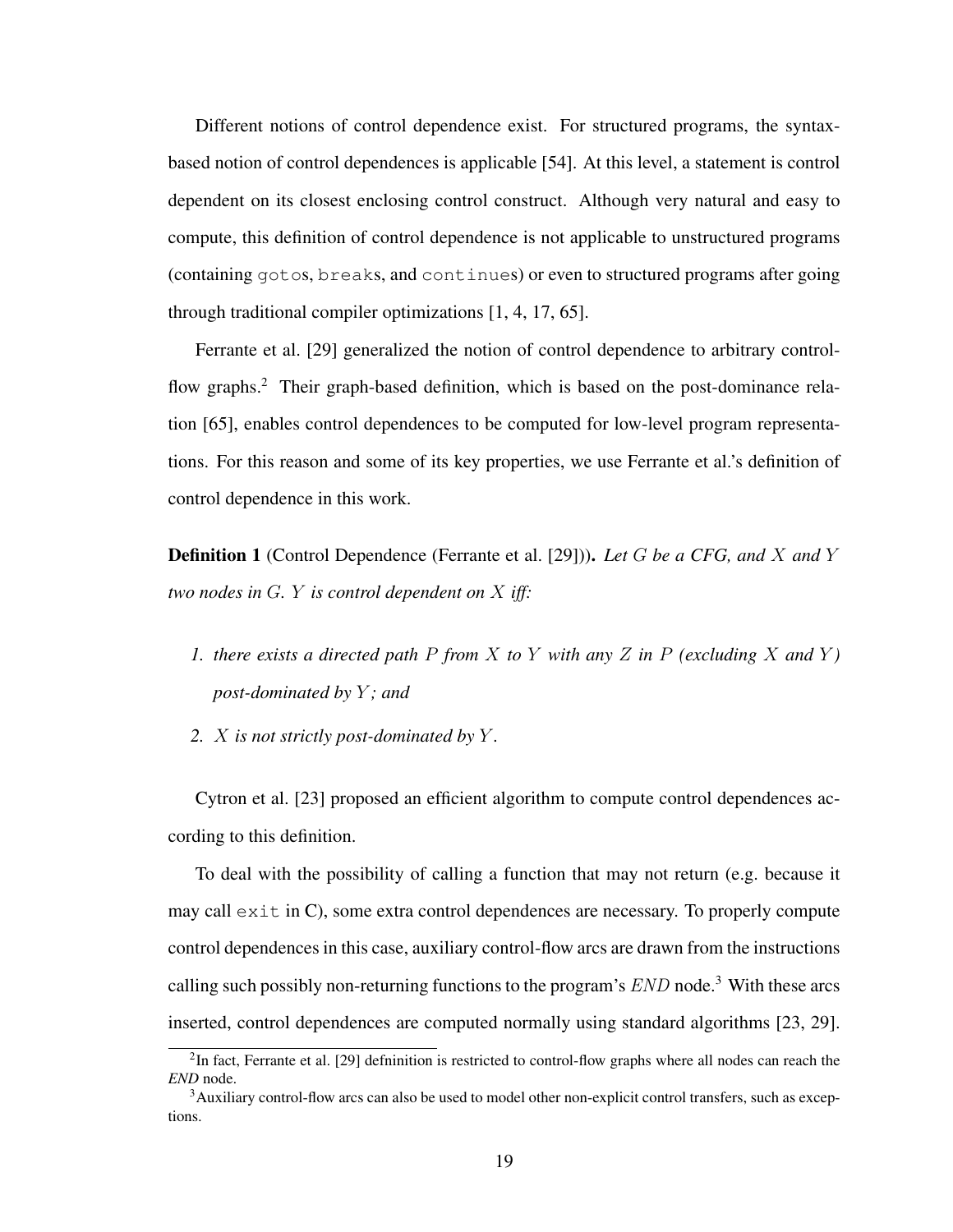In the resulting control dependences, some instructions will now be dependent on these function-call instructions. We name these dependences *call-exit control dependences*.

## 2.3 Program Dependence Graphs

Dependence graphs including both data and control dependences are generally called *Program Dependence Graphs* (PDGs) [29, 54]. Compilers widely use PDGs as an intermediate representation due to several important properties. In particular, using syntax-based control dependences, Horwitz et al. [40] proved the *Equivalence Theorem*. According to this theorem, two programs with the same PDG are equivalent. Later, Sarkar [91] proved a similar result for PDGs using control dependences according to Definition 1.

Traditionally, PDGs contain two kinds of nodes [29]: regular nodes, representing statements/instructions, and region nodes, representing a control-equivalent region of the program. In this work, however, we opted to have only regular nodes. Control dependence arcs are drawn directly from branch instructions to the dependent instructions. As will be clear in the following chapters, this allows a more homogeneous treatment of the PDG, since all its node represent actual instructions in the program.

As an example, consider the C code in Figure 2.1(a), with corresponding low-level representation in Figure 2.1(b). Figures 2.1(c)-(e) illustrate the corresponding CFG, postdominance tree, and PDG. In Figure 2.1(e), solid arcs represent data dependences, which are all register dependences in this example, and dotted arcs represent control dependences. Register dependence arcs are labeled with the register involved in the dependence, while control arcs are labeled with the branch direction that causes the dependent instruction to execute.

In the PDG used in most of this work, only true (flow) register dependences are included. Since there is no ambiguity in register accesses, renaming can generally be used to eliminate output and anti-dependences. As described in Chapter 3, our algorithms take into account these dependences only when they are necessary.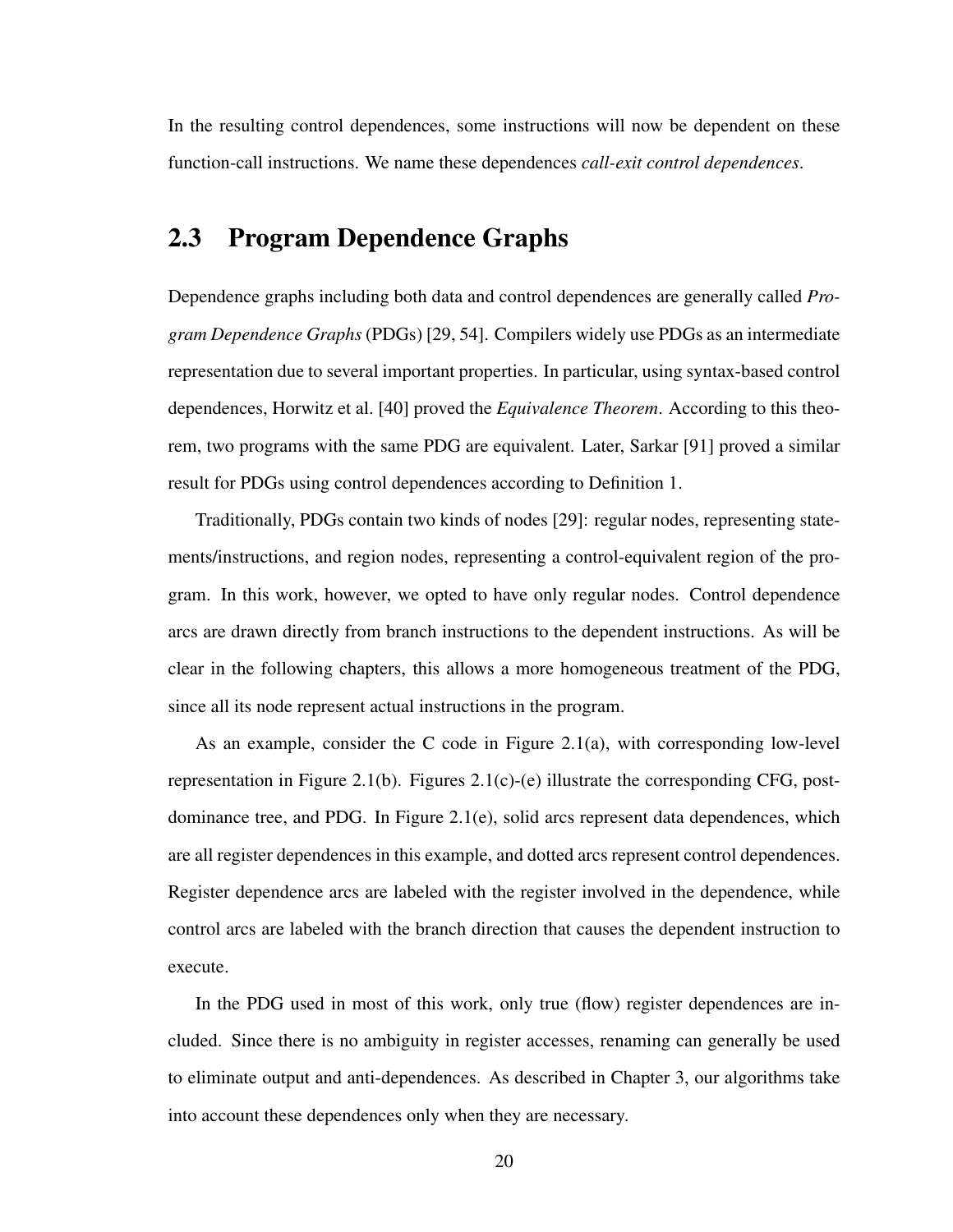

(b) Low-level IR



Figure 2.1: Example code in: (a) C, (b) low-level IR, (c) CFG, (d) post-dominance tree, and (e) PDG.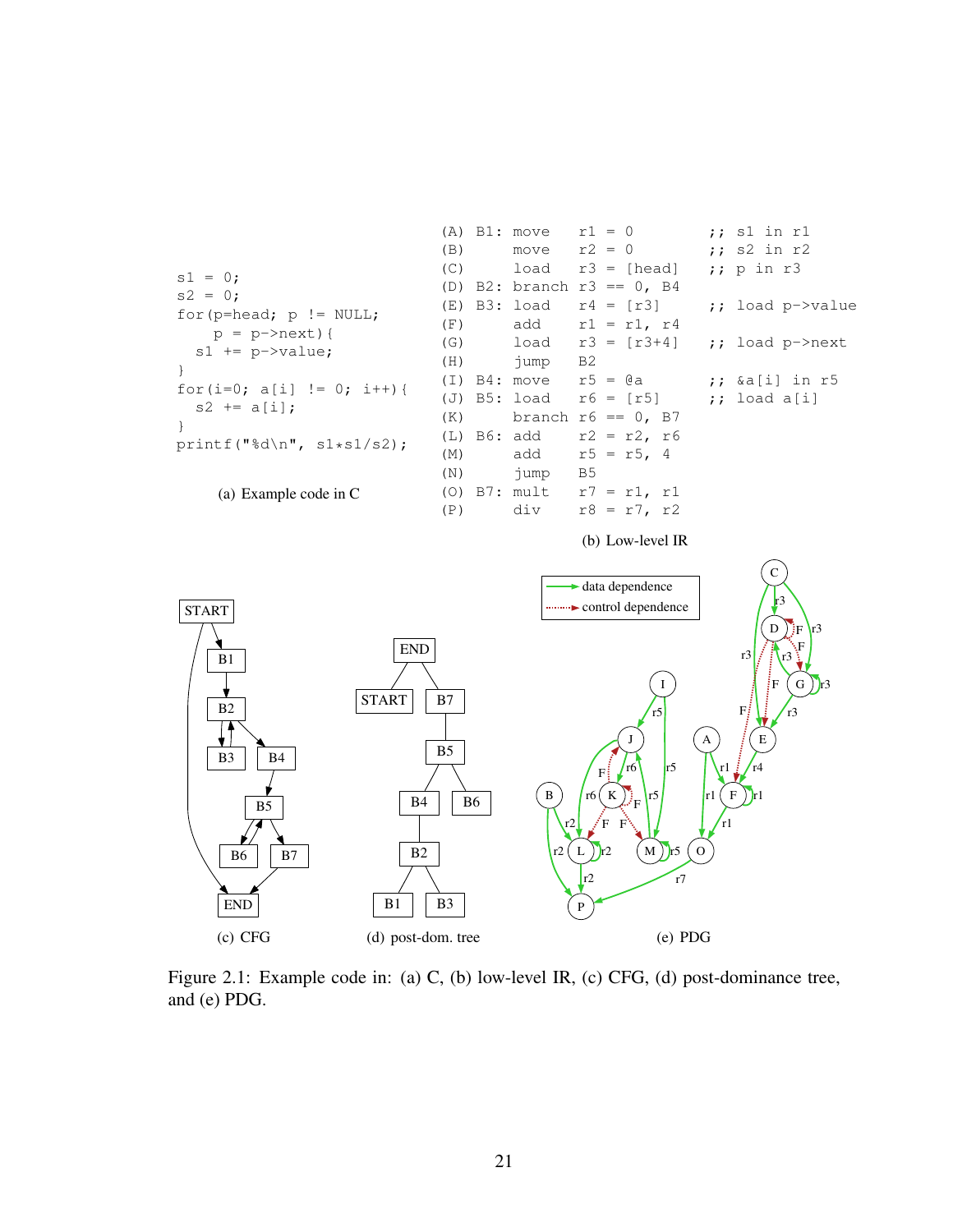# Chapter 3

# Multi-Threaded Code Generation

As discussed in Section 1.4, one of the key enablers of GMT instruction scheduling is the ability to generate efficient code for a given code partition. In this chapter, we describe our general multi-threaded code generation algorithm, called MTCG [74].

There are several requirements for a code generator to support GMT instruction scheduling. First, in order to handle global code regions, it is desirable to use a PDG representation. As discussed in Chapter 2, respecting the dependences in a PDG guarantees the preservation of the program's semantics. Another requirement of a general multi-threaded code generator is the ability to handle *arbitrary code partitions*. By code partition, we mean an assignment of instructions to threads.<sup>1</sup> Handling arbitrary code partitions is important to support different thread partitioning algorithms, and it is central to provide the separation of concerns into partitioning and code generation mentioned in Section 1.4. A third requirement of a multi-threaded code generation algorithm is to be able to produce efficient code. To achieve this, it is particularly important to avoid replicating the control flow as much as possible, which is the main drawback of LMT scheduling techniques (Section 1.2). The MTCG algorithm proposed in this work was designed to meet all the above requirements. In Section 3.1, we describe the MTCG algorithm. Section 3.2 presents the proof of correctness of the algorithm.

<sup>&</sup>lt;sup>1</sup>A code partition does not specify the order among the instructions in each thread.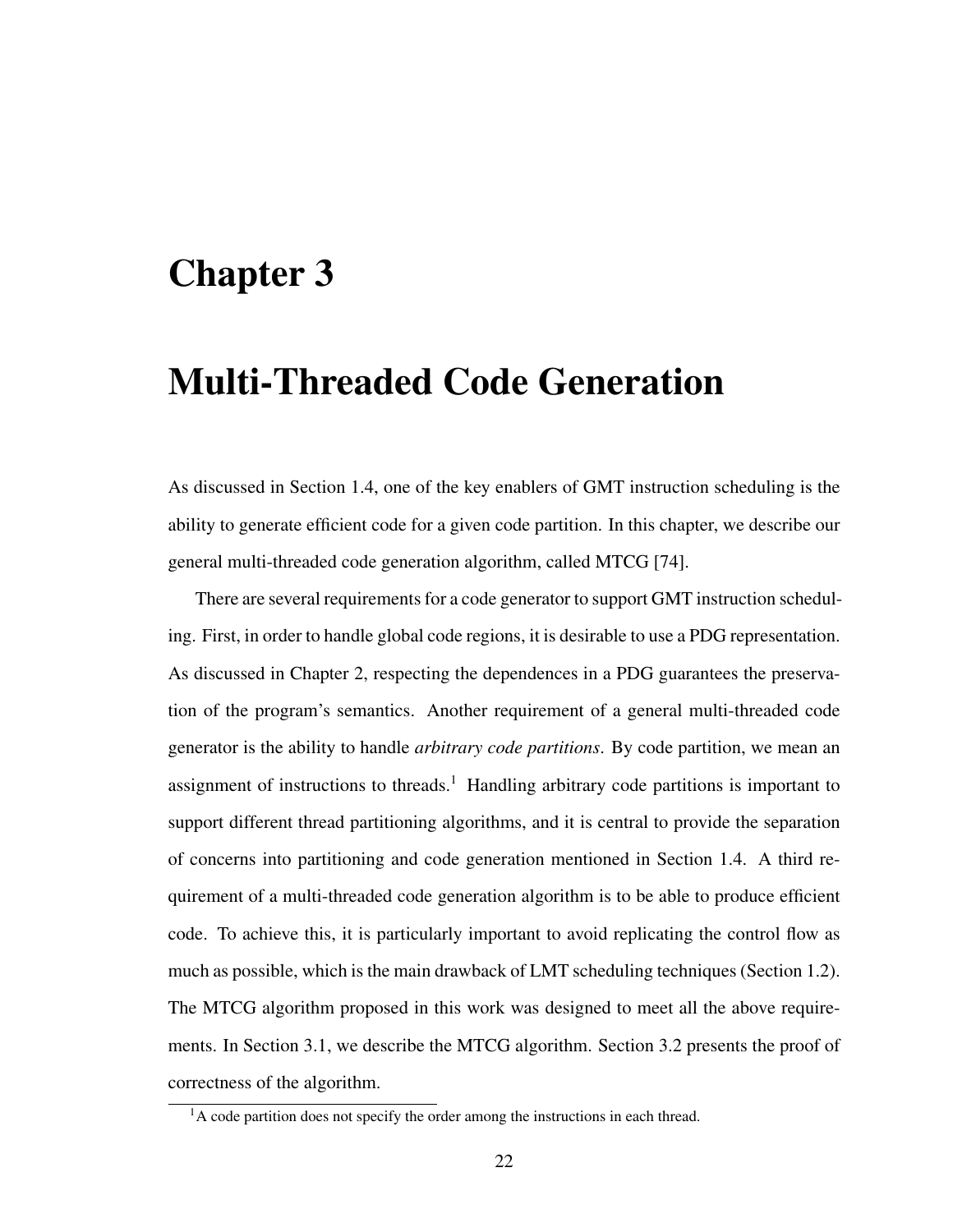## 3.1 MTCG Algorithm

This subsection describes the MTCG algorithm [74], whose pseudo-code is illustrated as Algorithm 1. This algorithm takes asinput a program dependence graph (*PDG*) for the code region being scheduled and a given partition  $(\mathcal{P})$  of its nodes (instructions) into threads. Furthermore, for simplicity, we assume here that a control-flow graph (*CFG*) representation of the original code region is also given.<sup>2</sup> As output, this algorithm produces, for each of the resulting threads, a new CFG containing its corresponding instructions and the necessary communication instructions.

The thread model assumed here is that the program executes sequentially until it reaches a region that has been scheduled on multiple threads. Upon reaching such parallelized region, auxiliary threads are spawned, and each of them will execute one of the CFGs produced by MTCG. In this model, auxiliary threads do not spawn more threads. The main thread (which may also execute one of the new CFGs) then waits for completion of all the auxiliary threads. Once all auxiliary threads terminate, sequential execution resumes. This thread model is known as *fork-join*. In practice, the cost of spawning and terminating threads can actually be reduced by creating the threads only once, at the start of the program. The threads then execute a loop that continuously waits on the address of the code to be executed and invokes the corresponding code, until they are signaled to terminate. In this model, the work is statically assigned to threads. This is in contrast to dynamic scheduling [90].

Before going into the details in Algorithm 1, let us introduce the notation used.  $T_i$ denotes a block (thread) in  $P$ , and  $CFG_i$  denotes its corresponding control-flow graph. For a given instruction I,  $bb(I)$  is the basic block containing I in the (original) *CFG*, and  $point_j(I)$  is the point in  $CFG_j$  corresponding to the location of I in CFG.

<sup>&</sup>lt;sup>2</sup>There are well-known algorithms to construct a CFG from a PDG derived from a sequential program [28, 100].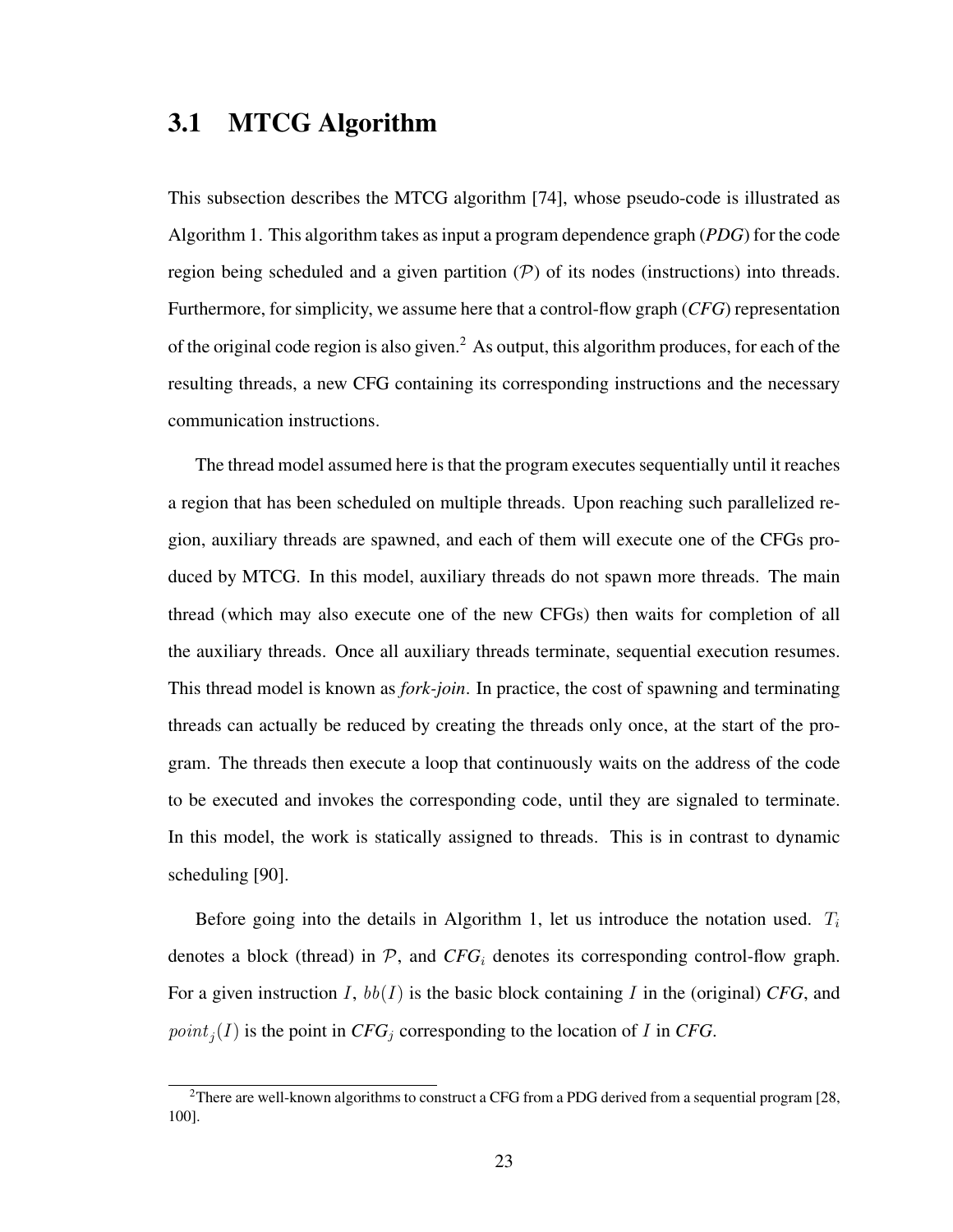#### Algorithm 1 MTCG

**Require:** *CFG, PDG,*  $\mathcal{P} = \{T_1, \ldots, T_n\}$ 1: for each  $T_i \in \mathcal{P}$  do *// // // <i>// // create*  $\mathbb{C}FG_i$ *'s basic blocks* 2:  $V_{CFG_i} \leftarrow create\_relevant\_basic\_blocks(CFG, PDG, T_i)$ 3: end for 4: **for each** instruction  $I \in V_{PDG}$  **do** *// 2. put instruction in its thread's CFG* 5: let  $i \mid I \in T_i$ 6:  $add\_after(CFG_i, point_i(I), I)$ 7: end for 8:  $COMM \leftarrow \emptyset$ 9: for each arc  $(I \rightarrow J) \in PDG$  [incl. transitive control dependences] **do** //**3.** *insert communication* 10: let  $T_i, T_j$  be such that  $I \in T_i$  and  $J \in T_j$ 11: **if**  $(T_i = T_j) \vee ((I, T_j) \in \text{COMM})$  then<br>12: continue continue 13: end if 14:  $COMM \leftarrow \text{COMM} \cup \{(I, T_i)\}$ 15:  $q \leftarrow get\_free\_queue()$ 16: **if** dependence type( $I \rightarrow J$ ) = Register **then** *// register dependences* 17:  $r_k \leftarrow dependent\_register(I \rightarrow J)$ 18:  $add\_after(CFG_i, I, "produce [q] = r_k")$ 19:  $add\_after(CFG_j, I, "consumer } r_k = [q]")$ 20: **else if** dependence type( $I \rightarrow J$ ) = Memory **then** *// memory dependences* 21: add\_after(CFG<sub>i</sub>, I, "produce.rel[q]") 22:  $add\_after(CFG_j, I, "cosume . acc[q]")$ 23: else *// control dependences* 24:  $r_k \leftarrow \text{register\_operand}(\mathcal{I})$ 25:  $add\_before(CFG_i, I, \text{``produce } [q] = r_k")$ 26: add\_before( $CFG_j$ , I, "consume  $r_k = [q]$ ")<br>27: add\_after( $CFG_j$ , I, duplicate(I))  $add\_after(CFG_j, I, duplicate(I))$ 28: end if 29: end for 30: for each  $T_i \in \mathcal{P}$  do 31: **for each** live-in register r in  $T_i$  **do** *<i>// initial communication* 32:  $q \leftarrow get\_free\_queue()$ 33:  $add\_last(START, "produce [q] = r")$ 34:  $add\_last(START_i, "cosume r = [q]")$ 35: end for 36: for each live-out register r defined in T<sup>i</sup> reaching END do *// final communication* 37:  $q \leftarrow get\_free\_queue()$ 38:  $add\_last(END<sub>i</sub>, "produce [q] = r")$ 39:  $add\_last(END, "cosume r = [q]")$ 40: end for 41:  $q \leftarrow get\_free\_queue()$ 42:  $add\_last(END_i, "produce. rel [q]")$ 43:  $add\_last(END, "cosume . acc[q]")$ 44: end for 45: for each  $T_i \in \mathcal{P}$  do *// 4. create*  $CFG_i$ *'s arcs* 46: for each branch instruction  $I \in T_i$  do 47: redirect\_target(I, closest\_relevant\_postdom<sub>i</sub>(target(I))) 48: end for 49: for each  $B \in V_{CFG_i}$  do<br>50: CRS  $\leftarrow closest\_relevant$  $CRS \leftarrow closest\_relevant\_postdom_i(succ(orig\_bb(B)))$ 51:  $add\_last(B, "jump CRS")$ 52: end for 53: end for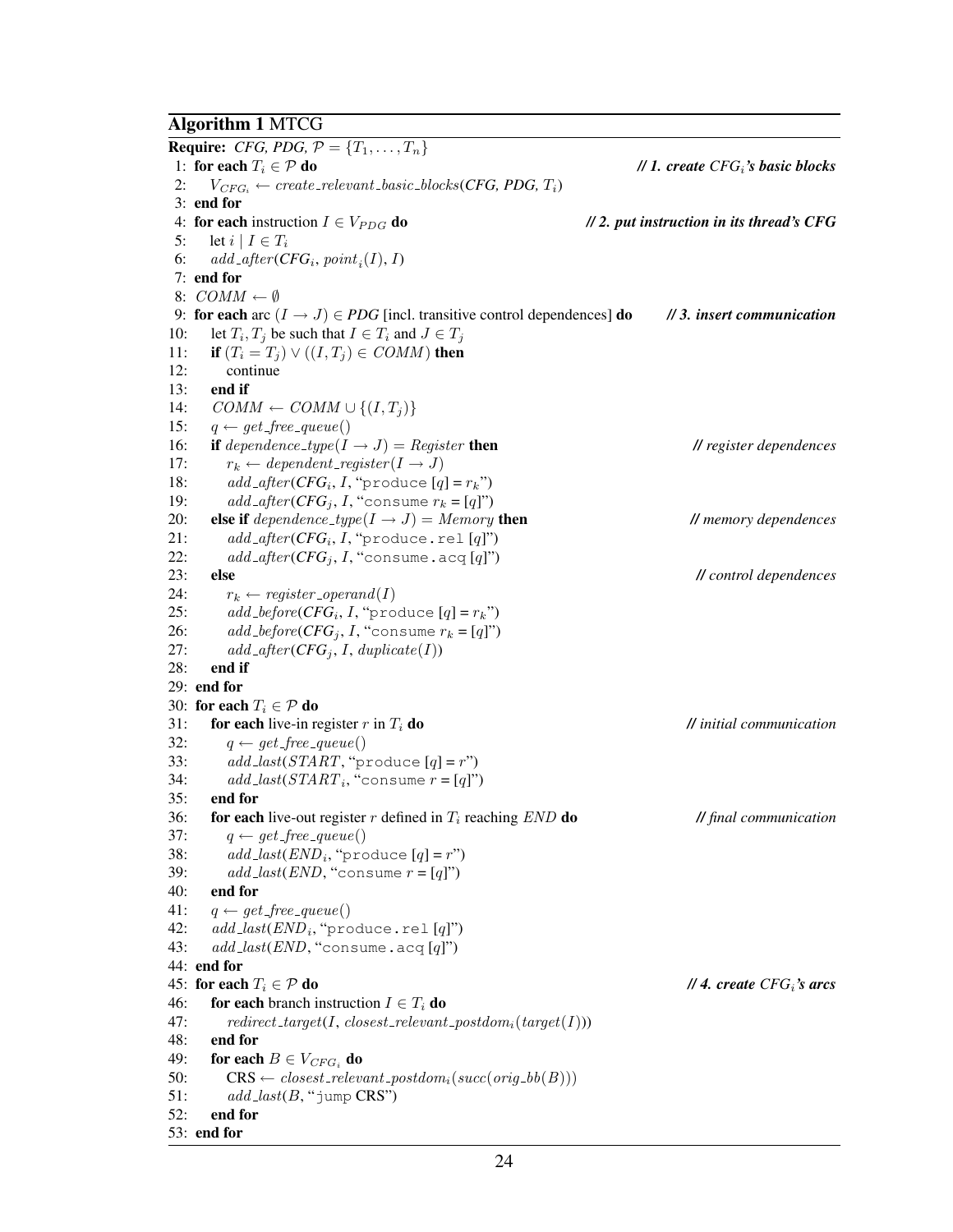



CONSUME  $r10 = [3]$ 

BB7'

PRODUCE  $[2] = r2$ 

 $J: r1 = M[r1+10]$ K: jump BB2'

 $C: r2 = M[r1+20]$ 

 $\blacktriangle$ BB3'

BB6'

(d) *CFG*<sup>1</sup> (main thread)



BB5''

(e) *CFG*<sup>2</sup> (auxiliary thread)

 $H: r2 = M[r2]$ G:  $r10 = r10 + r3$  $F: r3 = M[r2+30]$ 

jump BB4''

Figure 3.1: Example of the MTCG algorithm. (a) C source code; (b) original low-level code; (c) partitioned PDG; and (d)-(e) resulting multi-threaded code.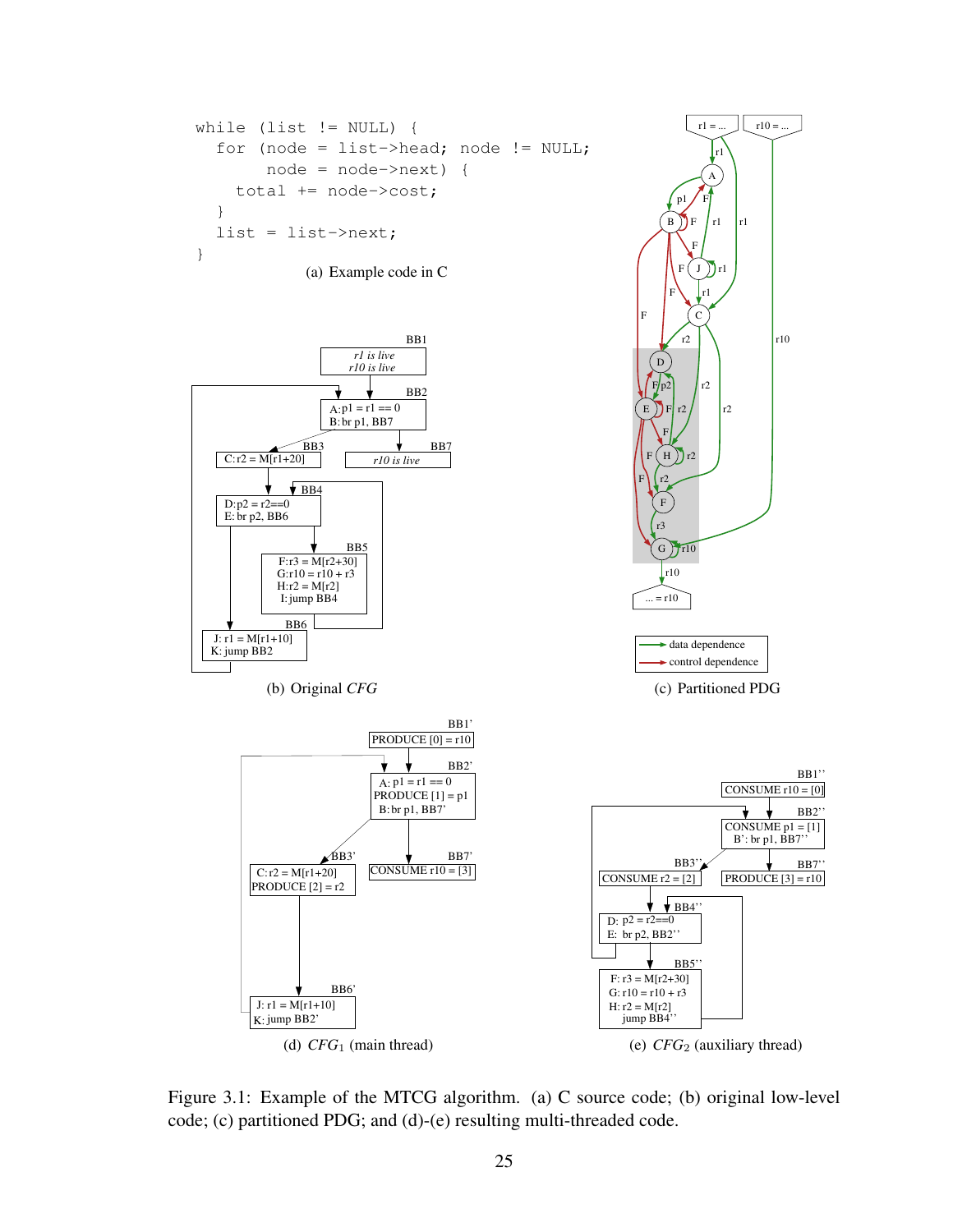In essence, the MTCG algorithm has four main steps. Each of the following subsections describes one of these steps. As we describe these steps, we illustrate them on the example in Figure 3.1. Figure 3.1(a) contains the source code in C, and Figure 3.1(b) contains the corresponding code in a low-level IR. We illustrate how MTCG generates code for the partitioned PDG in Figure  $3.1(c)$ , where the nodes in the shaded rectangle are assigned to one thread, and the remaining instructions to another. In the PDG, data dependence arcs are annotated with the corresponding register holding the value, while control dependence arcs are labeled with the corresponding branch condition. In this example, there are no memory dependences. Special nodes are included in the top (bottom) of the graph to represent livein (live-out) registers. The resulting code for the two threads is illustrated in Figures 3.1(d) and (e). In this example, the main thread also executes the code for one of the generated threads  $(CFG<sub>1</sub>)$ .

## 3.1.1 Creating New CFGs' Basic Blocks

MTCG creates a new CFG  $(CFG_i)$  for each thread  $T_i$ . Each  $CFG_i$  contains a basic block for each *relevant basic block* to  $T_i$  in the original *CFG*. The notion of relevant basic block is defined below. In its last step, described in Section 3.1.4, MTCG adds the arcs connecting the basic blocks in each  $CFG_i$ . These arcs are inserted in a way that guarantees the equivalence between the condition of execution of each new basic block and its corresponding block in the original *CFG* (see proof in Section 3.2).

Definition 2 (Relevant Basic Block). *A basic block B is* relevant *to a thread*  $T_i$  *if B contains either:*

- *1. an instruction scheduled to*  $T_i$ *; or*
- 2. *an instruction on which any of*  $T_i$ 's *instructions depends* (*i.e. a source of a dependence* with an instruction in  $T_i$  as the target); or
- *3. a branch instruction that controls a* relevant *basic block to* T<sup>i</sup> *.*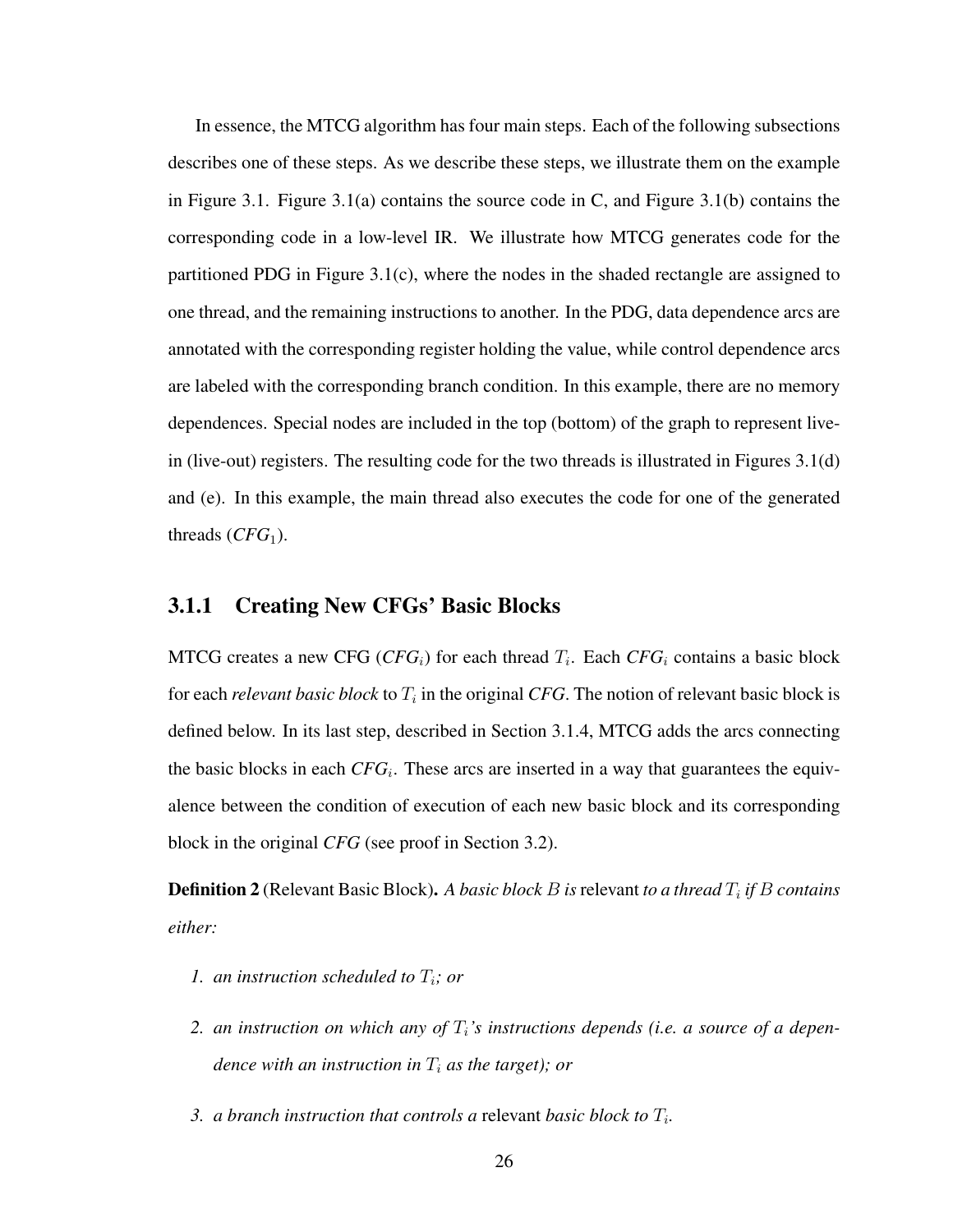The reason for including basic blocks containing instructions in  $T_i$  is obvious, as they will hold these instructions in the generated code. The reason for adding the basic blocks containing instructions on which  $T_i$ 's instructions depend is related to where communication instructions are inserted by MTCG, as described shortly. The third rule in Definition 2 is recursive, and it is necessary to implement the correct condition of execution of the basic blocks. This rule is related to how inter-thread control dependences are implemented by MTCG, as described Section 3.1.3.

Consider the example in Figure 3.1. For thread  $T_1 = \{A, B, C, J\}$ , besides the start block BB1 and the end block BB7, the only relevant basic blocks are BB2, BB3, and BB6. All these blocks are relevant to  $T_1$  by rule 1 in Definition 2, since there is no incoming dependence into this thread. For thread  $T_2 = \{D, E, F, G, H\}$ , besides the start and end blocks, several other basic blocks are relevant for different reasons. BB4 and BB5 contain instructions in  $T_2$ , and therefore are relevant by rule 1. Because of the dependences from  $T_1$ to  $T_2$ , with source instructions B and C (Figure 3.1(c)), the basic blocks that contain these instructions (BB2 and BB3) are relevant to  $T_2$  by rule 2. Again, no basic block is relevant due to rule 3 in this case.

#### 3.1.2 Moving Instructions to New CFGs

The second step of MTCG (lines 4 to 7) is to insert the instructions in  $T_i$  into their corresponding basic blocks in  $CFG_i$ . MTCG inserts the instructions in the same relative order as in the original code, so that intra-thread dependences are naturally respected.

Figures 3.1(d) and (e) illustrate the instructions inserted in their threads, in the basic blocks corresponding to the instructions' original basic blocks.

## 3.1.3 Inserting Inter-Thread Communication

The third step of the algorithm (lines 8 to 44) is to insert communication primitives to implement each inter-thread dependence. We represent communication primitives by produce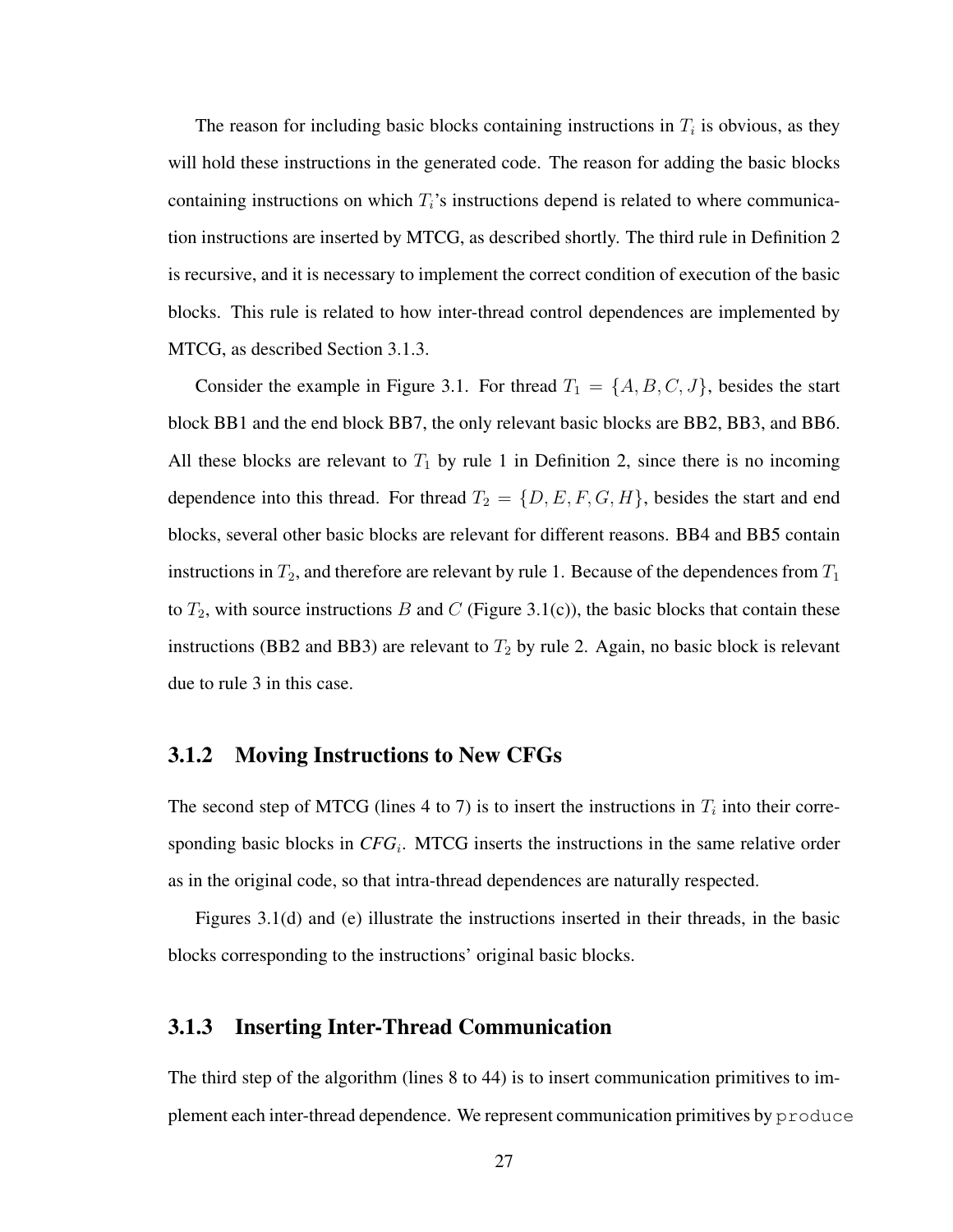and consume instructions [84]. The produce and consume instructions are inserted in pairs, so that, statically, each produce feeds one consume, and each consume is fed by one produce. For each inter-thread dependence, a separate communication queue is used. Although a single queue is sufficient, multiple queues are used to maximize the freedom of subsequent single-threaded scheduling. Furthermore, a queue-allocation technique can later reduce the number of queues necessary, analogously to register allocation.

Depending on where the communication primitives are inserted with respect to the parallel region, they can be of three types: *intra-region* (i.e. inside the parallelized region), *initial*, or *final* communications. We first describe the insertion of the most interesting ones, the intra-region communications, followed by the initial and final communications.

#### Intra-Region Communications

In order to preserve the conditions under which each dependence occurs, MTCG adopts the following strategy.

Property 1 (Basic Communication Placement). *Each intra-region dependence is communicated at the program point of its source instruction.*

This strategy is simple to implement, and it also simplifies the proof of correctness of the algorithm (Section 3.2). However, this strategy can result in a suboptimal number of inter-thread communications. Better algorithms to place communication primitives are described in Chapter 4.

In Algorithm 1,  $add\_before(CFG_i, I, instr)$  inserts *instr* in  $CFG_i$  at the point right before instruction I's position in the original *CFG*, and  $add\_after$  works analogously. The  $add \, \textit{last}(B, I)$  function inserts instruction I as the last instruction in basic block B.

The actual communication instructions inserted depend on the type of the dependence, as illustrated in Algorithm 1:

• Register Dependences: These are implemented by communicating the register in question.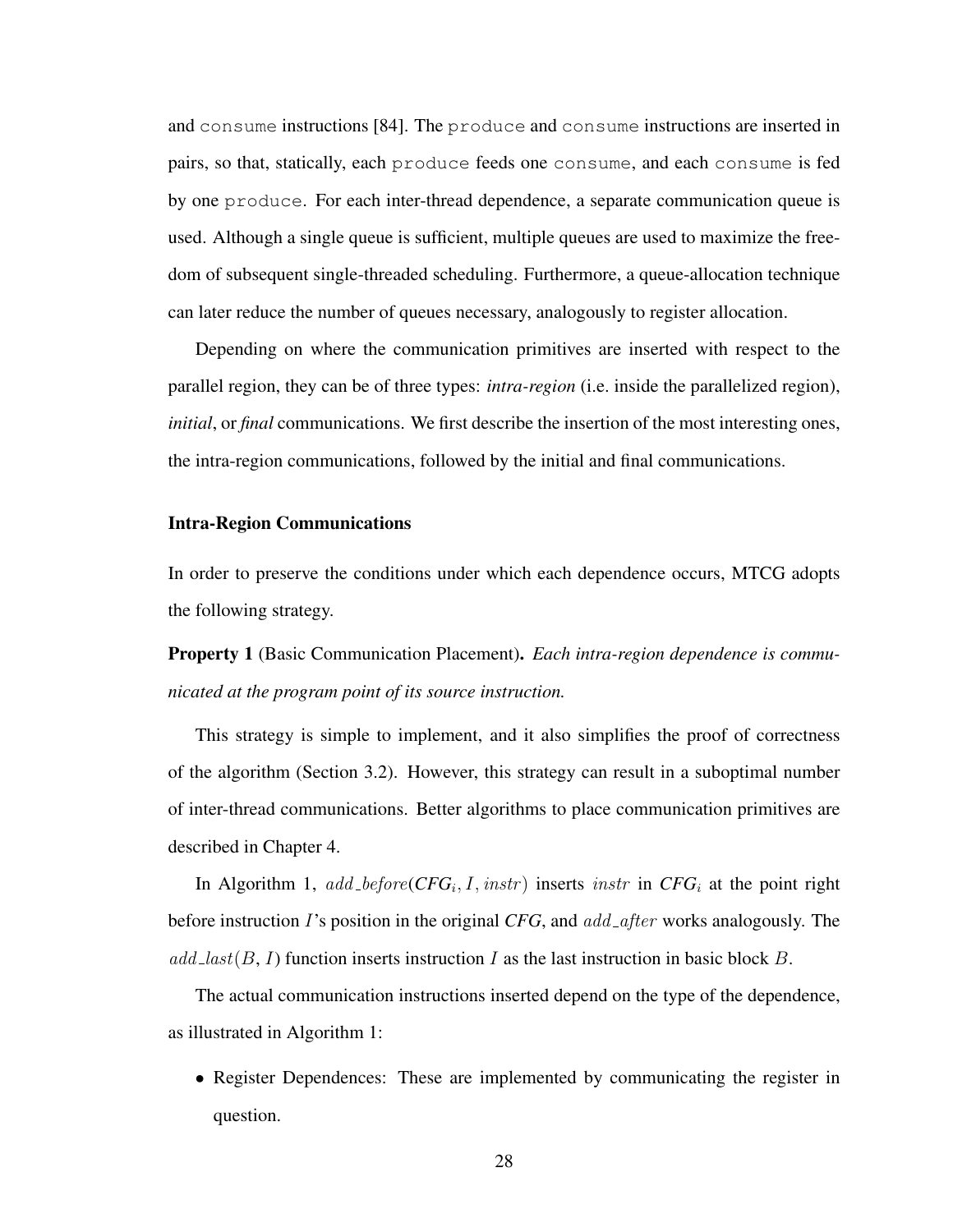- Memory Dependences: For these, purely synchronization primitives are inserted to enforce that their relative order of execution is preserved. This is dependent on the target processor's memory consistency model. In this work, we assume Itanium 2's memory consistency model. In Algorithm 1, synchronization primitives are represented by produce.rel and consume.acq instructions, which implement the release and acquire semantics in the memory system.<sup>3</sup>
- Control Dependences: In the source thread, before the branch is executed, its register operands are sent. In the target thread, consume instructions are inserted to get the corresponding register values, and then an equivalent branch instruction is inserted to mimic the same control behavior. For simplicity, Algorithm 1 assumes that branches have a single register operand.

The call-exit control dependences discussed in Section 2.2 require a different code generation strategy, which is not illustrated in Algorithm 1. For these control dependences, a consume instruction from a special queue is inserted in the target thread at the point corresponding to the call-site. We name the value consumed from this special queue the *terminate* value. After the consume of this *terminate* value, a branch is inserted to check this value and to jump to terminating code if the value is *true*. In the source thread, a produce *false* into this special queue is inserted after the function call. This signals the target thread to continue execution in case the function returns normally. Additionally, in the source thread, a produce *true* is inserted in a handler installed to executed upon program termination. This causes the target thread to terminate as well.

In the example from Figure 3.1, there are two inter-thread, intra-region dependences. First, instruction C in  $T_1$  writes into register r2 that is used by instructions D, F, and H

 $3$ In other words, produce.rel is guaranteed to execute only after all previous memory instructions commit. Analogously, consume.acq is guaranteed to commit before all successive memory instructions are executed.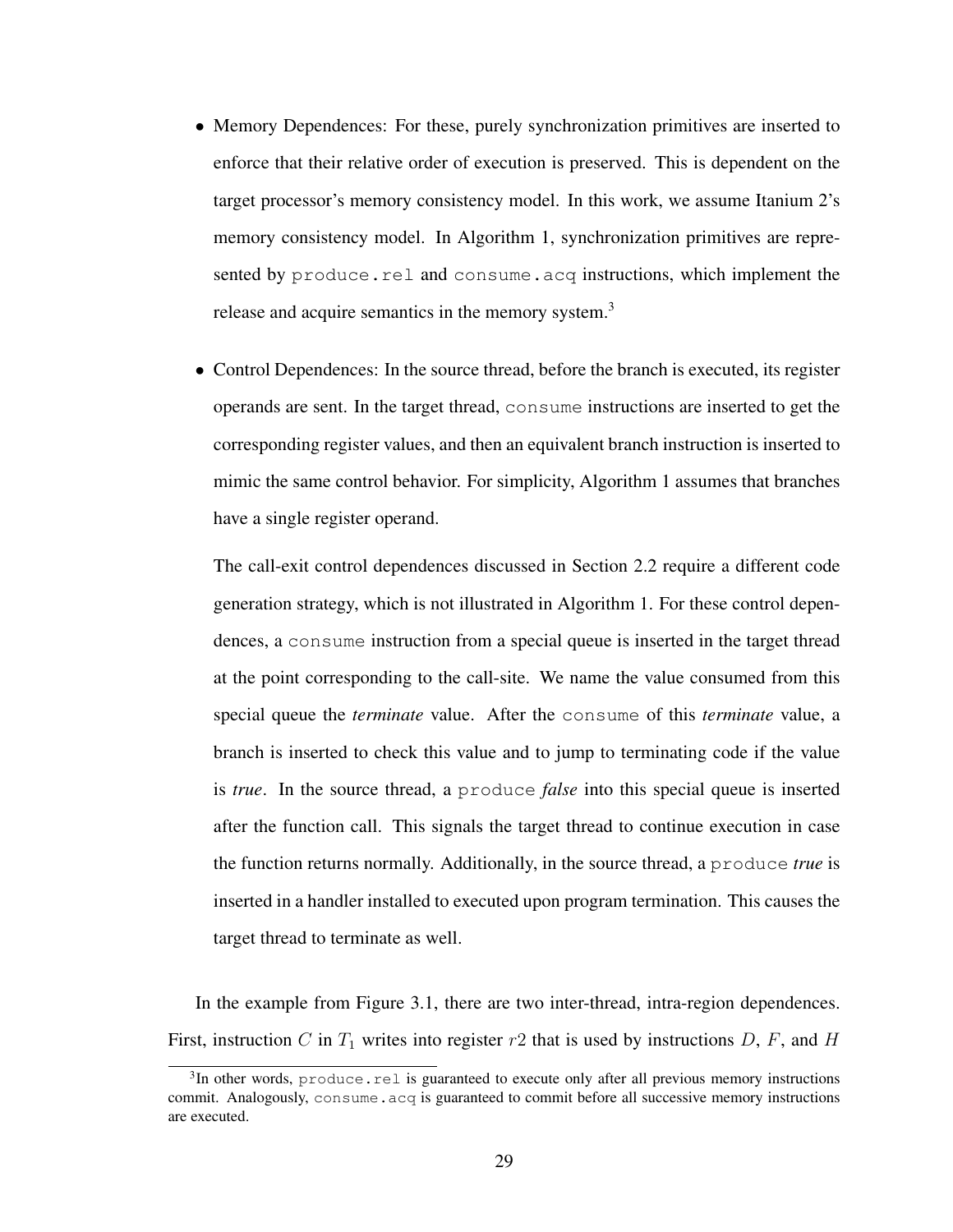in  $T_2$ . This register data dependence is communicated through queue 2. The produce and consume instructions are inserted right after the points corresponding to instruction  $C$  in BB3. The other inter-thread dependence is a control dependence from branch  $B$  in  $T_1$ , which controls instructions in  $T_2$ . This dependence is satisfied through queue 1. In  $T_1$ , the register operand (p1) is sent immediately before instruction B. In  $T_2$ , the value of p1 is consumed and a copy of branch  $B(B')$  is executed.

As mentioned in line 9 of Algorithm 1, the MTCG algorithm also needs to communicate *transitive control dependences* in the PDG in order to implement the relevant blocks for a thread. This is related to rule 3 in Definition 2. The reason for this is control dependences' implementation, which consumes the branch operands and duplicates the branch in the target thread. In order to enforce the correct conditions of execution of these instructions in the target thread (i.e. to create the relevant basic blocks to contain these instructions), it is necessary to communicate the branches controlling the blocks where these instructions are inserted. This reasoning follows recursively, thus resulting in the necessity of communicating the transitive control dependences.

#### Initial Communications

Communication primitives may need to be inserted for register values that are live at the entry of the parallelized region, similarly to OpenMP's firstpriviate [71]. More specifically, if a register definition from outside the parallelized region reaches a use in an instruction assigned to thread  $T_i$ , then the value of this register has to be communicated from the main thread to  $T_i$ <sup>4</sup>. These communication primitives are inserted at the *START* basic block in *CFG* and at its corresponding *START*<sub>i</sub> basic block in *CFG*<sub>i</sub>. This step is illustrated in lines 31-35 in Algorithm 1.

In the example from Figure 3.1, the main thread executes the code for  $T_1$ , so no initial communication is necessary for  $T_1$ . For  $T_2$ , instruction G uses the value of r10 defined

<sup>&</sup>lt;sup>4</sup>The exception is in case  $T_i$  is run on the main thread.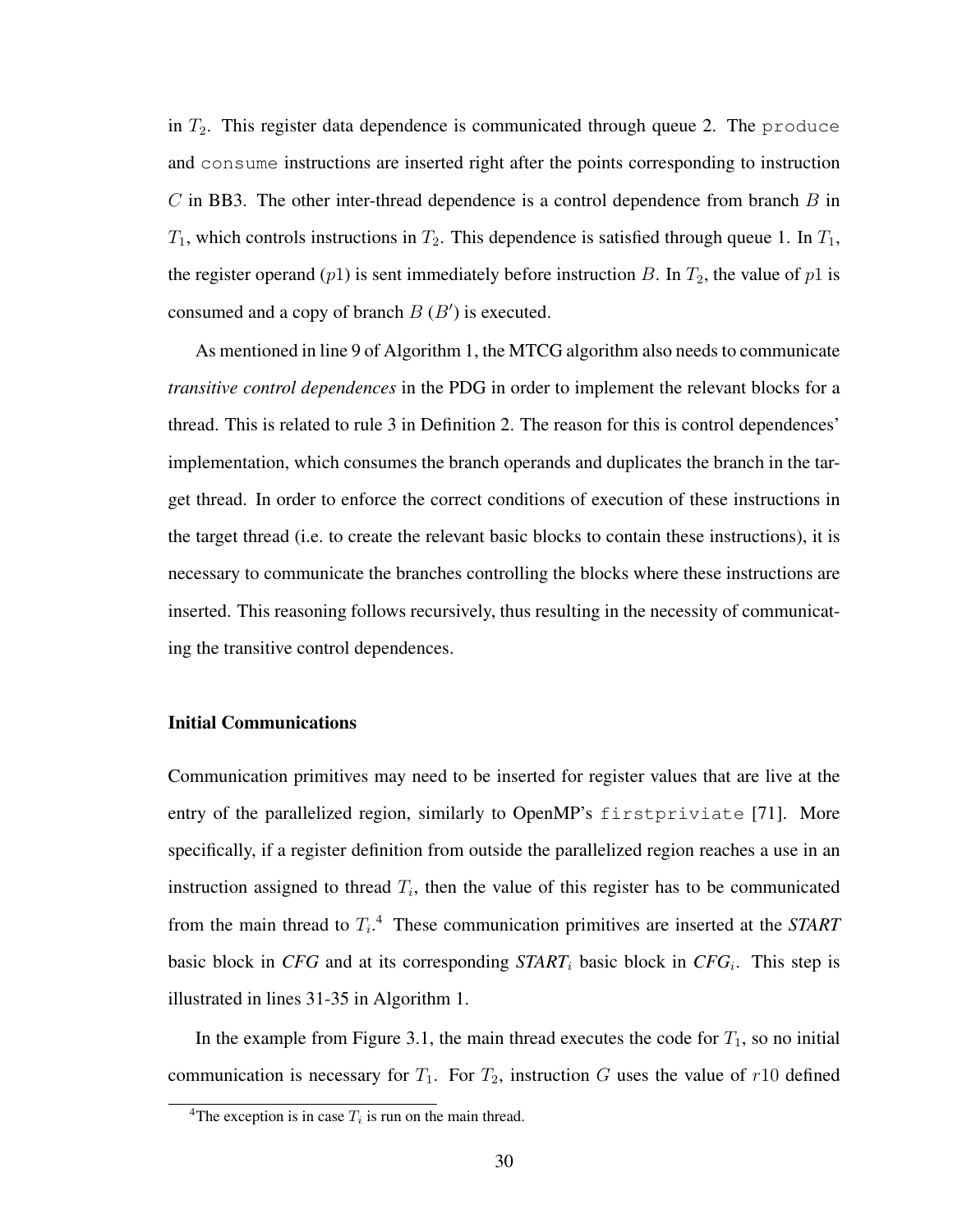outside the parallelized region, and therefore this register needs to be communicated. This dependence is communicated through queue 0, and the produce and consume instructions are inserted in BB1, the *START* basic block.

Since auxiliary threads are spawned at the entry of the parallelized region<sup>5</sup>, no initial communication for memory and control dependences are necessary. In other words, auxiliary threads are only spawned when the execution reaches the parallelized region, and any memory instruction before this region will have already executed.

#### Final Communications

At the end of the parallelized region, the auxiliary threads may have to communicate back to the main thread, which is similar to OpenMP's lastprivate [71]. Final communications may be necessary not only for register values, but also for memory. We discuss these two cases below.

For every register r defined by an instruction assigned to thread  $T_i$ , r needs to be sent to the main thread if two conditions hold. First,  $r$  must be live at the end of the parallelized region (*END*). Second, a definition of r in  $T_i$  must reach *END*. Lines 36-40 in Algorithm 1 handle this case.

In Figure 3.1, it is necessary to communicate the value of register  $r10$  from  $T_2$  to the main thread at the end of the parallelized region. This communication uses queue 3, and the produce and consume instructions are inserted in the *END* blocks (corresponding to BB7).

A problem arises in case multiple threads have definitions of  $r$  that reach the exit of the parallelized region. Depending on the flow of control, a different thread will have the correct/latest value of  $r$ , which needs to be communicated back to the main thread. To address this problem, two solutions are possible. One alternative is to associate a time-stamp for  $r$ in each thread, so that it is possible to tell which thread wrote  $r$  last. In this scheme, at the

<sup>5</sup>At least conceptually; see discussion earlier in Section 3.1.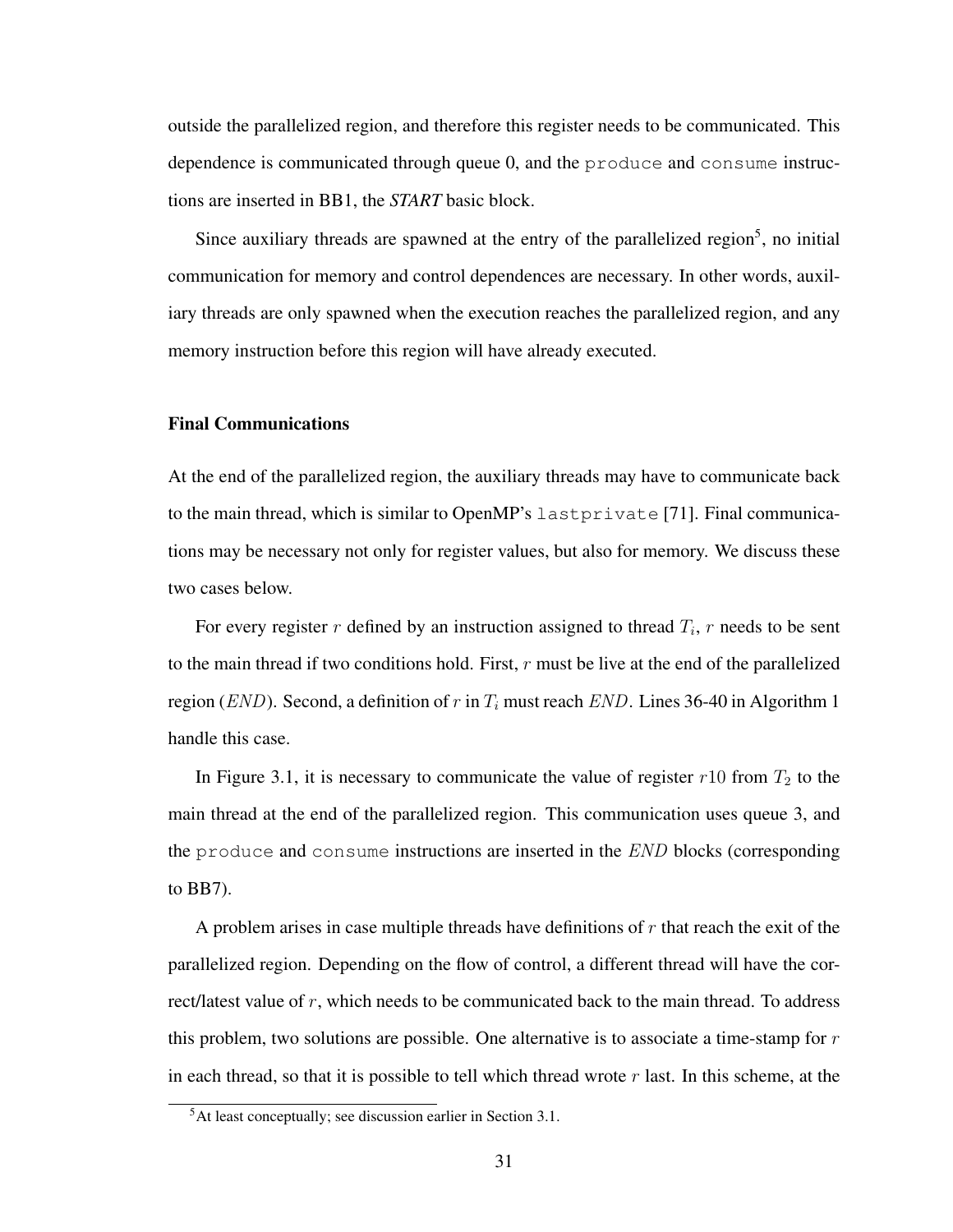end of the parallelized region, all possible writers of  $r$  communicate both their value of  $r$ and the corresponding time-stamp to the main thread. The main thread can then compare the time-stamps to determine which value of  $r$  is the latest. The time-stamps can be computed based on a combination of topological order and loop iterations [52]. An alternate solution is to enforce that a single thread always has the latest value of r. This can be enforced in two ways. First, the possible partitions of the PDG can be restricted to require that all instructions writing into  $r$  must be assigned to the same thread. Unfortunately, this restricts the valid partitions, breaking both the generality of the code generation algorithm and the separation of concerns between thread partitioning and code generation. A better alternative is to include in the PDG output dependences among instructions defining the same live-out register r. Effectively, these dependences will be communicated inside the parallelized region, similarly to true register dependences. These register output dependences need not be inserted among every pair of instructions defining a register r. Instead, one of these instructions (say,  $I$ ) can be chosen, so that the thread containing  $I$  will hold the latest value of r. Register output dependences can then be inserted from every other instruction writing into  $r$  to instruction  $I$ . This way, a final communication of  $r$  is necessary only from the thread containing  $I$  to the main thread.

At the exit of the parallelized region, synchronizations may also be necessary to enforce memory dependences (lines 41-43 in Algorithm 1). Specifically, for every auxiliary thread that contains a memory instruction, it is necessary to insert a synchronization from it to the main thread upon the exit of the parallelized region. This synchronization prevents the main thread from executing conflicting memory instructions that may exist in the code following the parallelized region. Analyses can be performed to determine if such synchronization is unnecessary, or to move it as late as possible in the code.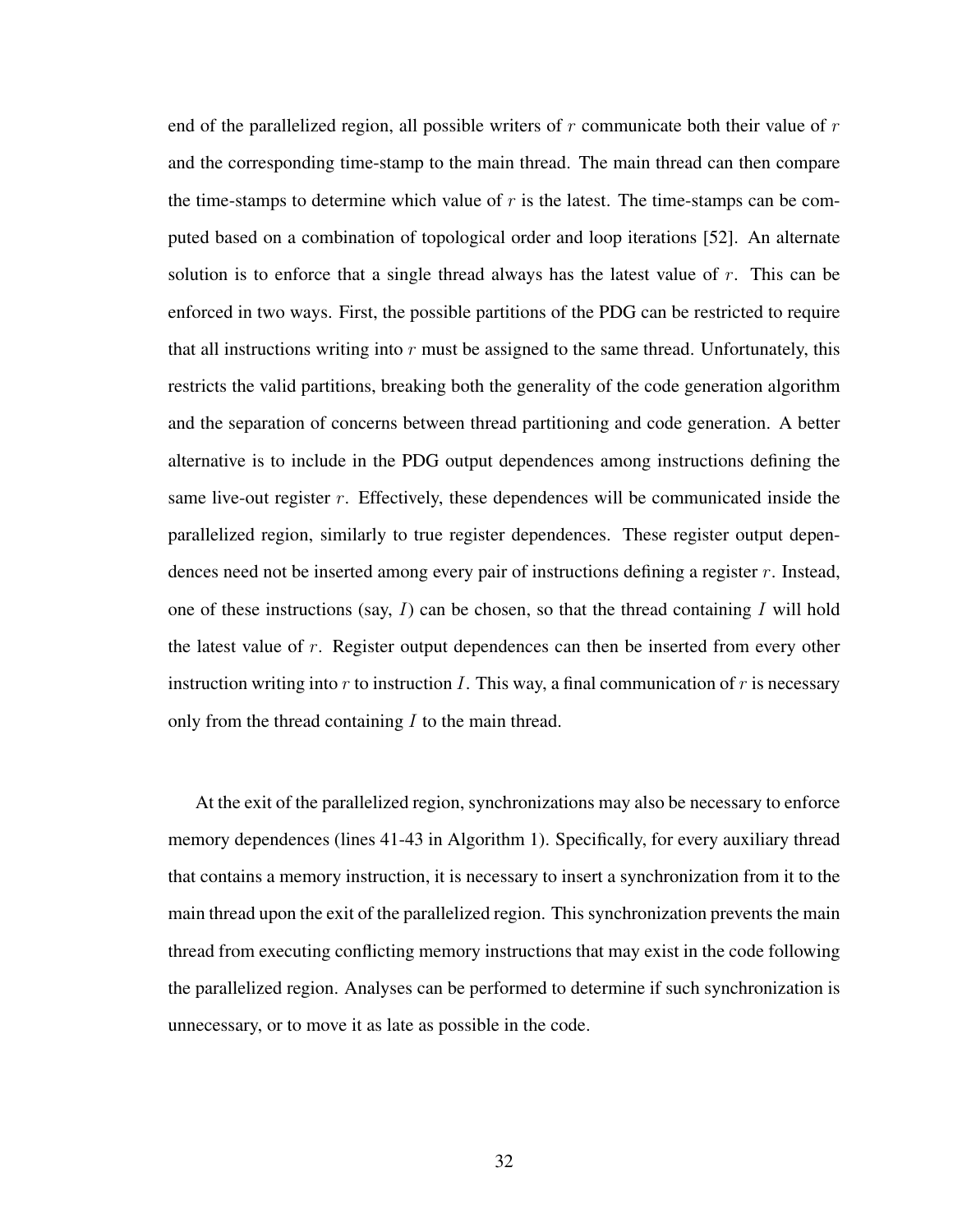#### 3.1.4 Creating New CFGs' Arcs

The last step of the MTCG algorithm (lines 45-53) is to create the correct control flow in the new CFGs. To achieve this, it is necessary both to adjust the branch targets and to insert jumps in these CFGs. Because not all the basic blocks in the original CFG have a corresponding block in each new CFG, finding the correct branch/jump targets is nontrivial. The key property we want to guarantee is that each basic block in a new CFG must have the same condition of execution of its corresponding basic block in the original CFG. In other words, the control dependences among the basic blocks in a new CFG must mimic the control dependences among their corresponding basic blocks in the original CFG.

Since control dependences are defined based on the post-dominance relation among basic blocks (Definition 1), it suffices to preserve the post-dominance relation among basic blocks. Therefore, for a new CFG, *CFG*<sup>i</sup> , the branch/jump targets are set to the *closest post-dominator basic block B* of the original target/successor in the original CFG such that *B* is *relevant* to *CFG*<sub>i</sub>. Notice that such post-dominator basic block always exists as every vertex is post-dominated by *END*, which is relevant to every new CFG.

Demonstrating that the control dependences among the new basic blocks match the control dependences among their corresponding blocks in the original CFG is central in the correctness proof of the MTCG algorithm. Section 3.2 presents the formal proofs.

For simplicity, the MTCG algorithm inserts unconditional jumps at the end of every new basic block. Many of these jumps, however, can be later optimized by standard code layout optimizations [65].

Figures 3.1(d)-(e) illustrate the resulting code, with the control-flow arcs inserted by MTCG. Determining most of the control-flow arcs is trivial in this example. An interesting case occurs in  $CFG_1$  for the outgoing arc of BB3'. In the original  $CFG$  (Figure 3.1(b)), control flows from BB3 to BB4. However, BB4 is not relevant to  $T_1$ . Therefore, the output arc from BB3' goes to the closest post-dominator of BB4 relevant to  $T_2$ , which is BB6'. Another interesting case happens for branch  $E$  in  $T_2$ . In the original code, the branch target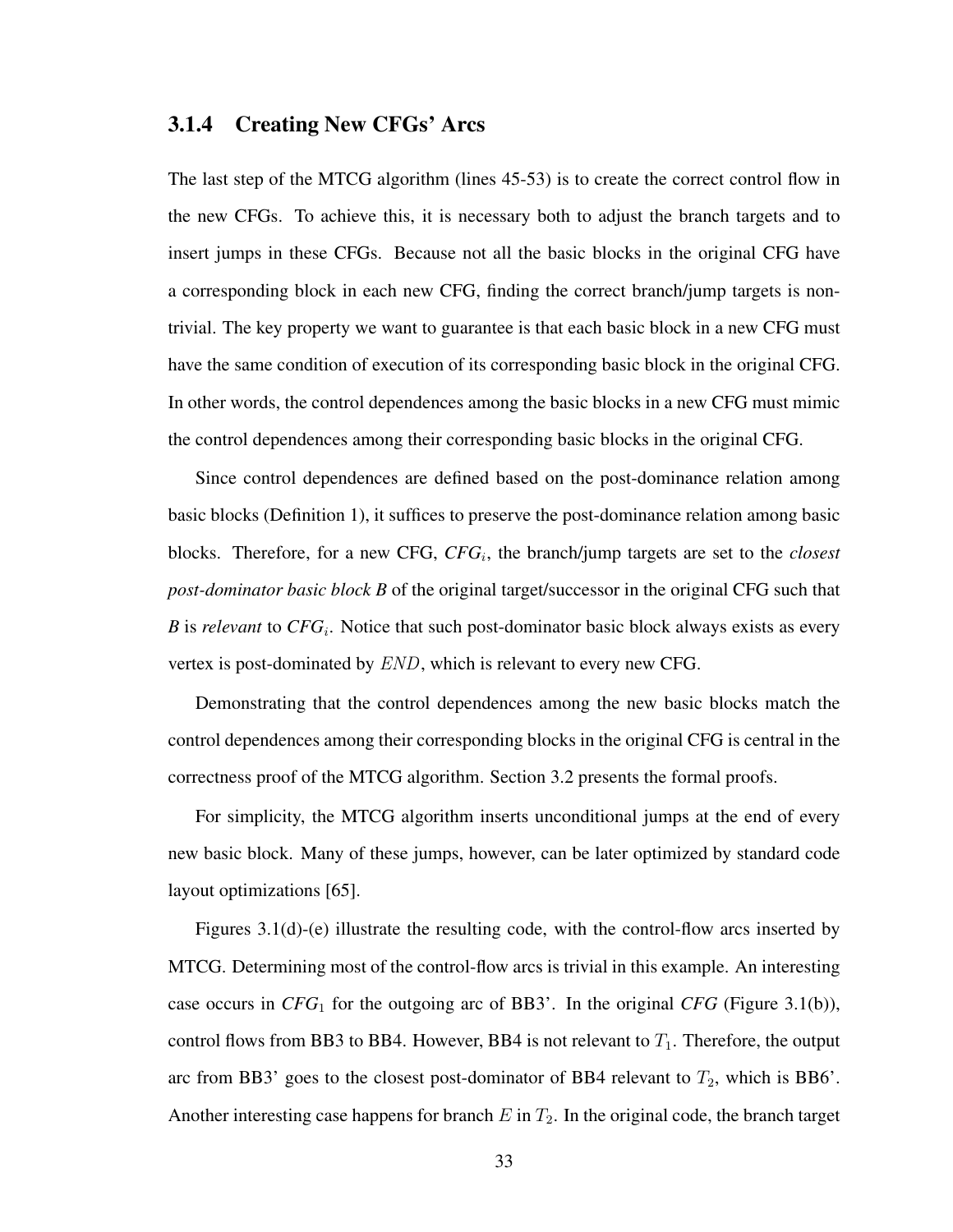of  $E$  is BB6. However, BB6 is not relevant to  $CFG_2$ . Therefore, branch  $E$  is redirected to BB6's closest post-dominator relevant to  $T_2$ , which is BB2".

The code in Figures  $3.1(d)$ -(e) has been subject to code layout optimizations. For example, no jump is necessary at the end of BB3' if we place BB6' immediately after BB3' in the generated code.

## 3.2 Correctness of the MTCG Algorithm

In this section, we prove the correctness of the MTCG algorithm. This is achieved by demonstrating that the code produced by MTCG preserves the semantics of the original code, for any given thread partitioning. The key step of this proof is showing that the MTCG algorithm preserves all the data and control dependences of the original program. In order to prove this result, we first demonstrate several useful lemmas.

In the following, we denote by Y pdom X and Y pdom<sub>i</sub> X the relations that Y postdominates X in *CFG* (the original CFG) and *CFG*<sub>i</sub>, respectively. Additionally, we denote  $Y$  pdom X the fact that Y does not post-dominate X. For simplicity of notation, we denote the corresponding basic blocks in all CFGs by the same name. The referred CFG is made clear by the context.

The lemma below shows that every path  $p_i$  in  $CFG_i$  is a subsequence of a path  $p$  in *CFG*.

**Lemma 1.** Let  $B_0, B_k \in V_{CFG_i}$ . Then there is a path  $p_i = (B_0, \ldots, B_k)$  in CFG<sub>i</sub> iff there is a path  $p = (B_0, \ldots, B_k)$  in CFG such that  $p_i$  is the subsequence of  $p$  restricted to  $V_{CFG_i}$ .

*Proof.* By induction on  $|p_i|$ , the length of  $p_i$ .

Base:  $|p_i| = 0$ . Then  $p_i = p = (B_0)$ .

Inductive step: By induction, our assumption holds for the sub-path  $(B_0, \ldots, B_{k-1})$ , so we need to show that the property also holds when we add  $B_k$  to the path.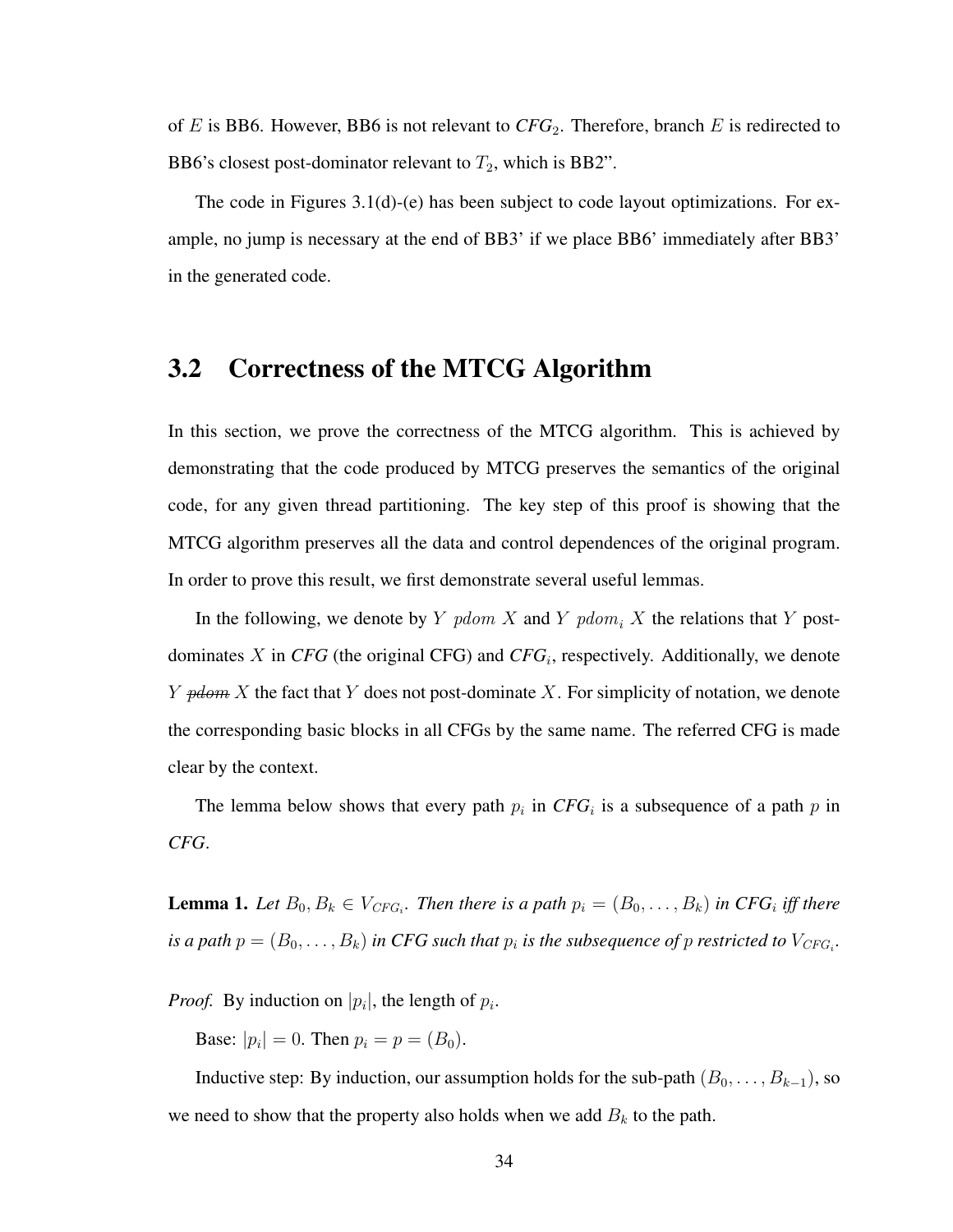$\Rightarrow$  Consider the arc  $(B_{k-1} \rightarrow B_k) \in E_{CFG_i}$ . By construction of *CFG<sub>i</sub>*'s arcs (lines 45-53 in Algorithm 1), there is a successor S of  $B_{k-1}$  in *CFG* such that  $B_k$  pdom S. Thus there is a path  $B_{k-1} \to S \leadsto B_k$  in *CFG*.

 $\Leftarrow$  Conversely, let  $B_k$  be the first vertex in  $V_{CFG_i}$  to appear in a path in *CFG* starting at  $p^{\prime}$  $\overbrace{S,\ldots,B_k,\ldots}$ ). a successor S of  $B_{k-1}$ . In addition, let p' be such that  $p = (B_0, \ldots, B_{k-1},$ We need to show that  $(B_{k-1} \to B_k) \in E_{CFG_i}$ , and thus  $p_i = (B_0, \ldots, B_{k-1}, B_k)$  is a path in  $CFG_i$ . We argue that  $B_k$  is the closest post-dominator of S in CFG that is relevant to *CFG*<sub>i</sub>. First, notice that  $B_k$  pdom S. Otherwise, there would exist another vertex  $T \in$  $V_{CFG_i}$  before  $B_k$  in  $p'$  such that  $B_k$  would be control dependent on T. But then T would be relevant to  $CFG_i$ , which contradicts the choice of  $B_k$  as the first vertex in  $p'$  to be relevant to  $CFG_i$ . Now assume that there is another post-dominator  $U \in V_{CFG_i}$  of S in p'. This also contradicts the fact that  $B_k$  is the first vertex in  $p'$  to be relevant to  $CFG_i$ . Therefore,  $B_k$  is the closest post-dominator of S in CFG that is relevant to  $CFG_i$ , and thus the arc  $(B_{k-1} \rightarrow B_k)$  is added to *CFG<sub>i</sub>* by the MTCG algorithm.  $\Box$ 

The following lemma shows that the post-dominance relation in  $CFG_i$  is the same as in *CFG* restricted to the basic blocks relevant to  $T_i$ .

### **Lemma 2.** *Given two basic blocks*  $X$  *and*  $Y$  *in*  $CFG_i$ ,  $Y$   $pdom_i X$  *iff*  $Y$   $pdom X$ *.*

*Proof.* We first show that Y  $pdom_i X \implies Y$   $pdom X$ . For contradiction, assume that Y  $pdom_i X$  and Y  $pdom X$ . Then there is a path  $p : X \rightarrow END$  in *CFG* that avoids Y. By Lemma 1, there is a corresponding path  $p_i : X \rightarrow END$  in  $CFG_i$  which does not contain Y, a contradiction.

We now show that Y pdom  $X \implies Y$  pdom<sub>i</sub> X. For contradiction, assume Y pdom X and Y  $p\neq m_i X$ . Then there must exist a path  $p_i : X \rightarrow END$  in  $CFG_i$  that avoids Y. By Lemma 1, there is a corresponding path  $p : X \rightarrow END$  in *CFG* that avoids Y, a contradiction.  $\Box$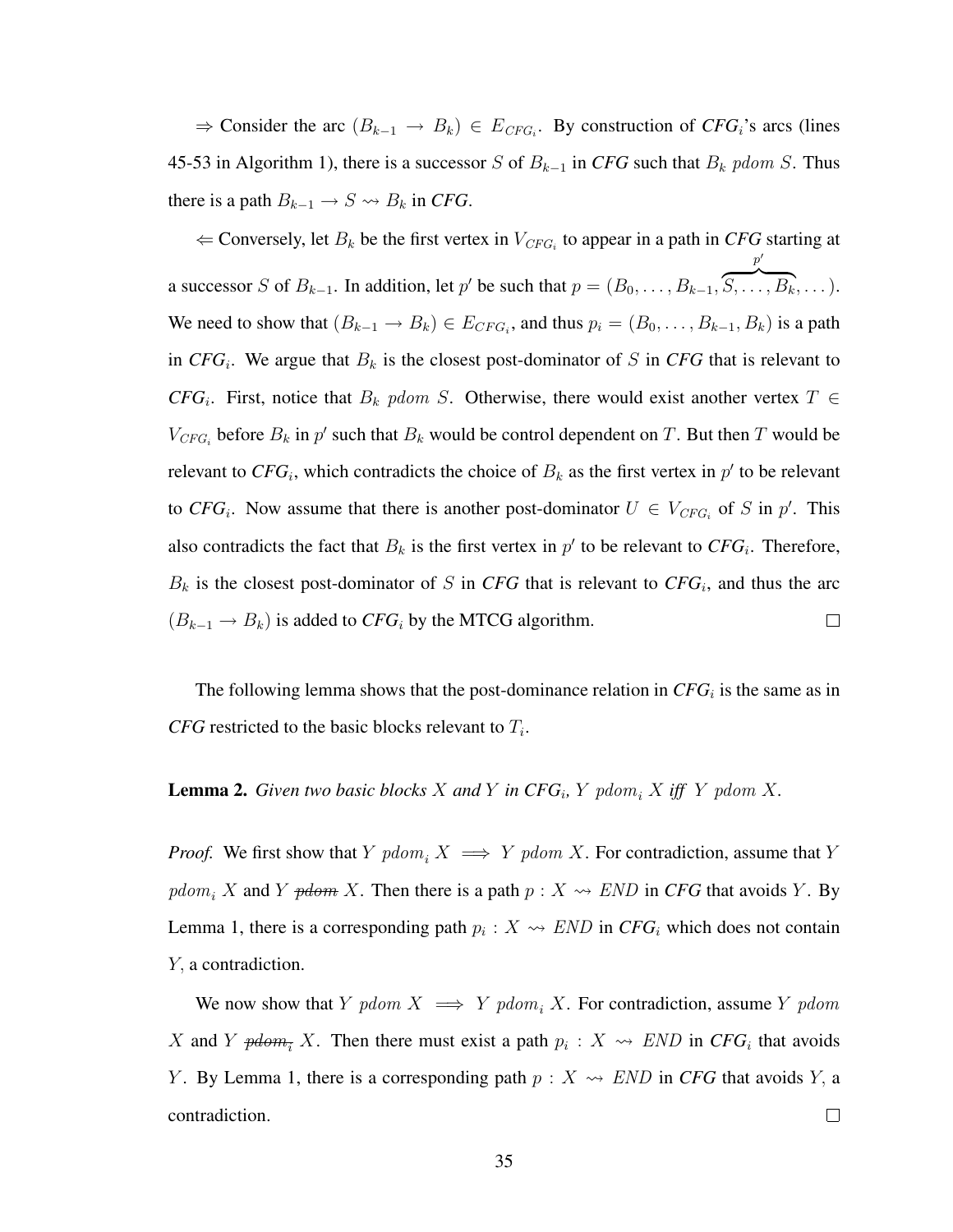The following lemma follows directly from the definition of relevant basic blocks (Definition 2).

**Lemma 3.** If  $\text{CFG}_i$  contains block Y, it also contains every block X on which Y is control *dependent.*

*Proof.* This follows immediately from rule 3 in Definition 2.  $\Box$ 

**Theorem 1.** Let  $Y \in V_{CFG_i}$ , Y is control dependent on X in  $CFG_i$  iff Y is control depen*dent on* X *in CFG.*

*Proof.* First, by Lemma 3,  $V_{CFG_i}$  contains every X on which Y is control dependent in *CFG*. We analyze each condition in the control dependence definition (Definition 1) individually. Lemma 2 says that the post-dominance relation between  $X$  and  $Y$  is the same in *CFG*<sup>i</sup> and *CFG*. Therefore, condition 2 of Definition 1 holds for *CFG*<sup>i</sup> iff it holds for *CFG*. In addition, Lemma 1 and Lemma 2 together guarantee that condition 1 of Definition 1 is true for  $CFG_i$  iff it is true for  $CFG$ , completing the proof.  $\Box$ 

#### Lemma 4. *The code generated by the MTCG algorithm preserves all data dependences.*

*Proof.* The control dependence between the basic blocks is preserved by Theorem 1. Given that the instructions are inserted in the basic blocks corresponding to their original basic blocks, their condition of execution is preserved. Intra-thread dependences are naturally satisfied by the MTCG algorithm. In addition, inter-thread register dependences are satisfied by communicating the value of the related register, and memory dependences are respected by sending a synchronization token. In both cases, the communications are inserted at points corresponding to the location of source instruction, therefore preserving the condition under which the dependence occurs.  $\Box$ 

Theorem 2. *The code generated by the MTCG algorithm preserves all dependences in the PDG.*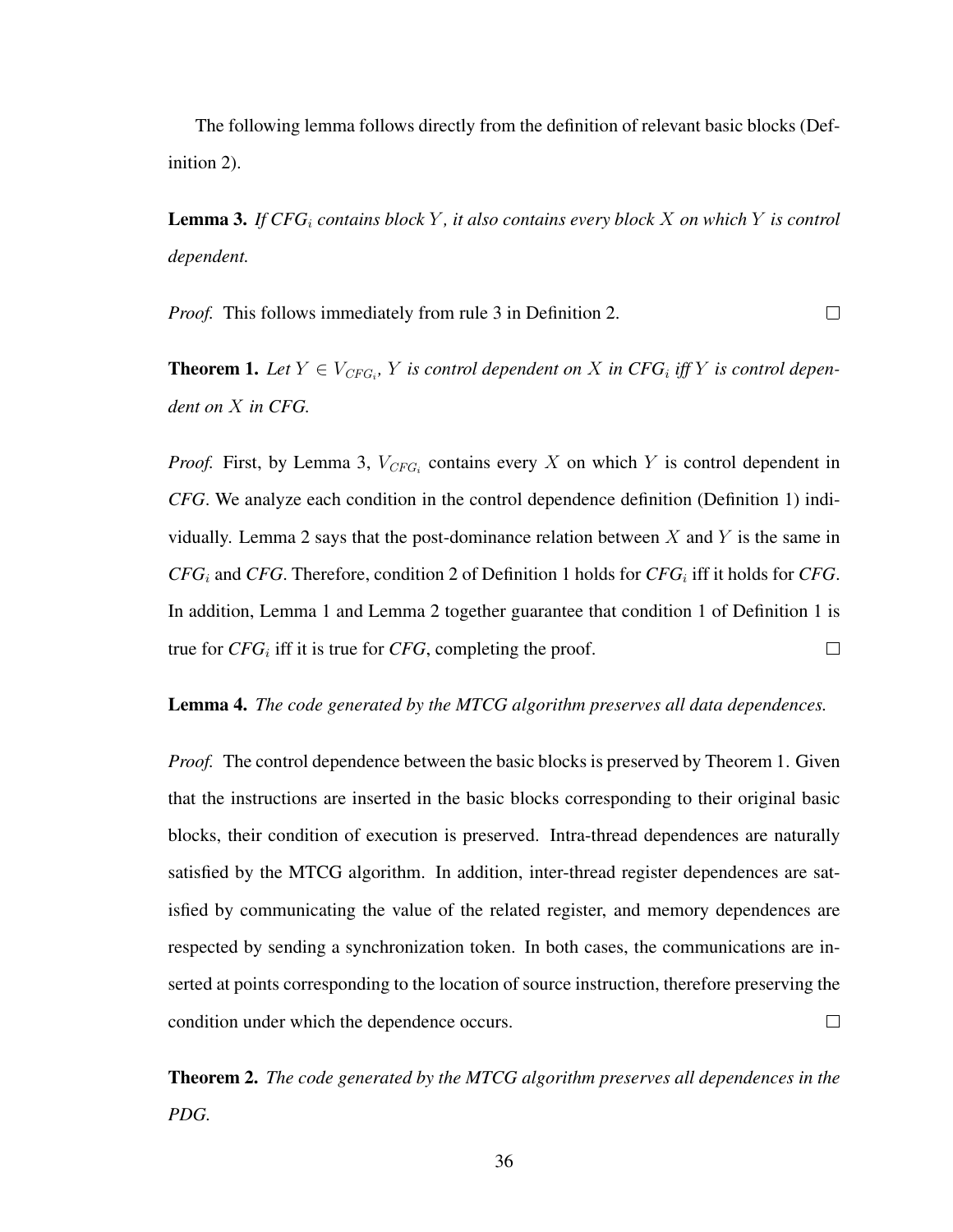*Proof.* Theorem 1 shows that the basic blocks in the MT code preserve their control dependences. Lemma 4 shows that all data dependences are preserved. Finally, inter-thread control dependences are satisfied by communicating their register arguments and duplicating the branch instruction at the CFG containing the target of the control dependence. This ensures that branch instructions are inserted in the code to reconstruct the appropriate control flow.  $\Box$ 

From Theorem 2, the correctness of the MTCG algorithm then follows immediately.

Theorem 3 (Correctness of MTCG Algorithm). *The MTCG algorithm preserves the semantics of the original code.*

*Proof.* From Theorem 2, all PDG dependences are preserved. Therefore, using the Equivalence Theorem [91], the semantics of the original program is preserved.  $\Box$ 

Theorem 3 establishes the correctness of the MTCG algorithm, for any thread partition. As discussed before, this is the key enabler for our general GMT instruction scheduling framework.

## 3.3 Significance

Program Dependence Graphs (PDGs) [29, 54] are a very elegant representation of programs. PDGs represent all the dependences in a program in a unified way, allowing a more homogeneous treatment of data and control dependences. Due to these characteristics, PDGs have been widely used for program analyses, program slicing, loop parallelizations, and global instruction scheduling. Although the idea of PDGs was born for high-level, syntactical program representations [54], the work of Ferrante et al. [29] extended PDGs for low-level representations based on control-flow graphs (CFGs). This extension has enabled the use of PDGs for low-level, back-end code optimizations, including global instruction scheduling [8, 112, 113].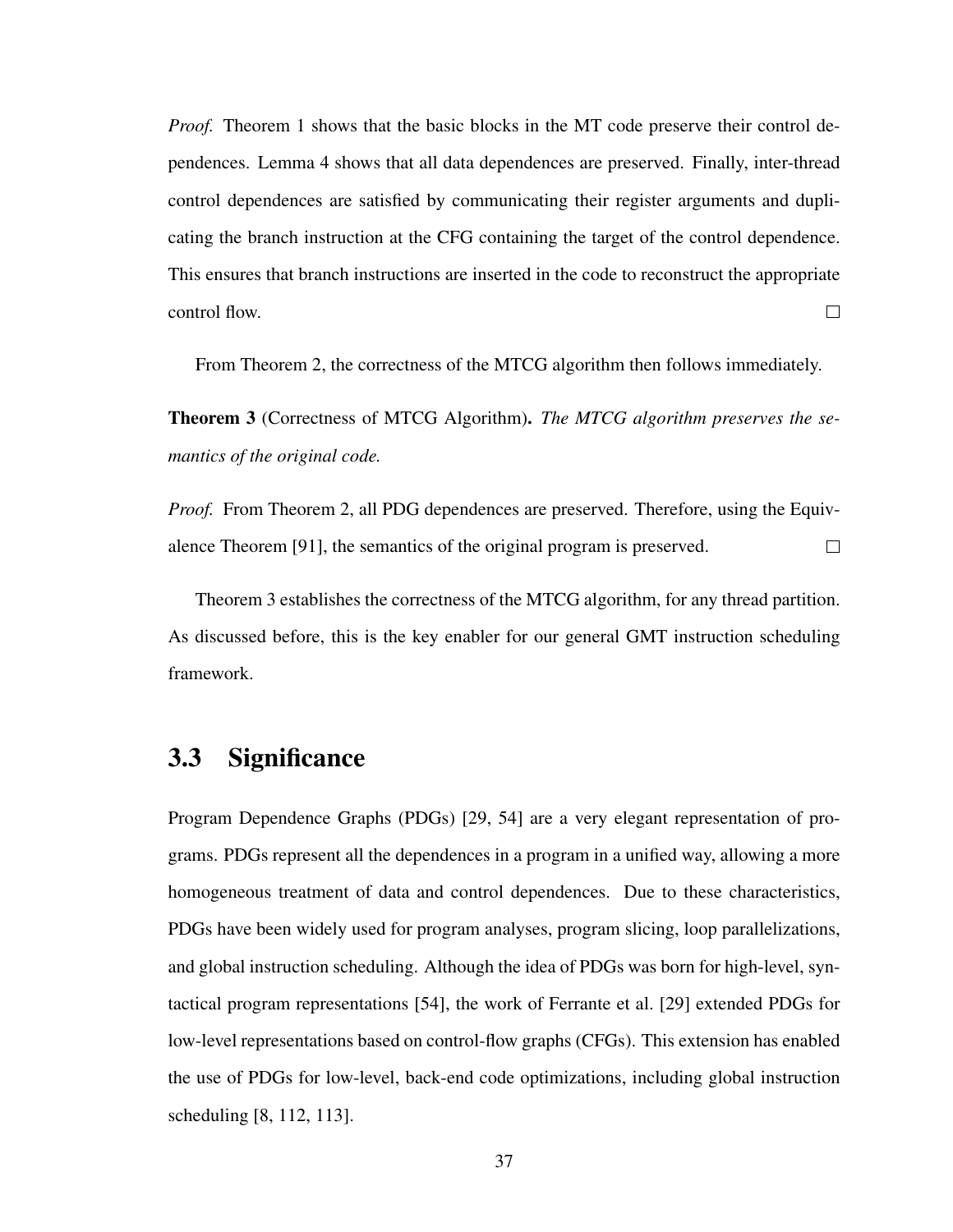High-level parallelizing compilers use PDGs for loop distribution [49] and for partitioning programs to exploit DOALL parallelism [90]. Ferrante et al. [28] showed how to generate sequential code back from a PDG. However, to the best of our knowledge, our MTCG algorithm is the first general technique to produce multi-threaded code from a lowlevel PDG, with arbitrary control flow and thread partitions, and without replicating the whole CFG in each thread.

The work that comes closest to our goal of generating multi-threaded code for arbitrary low-level PDGs was proposed by Newburn et al. [66, 68]. Although operating at a low-level representation, this work reconstructs the program's control hierarchy. To do so, they extend the notion of region nodes in Ferrante et al. [29]'s PDG, with region nodes for different control structures (e.g. conditionals, DOALL loops, non-DOALL loops). Due to the possibility of arbitrary control flow in low-level, highly optimized code, Newburn's PDG defines region nodes for multi-predecessor control regions, irreducible loops, among other specialized region nodes. The code generation from this extended PDG is performed hierarchically, treating each type of region node especially. There are several drawbacks of this approach compared to our homogeneous treatment of control dependences in the MTCG algorithm. First, Newburn's code generation is much more complicated because of the various special cases that need to be handled. This also makes it harder to demonstrate and verify the correctness of their code generation algorithm. Furthermore, their code generation operates hierarchically on the control structure of the PDG, which prevents the exploitation of some types of parallelism. For example, their code generation allows either DOALL parallelism, or intra-iteration parallelism only, in which case the threads synchronize at the end of every loop iteration [67, 68]. Thus, their algorithm cannot produce code that exploits pipeline parallelism, such as code produced by the DSWP technique described in Chapters 6 and 7. Therefore, although operating on a low-level representation, Newburn's code generation has essentially the same limitations of structural approaches that use a syntax-based PDG. On the other hand, the MTCG algorithm proposed in this chapter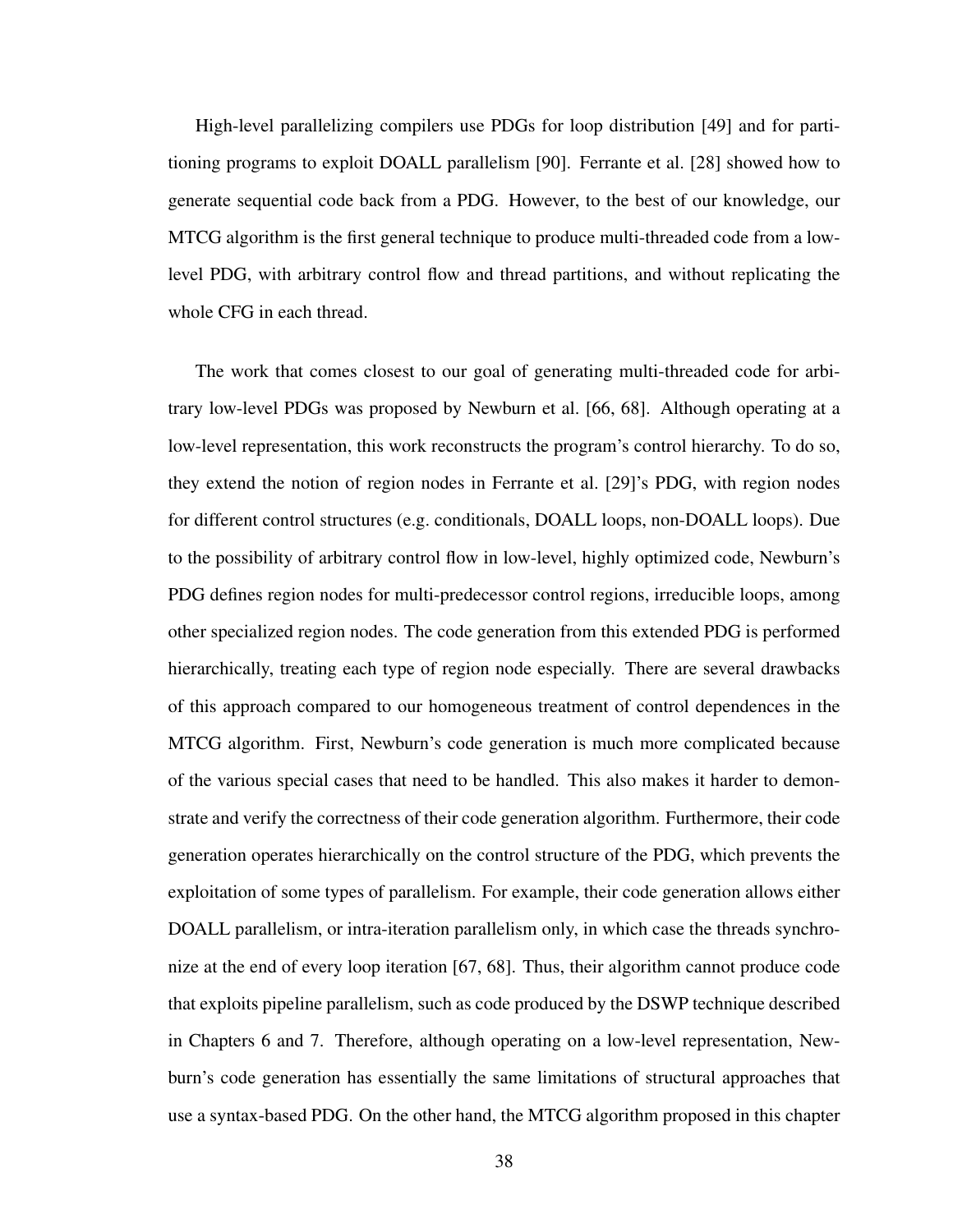is a simple, general algorithm for generating multi-threaded code for PDGs with arbitrary control flow and thread partitions. The simplicity of our algorithm lies in its homogeneous treatment of dependences, especially by handling all control dependences in a similar way.

Although elegant, the MTCG algorithm has two drawbacks. The first is that its simple communication-placement strategy may be suboptimal. Chapter 4 studies better strategies to place communication in the generated code. The second drawback is that, as described in this chapter, the MTCG algorithm does not allow the exploitation of iteration-level parallelism. Chapter 7 describes how to extend the MTCG algorithm to enable the exploitation of this type of parallelism as well.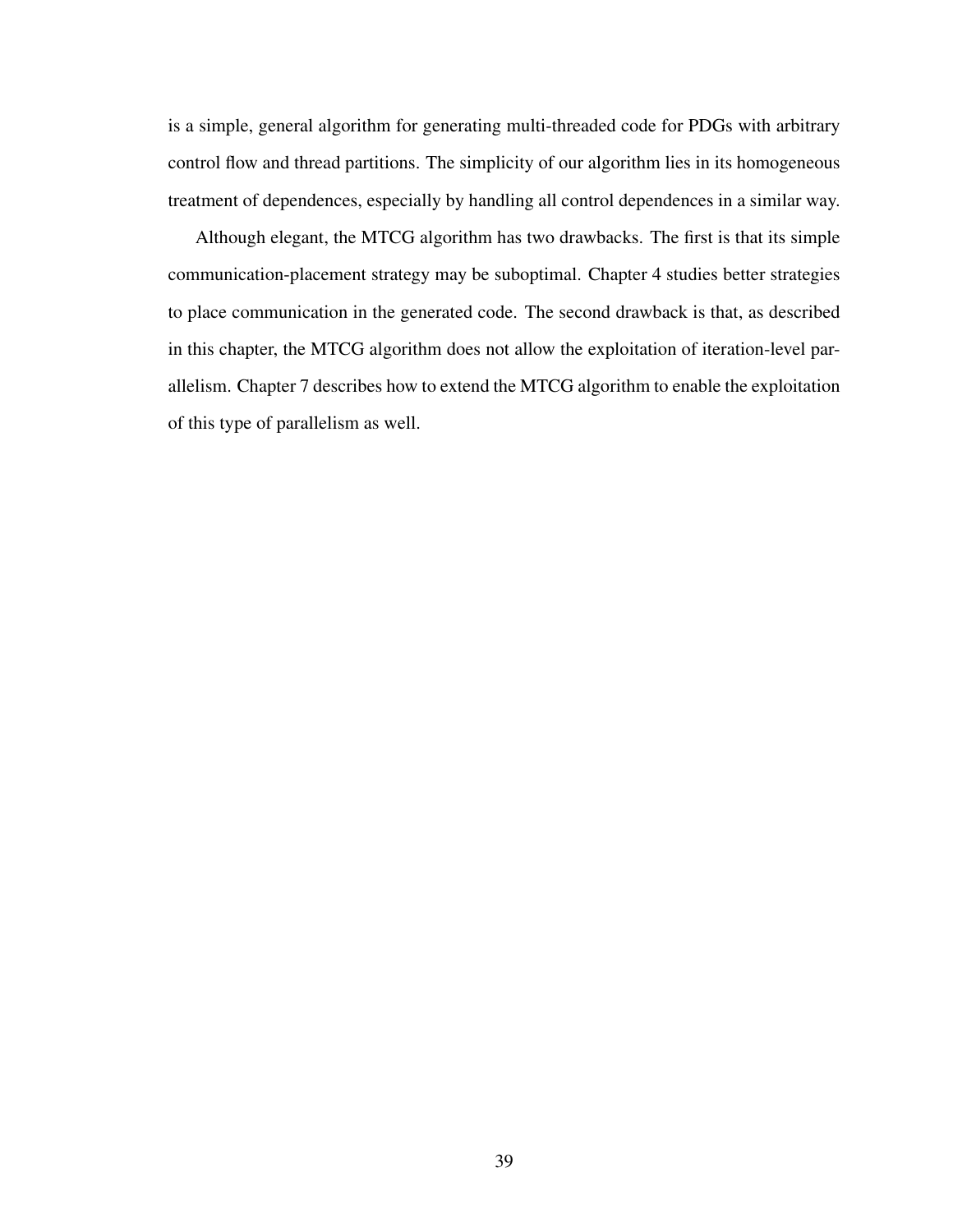# Chapter 4

# Inter-Thread Communication **Optimizations**

Although very general, the MTCG algorithm (presented in Chapter 3) may generate excessive inter-thread communications. In this chapter, we present more elaborate algorithms to better place communication primitives.

This chapter describes the COmpiler Communication Optimization (COCO) framework [73]. COCO optimizes the placement of communication required to implement the three kinds of inter-thread dependences: register, control, and memory dependences. Since communication instructions are overhead inserted in the code, reducing the number of these instructions can improve performance. Furthermore, communication instructions represent synchronization points in the program. Therefore, improving their placement can also improve the parallelism among the generated threads.

Property 1 in Chapter 3 described a simple strategy for placing communication instructions, which is to place them at the program point corresponding to the source instruction of the dependence. The simplicity of this strategy lies in that each dependence is commu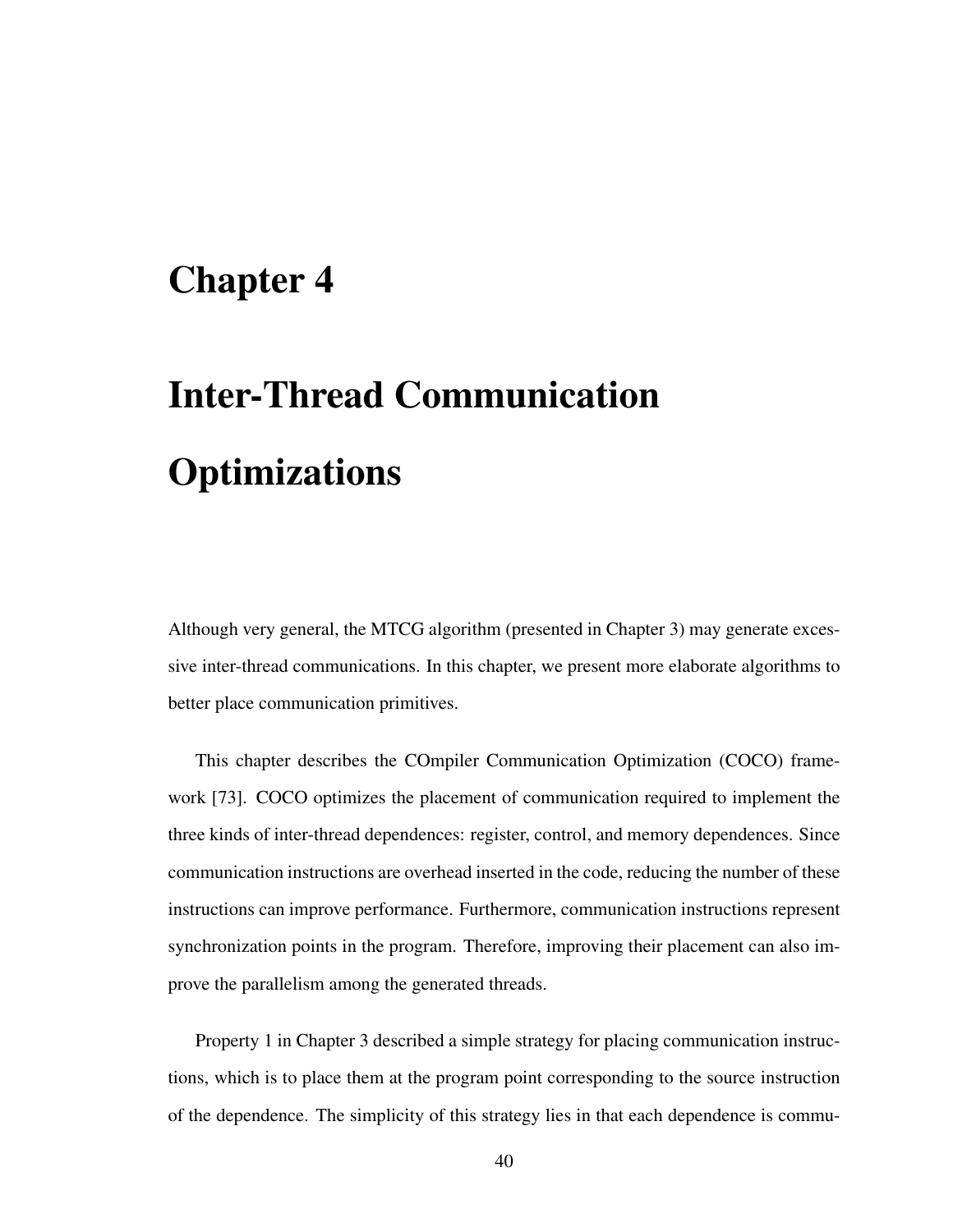nicated whenever its source instruction executes. For example, for a register dependence, at the program point right after the register's definition (the source of the dependence), it is guaranteed that the value communicated is the latest value assigned to that register. This may not be true, for instance, if the value of the register is instead communicated immediately before it is used, since definitions in different threads may reach a single use.

Nevertheless, the simplicity of placing communication according to Property 1 comes at a cost: it may result in excessive communication. To illustrate that, consider the example in Figure 4.1. Figure 4.1(a) shows the original code in a CFG, and Figure 4.1(b) contains the corresponding PDG. Assume a partition into 2 threads:  $T_1 = \{A, B, C, D, E, G\}$  and  $T_2 = \{F\}$ . Figures 4.1(c)-(d) show the code generated by MTCG for each thread. Thread  $1$  ( $T_1$ ) has instructions in all basic blocks, and thus they are all relevant to it. For thread 2, B3 is relevant because it holds instruction  $F$  assigned to this thread, and B1 and B2 are relevant because they contain instructions on which  $F$  depends. As can be seen in the PDG, there are 3 inter-thread dependences in this case: two register dependences  $(A \rightarrow F)$ and  $(E \to F)$  involving r1, and a transitive control dependence  $(D \to F)$ . This transitive control dependence exists because  $D$  controls  $E$ , which is the source of an inter-thread register dependence. In Figures  $4.1(c)-(d)$ , there is a pair of produce and consume instructions for each inter-thread dependence, inserted according to Algorithm 1.

In the example in Figure 4.1, the set of communication instructions inserted by MTCG is not optimal. It would be more efficient to simply communicate  $r1$  at the beginning of blocks B3' and B3", for two reasons. First, this would avoid communicating  $r1$  twice on the path (B1, B2, B3). Second, this would make it unnecessary to have branch  $D''$  in thread 2, thus saving the communication of  $r2$  as well. In the remaining of this chapter, we describe the algorithms used by COCO to efficiently perform these register-communication and control-flow optimizations in general, as well as to optimize the memory synchronizations inserted by the basic MTCG algorithm.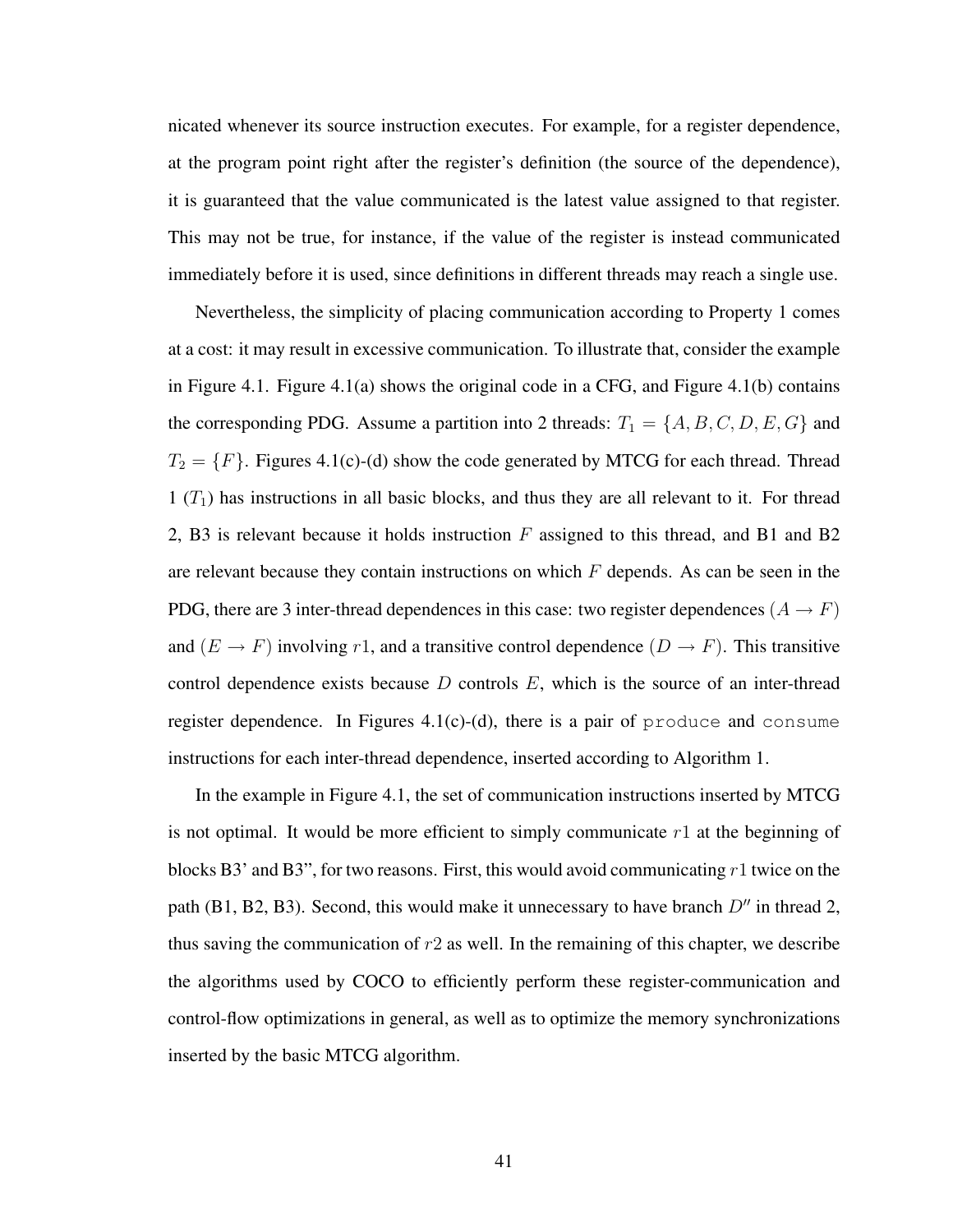

Figure 4.1: Simple example of the MTCG algorithm.

## 4.1 Problem Formulation

As motivated by the example in Figure 4.1, the goal of COCO is to reduce the number of dynamic communication and synchronization instructions executed in the generated MT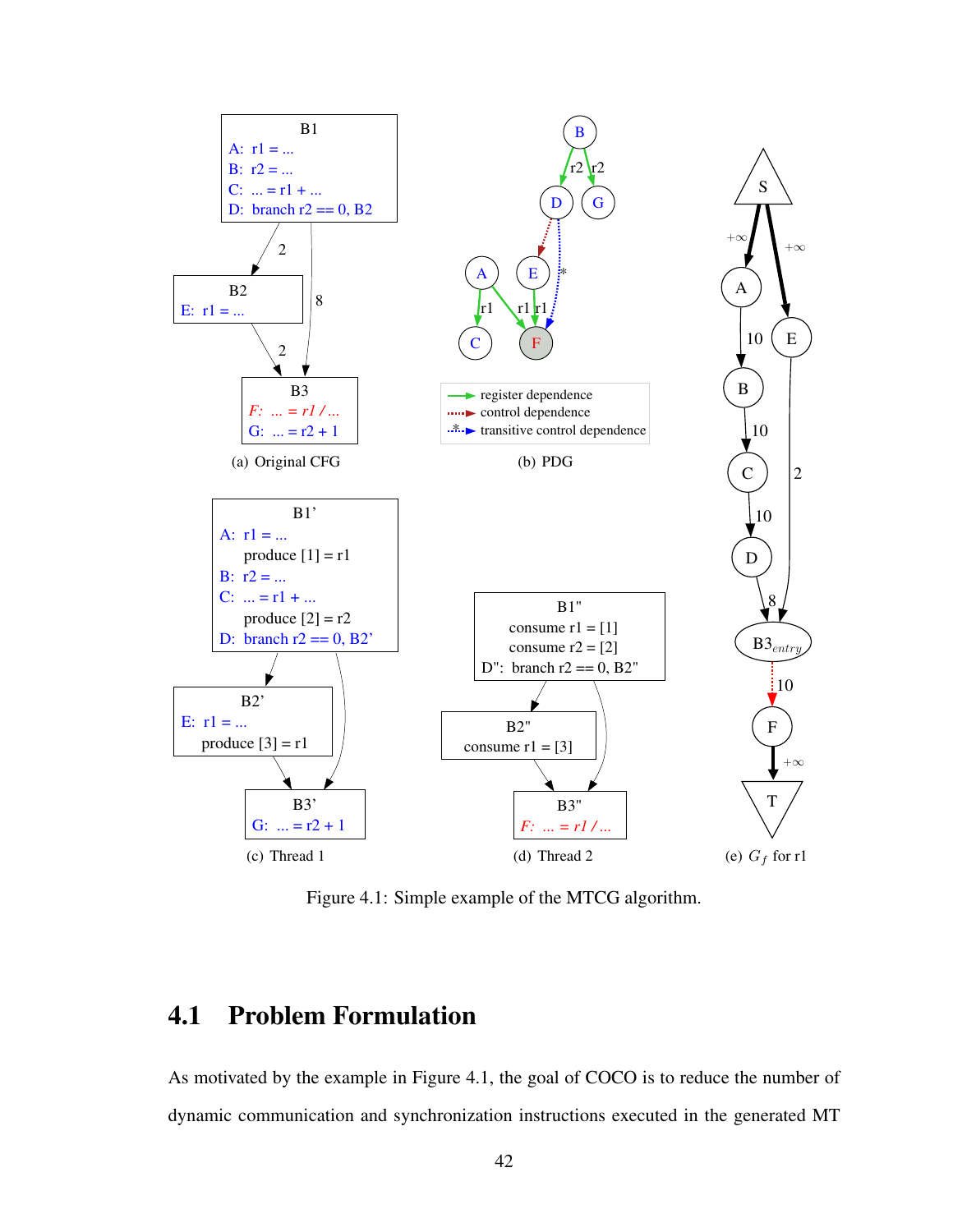code. Unfortunately, as with many program analysis and optimization problems, this problem is undecidable in general, since it is undecidable to statically determine which paths will be dynamically executed. To illustrate this difficulty, consider the example in Figure 4.2. In this example, both definitions of  $r1$  are assigned to one thread, while the use of  $r1$  is assigned to another thread (the thread boundaries are shown by dashed lines in Figure 4.2). Thus the value of  $r_1$  needs to be communicated from one thread to another. For simplicity, assume that blocks B1, B3, and B5 are relevant to both threads. Depending on the dynamic execution frequency of arcs A, B, and C, different places to communicate  $r1$ result in the minimum amount of communication. For example, with freq(A) = 1, freq(B)  $= 5$ , and freq(C) = 10, the optimal solution is to communicate r1 at B1 and B3. This results in 6 dynamic communications. Now consider freq(A) = 1, freq(B) = 10, freq(C) = 5. In this case, the optimal solution is to communicate  $r1$  at B5, which results in 5 dynamic communications. As this example illustrates, there is no static placement of communication that guarantees the minimum number of dynamic communications for every execution.

Given the necessity of knowing profile weights to optimally place communications, COCO uses a profile-based approach, in which an estimate on the execution count of each CFG edge is available. These estimates can be obtained through standard profiling techniques (e.g. [7]) or through static analyses, which have been demonstrated to be also very accurate [116]. Given the profile weights, the problem can be formulated as to minimize the communication assuming each CFG edge's execution frequency as indicated by its weight.

Before formulating the communication optimization problems and describing the algorithms, we introduce several definitions and properties that are necessary. First, in Definition 3 below, we define the notion of *relevant branches* to a thread. This definition parallels the notion of relevant basic blocks described earlier in Definition 2 in Section 3.1.1. However, Definition 3 is more general in that it enables the placement of communication at points other than the point of a dependence's source instruction.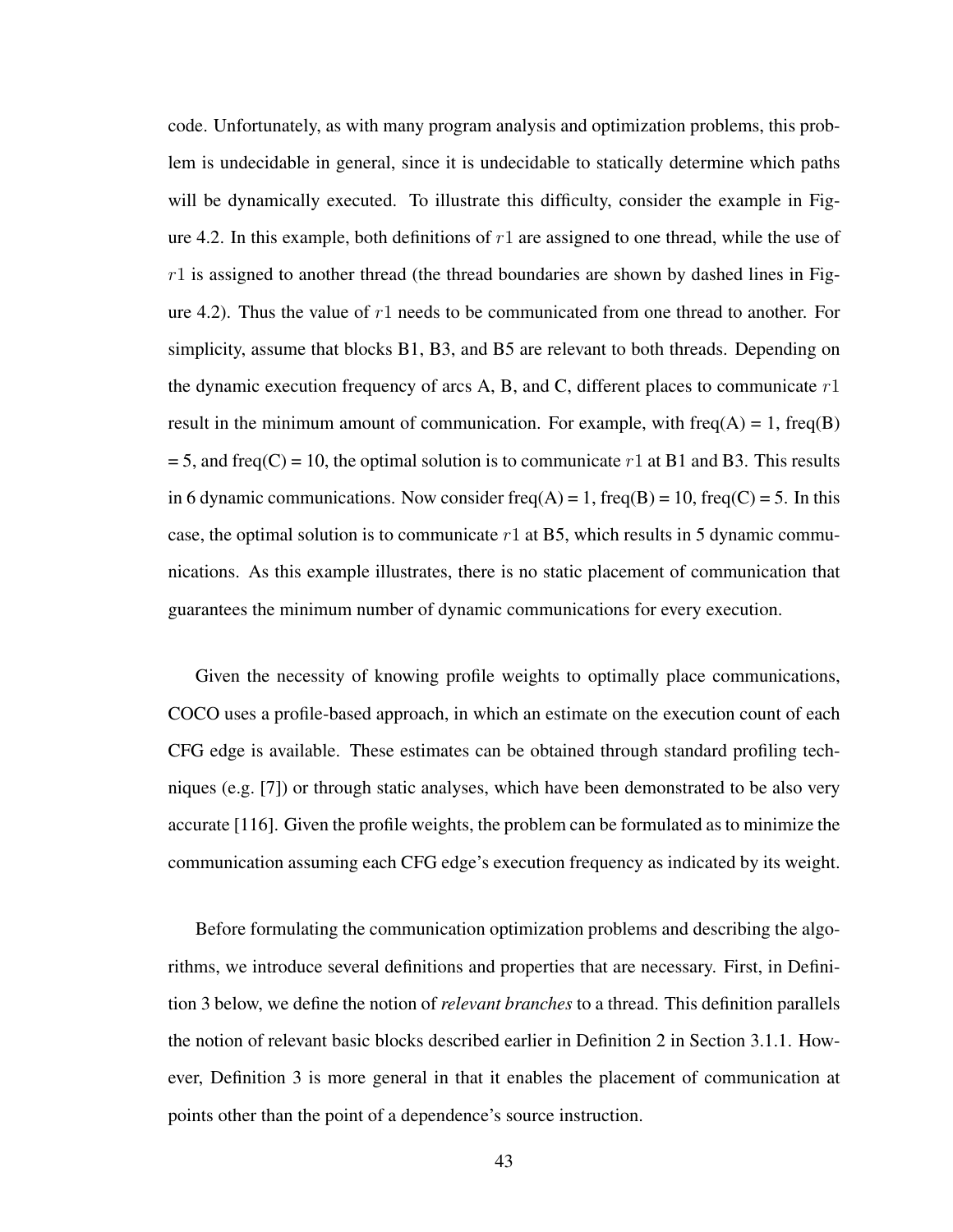

Figure 4.2: Example CFG illustrating the impossibility of statically placing communications optimally.

Definition 3 (Relevant Branches). *A branch instruction* B *is* relevant *to thread* T *if either:*

- *1.* B *is assigned to* T *in the partition; or*
- *2.* B *controls the insertion point of an incoming dependence into an instruction assigned to* T*; or*
- *3.* B *controls another branch* B′ *relevant to* T*.*

The intuition is that relevant branches are those that thread  $T$  will contain, either because they were assigned to this thread or because they are needed to implement the correct condition under which an incoming dependence into T must happen.

Based on the notion of relevant branches for a given thread, we define its *relevant points* in the program.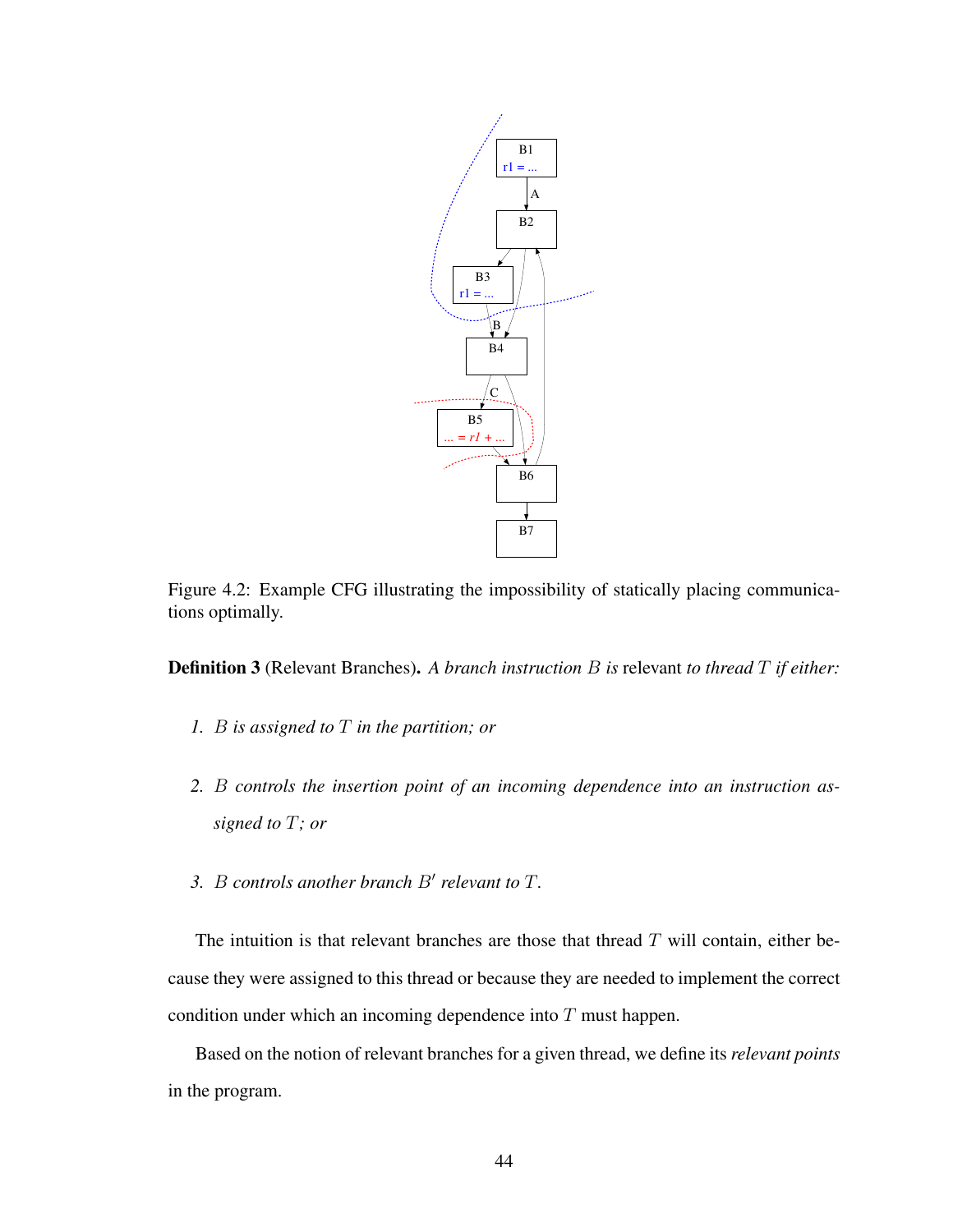Definition 4 (Relevant Points). *A program point* p *in the original CFG is* relevant *to thread* T *iff all branches on which* p *is control dependent are relevant branches to* T*.*

In other words, the relevant points for thread  $T$  are those that depend only on  $T$ 's relevant branches. This means that the condition of execution of these points can be implemented without adding new branches to T. In Definition 4, we require *all* branches controlling p to be relevant to T in order to enforce the correct condition of execution of  $p$ through all CFG paths.

The communication instructions generated by MTCG obey an important property to enable the TLP intended by the thread partitioner:

Property 2. *All inter-thread communications in the generated MT code correspond to dependence arcs in the PDG, including transitive control dependence arcs.*

This property guarantees that only dependences represented in the PDG will be communicated. This is important because, as illustrated in Figure 1.2, the partitioner is based on the PDG. If Property 2 was not respected, then MTCG could hurt the parallelism intended by the partitioner. For example, the DSWP partitioner (described in Chapter 6) assigns instructions to threads so as to form a pipeline of threads, with unidirectional dependences among them. However, if Property 2 is not respected, a dependence cycle among the threads can be created.

In the MTCG algorithm, since communication is always inserted at the point corresponding to the source of the dependence, *all* inter-thread transitive control dependences need to be implemented [74]. In other words, each of these dependences will require its branch operands to be communicated and the branch to be duplicated in the target thread. With COCO, however, a better placement of data communications can reduce the transitive control dependences that need to be implemented. For this reason, besides Property 2, COCO also respects the following property to limit the transitive control dependences that need to be implemented: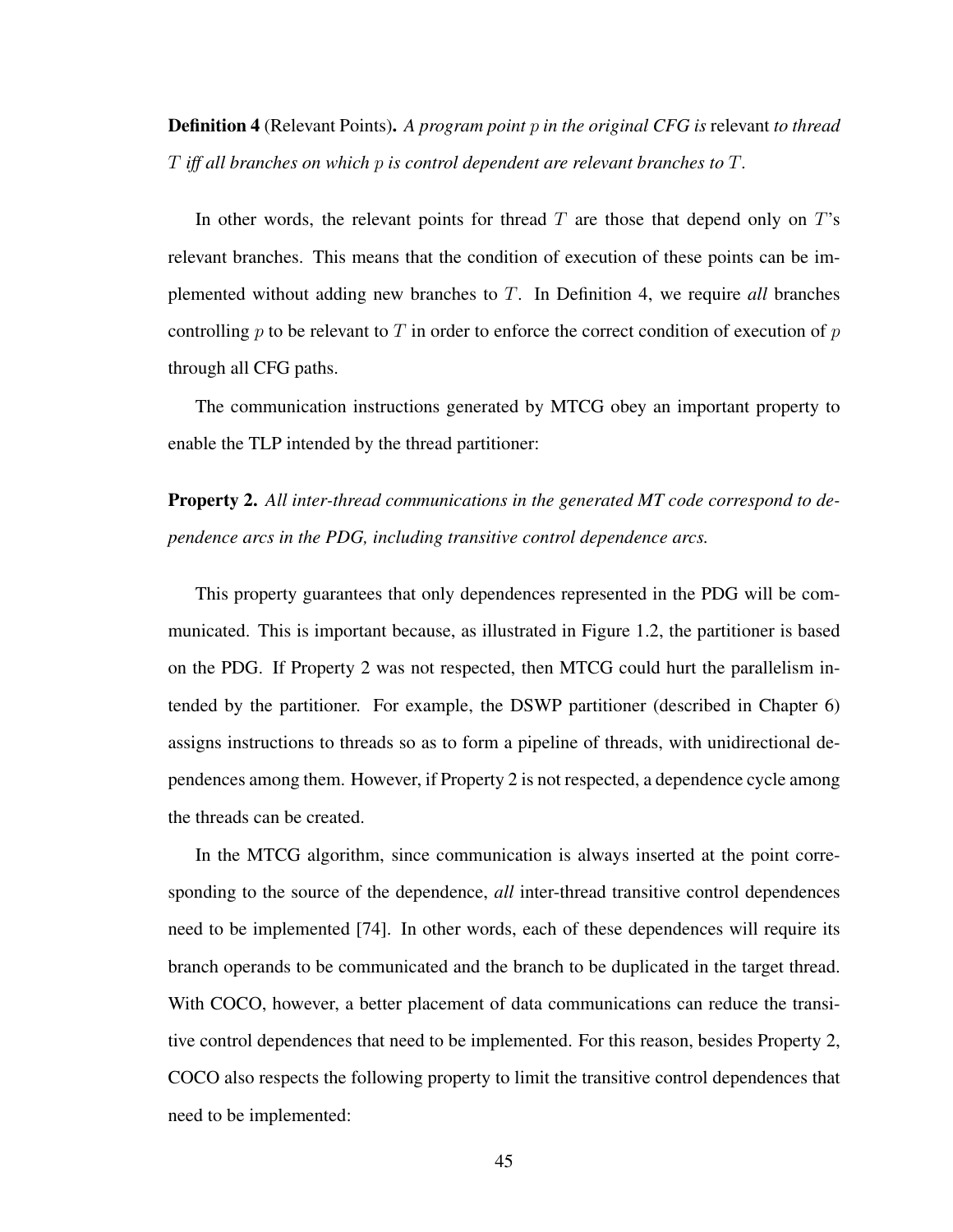**Property 3.** The communication instructions to satisfy a dependence from thread  $T_s$  to *thread*  $T_t$  *must be inserted at relevant points to*  $T_s$ *.* 

Essentially, this property prevents branches from becoming relevant to thread  $T_s$  merely for implementing a dependence emanating from  $T_s$ . In other words, no new branches must be added to  $T_s$  in order to implement a dependence from it to  $T_t$ . However, additional branches may be made relevant to the target thread  $T_t$  in order to implement one of its input dependences.

Besides Properties 2 and 3, the placement of register communications must also respect the *Safety* property for correctness:

**Property 4** (Safety). A register dependence from  $T_s$  to  $T_t$  involving (virtual) register  $r$  must *be communicated at* safe *points, where*  $T_s$  *has the* latest *value of*  $r$ .

This property is necessary for correctness because communicating  $r$  at an unsafe point would, in some control paths, overwrite r in  $T_t$  with a stale value. In other words, a dependence from a definition of r not in  $T<sub>s</sub>$  to a use of r in  $T<sub>t</sub>$  would not be respected, thus changing the program's semantics. Notice that MTCG's placement of communication is safe, since the registers are communicated immediately after they are defined.

The set of registers that are safe to communicate from thread  $T<sub>s</sub>$  to any other thread at each program point can be precisely computed using the data-flow equations (4.1) and (4.2) below. In these equations,  $DEF_{T_s}$  and  $USE_{T_s}$  denote the set of registers defined and used by instruction n if it is assigned to  $T_s$ , and DEF means the set of registers defined by  $n$  regardless of which thread contains  $n$ .

$$
SAFE_{out}(n) = DEF_{T_s}(n) \cup USE_{T_s}(n) \cup
$$
  

$$
(SAFE_{in}(n) - DEF(n))
$$
 (4.1)

$$
SAFEin(n) = \bigcap_{p \in Pred(n)} SAFEout(p)
$$
\n(4.2)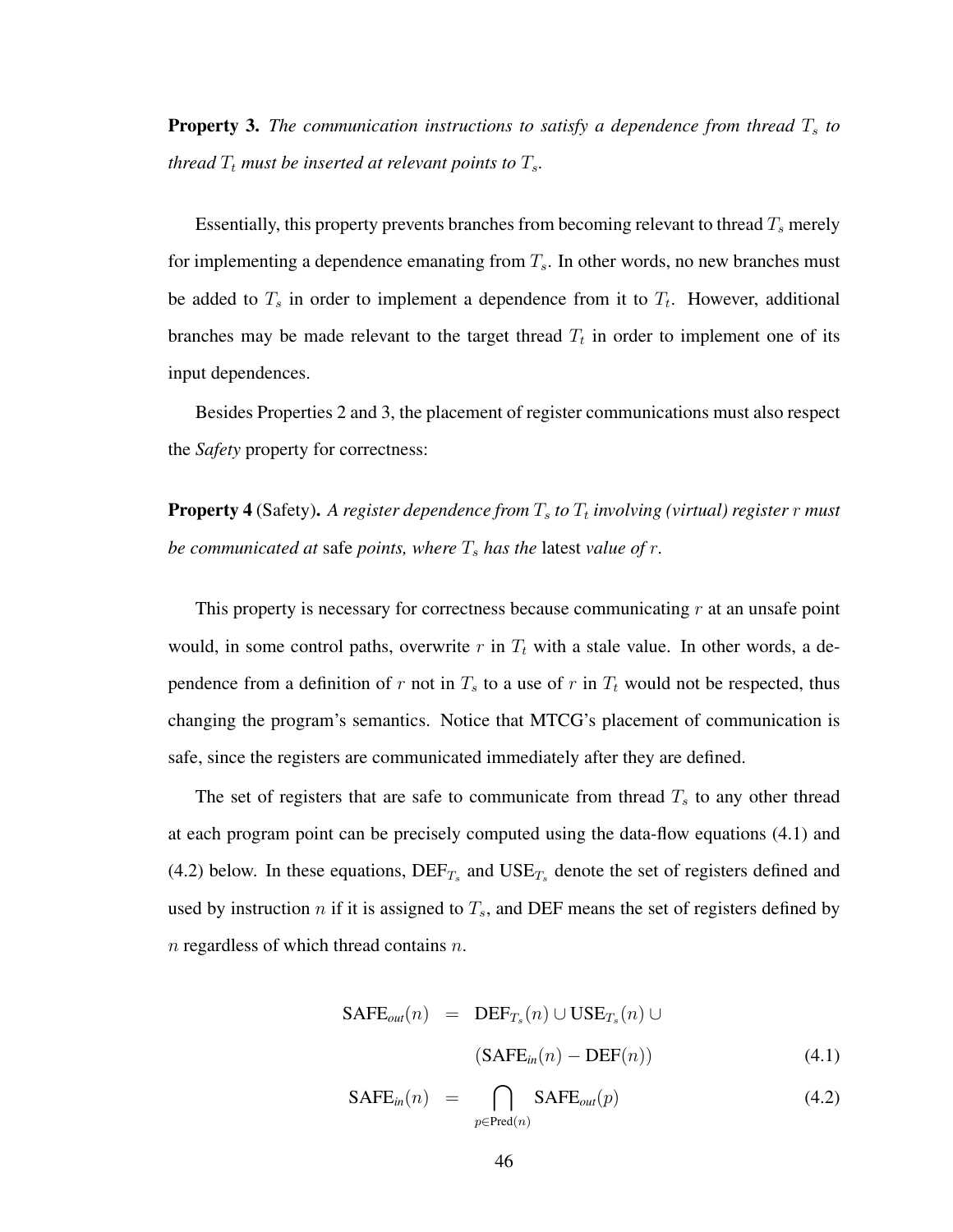The intuition behind these equations is that  $T_s$  is guaranteed to have the latest value of a register r right after  $T_s$  either defines or uses r. Furthermore, the value of r in  $T_s$  becomes stale after another thread defines  $r$ . Finally, the data-flow analysis to compute safety is a forward analysis, and the  $SAFE<sub>in</sub>$  sets are initially empty.

This safety data-flow analysis is said to be *thread-aware* because, although operating on a single CFG, it takes the partition of instructions among the threads into account. An equivalent analysis could operate on multiple CFGs (one per thread) simultaneously, given the correspondence between the basic blocks in all CFGs.

Having defined Properties 2, 3, and 4, the communication-placement optimization problem can be defined as follows. Given a thread partition and the original CFG with profile weights, find insertion points in the CFG to place the necessary communications such that: (a) Properties 2, 3, and 4 are satisfied; and (b) the total profile weight of all communication insertion points is minimized.

Given this problem formulation, the next subsection focuses on optimizing the communication between a pair of threads. Based on this pairwise optimization, the general algorithm to handle any number of threads is described in Section 4.3.

## 4.2 Optimizing a Pair of Threads

We first describe how COCO optimizes register communications in Section 4.2.1. Then Section 4.2.2 shows how to extend COCO to also minimize control flow. Finally, Section 4.2.3 demonstrates how COCO optimizes memory synchronizations as well.

## 4.2.1 Optimizing Register Communication

We now formulate the problem of optimizing register communications from a source thread  $T_s$  to a target thread  $T_t$ . Since the communication of each register requires its own set of instructions, it is possible to optimize the communication of each register independently. So let  $r$  denote the register whose communication is to be optimized.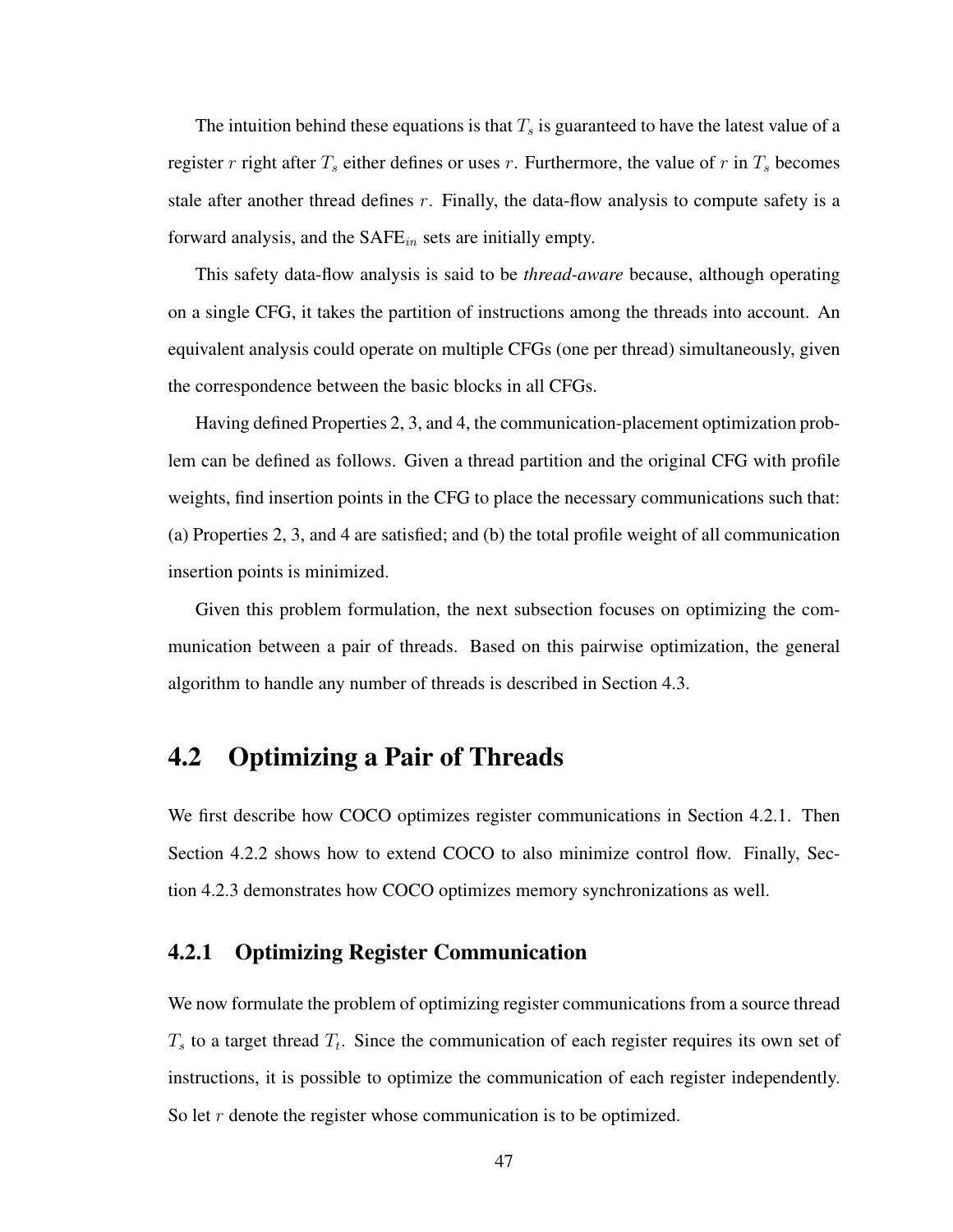The register communication optimization problem can be precisely modeled as a *mincut problem in directed graphs*, by constructing a graph  $G_f = (V_f, A_f)$  derived from the CFG as described shortly. The intuition behind the construction of  $G_f$  is that a cut in this graph will correspond to communicating  $r$  at the program points corresponding to the arcs in this cut.

The set of vertices in  $V_f$  contains the original code instructions where r is *live with re*spect to  $T_t$ . That means the live range of r considering only the uses of r in the instructions assigned to  $T_t$ . This can be computed using a thread-aware data-flow analysis very similar to the standard liveness analysis. In addition,  $V_f$  also contains one vertex corresponding to the entry of each basic block where  $r$  is live with respect to  $T_t$ . The need for these vertices will become clear shortly. Finally, there are two special nodes: a source node  $S$ , and a target (or sink) node T. The arcs in  $A_f$  are of two kinds. *Normal arcs* represent possible flows of control in the program, corresponding to the arcs in the CFG constructed at the granularity of instructions. These arcs have a *cost* equal to the profile weight of their corresponding CFG arcs. In addition, there are also *special arcs* from  $S$  to every definition of  $r$  in  $T_s$ , and from every use of r in  $T_t$  to T. The costs of the special arcs are set to infinity to prevent them from participating in a minimum cut. This is necessary because special arcs do not correspond to program points, and thus cannot have communication instructions placed on them.

As an example, consider the code in Figure 4.1(a) with the partition  $T_s = \{A, B, C, D, D\}$  $E, G$ } and  $T_t = \{F\}$ . Figure 4.1(e) illustrates the graph  $G_f$  for register r1. The source and sink nodes are represented by a triangle and an inverted triangle, respectively. Node  $B3<sub>entry</sub>$  corresponds to the beginning of block B3, the only block that has r1 live at its entry.

When drawing special arcs to the target node T in  $G_f$ , besides the uses of r in instructions assigned to  $T_t$ , uses of r in relevant branches to  $T_t$  are also considered as uses in  $T_t$ . The reason for this is that, as mentioned earlier, relevant branches to a thread need to be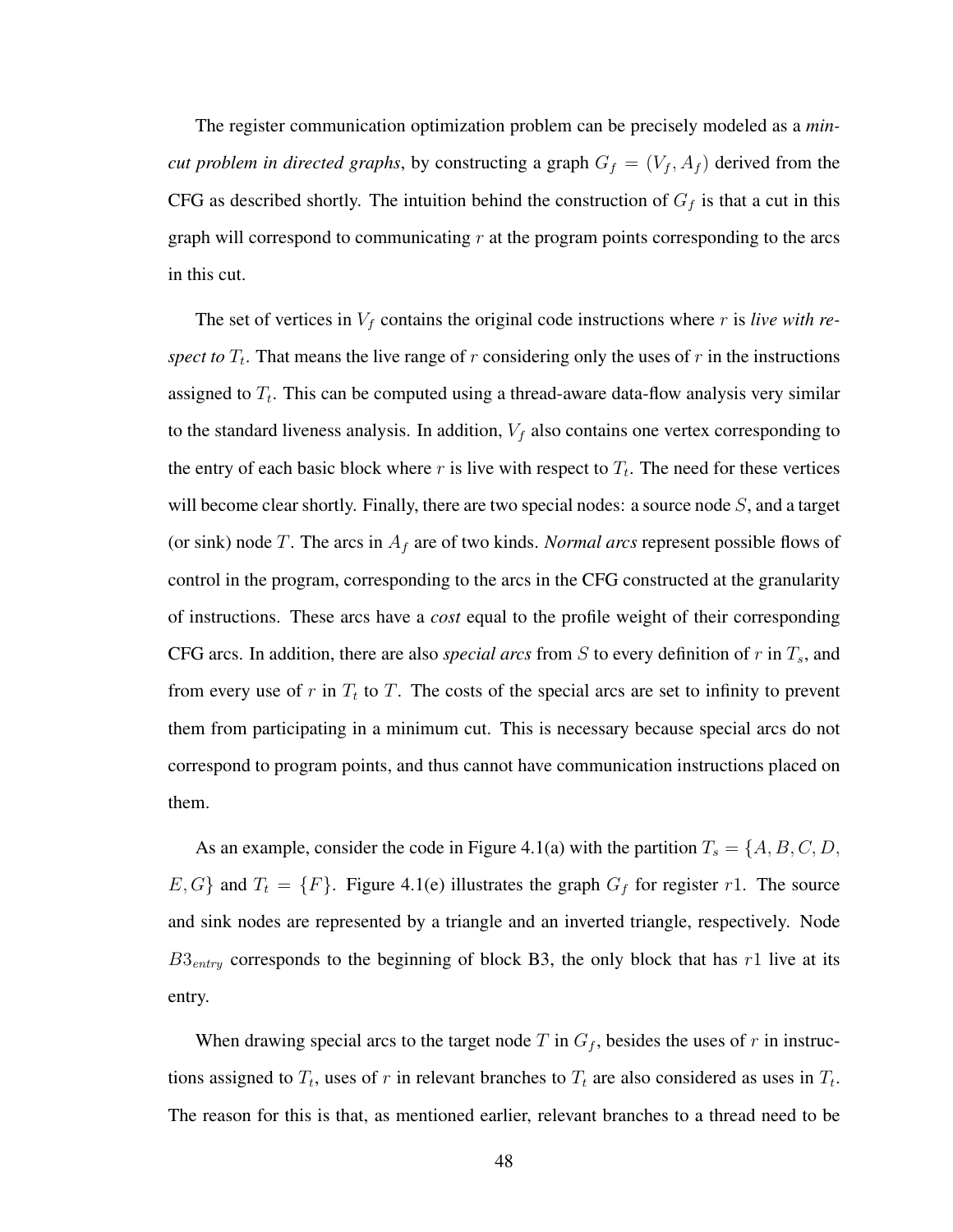included in it to properly implement its control flow. In effect, treating branches as belonging to all threads to which they are relevant allows the communication of branches' register operands to be optimized along with register data communications. This can result in better communication of branch operands compared to MTCG's strategy of implementing control dependences, which is to always communicating branch operands immediately before the branches (lines 24-27 in Algorithm 1).

Notice that, in order to satisfy the dependences involving  $r$  from  $T_s$  to  $T_t$ , communication instructions for r can be inserted at any subset of  $A_f$  that disconnects T from S. In other words, any *cut* in  $G_f$  corresponds to a valid placement of communication instructions, namely communicating r at each arc in this cut. This guarantees that r will be communicated from  $T_s$  to  $T_t$  along every path from a definition of r in  $T_s$  to a use of r in  $T_t$ . In particular, the original MTCG algorithm always uses the cut containing the outgoing arcs in  $G_f$  of the instructions defining r in  $T_s$ . This corresponds to the cut containing  $(A \rightarrow B)$ and  $(E \rightarrow B3<sub>entry</sub>)$  in Figure 4.1(e). Since S only has arcs to nodes corresponding to  $T_s$ 's instructions defining r, this is clearly a cut in  $G_f$ .

By the construction of  $G_f$ , for a given cut C in  $G_f$ , the number of dynamic communications of  $r$  that will be executed corresponds to the cost of the arcs in  $C$ . Therefore, the problem of finding the minimum number of dynamic communications reduces to finding a *minimum cut* in  $G_f$ . In Figure 4.1(e), arc  $(B3<sub>entry</sub> \rightarrow F)$  alone forms a min-cut, with a cost of 10. This example also illustrates the role of the nodes in  $G_f$  corresponding to basic block entries, which is to allow the placement of communications before the first instruction in a basic block (B3 in this case).

In fact, the formulation described so far is still incomplete, because it allows any normal arc in  $G_f$  to be cut. However, there are arcs that must not participate in a cut because communicating  $r$  at those points violates one of Properties 2, 3 or 4. To prevent such arcs from participating in a cut, their costs are set to infinity. As long as there exists a cut with finite cost, these arcs (and also the special arcs involving  $S$  and  $T$ ) are guaranteed not to be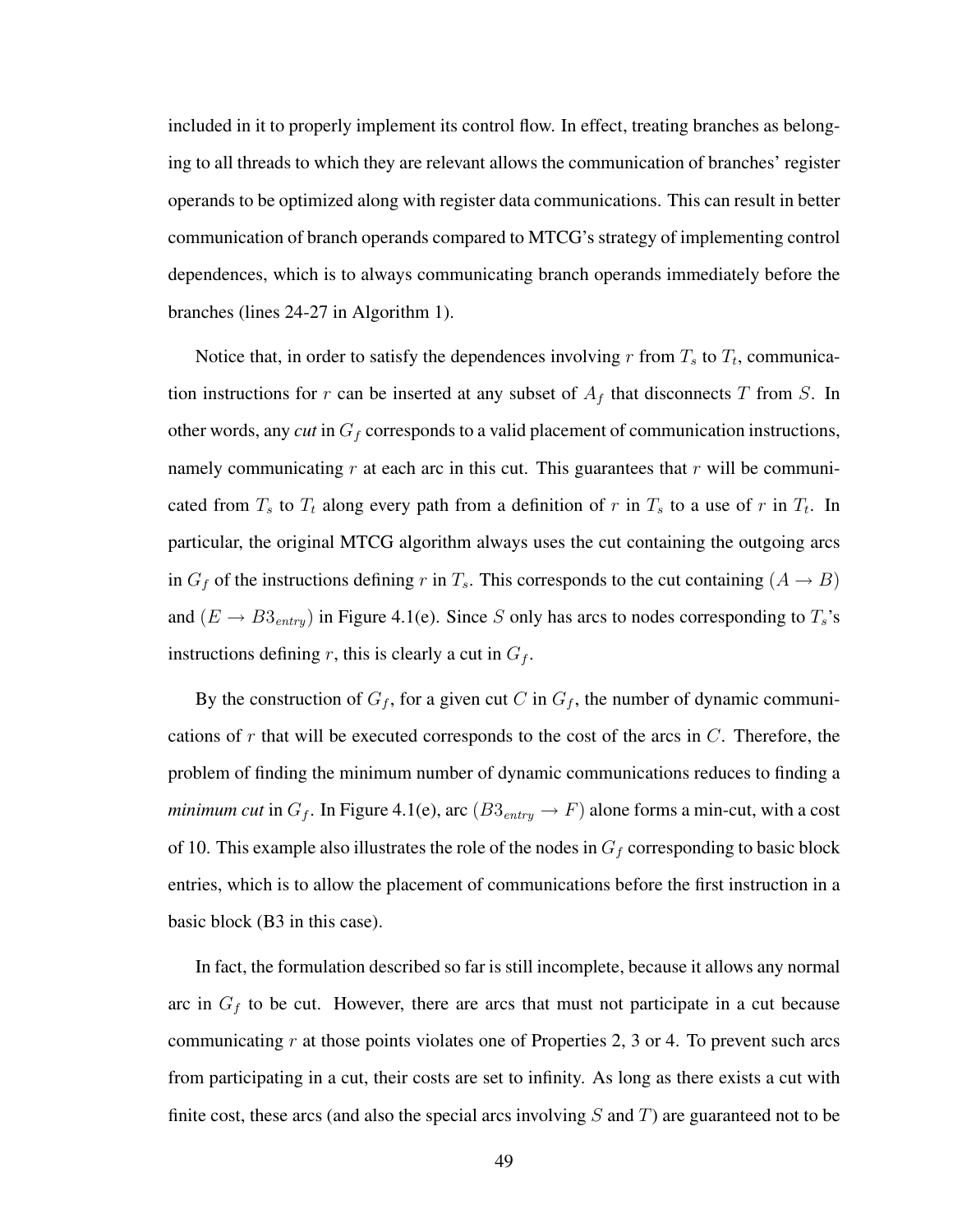in a min-cut. Fortunately, a finite-cost cut always exists: the cut that the MTCG algorithm picks. That is true because the points right after the definitions of  $r$  in  $T_s$  are both safe (i.e.  $T_s$  has the latest value of r there) and relevant to  $T_s$  (since they have the same condition of execution of the definitions of  $r$  in  $T_s$ ).



Figure 4.3: An example with loops.

To illustrate a more drastic case where the MTCG algorithm generates inefficient code, consider the example in Figure 4.3. The partition in this case is  $T_s = \{A, B, C\}$  and  $T<sub>t</sub> = {D, E, F}.$  The only inter-thread dependence is the register dependence  $(B \to E).$ The MTCG algorithm communicates  $r1$  right after instruction  $B$ , inside the first loop. For this reason, a transitive control dependence  $(C \rightarrow E)$ , not illustrated in Figure 4.3(b), also needs to be communicated. As a result, thread  $T_t$  will contain the first loop as well. In effect,  $T_t$  will consume the value of  $r1$  each time B is executed, even though only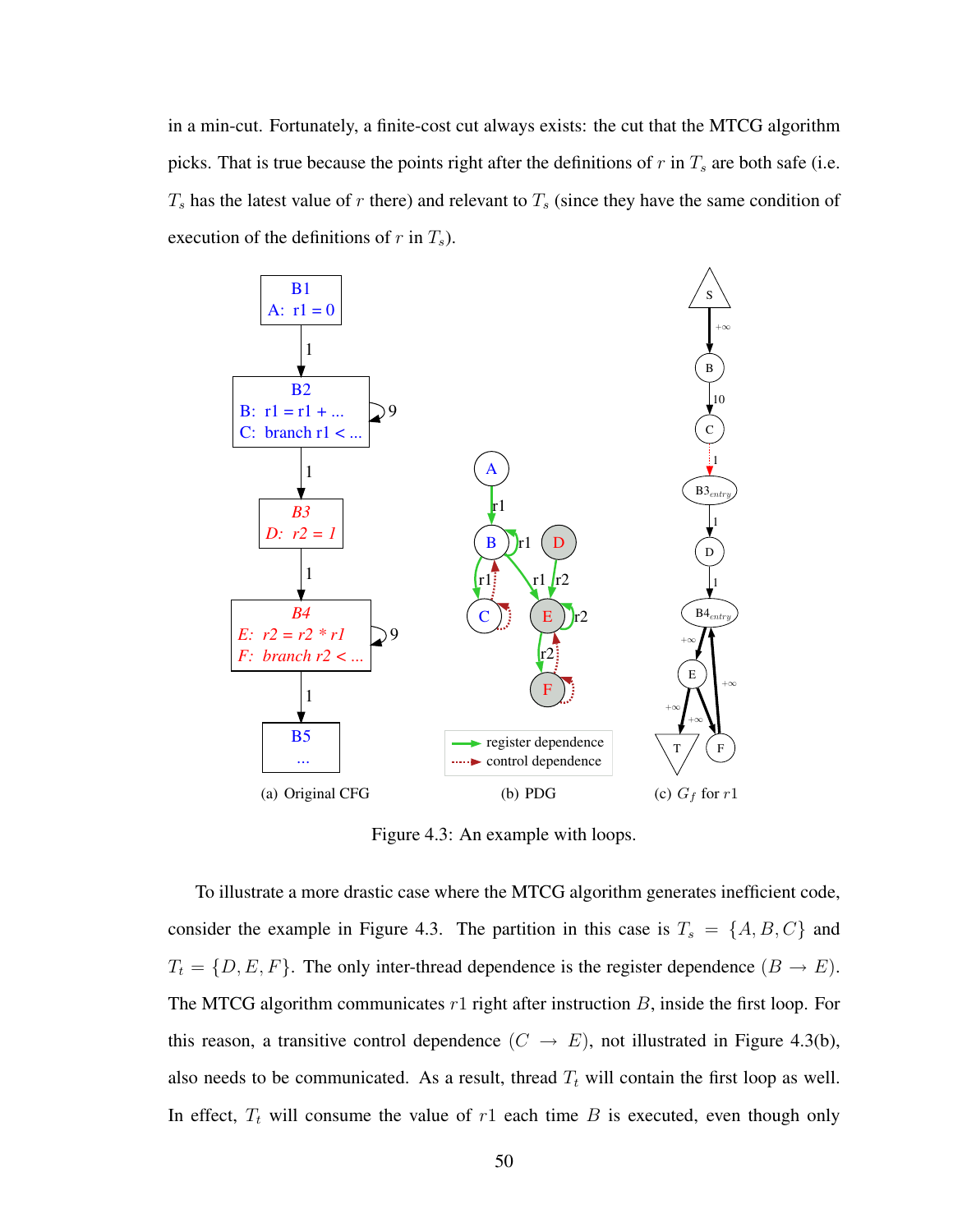the last value assigned to r1 is used by instruction E. Figure 4.3(c) shows the graph  $G_f$ constructed for r1. Notice that  $G_f$  does not contain nodes before B, including the arc  $(C \rightarrow B2_{entry})$ , since r1 is not live with respect to  $T_t$  at these points. Applying the register communication optimization,  $r1$  can be communicated in either of the arcs with cost 1 in Figure 4.3(c). Any of these cuts essentially corresponds to communicating  $r1$  at block B3. This drastically reduces the number of times  $r1$  is communicated from the total number of B2's loop iterations, 10, down to 1. Furthermore, as a side effect, this completely removes the first loop from thread  $T_t$ , making it unnecessary to implement the transitive control dependence  $(C \rightarrow E)$ .

Fortunately, there are efficient algorithms to compute a min-cut in direct graphs. In fact, due to its duality to maximum flow [31], min-cut can be solved by efficient and practical max-flow algorithms based on preflow-push, with worst-case time complexity  $O(n^3)$ , where *n* is the number of vertices [21]. For our problem, given that  $G_f$  is limited to a register's live-range, even algorithms with worse time complexity run fast enough so as to not increase compilation time significantly, as observed in our experiments.

#### 4.2.2 Reducing Control Flow

As illustrated in the example from Figure 4.3, the placement of data communication can also reduce the control flow in the target thread. In some cases, as in Figure 4.3, this comes for free simply by optimizing the data communications. However, there are cases where there are multiple cuts with the minimum cost, but some of them require more inter-thread control dependences to be implemented than others. Extra control flow in the target thread  $T_t$  is necessary whenever communication is placed at points currently not relevant to  $T_t$ . This forces these branches to be added to the set of relevant branches for  $T_t$ , so that they will need to be implemented in  $T_t$ .

In order to avoid branches unnecessarily becoming relevant to  $T_t$ , the costs of the arcs in  $G_f$  can be adjusted as follows. The idea is to penalize arcs that, if cut, will require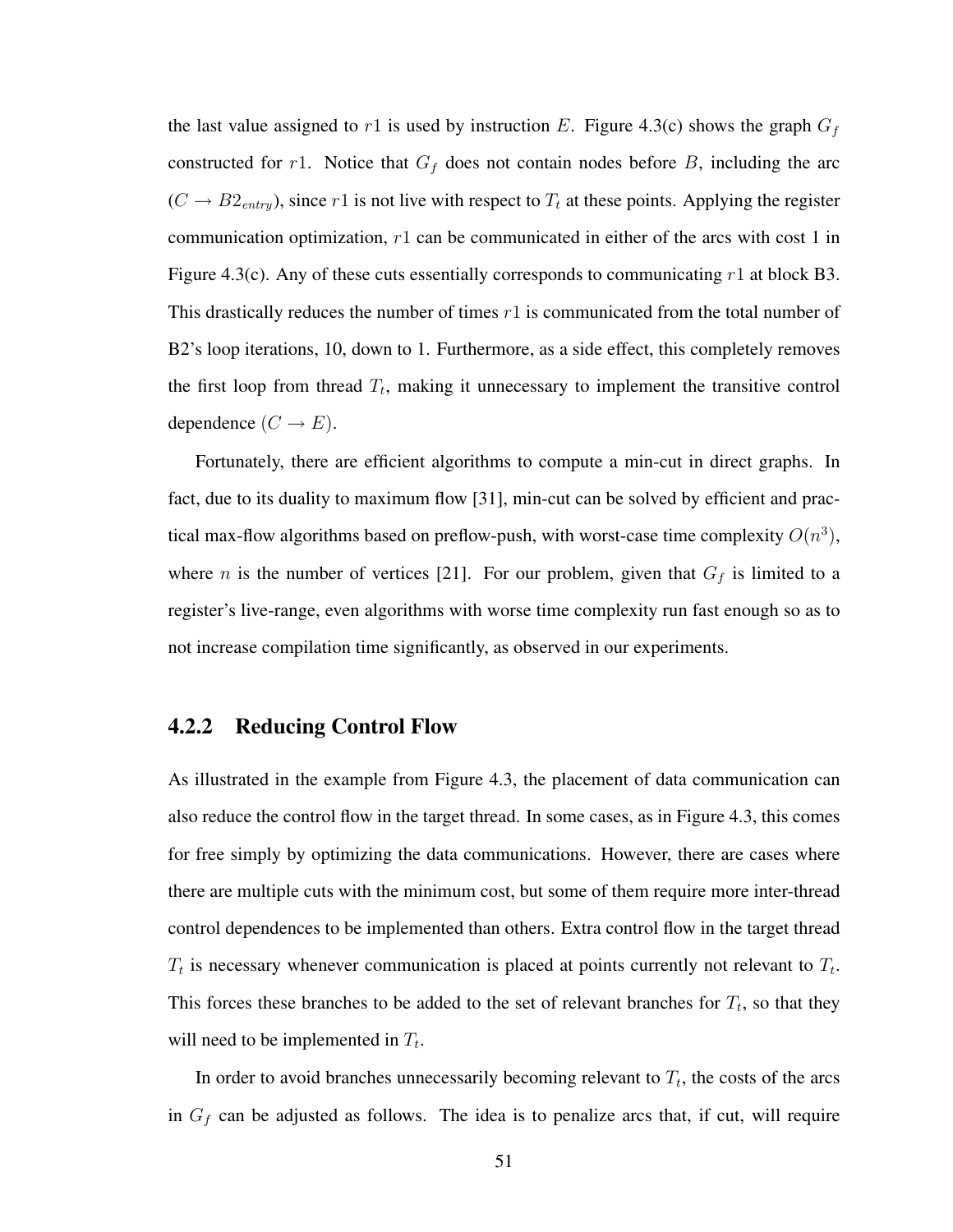additional branches to become relevant to  $T_t$ . Thus, we add to each arc A in  $G_f$  the profile weight of each currently irrelevant branch to  $T_t$  that will become relevant if communication is placed on A. The reasoning is that these branches would not be necessary otherwise, so we add the number of dynamic branches that would be executed to the cost of  $A$ . To illustrate this, consider the example in Figure 4.4(a), with  $T_s = \{A, B, C, D, E, G\}$  and  $T_t = \{F, H, I, J, K\}$ . The corresponding PDG is shown in Figure 4.4(d). Consider the communication of  $r1$  from  $T_s$  to  $T_t$ . This communication is only allowed to be placed in basic blocks B3, B4, and B6, since, from B7 on, it is not safe due to the definition of r1 in instruction F in  $T_t$ . The two alternatives then are to communicate r1 either in B6 or in B3 and B4. Looking at the profile weights, both alternatives look equally good. However, communicating at B3 and B4 makes the branch instruction  $B$  relevant to  $T_t$ , while communicating at B6 does not. Figure 4.4(b) illustrates the graph  $G_f$  for r1 with the costs adjusted to account for control flow costs. Assume branch  $B$  is currently not relevant to  $T_t$ . The arcs  $(C \to D)$ ,  $(D \to B6_{entry})$ , and  $(E \to B6_{entry})$  are control dependent on  $B$ , and thus have the profile weight of  $B$ ,  $\delta$ , added to their costs. With these penalties added, the min-cut in  $G_f$  is either arc  $(B6<sub>entry</sub> \rightarrow G)$  or arc  $(G \rightarrow B7<sub>entry</sub>)$  in Figure 4.4(b). Both these cuts correspond to placing the communication of  $r1$  in block B6, thus avoiding adding branch  $B$  to  $T_t$ 's set of relevant branches.

Notice that, after adding these penalties to account for control flow, the problem is not precisely modeled anymore. For instance, multiple arcs including a penalty for one branch will include the cost of this branch, and thus a cut including two or more of these arcs will be over-penalized. However, since the arcs' costs are used to choose a cut, the information about which arcs will participate in the solution cut is unknown a priori to make the controlflow penalties more precise. Alternative approaches to address this limitation in modeling control flow are possible, but we are unaware of any that is efficient and that guarantees optimality.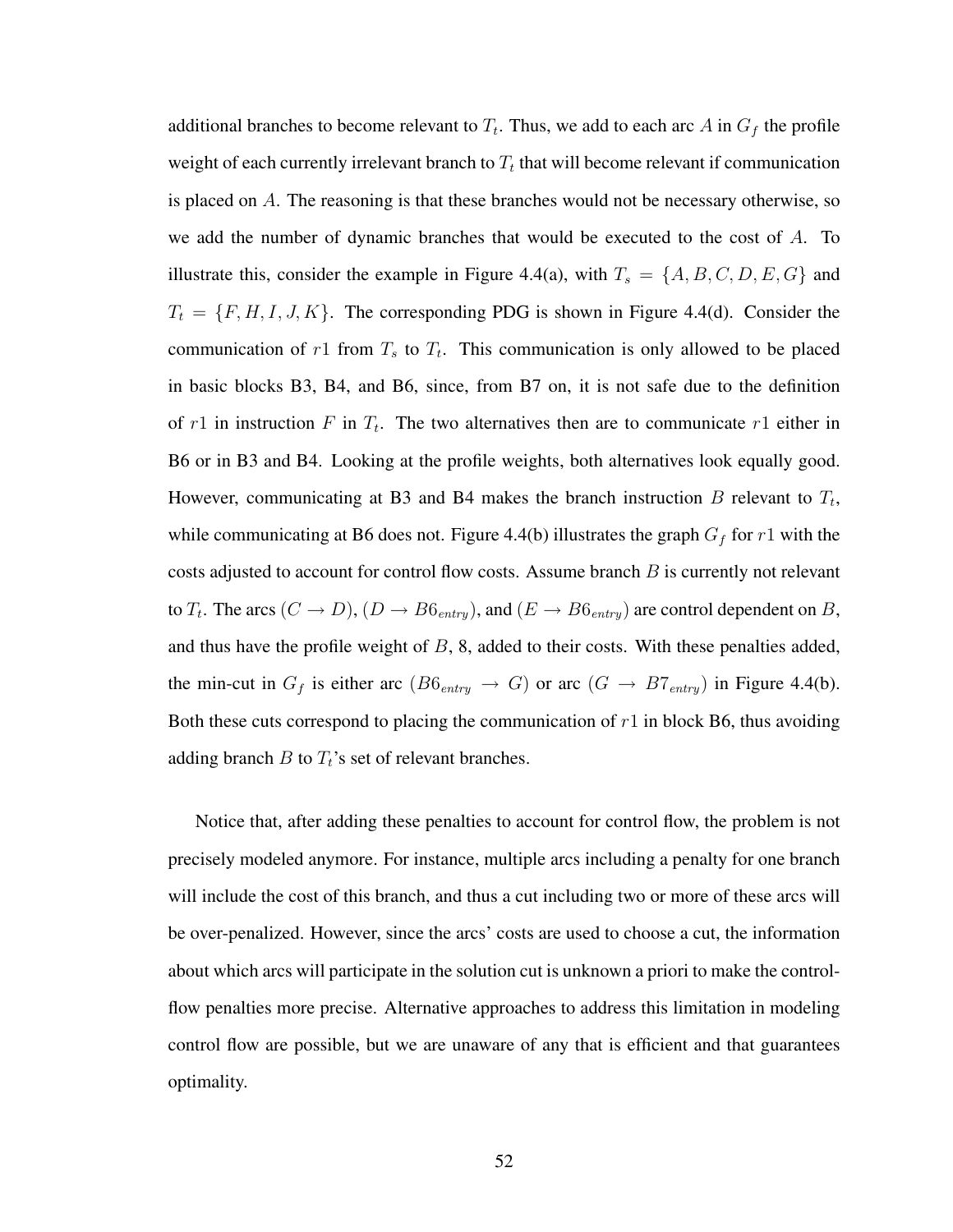

Figure 4.4: An example including memory dependences.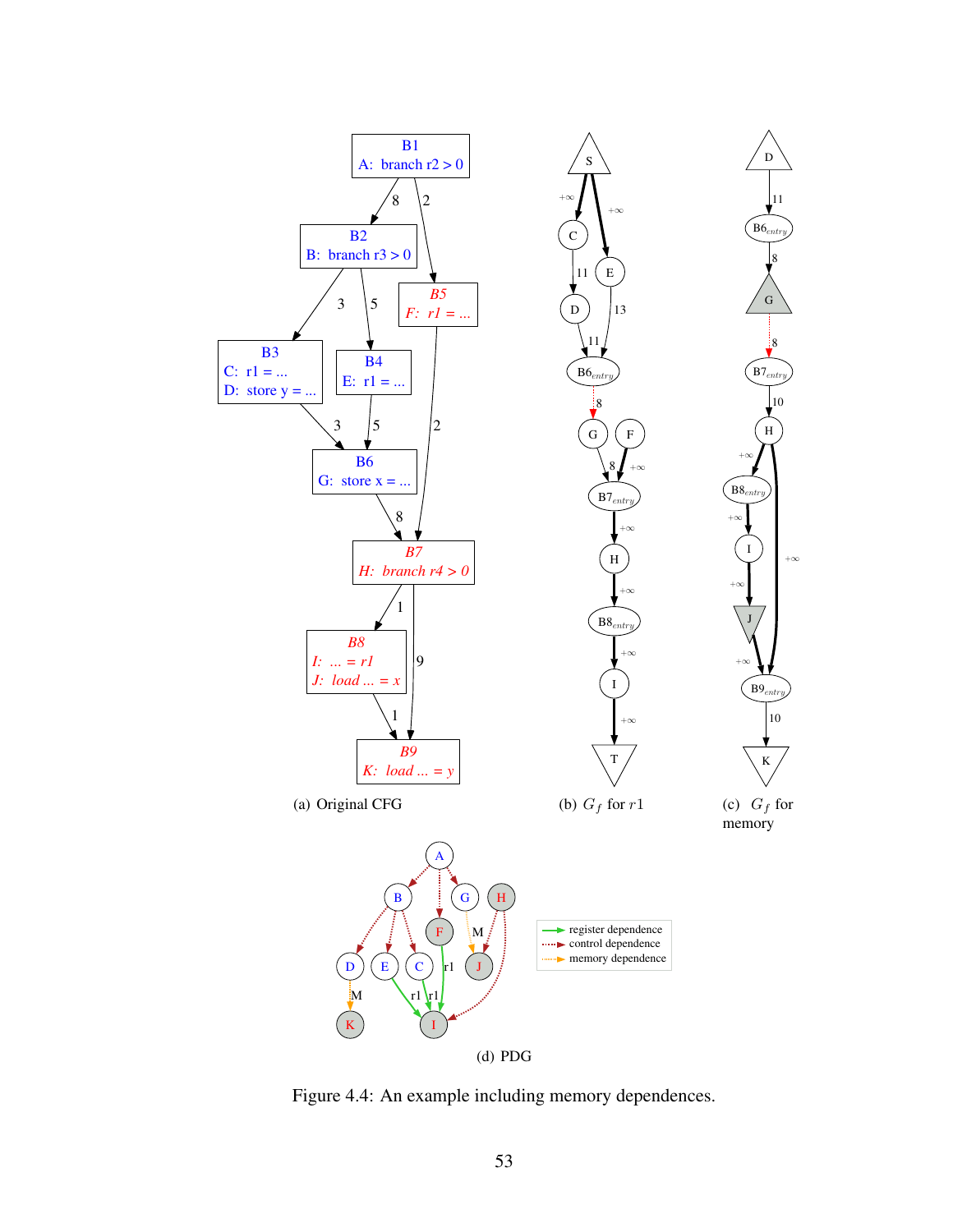#### 4.2.3 Optimizing Memory Synchronizations

This section describes how synchronization instructions, used to respect inter-thread memory dependences, can also be accurately modeled in terms of graph min-cut.

Although memory dependences are also implemented through queues and produce and consume instructions (Section 3.1.3), they differ from register dependences in several aspects. First, for memory dependences, no actual operand is sent through the queues, and only the synchronization matters. As a result, multiple memory dependence arcs involving unrelated memory locations can share the same synchronization instructions. This changes a fundamental characteristic of the optimization problem, as described shortly. Another difference compared to register communication is that, for memory, the produce and consume instructions must have the proper *release* and *acquire* semantics in the memory subsystem. That is, the produce.rel must ensure that previous memory-related instructions have committed and, analogously, the consume.acq must commit before successive memory-related instructions execute. Compared to the produce and consume instructions for register communication, the memory versions restrict reordering of instructions in the microarchitecture. This difference is also the reason why register communication instructions cannot be used to satisfy memory dependences.

As mentioned above, the fact that memory dependence arcs involving disjoint sets of memory locations can share synchronization instructions makes the problem different from the register communication one. The reason for this derives from the fact that, while the single-source, single-sink min-cut problem can be efficiently solved in polynomial time, min-cut is NP-hard for multiple source-sink pairs (also called *commodities*), where the goal is to disconnect each source from its corresponding sink [32]. For registers, the problem could be precisely modeled using a single source-sink pair by applying the standard trick of creating special source and sink nodes and connecting them to the rest of the graph appropriately. This was possible because, for a register r, it was necessary to disconnect *every* definition of r in  $T_s$  from *every* use in  $T_t$ . For memory, however, a similar trick does not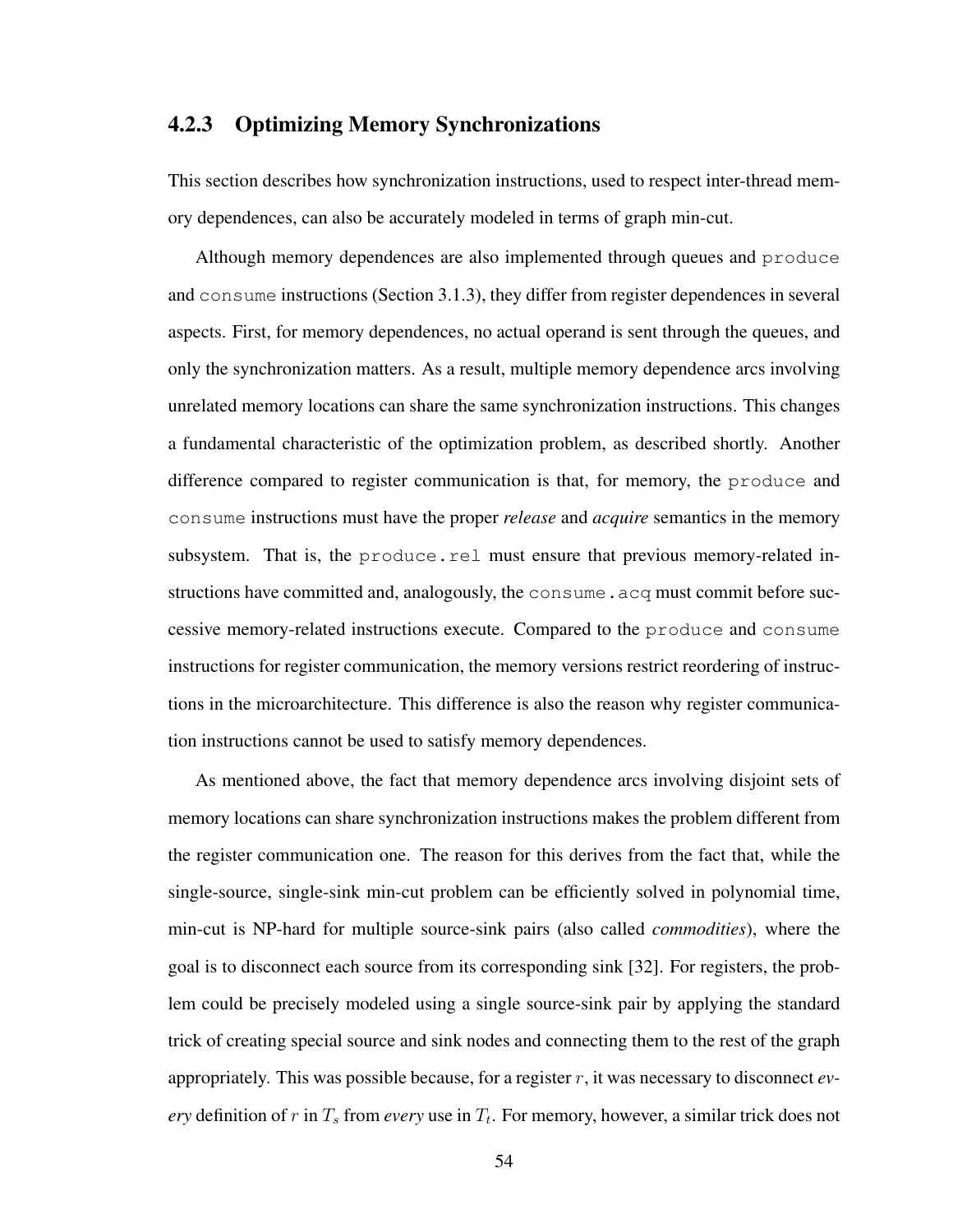lead to an optimal solution. Finding the optimal solution for memory requires optimizing all memory dependences from  $T_s$  to  $T_t$  simultaneously, since they all can be implemented by the same synchronization instructions. Nevertheless, it is *not necessary* for all sources of memory dependences in  $T<sub>s</sub>$  to be disconnected from all targets of these dependences in  $T_t$ , since dependences can refer to disjoint sets of memory locations. A memory instruction in  $T_s$  needs only to be disconnected from its dependent memory instructions in  $T_t$ . To accurately model this optimization problem, it is necessary to use a graph min-cut with multiple source-sink pairs.

Notice that, although this difference requires using sub-optimal algorithms for memory optimization in practice, the possibility of sharing synchronization instructions makes the potential optimization impact larger for memory than for registers. In fact, this is confirmed in the experiments in Section 4.4.2.

We now describe how to construct the graph  $G_f$  to optimize memory dependences from thread  $T_s$  to thread  $T_t$ . Although the register optimization could be restricted to the region corresponding to the register's live-range, this is not always possible for memory due to weak memory updates and the impossibility of eliminating all false dependences through renaming. For this reason, the nodes in  $G_f$  for memory may need to correspond to the entire region being parallelized. Akin to what was described for registers,  $G_f$  here includes nodes corresponding to basic block entries. As explained above, to precisely model the memory optimization problem, it is necessary to use multiple source-sink pairs in  $G_f$ . Specifically, for each memory dependence arc from  $T_s$  to  $T_t$  in the PDG, a source-sink pair is created for its source and target instructions.

The costs on  $G_f$ 's arcs for memory are the same as for registers, with two differences. First, there is no notion of safety for memory synchronization. In other words, since no operand is communicated for memory dependences, no arc is prohibited from participating in the cut because it is not safe to synchronize at that point. The second difference is that, since the source (sink) nodes here correspond to real instructions in the program, their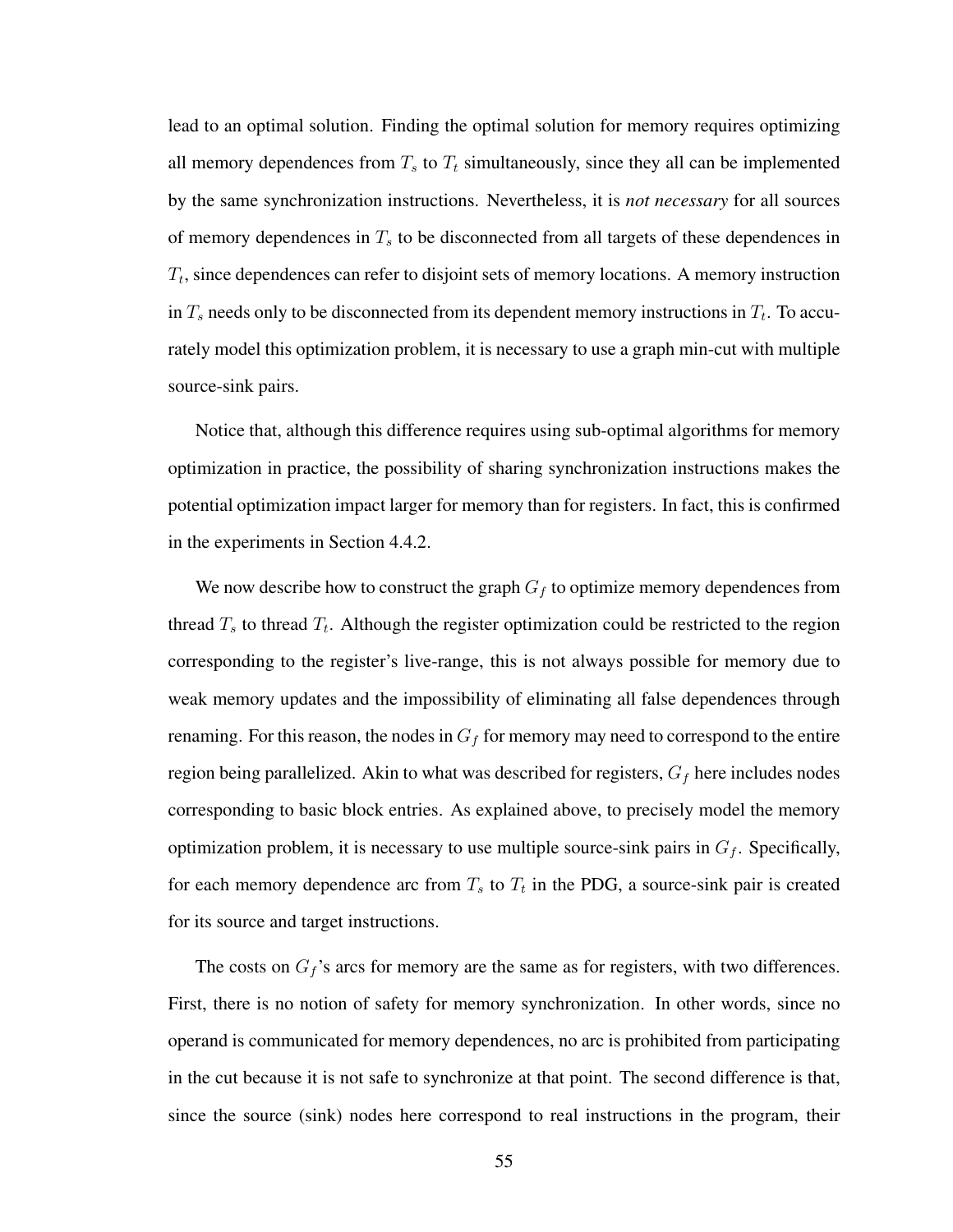outgoing (incoming) arcs are allowed to participate in the cut and thus do not have their costs set to infinity. Similar to what is used for register dependences, arcs dependent on irrelevant branches to either  $T_s$  or  $T_t$  have their costs set specially.

As an example, consider the placement of memory synchronization for the code in Figure 4.4. There are two cross-thread memory dependences from  $T_s$  to  $T_t$ :  $(D \rightarrow K)$ involving variable y, and  $(G \rightarrow J)$  involving variable x. Figure 4.4(c) illustrates the  $G_f$ graph constructed as described, with the two source-sink pairs distinguished by different shades. The arcs from node H all the way down to  $B9_{entry}$  have infinite cost because they are control dependent on branch  $H$ , which is not relevant to  $T_s$ . The min-cut solution in the example is to cut the arc  $(G \rightarrow B7_{entry})$ , with a cost of 8.

Given the NP-hardness of the min-cut problem with multiple source-sink pairs, the following heuristic solution is used in this work. The optimal single-source-sink algorithm is successively applied to each source-sink pair. When an arc is cut to disconnect a pair, it is removed from the graph so that this can help disconnecting subsequent pairs. As illustrated in our experiments, this simple heuristic performs well in practice.

## 4.3 Optimizing Multiple Threads

We now turn to optimizing the communication for multiple threads. COCO tackles this more general problem by relying on the pairwise algorithms described above.

Algorithm 2 presents the pseudo-code for COCO. As input, COCO takes the original CFG and PDG for the region being parallelized, as well as the partition into threads specified by the partitioner. As output, this algorithm returns the set of inter-thread dependences annotated with the points in the program where the communication instructions should be inserted. These annotations can be directly used to place communications in a slightly modified version of the MTCG algorithm presented in Algorithm 1.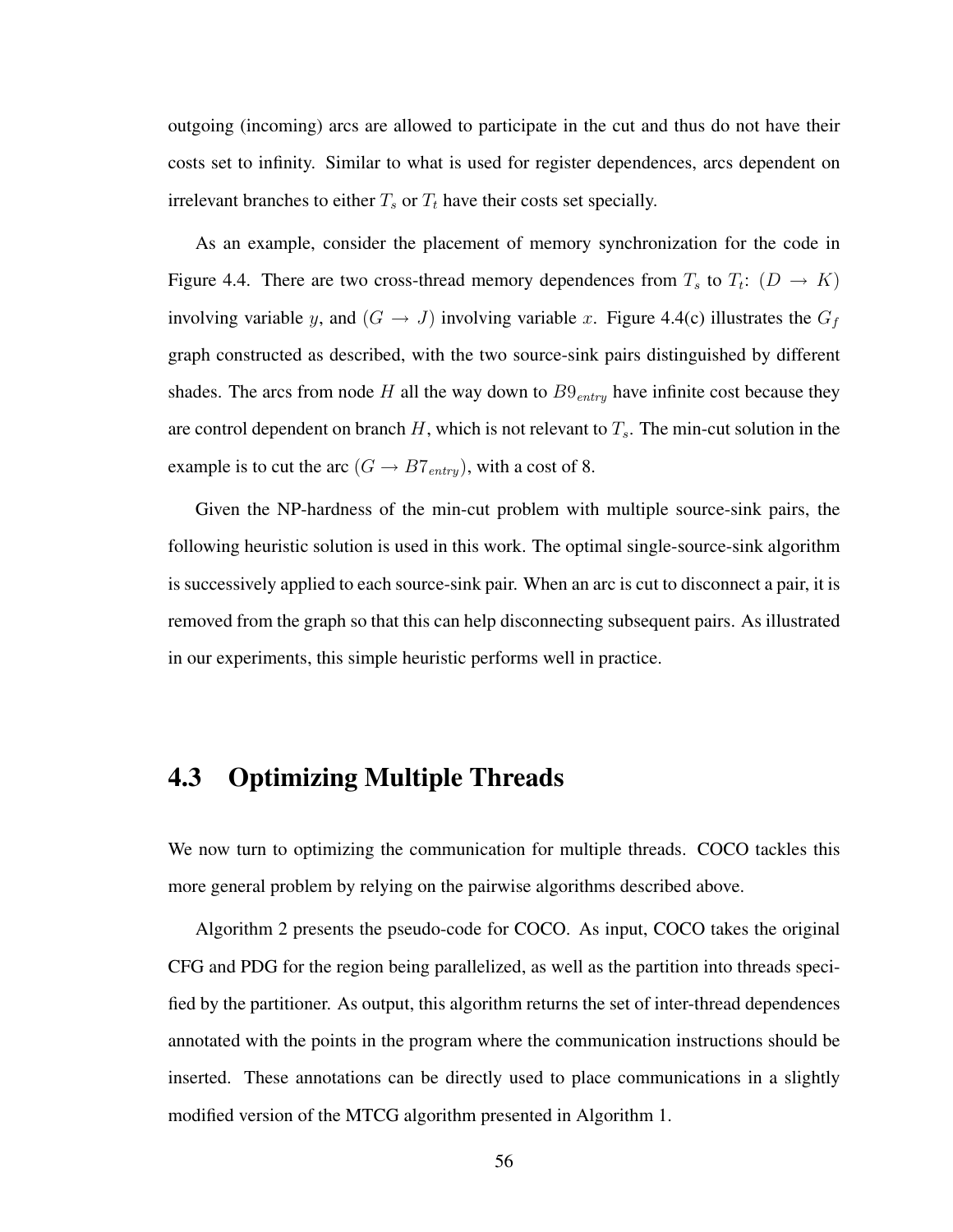### Algorithm 2 COCO

Require: *CFG, PDG,* P 1:  $G_T \leftarrow$  Build\_Thread\_Graph(*PDG*,  $P$ ) 2:  $relevantBr \leftarrow Int\_Relevant\_Branches(G_T, P)$ 3:  $\text{deg } \leftarrow \emptyset$ 4: repeat 5:  $oldDeps \leftarrow deps$ 6:  $\text{deg } \leftarrow \emptyset$ 7: **for each** arc  $(T_s \rightarrow T_t) \in G_T$  [in topological order] **do** 8:  $stDeps \leftarrow \emptyset$ 9: **for each** register r to be communicated from  $T_s$  to  $T_t$  do 10:  $G_f \leftarrow$  Build Flow Graph for Register(r,  $T_s, T_t,$  relevantBr) 11:  $commArcs \leftarrow Min_Cut(G_f)$ 12:  $stDeps \leftarrow stDeps \cup \{(r, T_s, T_t, commArcs)\}$ 13: end for 14:  $G_f \leftarrow$  Build\_Flow\_Graph\_for\_Memory( $T_s, T_t,$  relevantBr) 15: comm $Arcs \leftarrow \text{Min\_MultiCut}(G_f)$ 16:  $stDeps \leftarrow stDeps \cup \{(MEM, T_s, T_t, commArcs)\}$ 17: Update\_Relevant\_Branches( $relevantBr[T_t]$ ,  $stDeps$ ) 18:  $\rho_{eps} \leftarrow deps \cup stDeps$ 19: end for 20: until  $\textit{oldDeps} = \textit{deps}$ 21: return deps

The first step in COCO (line 1) is to build a *thread graph*  $G_T$ , representing the dependences between threads. For each thread, there is a node in  $G_T$ . There is an arc  $(T_s \to T_t)$ in  $G_T$  if and only if there is a PDG dependence arc (including transitive control arcs) from an instruction in thread  $T_s$  to an instruction in another thread  $T_t$ . COCO successively optimizes the communications between each pair of threads connected by an arc in  $G_T$ .

The algorithm iteratively computes a set of inter-thread dependences (*deps*) annotated with their corresponding communication insertion points. Besides that, the algorithm maintains the set of relevant branches to each thread, computed according to Definition 3. At the beginning (line 2 in the algorithm), the sets of relevant branches are initialized following rules 1 and 3 in Definition 3. Later, as the insertion points for communication are computed, these sets grow using rules 2 and 3 in this definition. Although not illustrated in Algorithm 2, the set of relevant points to each thread, derived from the set of relevant branches according to Definition 4, is also maintained.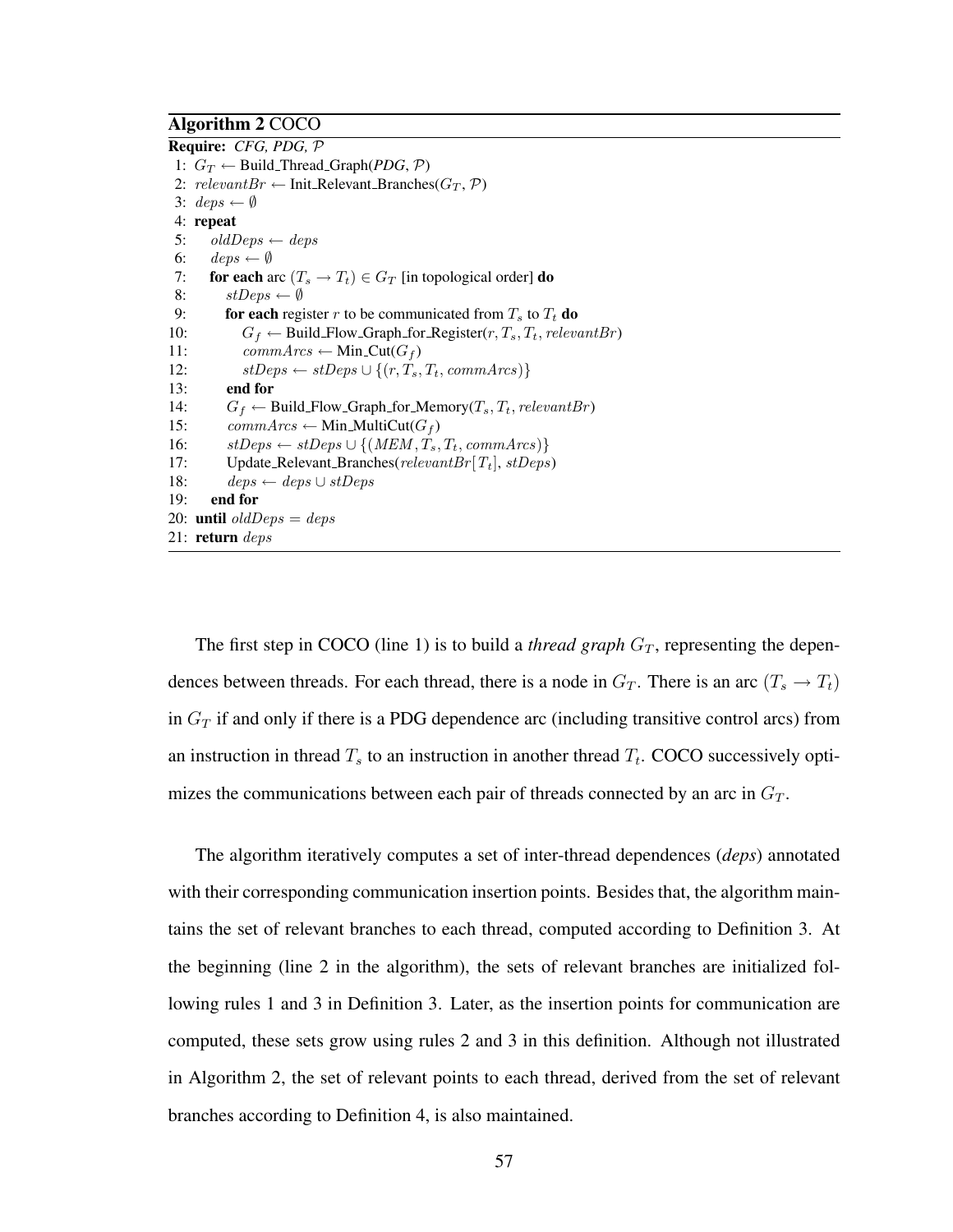The algorithm iterates until the set of dependences with insertion points converges (*repeat-until* in lines 4-20). Iteration is necessary in general because, to satisfy the input dependences of a thread  $T_i$ , other branches may become relevant to it. However, changing the set of  $T_i$ 's relevant branches can affect the best placement for  $T_i$ 's output dependences. That is because, to satisfy Property 3, no communication is allowed on irrelevant points for the source thread. Iteration can, however, be avoided in the special case when  $G_T$  is acyclic, by computing the placement for a thread's input dependences before for its output dependences.

The *for* loop in lines 7-19 computes the placement of communication for each pair of threads connected by an arc in the thread graph. As mentioned previously, following a (quasi-)topological order of  $G_T$ 's arcs here reduces the number of iterations of the *repeatuntil* loop. For each arc  $(T_s \rightarrow T_t)$  in  $G_T$ , the placement of communication is computed as described in Sections 4.2.1 through 4.2.3 above. That is, each register is optimized separately, and all memory dependences are optimized simultaneously. In each case, optimizing the communication placement involves creating a flow graph with costs on arcs, and then computing a min-cut in this graph. A tuple indicating the register involved in the dependence (or memory), its source and target threads, along with the communication insertion points computed, is then inserted in the set of dependences. Finally, on line 17, the set of relevant branches for the target thread is augmented to account for new branches that just became relevant to satisfy some dependences.

Algorithm 2 is guaranteed to converge because the sets of relevant branches are only allowed to grow, and the number of branches in the region is obviously finite.

Similar to code generated by the original MTCG algorithm, the code produced using COCO is also guaranteed to be deadlock-free. In both cases, this can be proved using the fact that pairs of produce and consume instructions are inserted at corresponding points in the original code. In fact, slightly more care is necessary with COCO because many communications may be chosen to be inserted at the same program point. For exam-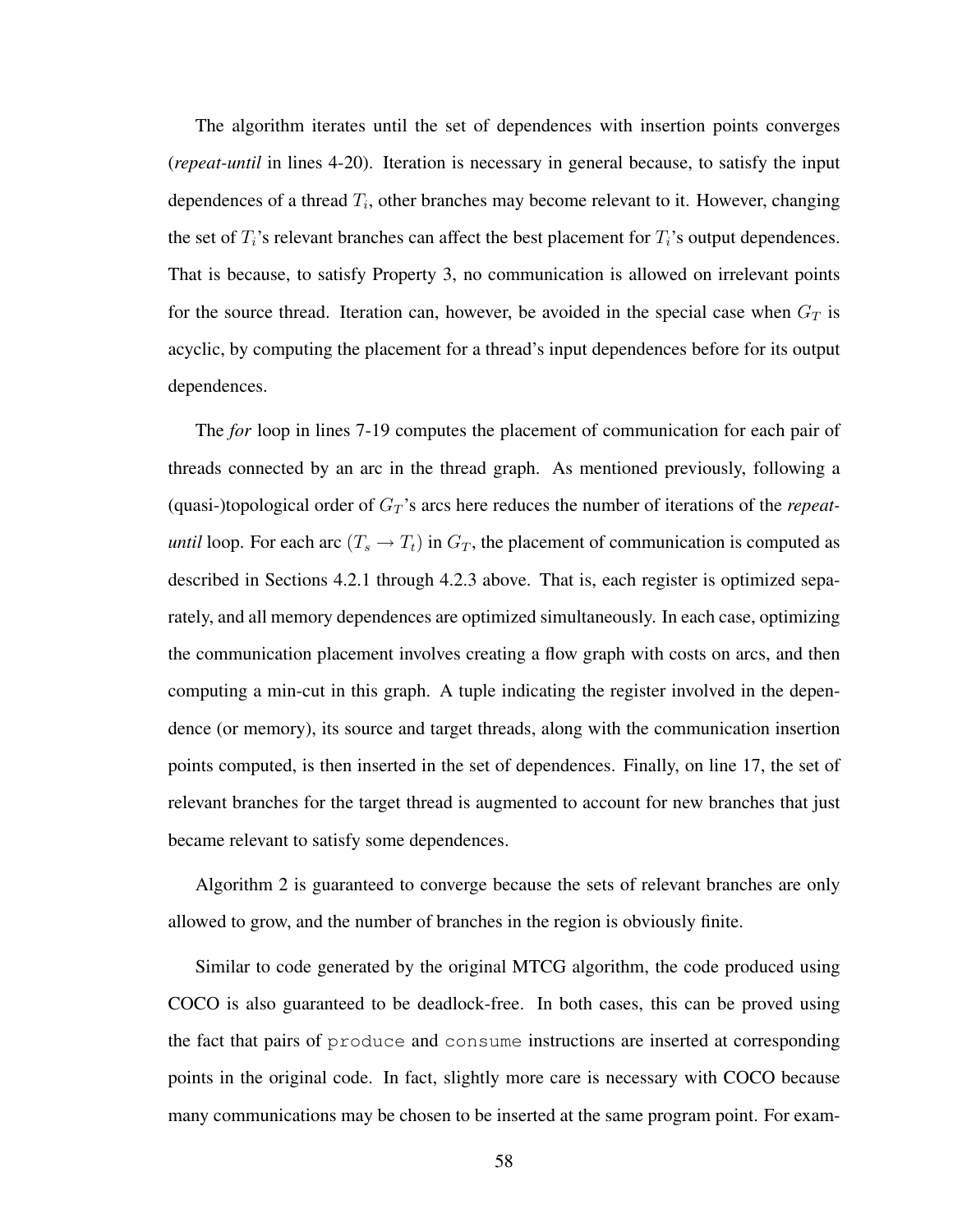ple, COCO may choose the same program point both to communicate a value from a thread  $T_1$  and  $T_2$ , and to communicate a value from  $T_2$  to  $T_1$ . In this case, if the communication instructions are inserted arbitrarily, both consumes may be inserted before the produces, resulting in a deadlock. Two simple solutions can be used to avoid this problem. The first one is to impose an arbitrary total order among the dependences, and to enforce that, for all instructions to be inserted at a given program point, the communication instructions are inserted according to the order of the dependences they implement. An alternative solution is to put, for all instructions to be inserted at the same program point, all the produces before all the consumes.

### 4.4 Experimental Evaluation

In this section, we describe our experimental setup and evaluate COCO. Our experimental setup includes the compiler infrastructure in which COCO was implemented, the target architecture, and the benchmark programs used. Based on these, we then present results that demonstrate COCO's effectiveness in reducing the communication instructions and improving performance of the applications.

### 4.4.1 Experimental Methodology

This section describes the general methodology used in the experiments, not only for COCO, but throughout this thesis. In the following, we describe the compiler in which our techniques were implemented, the simulator model utilized, as well as the benchmarks used for evaluation.

### Compiler Infrastructure

The compilation techniques proposed in this work have been implemented both in the IM-PACT compiler [96], from the University of Illinois, and in the VELOCITY compiler de-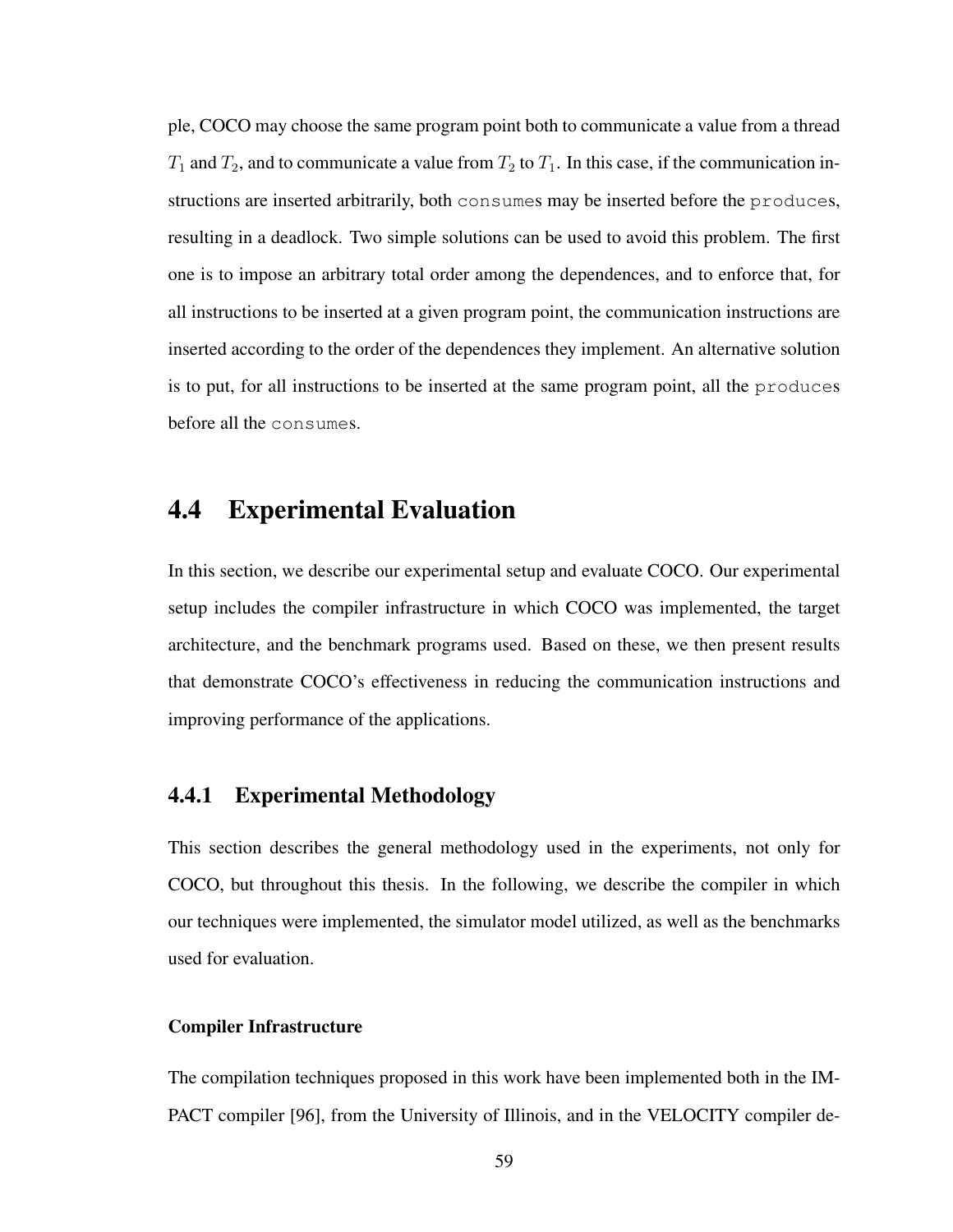veloped in our group [105]. For consistency, all the evaluations presented in this thesis use code produced by the VELOCITY compiler.

VELOCITY is a multi-threading research compiler. Currently, VELOCITY has an Itanium 2 [44] back-end, and it uses the front-end of the IMPACT compiler [96] to obtain a low-level intermediate representation (IR), called L-code. IMPACT's L-code IR is then translated into the equally low-level VELOCITY's X-code. Traditional machineindependent code optimizations are performed in VELOCITY, as well as some Itanium-2-specific optimizations. The GMT scheduling techniques in VELOCITY are performed after traditional optimizations, before the code is translated to Itanium 2's assembly, where Itanium-2-specific optimizations are performed, followed by register allocation and the final single-threaded instruction scheduling pass.

The PDG used by our GMT instruction scheduling framework is built from VELOC-ITY's low-level IR. Control and register data dependences are computed using VELOC-ITY's data-flow analysis framework. For memory dependences, we use the results of a context-sensitive, flow-insensitive pointer analysis performed in IMPACT [70]. The results of this analysis are annotated in the L-code and translated into VELOCITY's X-code. These memory aliasing annotations may be overly conservative due to both limitations in IMPACT's pointer analysis and the conservative propagation during code optimizations in VELOCITY [36]. Overly conservative memory annotations result in unnecessary synchronizations to be inserted by our MT code generation algorithms.

For each parallelized region, the compiler creates news functions containing the code to be executed by each of the auxiliary threads. Before entering a parallelized region, the main thread sends to each auxiliary thread the address of the corresponding auxiliary function on a specific queue (a *master queue*). Then each auxiliary thread, which is blocked on a consume operation on its master queue, wakes up and simply calls the function whose address it receives. Upon termination of a parallelized region, the corresponding auxiliary function returns to the master auxiliary function, which loops back to the consume in-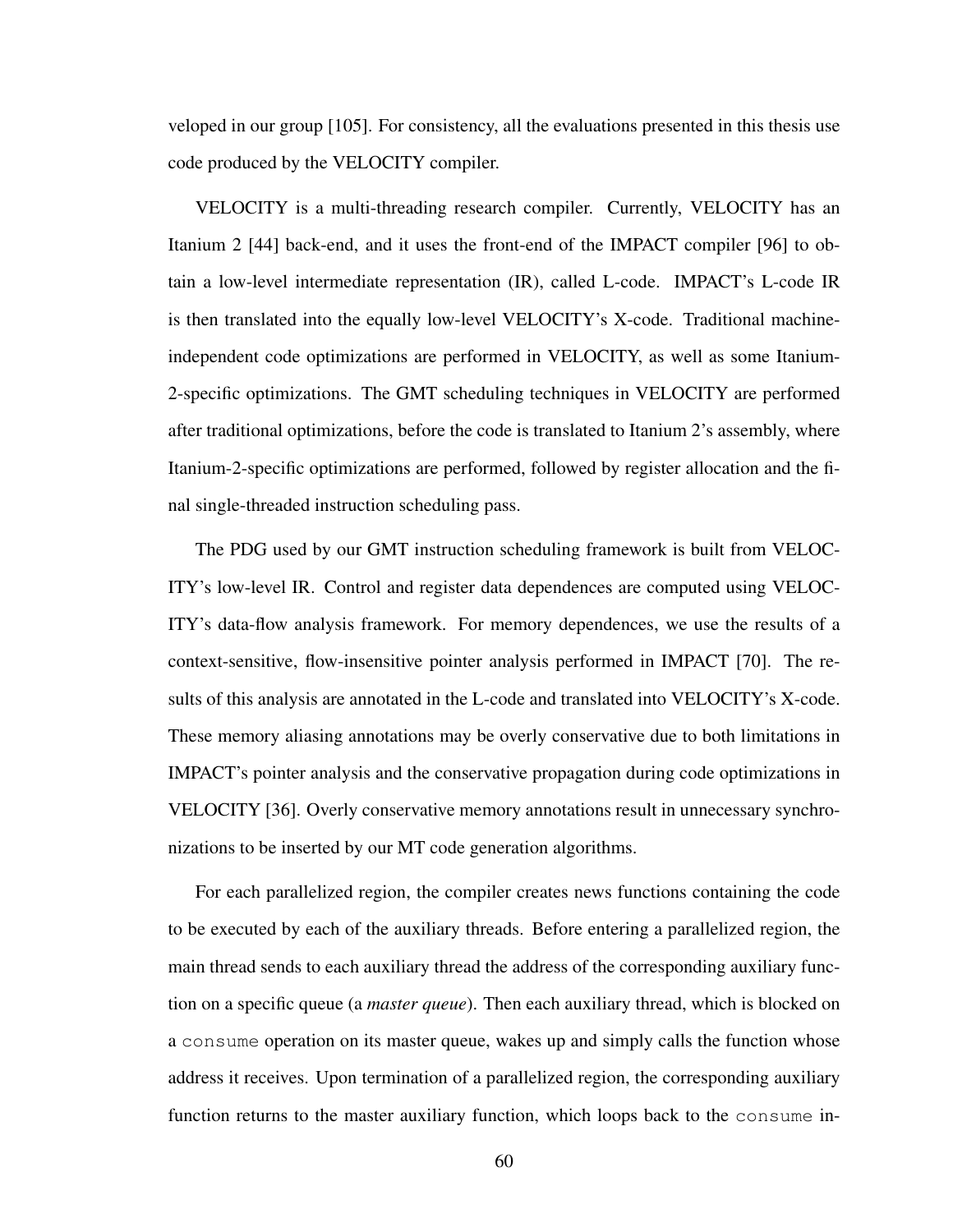struction. The auxiliary threads then block again on their master queues, waiting for the next request from the main thread. The auxiliary threads terminate upon receiving through their master queues a special value, which consists of a NULL function pointer.

#### Hardware Model

To evaluate the performance of the code generated by VELOCITY, we used a cycle-accurate CMP model comprising a parameterized number of Itanium 2 cores. The core models are validated, with IPC and constituent error components accurate to within 6% of real hardware for measured benchmarks [79]. In our model, the cores are connected by the *synchronization array* communication mechanism proposed by Rangan et al. [85] and discussed in Section 1.2. In Figure 4.1, we provide details about the simulator model, which was built using the Liberty Simulation Environment [107].

| Core               | Functional Units: 6 issue, 6 ALU, 4 memory, 2 FP, 3 branch   |  |  |
|--------------------|--------------------------------------------------------------|--|--|
|                    | L1I Cache: 1 cycle, 16 KB, 4-way, 64B lines                  |  |  |
|                    | L1D Cache: 1 cycle, 16 KB, 4-way, 64B lines, write-through   |  |  |
|                    | L2 Cache: 5,7,9 cycles, 256KB, 8-way, 128B lines, write-back |  |  |
|                    | Maximum Outstanding Loads: 16                                |  |  |
| Shared L3 Cache    | $> 12$ cycles, 1.5 MB, 12-way, 128B lines, write-back        |  |  |
| Main Memory        | Latency: 141 cycles                                          |  |  |
| Coherence          | Snoop-based, write-invalidate protocol                       |  |  |
| L <sub>3</sub> Bus | 16-byte, 1-cycle, 3-stage pipelined, split-transaction       |  |  |
|                    | bus with round robin arbitration                             |  |  |

Table 4.1: Machine details.

The synchronization array (SA) in the model works as a set of low-overhead queues. In our base model, there is a total of 256 queues, each with 32 elements. Each of these elements can hold a single scalar value, which can be either an integer or a floating-point number. Our MT code generation algorithms guarantee the correctness of the produced code for any queue size greater than zero. The SA has a 1-cycle access latency, and it has four request ports that are shared between the two cores. The Itanium 2 ISA was extended with produce and consume instructions for inter-thread communication, and the GNU Assembler was extended accordingly. These instructions use the M pipeline, which is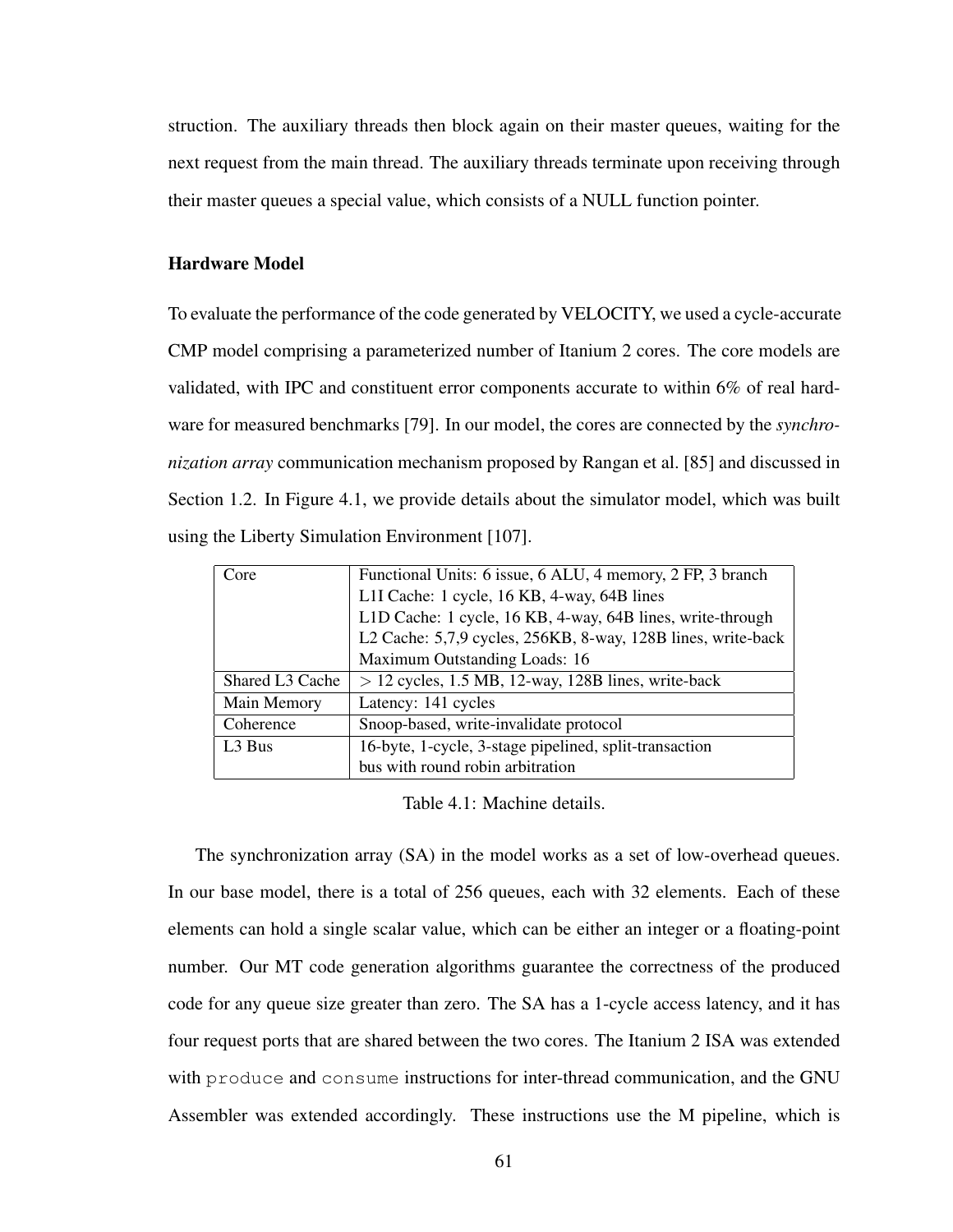also used by memory instructions. This imposes the limit that only 4 of these instructions (minus any other memory instructions) can be issued per cycle on each core, since the Itanium 2 can issue only four M-type instructions in a given cycle. While the consume instructions can access the SA speculatively, the produce instructions write to the SA only on commit. As long as the SA queue is not empty, a consume and its dependent instructions can execute in back-to-back cycles.

The highly-detailed nature of the validated Itanium 2 model prevented whole-program simulation. Instead, detailed simulations were restricted to the parallelized region in each benchmark. We fast-forwarded through the remaining sections of the program while keeping the caches and branch predictors warm. The high accuracy of our simulation model comes at the cost of simulation time. This makes whole-program simulations impractical. For this reason, we use the sample-based simulation methodology developed by Rangan [82]. The complexity of our Itanium 2 core model also makes it impractical to build CMP models with many cores. The larger the number of cores, the larger are both the simulator binary and the simulation time.

### Benchmark Programs

For our experiments, we used the set of benchmarks that VELOCITY is currently able to parallelize using the techniques proposed in this thesis. These techniques were applied to the applications from the MediaBench [58], SPEC-CPU [99], and Pointer-Intensive [6] benchmark suites that currently go through our tool-chain. To reduce simulation time, the parallelization and simulations were restricted to important functions in these benchmarks, generally corresponding to at least 25% of the benchmark execution. In Figure 4.2, we list the selected application functions along with their corresponding benchmark execution percentages.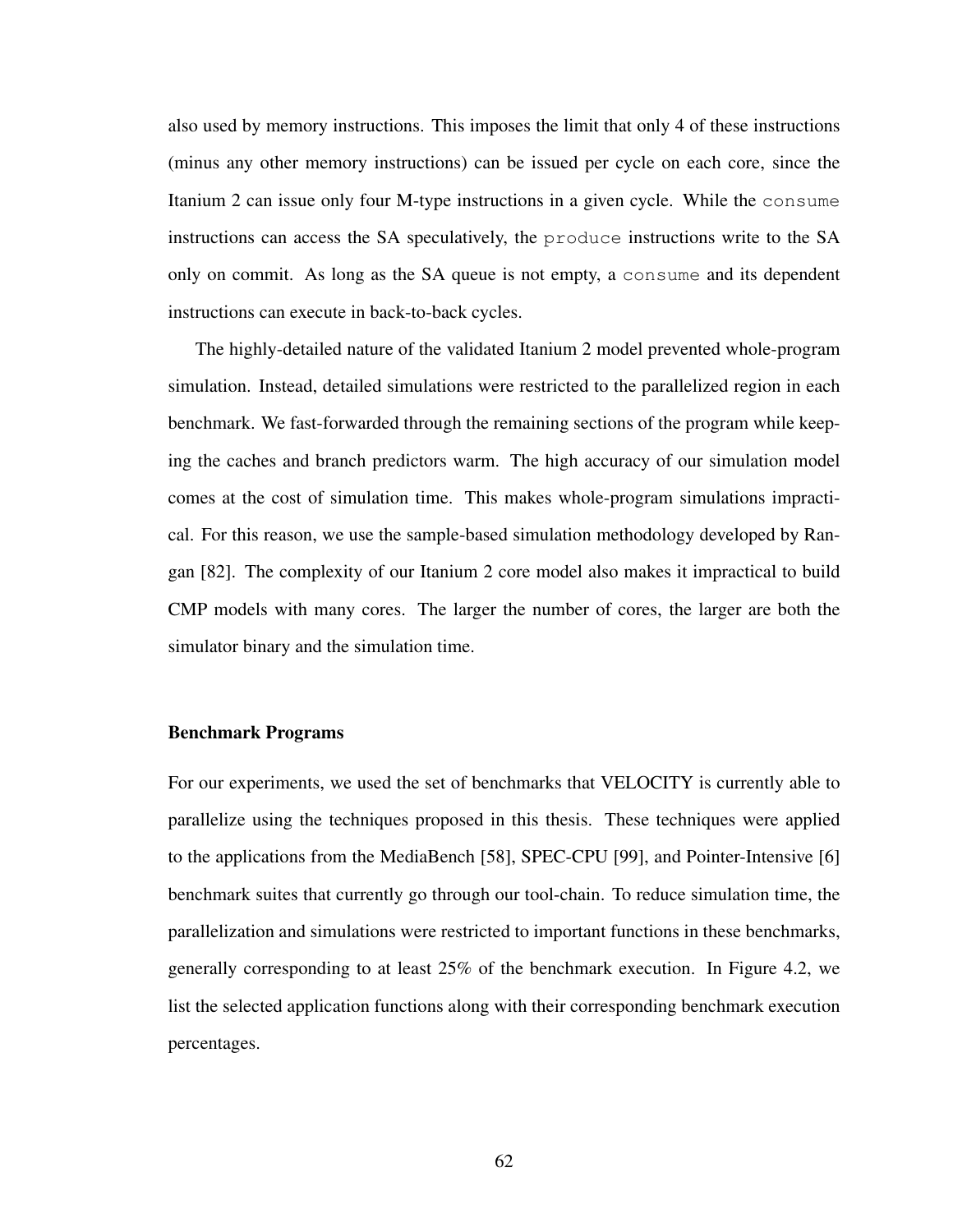| <b>Benchmark</b> | Description                             | <b>Selected Function</b>  | Exec. % |
|------------------|-----------------------------------------|---------------------------|---------|
| adpcmdec         | speech decompression                    | adpcm_decoder             | 100     |
| adpcmenc         | speech compression                      | adpcm_coder               | 100     |
| ks               | Kernighan-Lin graph partitioning        | FindMaxGpAndSwap          | 100     |
| mpeg2enc         | video encoder                           | dist <sub>1</sub>         | 58      |
| otter            | theorem prover for first-order logic    | find_lightest_geo_child   | 15      |
| 177.mesa         | 3-D graphics library                    | general_textured_triangle | 32      |
| 179.art          | image recognition using neural networks | match                     | 49      |
| 181.mcf          | combinatorial optimization              | refresh_potential         | 32      |
| 183.equake       | seismic wave propagation simulation     | smvp                      | 63      |
| 188.ammp         | computational chemistry                 | mm_fv_update_nonbon       | 79      |
| 300.twolf        | transistor placement and routing        | new_dbox_a                | 30      |
| 435.gromacs      | molecular dynamics simulation           | in11130                   | 75      |
| 456.hmmer        | hidden Markov model                     | P7_Viterbi                | 85      |
| 458.sjeng        | chess program                           | std_eval                  | 26      |

Table 4.2: Selected benchmark functions.

### 4.4.2 Experimental Results

This section presents an evaluation of the COCO framework. In particular, we illustrate the effectiveness of COCO in reducing the communication instructions and improving performance, compared to the basic MTCG algorithm. We evaluate COCO in scenarios that use two thread-partitioning techniques presented in the subsequent chapters: GREMIO (Chapter 5) and DSWP (Chapter 6). The specifics of these techniques are mostly irrelevant here, and they are just used to demonstrate the improvements of using COCO over the simple communication strategy described in Chapter 3. To demonstrate COCO's relevance in the face of different hardware support, the experiments for GREMIO use communication queues with a single element, instead of the 32-element default.

VELOCITY has profile-weight information annotated on its IR, which was used for the costs on the  $G_f$  graphs for min-cut. The profiles were collected on smaller, *train* input sets, while the results presented here were run on larger *reference* inputs.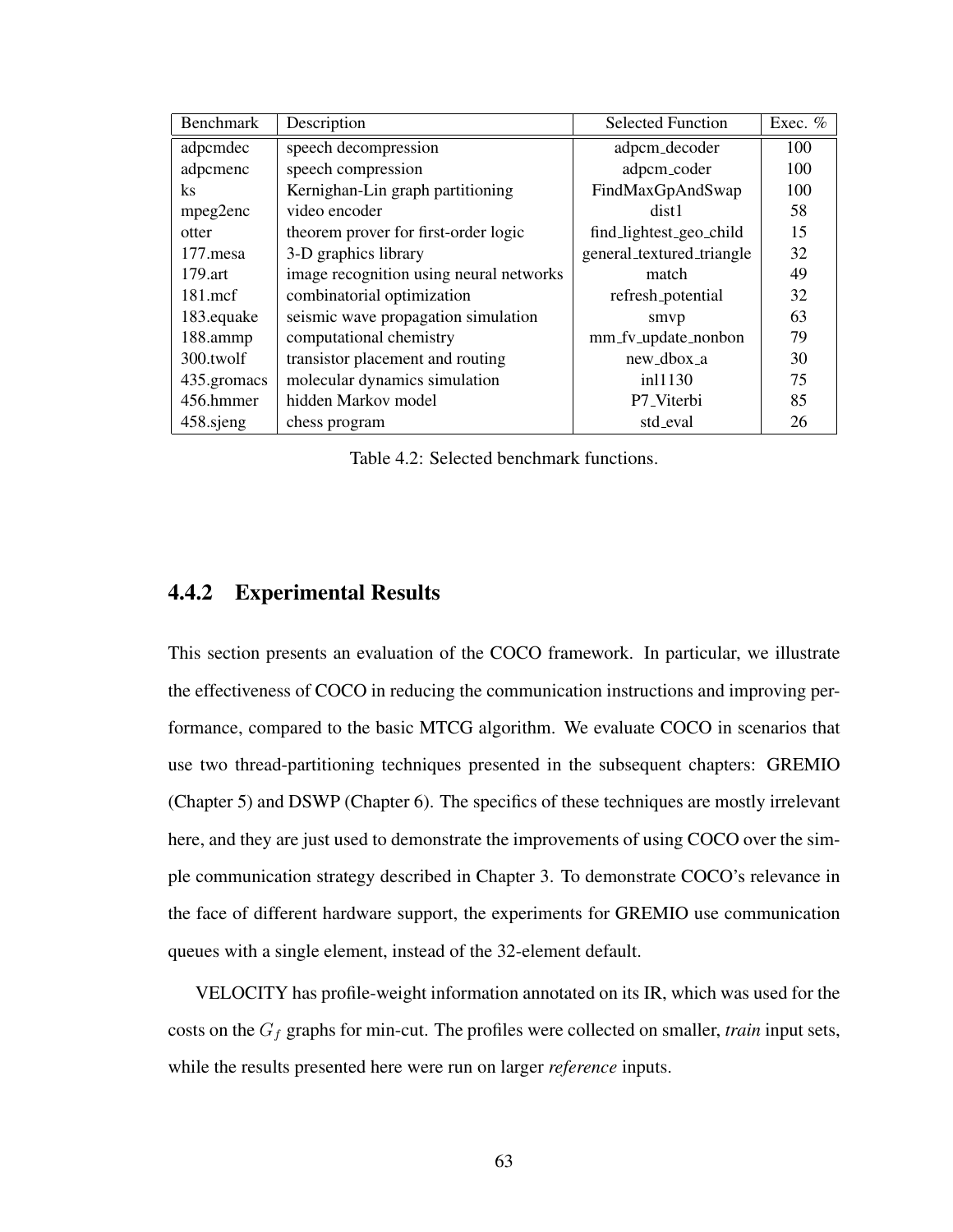

Figure 4.5: Breakdown of dynamic instructions in code generated by the basic MTCG algorithm (without COCO), for (a) GREMIO and (b) DSWP.

### Results for Two Threads

Because of the large number of dependences in general-purpose applications, the overhead of communication instructions can be quite significant in code generated by GMT instruction scheduling techniques. To illustrate this, Figure 4.5 shows the dynamic percentages of *communication* instructions compared to the original instructions in the program (the *computation*) for various benchmarks parallelized by GREMIO and DSWP using the basic MTCG communication placement. As illustrated, the communication instructions can account for up to one fourth of the total instructions. COCO's goal is to eliminate some of these communication instructions. This can improve performance not only by reducing the number of executed instructions, but also by eliminating synchronization points, thus enabling more TLP.

In Figure 4.6, we show the percentages of dynamic communication instructions that are eliminated when COCO is applied, relative to the codes using the original MTCG algorithm's communication strategy. The average reduction of the dynamic communication instructions was 34.4% for GREMIO, and 23.8% for DSWP. The largest reduction occurred for *ks* with GREMIO (73.7%), where an inner-loop whose only purpose was to consume a live-out could be completely removed from a thread, similar to the example in Figure 4.3.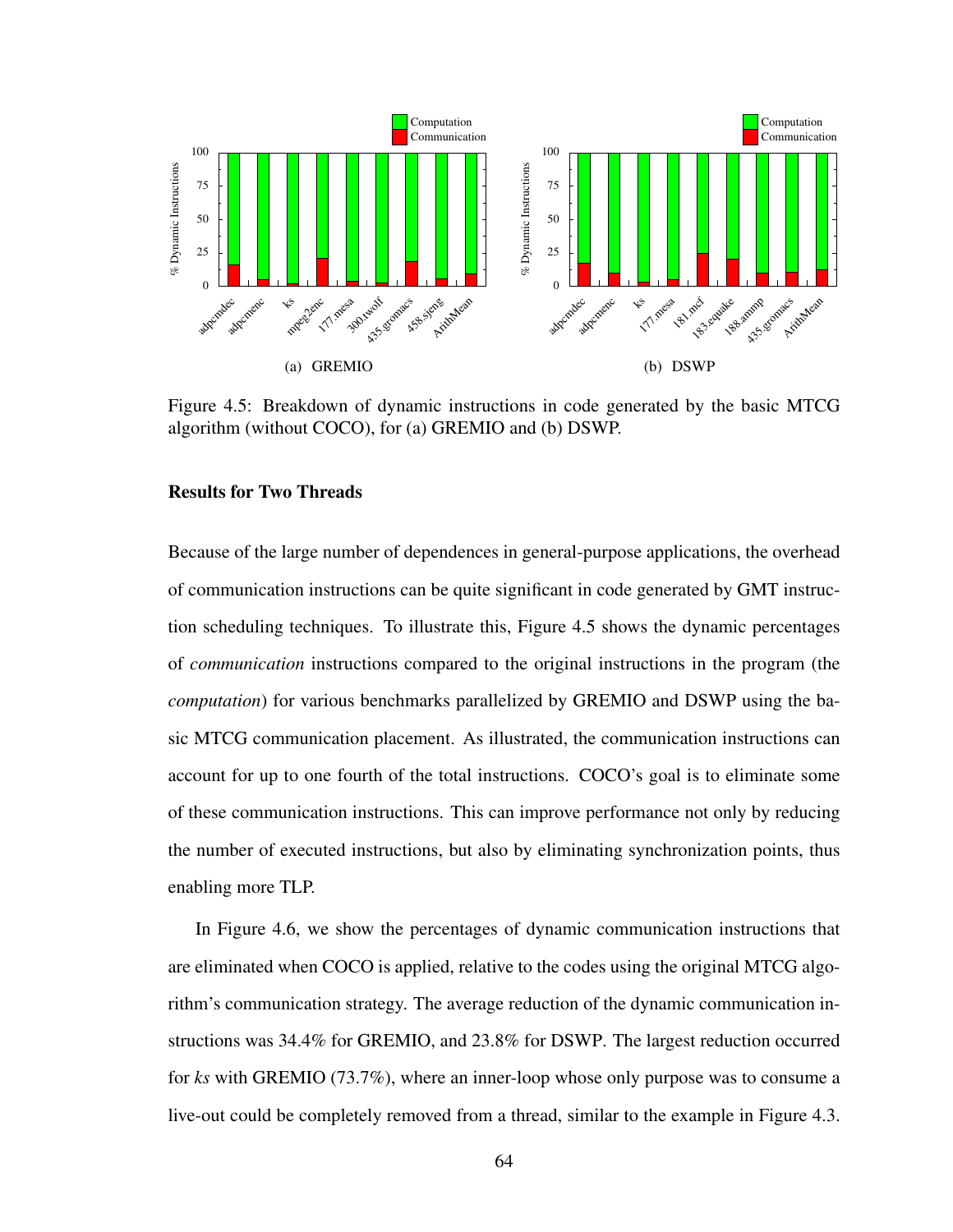

Figure 4.6: Reduction in the dynamic communication / synchronization instructions by applying COCO, compared to the basic MTCG algorithm.



Figure 4.7: Speedup of using COCO over code generated by the basic MTCG algorithm.

In only one small case, *adpcmenc* with GREMIO, COCO had no opportunity to reduce communication. COCO never resulted in an increase in the number of dynamic communication instructions. Only two applications, *177.mesa* and *435.gromacs* with GREMIO, had inter-thread memory dependences. For both of these, COCO was able to remove more than 99% of the dynamic memory synchronizations. This confirms the great potential to eliminate memory synchronizations mentioned in Section 4.2.3.

COCO had a smaller impact on codes partitioned by DSWP, in part, because no interthread memory dependences can happen in this case. That is because the PDG employed in this work uses the results of a points-to static analysis [70]. And, since the instructions are inside a loop, any memory dependence is essentially bi-directional, thus forcing these instructions to be assigned to the same thread in order to form a pipeline [74]. With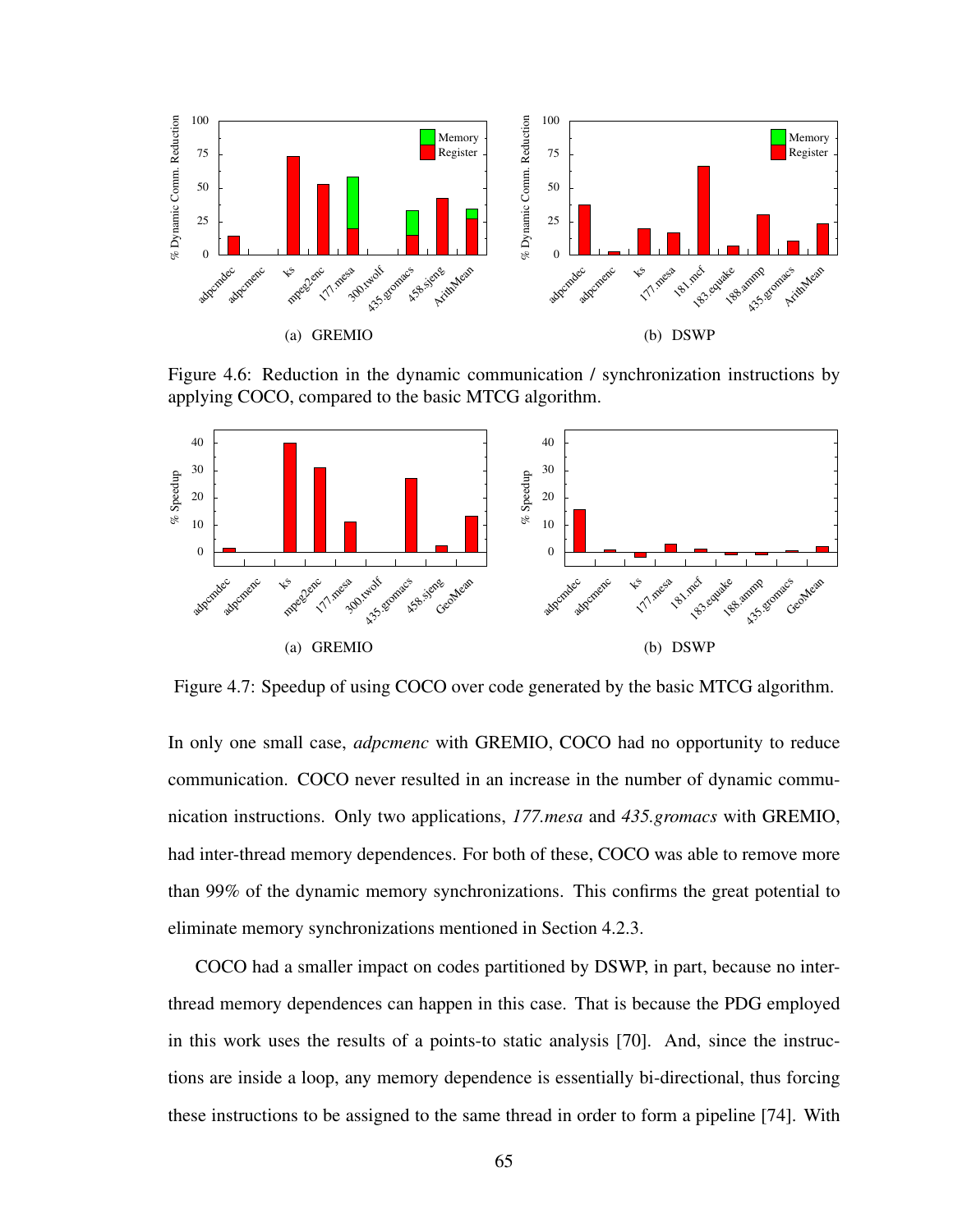more powerful, loop-aware memory disambiguation techniques to eliminate false memory dependences, such as shape analysis or array-dependence analysis, DSWP can result in inter-thread memory dependences and thus benefit more from COCO.

Another reason for COCO's larger improvements for GREMIO, compared to DSWP, was the smaller queue sizes used in GREMIO's experiments. In some cases, a larger queue can compensate for inefficient communication placements. This happens, for example, if communications are unnecessarily placed inside loops. From another perspective, this meansthat COCO can alleviate the demand for more complex communication mechanisms.

In Figure 4.7, we present the speedups for the benchmarks parallelized with GREMIO and DSWP over their versions using the simple communication placement strategy. In general, the speedups correlate with the reduction of dynamic communication instructions shown in Figure 4.6. The average speedup for GREMIO improves by 13.2%, while the average improvement is 2.2% for DSWP. The maximum speedup is for *ks* with GREMIO, for which COCO provided a 40.2% speedup. In this benchmark, although the communication instructions were only a small percentage, they created critical synchronization points that hindered a lot of parallelism. For *mpeg2enc*, COCO optimized the register communication in various hammocks, also significantly reducing the control flow in the generated threads. In general, COCO improves performance not only by reducing the number of dynamically executed instructions, but also by increasing TLP through the removal of memory synchronizations and control dependences. For memory synchronizations, the reason is that the consume.acq instructions must wait for their corresponding synchronization token to arrive. For control dependences, the reason is that Itanium 2 uses a *stall-on-use* strategy, and control dependences are implemented as replicated branches that actually use their register operands. Removing register dependences has less effect because an outstanding consume instruction does not stall the pipeline until its consumed register is actually used.

In a couple of cases, COCO, despite reducing the communication instructions, degraded performance slightly. The reason for this was a bad interaction with the later single-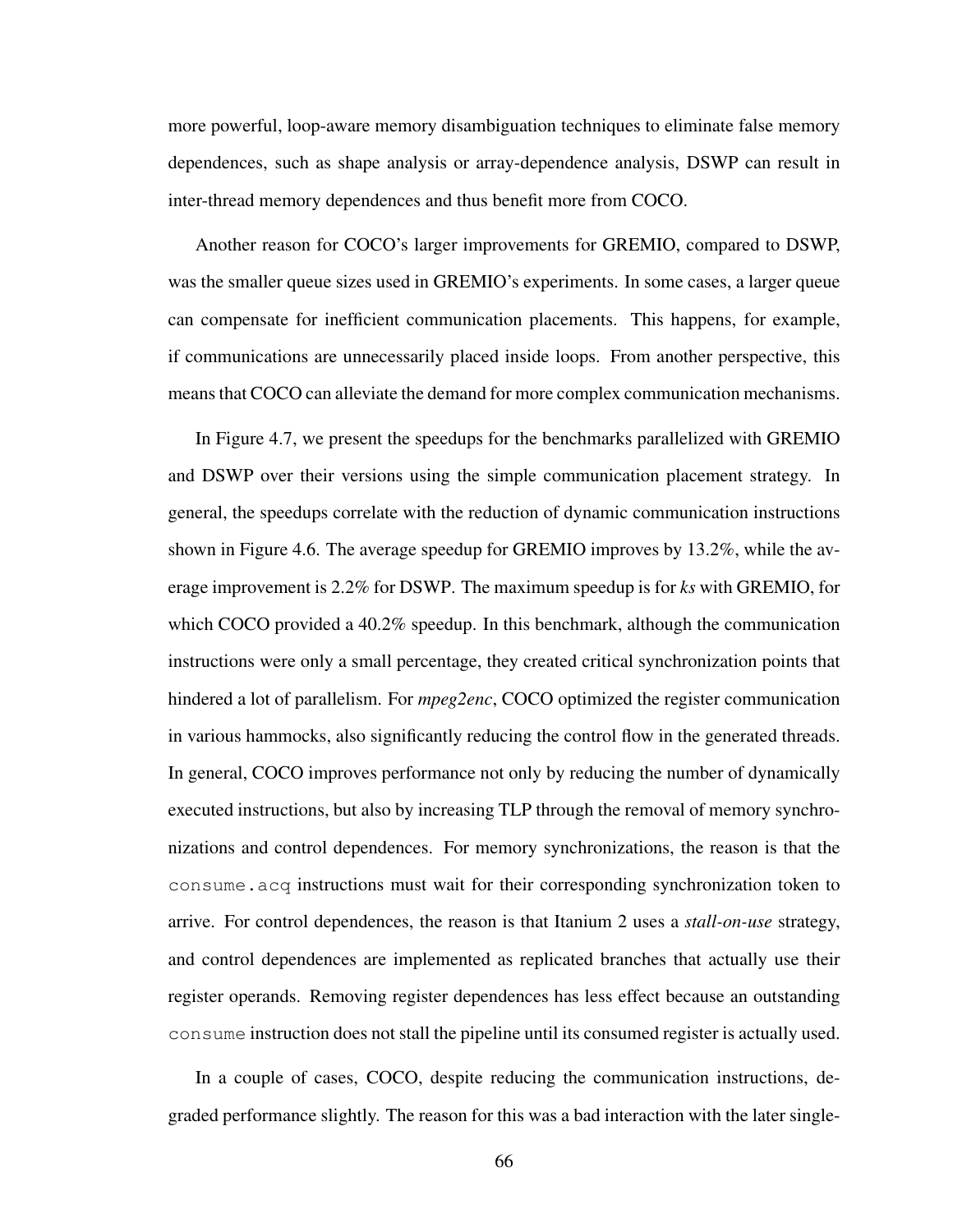threaded instruction scheduler, which plays an important role for Itanium 2. To reduce the number of communication instructions executed, COCO sometimes moves these instructions from program points where free scheduling slots are available to points that increase the schedule height. We envision two alternatives to avoid this problem. One is to add, in the graph used for min-cut, penalties to arcs so as to take scheduling restrictions into account. Another alternative is to change the priority of the produce and consume instructions in the single-threaded scheduler.

#### Results for More than Two Threads

In this section, we present the speedups resulting from COCO for the DSWP thread partitioning when targeting 4 and 6 threads. Figure 4.8 shows the results. These results only include the benchmarks for which the DSWP thread partitioner produced the requested number of threads. For 4 threads, the geometric-mean speedup is 1.6%, with a maximum of 3.9% for *458.sjeng*. For 6 threads, the geometric-mean speedup is 4.4% speedup, with a maximum of 15.9% for *188.ammp*. Notice that there is no correlation between the 2 thread, 4-thread, and 6-thread results for individual benchmarks. The reason for this is that the opportunities for COCO are completely dependent on the chosen partition. Once the partition changes for a benchmark, even for the same number of threads, it essentially becomes a completely different scenario for COCO. In Figure 4.8, we notice that the average speedup increases with the number of threads. This trend is expected because, as the number of threads increase, the ratio of the communication instructions over the computation instructions tends to increase. And, the higher the communication overhead, the larger the potential for COCO.

### Compilation Time

Our current implementation of COCO uses Edmonds-Karp's min-cut algorithm [21], which has a worst-case time complexity of  $O(n \times m^2)$ , where n and m are the number of vertices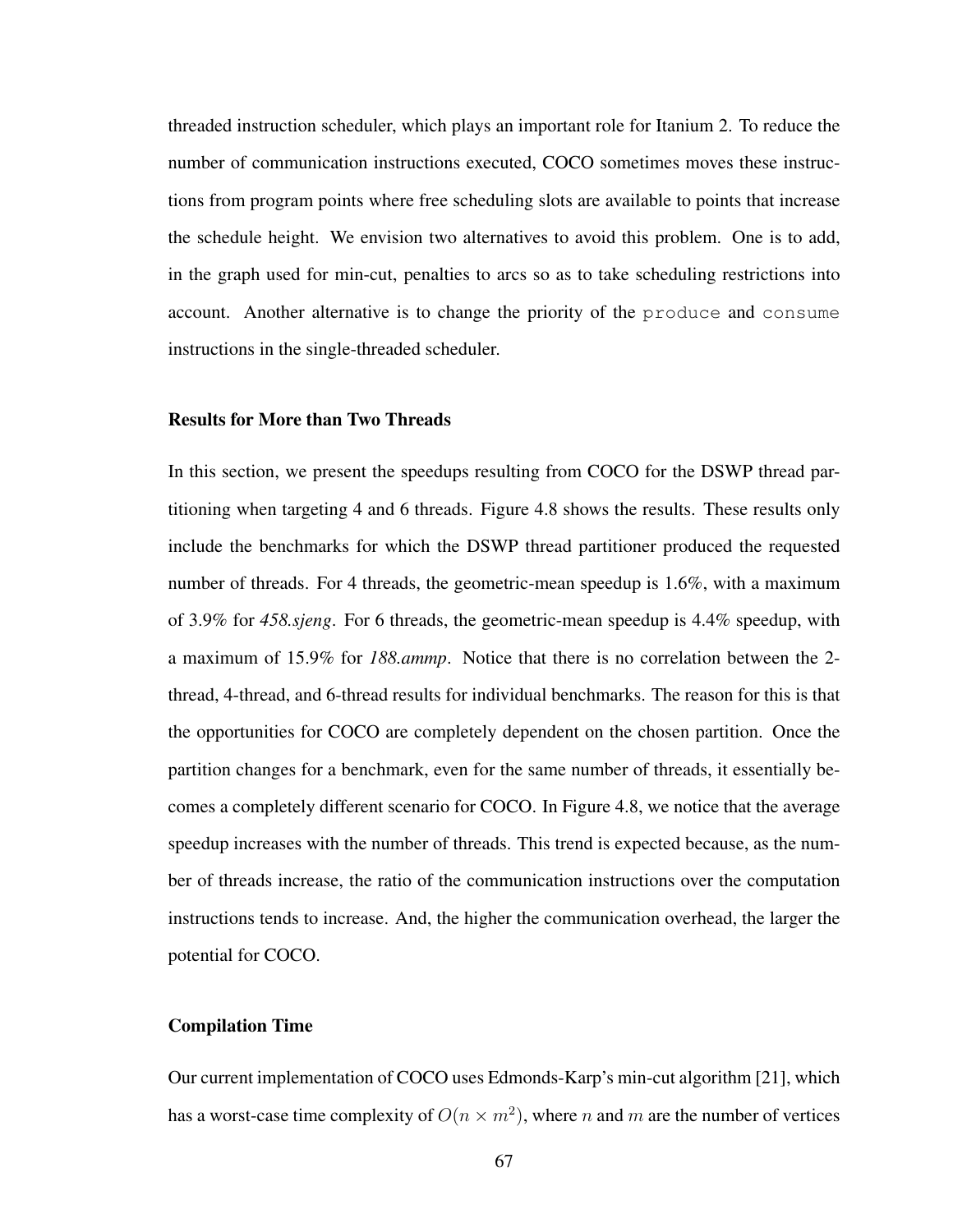

Figure 4.8: Speedup of using COCO over code generated by the basic MTCG algorithm for DSWP with (a) 4 threads, and (b) 6 threads.

and arcs in the graph, respectively. Since for CFGs m is usually  $\Theta(n)$ , this worst-case complexity approximates  $O(n^3)$  in practice. In our experiments, this algorithm performed well enough not to significantly increase VELOCITY's compilation time. For production compilers, faster min-cut algorithms can be employed if necessary.

### 4.5 Related Work

This section compares and contrasts our communication optimizations to related work in the literature. Global instruction scheduling for multi-threaded architecture is a relatively new research topic. In this chapter, we evaluated the COCO framework for two GMT instruction scheduling techniques, DSWP [74] and GREMIO [72], both based on the MTCG algorithm. Although not evaluated in this work, COCO should also benefit a recently proposed technique that combines speculation with DSWP [109], which also uses MTCG.

Local MT instruction (LMT) scheduling techniques differ from the GMT in that they duplicate most of the program's CFG for each thread, thus mostly exploiting instructionlevel parallelism within basic blocks. Similar to GMT, LMT techniques also need to insert communication instructions in order to satisfy inter-thread dependences. The Space-Time scheduling [59] LMT technique uses several simple invariants to make sure each thread gets the latest value of a variable before using it. First, each variable is assigned to a home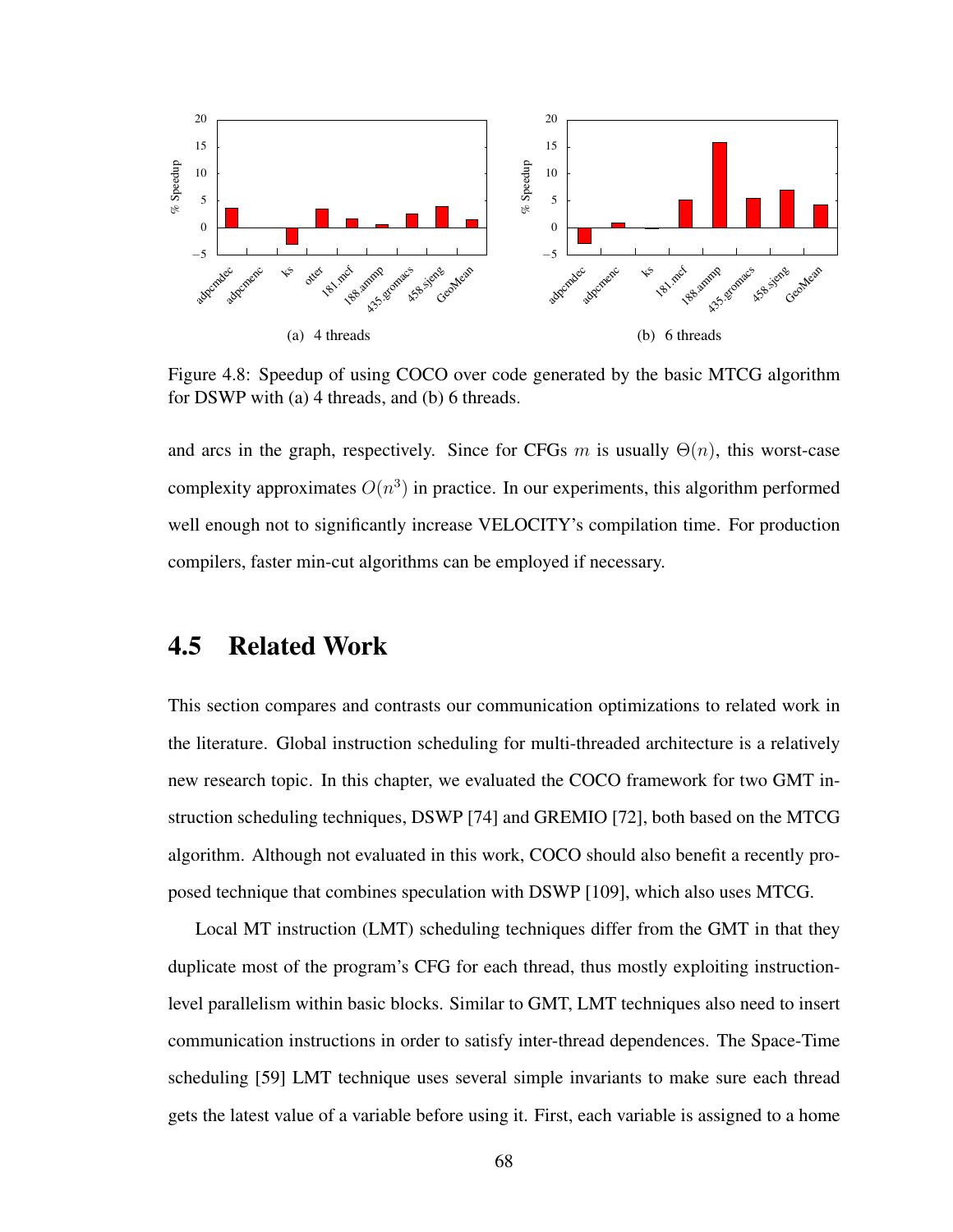node, which is intended to contain the latest value assigned to this variable. Second, each thread/node that writes to that variable communicates the new value to the home node right after the new value is computed. Finally, at the beginning of each basic block that uses a variable in a thread other than its home, a communication of this variable from its home node is inserted. This strategy is somewhat similar to the one used in the original MTCG algorithm, and other LMT techniques use similar approaches [60, 88]. Given their similarity to the original MTCG algorithm's strategy, they could also benefit from COCO to reduce the communication instructions inserted in the code.

For clustered single-threaded architectures, the scheduler also needs to insert communication instructions to move values from one register bank to another [11, 69, 118]. However, the fact that dependent instructions are executed in different threads makes the generation and optimization of communication more challenging for multi-threaded architectures. The technique of [11] also uses graph partitioning algorithms.

Another piece of related work is the compiler communication optimization proposed for Thread-Level Speculation (TLS) by Zhai et al. [119]. There are several differences between the communication optimizations for TLS and GMT scheduling. First, each thread in TLS operates on a different loop-iteration, and therefore there are clear notions of order and of which thread has the latest value of a variable. Second, the communication between the threads is always uni-directional for TLS. Third, each thread only receives values from one upstream thread and sends values to one downstream thread. All these differences make the problem for TLS significantly simpler, and Zhai et al. [119] propose a technique based on partial redundancy elimination (PRE) [53, 64] to minimize the communication. For GMT scheduling, we demonstrated that the optimization problem is statically undecidable, and proposed a profiling-based technique which uses graph min-cut algorithms. Furthermore, to deal with the possibility of arbitrary inter-thread communication patterns, we developed a notion of safety (Property 4), and proposed a thread-aware data-flow analysis to compute it.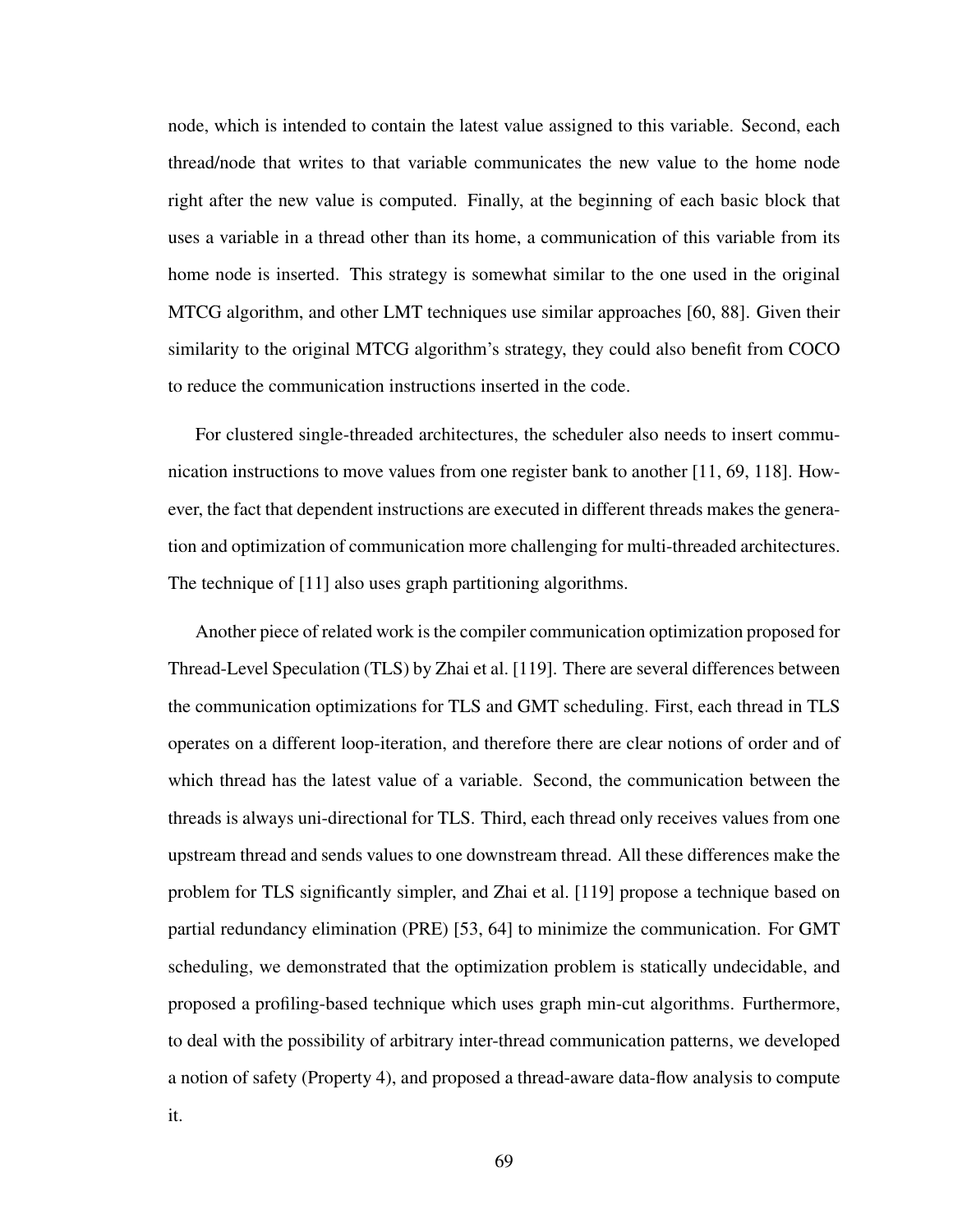Communication optimizations are also important for compiling data-parallel applications for distributed-memory machines [3, 12, 48, 50]. The main differences from the problem there and the one studied in this paper are the following. First, there is an enormous discrepancy in the parallelism available in the applications, and how the parallelism is expressed by the programmer. This allows message-passing compilers to concentrate on a more regular style of parallelism, SPMD (single program multiple data), where all processors execute the same code. The irregular structure and fine granularity of the parallelism available in general-purpose applications require GMT scheduling to exploit more general forms of parallelism. Furthermore, the main communication optimization for messagepassing systems is *communication combination*, where multiple messages are combined in a larger message to amortize overhead. Since GMT scheduling uses a scalar communication mechanism, these optimizations are not applicable in this context. In spirit, the optimizations proposed in this paper are closer to *redundancy optimizations* for distributedmemory systems. However, the techniques for data-parallel codes are very different, being strongly based on loops and array accesses and frequently unable to handle arbitrary control flow [48]. Another optimization proposed for message-passing systems is *pipelining*, where the message is sent earlier than where it is consumed, in order to hide communication latency. This is somewhat accomplished in our techniques by a combination of choosing the *earliest* min-cut placement (i.e. closest to the source), and the stall-on-use implementation of the consume instruction.

# 4.6 Significance

This chapter presented the COCO framework, which consists of advanced algorithms to optimize the placement of communication instructions. By improving the MTCG algorithm from Chapter 3, COCO can reduce the communication overhead and improve the performance of every technique based on our global multi-threaded scheduling framework. The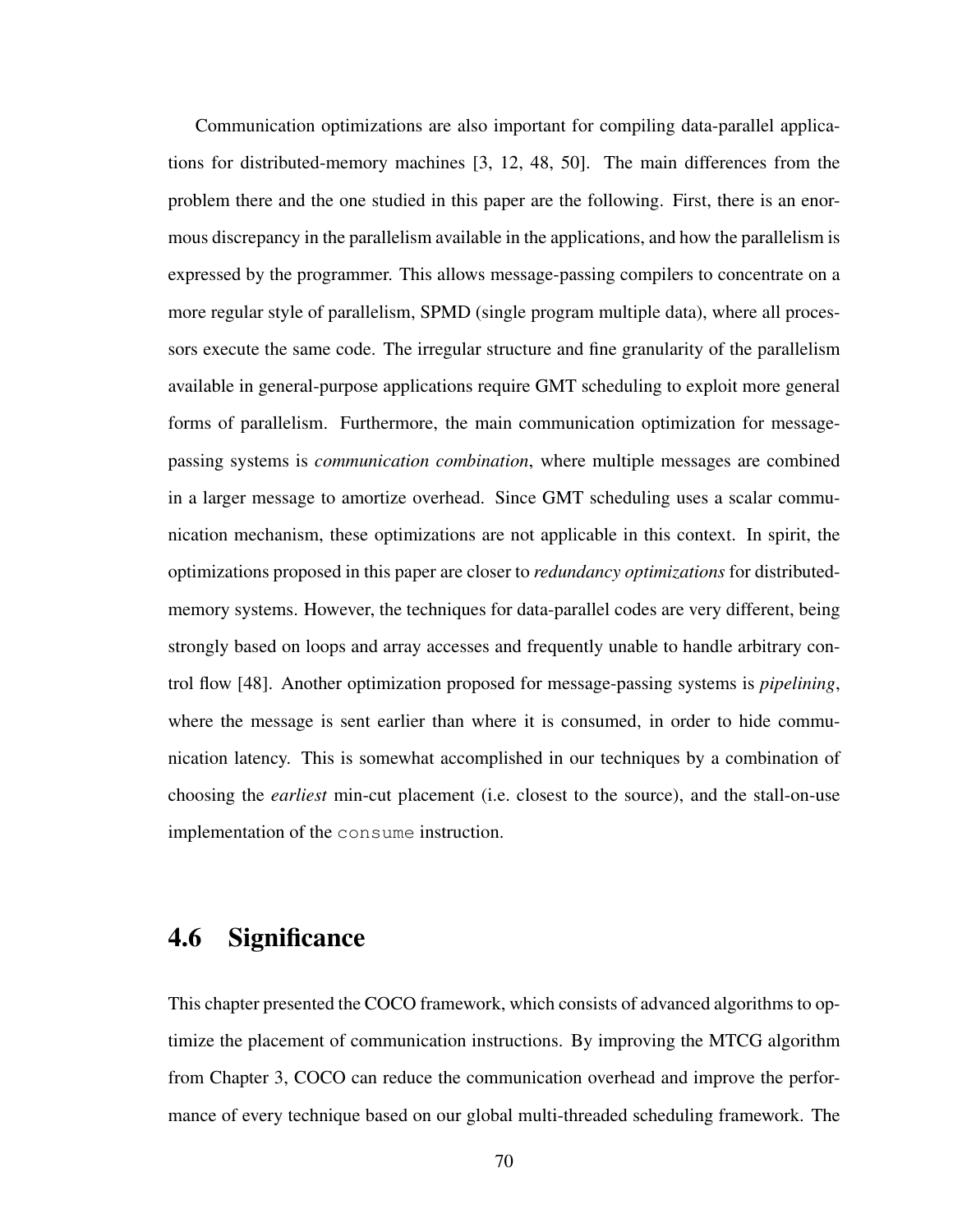experiments in this chapter demonstrated that COCO can unlock large amounts of parallelism in some cases, particularly when it eliminates key synchronization points and control flow. Nevertheless, in many cases COCO resulted in small speedups when compared to the basic MTCG algorithm from Chapter 3. This indicates that the communication-placement strategy described in Chapter 3, despite its simplicity, generally produces well-performing code.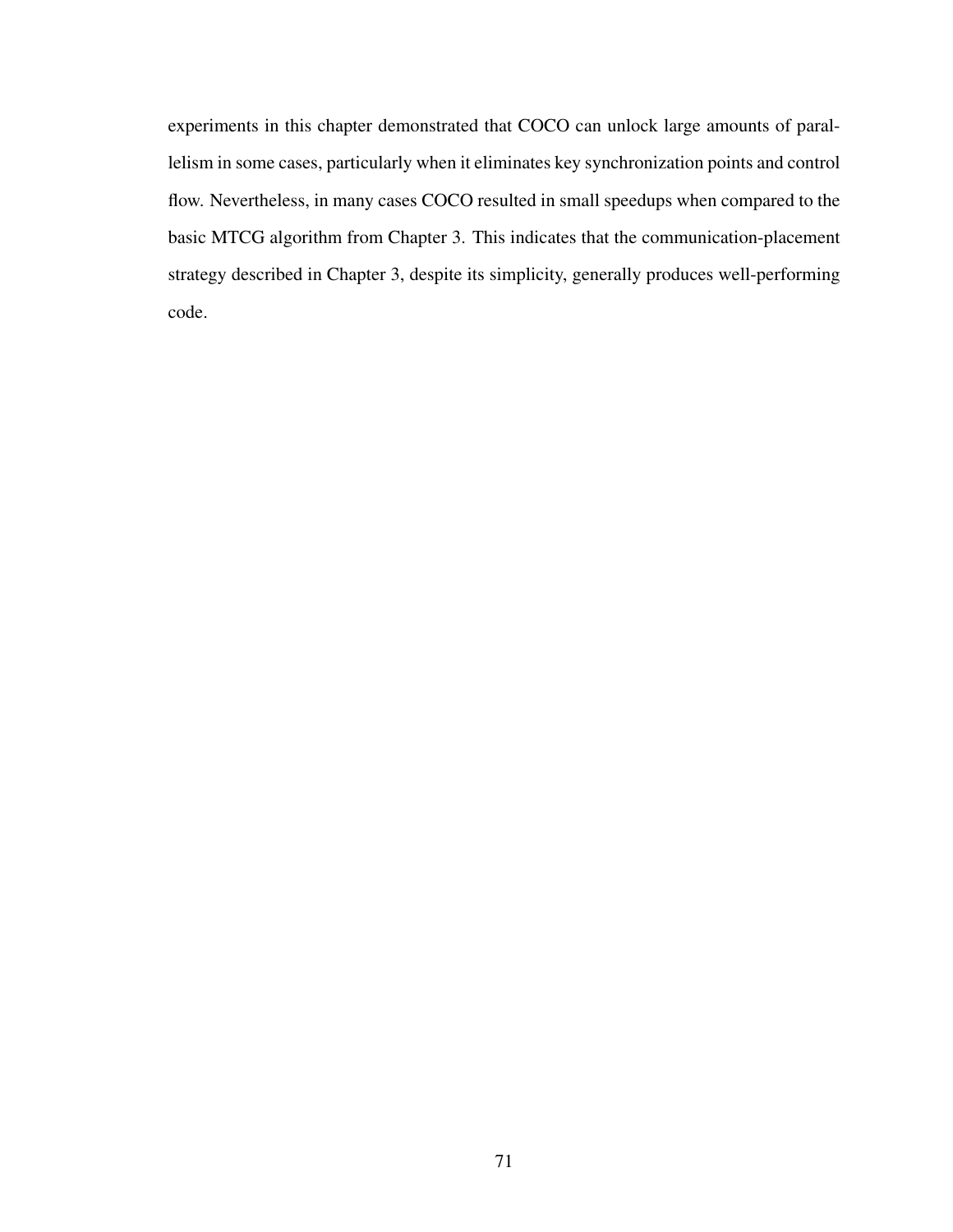# Part II

# Thread-Partitioning Techniques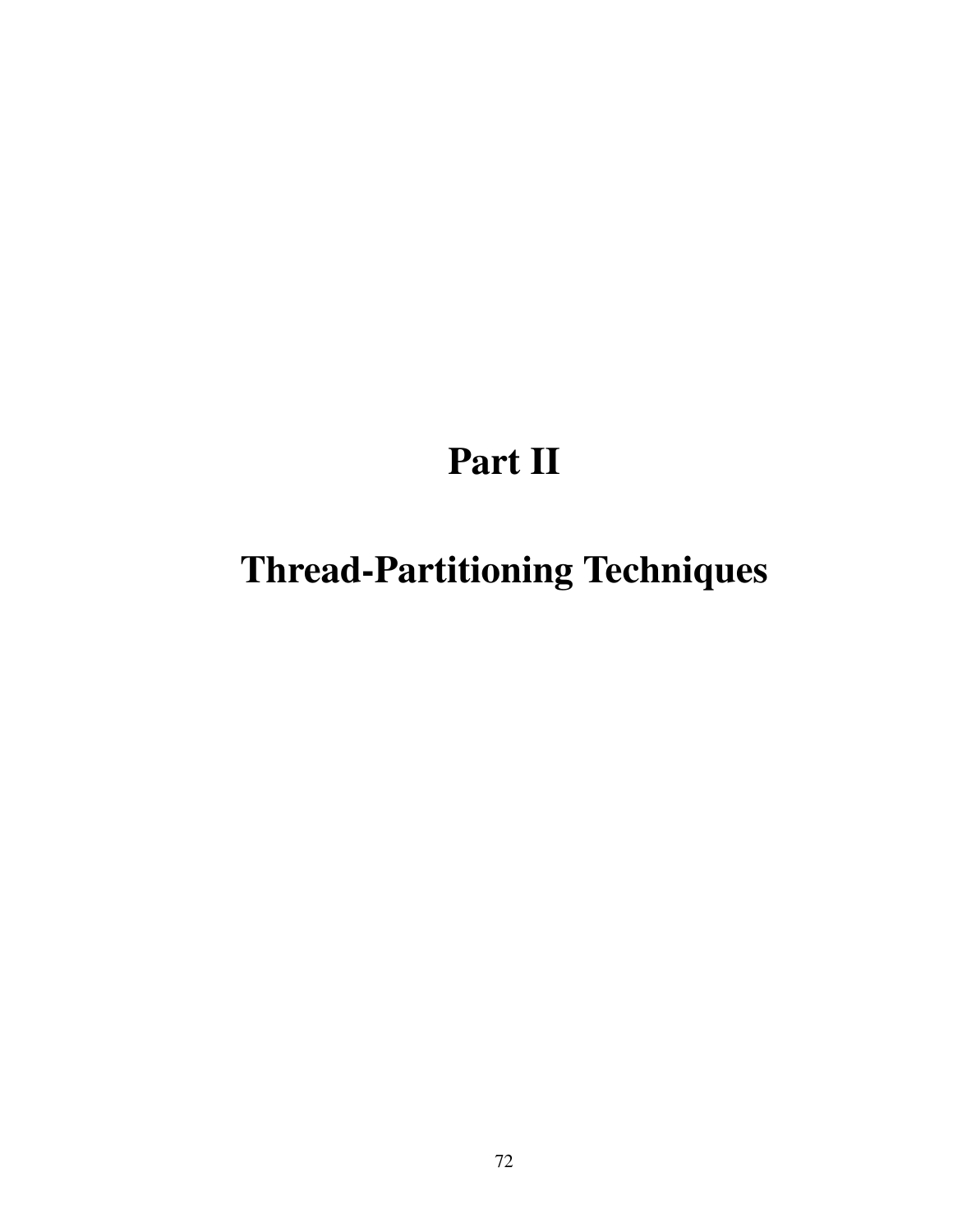Based on our global multi-threaded instruction scheduling framework, this part describes three thread-partitioning techniques. Chapter 5 describes a thread partition based on list scheduling, called GREMIO. Based on the PDG representation, GREMIO generalizes list scheduling to operate on arbitrary, potentially cyclic code regions. Moreover, GREMIO is aware of multiple levels of resources, which is useful to balance thread-level and instruction-level parallelism.

In Chapter 6, we describe the Decoupled Software Pipelining (DSWP) thread partitioning. DSWP partitions the PDG nodes among threads with the goal of exploiting pipelined parallelism. In some sense, DSWP generalizes software pipelining [13] to exploit threadlevel parallelism. Based on our global multi-threaded instruction scheduling framework, DSWP enables pipelined parallelism to be exploited from loop nests with arbitrary control flow. This overcomes a huge limitation of traditional software pipelining.

Despite its wide applicability, DSWP lacks performance scalability beyond a few threads. In Chapter 7, we describe an extension of DSWP that uses parallel stages in the pipeline to obtain better scalability.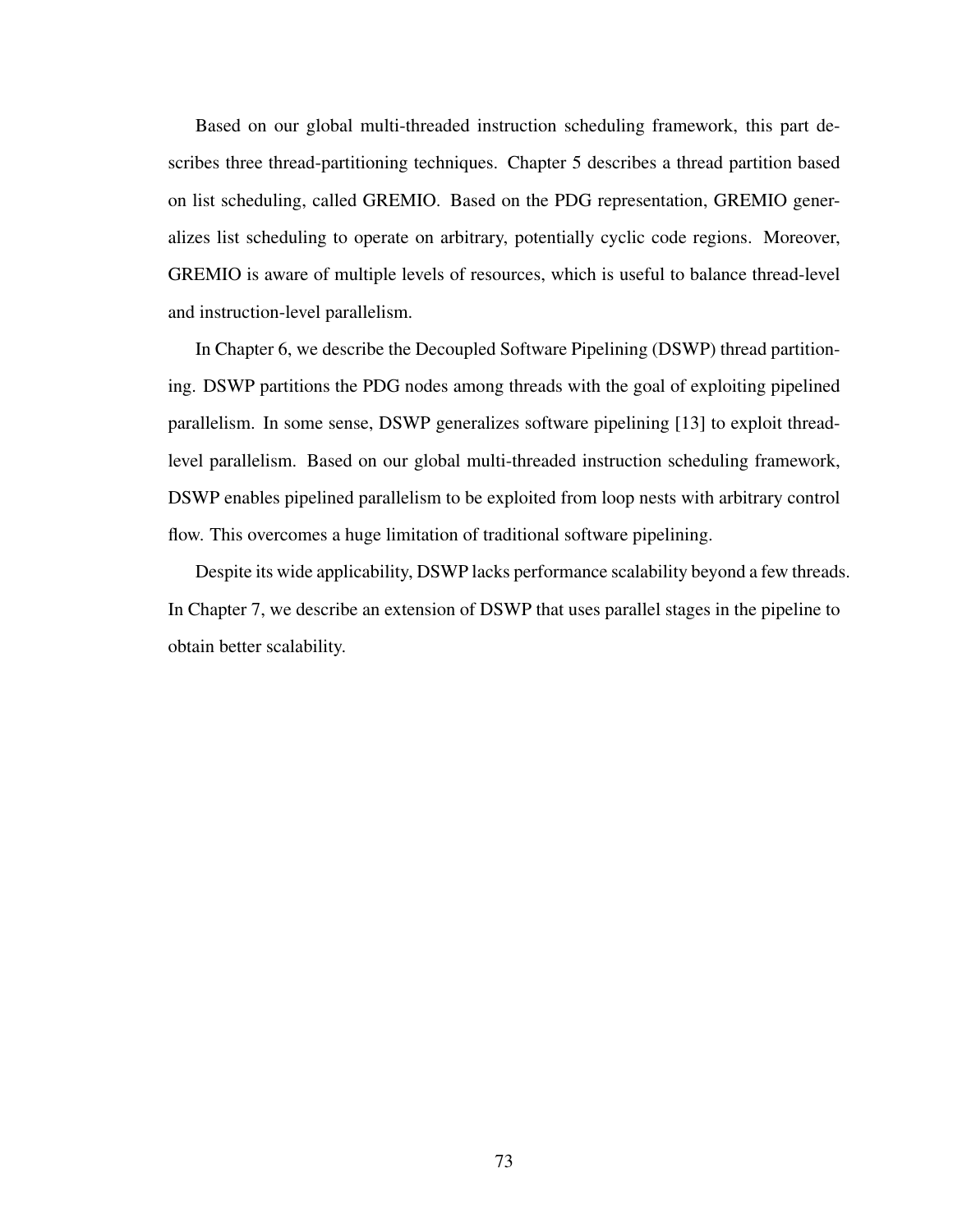# Chapter 5

# Global List-Scheduling-Based Thread Partitioning

This chapter describes a thread partitioning technique called GREMIO<sup>1</sup> (Global REgion Multi-threaded Instruction Orchestrator) [72]. GREMIO is based on list scheduling [35], which is a well-know scheduling technique applied in many areas. In compilers, list scheduling is noticeably used in single-threaded instruction scheduling [65].

GREMIO uses the PDG as an intermediate representation for scheduling decisions. Using the PDG to guide scheduling decisions is attractive because it makes explicit the communications that will be incurred. In other words, scheduling two dependent instructions to different threads will require an inter-thread communication. A problem that arises from using a PDG for scheduling decisions is the presence of cycles. The PDG for an arbitrary code region can have cycles due to loops in the CFG and loop-carried dependences. Scheduling cyclic graphs is more complicated than scheduling acyclic graphs. This is because the goal of a scheduler is to minimize the critical (i.e. longest) path through the graph. Although scheduling of acyclic graphs in the presence of resource constraints is NP-hard, at least finding the critical path in such graphs can be solved in linear time, through a topological sort. For cyclic graphs, however, even finding the longest path is NP-hard [32].

<sup>&</sup>lt;sup>1</sup>In Portuguese, *grêmio* means club. The Grêmio Foot-Ball Porto-Alegrense, usually known simply as Grêmio, is one of the best soccer teams in Brazil.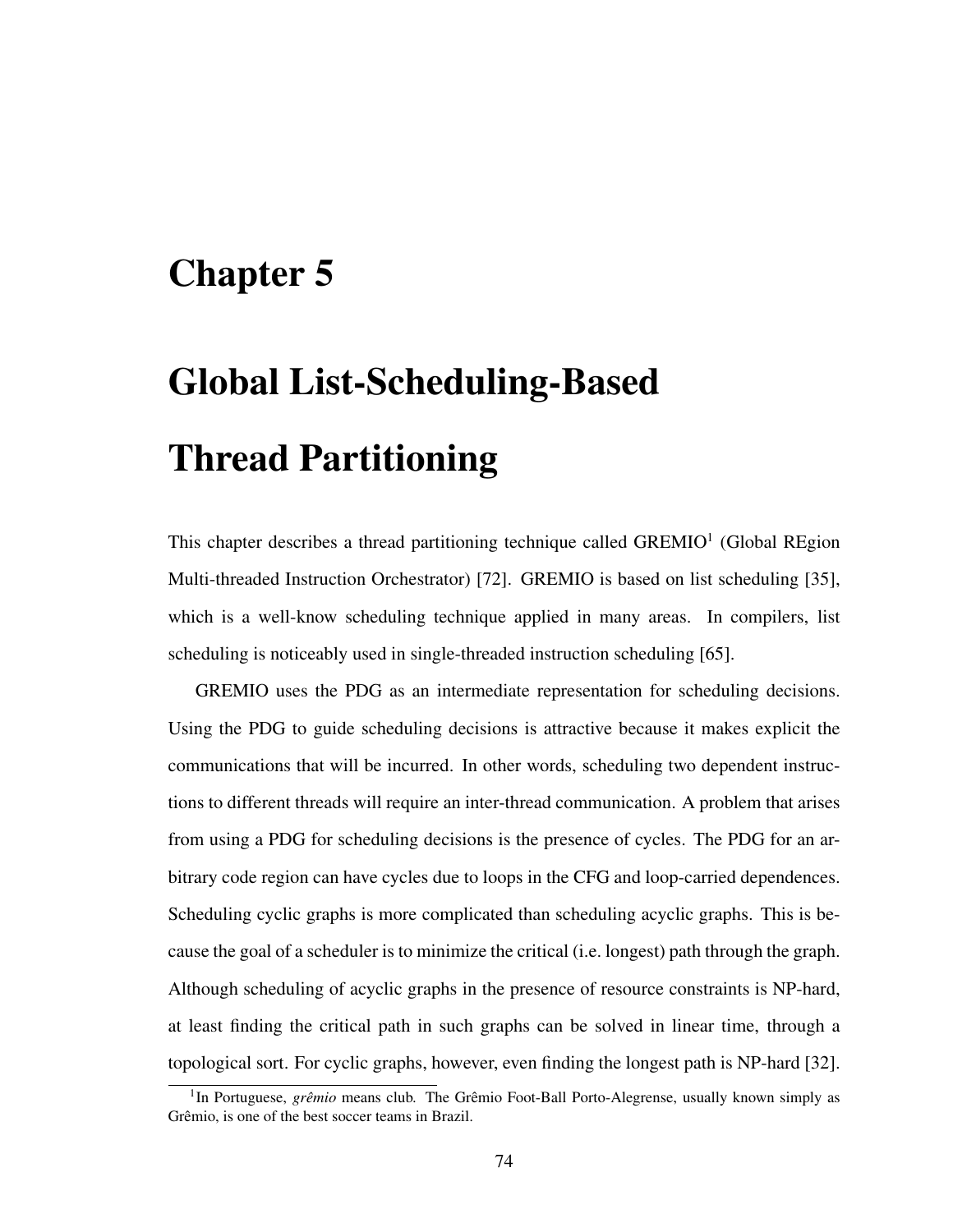# 5.1 GREMIO Algorithm

This section describes the GREMIO algorithm to choose a thread partition based on the PDG. Throughout this section, we illustrate the steps of GREMIO in the example in Figure 5.1. This is the same example from Section 2.3, which is replicated here for convenience. Figure 5.1(a) shows the C source code, and Figure 5.1(b) contains the corresponding low-level code. The CFG and PDG for this code are illustrated in Figures 5.1(c) and (d), respectively. As we will demonstrate in detail, for this example, GREMIO partitions the code into two threads as depicted by the vertical dashed line in Figure 5.1(d). This partition corresponds to scheduling each loop of Figure 5.1(a) into a separate thread.

Given the inherent difficulty of the global scheduling problem for cyclic code regions, GREMIO uses a simplifying approach that reduces this problem to an acyclic scheduling problem, for which well-known heuristics based on list scheduling exist [65]. In order to reduce the cyclic scheduling problem to an acyclic one, GREMIO uses two simplifications to the problem. First, when scheduling a given code region, each of its inner loops is coalesced to a single node, with an aggregated latency that assumes its average number of iterations (based on profiling or static estimates). Secondly, if the code region being scheduled is itself a loop, all its loop-carried dependences are disregarded. To deal with the possibility of irreducible code, a loop hierarchy that includes irreducible loops is used [39]. It is important to note that these simplifying assumptions are used for partitioning decisions only; for code generation, GREMIO relies on the MTCG algorithm (Chapter 3), which takes *all* dependences into account to generate correct code.

To distinguish from a full PDG, we call the dependence graph for a region with its inner loops coalesced and its loop-carried dependences ignored a *Hierarchical Program Dependence Graph* (HPDG). In a HPDG, the nodes represent either a single instruction, called a *simple node*, or a coalesced inner loop, called a *loop node*. To account for the possibility of irreducible code, a loop hierarchy that includes irreducible loops is used [39]. Figure 5.2(a) illustrates the HPDG corresponding to the PDG from Figure 5.1(d). The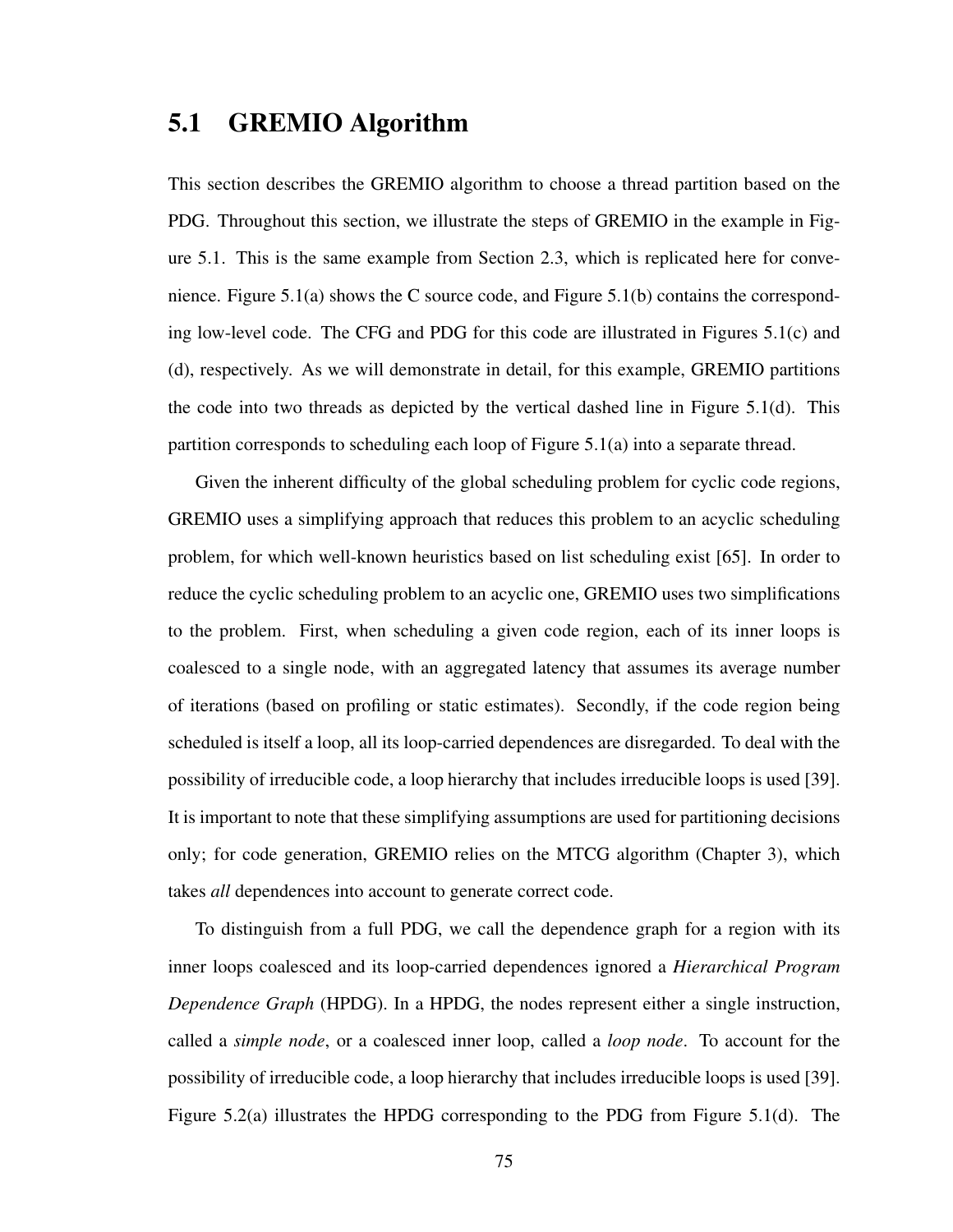

Figure 5.1: Example code in: (a) C, (b) low-level IR, (c) CFG, and (d) PDG.

nodes are labeled by their corresponding nodes in the PDG, followed by their estimated execution latency. There are only two loop nodes in this example:  $DEFG$  and  $JKLM$ .

Another complication intrinsic to MT scheduling is that the generated threads need to communicate to satisfy dependences, and so it is necessary to take the communication overhead into account while making scheduling decisions.<sup>2</sup> For instance, even though two

<sup>&</sup>lt;sup>2</sup>This complication also arises in single-threaded instruction scheduling for architectures with partitioned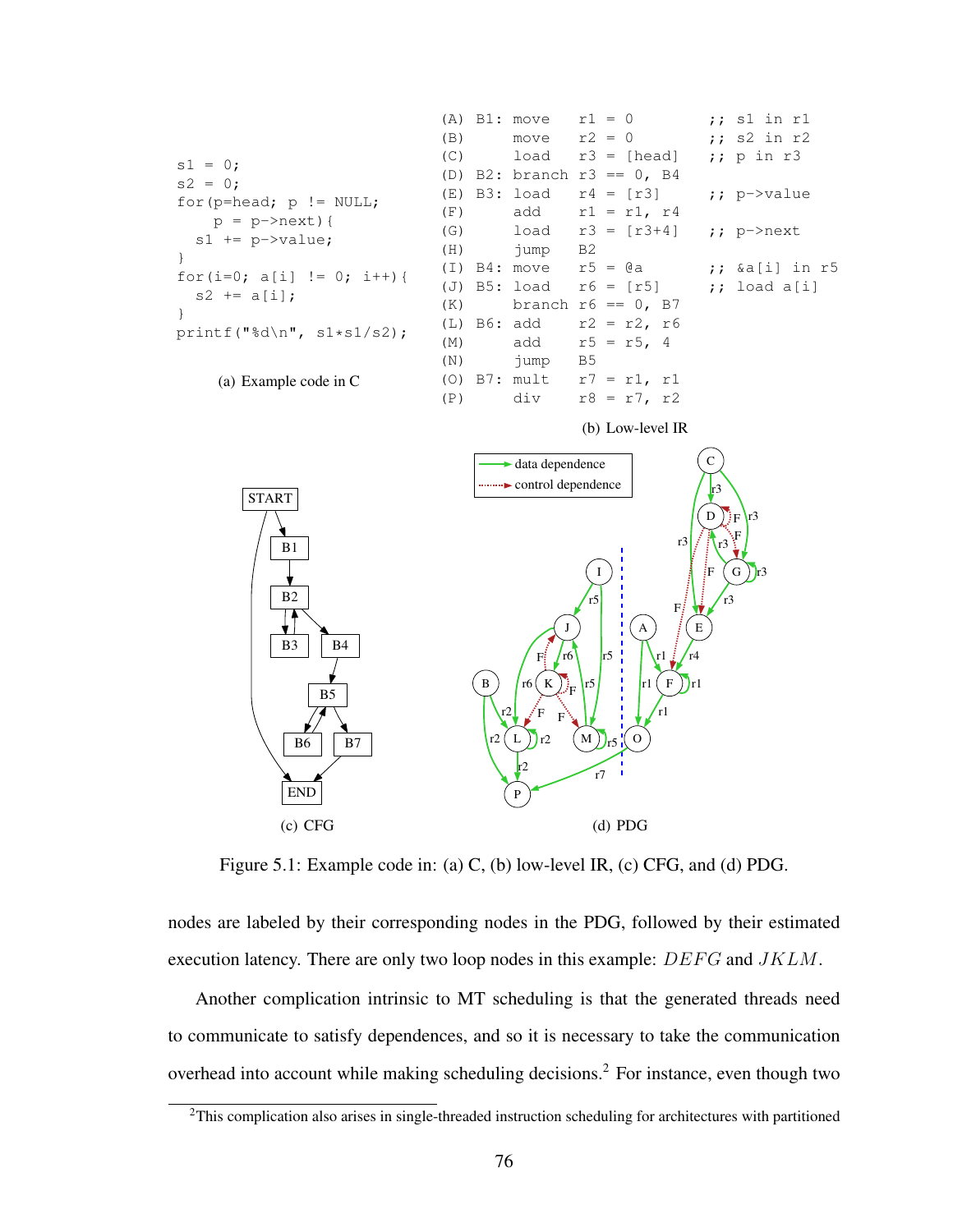| C:1<br>(A:1)                                           |                | Core 0                                |   | Core 1               |     |
|--------------------------------------------------------|----------------|---------------------------------------|---|----------------------|-----|
|                                                        |                | cycle issue 0 issue 1 issue 0 issue 1 |   |                      |     |
| $\vert$ r <sup>3</sup><br>r1                           | $\overline{0}$ | A                                     | C | B                    | Ι   |
| DEFG: 10)<br>$\left( \mathbf{B:1}\right)$<br>I:1<br>r1 |                | D E F G                               |   | J K                  | LM  |
| r1<br>$r^2$ r5                                         | 2              | D E F G                               |   | J K                  | L M |
| 0:1<br>JKLM: 15<br>r <sub>2</sub>                      | 3              | D E F G                               |   | J K                  | L M |
|                                                        | 4              | D E F G                               |   | J K                  | L M |
| r2<br>r7                                               | 5              | D E FG                                |   | J K                  | LM  |
| P: 1                                                   | 6              | D E F G                               |   | J K                  | LM  |
| $(a)$ HPDG                                             | 7              | D E F G                               |   | J K                  | L M |
|                                                        | 8              | D E F G                               |   | J K                  | L M |
|                                                        | 9              | $D E$ F G                             |   | J K                  | LM  |
| A:1<br>C: 1                                            | 10             | $D E$ F G                             |   | J K                  | L M |
| r1 $\lfloor$ r3                                        | 11             | $\Omega$                              |   | J K                  | L M |
| DEFG: 10<br>B:1<br>I: 1<br>r1                          | 12             | prod r7                               |   | J K                  | L M |
| $r^2$ r5<br>r1                                         | 13             |                                       |   | J K                  | L M |
|                                                        | 14             |                                       |   | J K                  | L M |
| O: 1<br><b>JKLM: 15</b><br>r <sub>2</sub>              | 15             |                                       |   | J K                  | L M |
| r <sub>2</sub><br>r7                                   | 16             |                                       |   | cons r7              |     |
| P: 1                                                   | 17             |                                       |   | P                    |     |
| (b) Clustered HPDG                                     |                |                                       |   | (c) Virtual Schedule |     |

Figure 5.2: Operation of GREMIO on the example from Figure 5.1.

instructions can be executed in parallel on different threads, this may not be profitable due to the overhead to communicate their operands. To address this problem, GREMIO uses a *clustering* pre-scheduling pass on the HPDG, which takes into account the inter-thread communication overhead. The goal of this pass is to cluster together HPDG nodes that are likely to not benefit from schedules that assign them to different threads. Section 5.1.1 explains the clustering algorithm used by GREMIO, and Section 5.1.2 describes its partitioning heuristic.

### 5.1.1 Clustering Algorithm

There exist a variety of clustering algorithms in the parallel computing literature. These algorithms are used for task scheduling, being applicable to arbitrary directed acyclic

register files.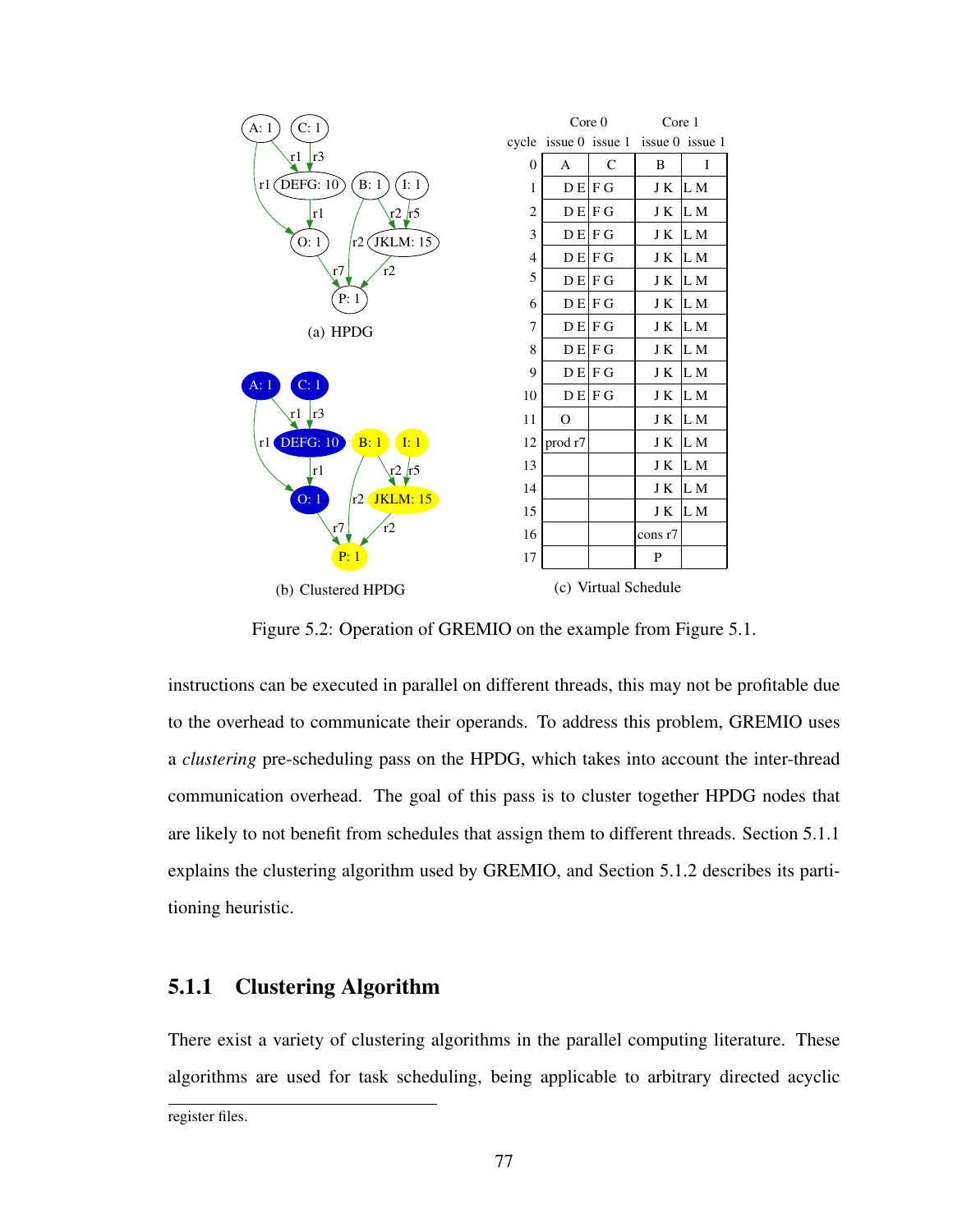graphs (DAGs). Therefore, because we reduced the original cyclic scheduling problem (on a PDG) to an acyclic problem (on a HPDG), we can rely on previous research on DAG-clustering algorithms.

We chose to use the *Dominant Sequence Clustering (DSC)* algorithm [117], which has been shown to be very effective and efficient. Efficiency is important here because, given the fine granularity of the nodes in a HPDG, their number can be very large (on the order of thousands).

DSC, like other clustering algorithms, groups nodes in clusters so that nodes in the same cluster are unlikely to benefit from executing in parallel. Therefore, all nodes in the same cluster should be scheduled on the same processor (thread here). DSC also assumes that each cluster will be executed on a different processor. Later, the scheduling pass can assign multiple clusters on the same thread to cope with a smaller number of processors.

Briefly, DSC operates as follows. In the beginning, each node is assigned to its own cluster. The critical path passing through each node of the graph is then computed, considering both the execution latencies of nodes and the communication latencies. The communication latency is assumed to be zero if and only if the nodes are in the same cluster. DSC then processes each node at a time, following a topological order prioritized by the nodes' critical path lengths. At each step, the benefit of merging the node being processed with each of its predecessors is analyzed. The advantage of merging a node with another cluster is that the communication latency from nodes in that cluster will be saved. The downside of merging is that the nodes assigned to the same cluster are assumed to execute sequentially, in the order they are added to the cluster. Therefore, the delayed execution after a merge may outweigh the benefits of the saved communication. The node being processed is then merged with its predecessors' cluster that reduces this node's critical path the most. If all such merges increase the critical path, this node is left alone in its own cluster. For our running example, Figure 5.2(b) illustrates the clusters resulting from DSC assuming a 2-cycle communication latency.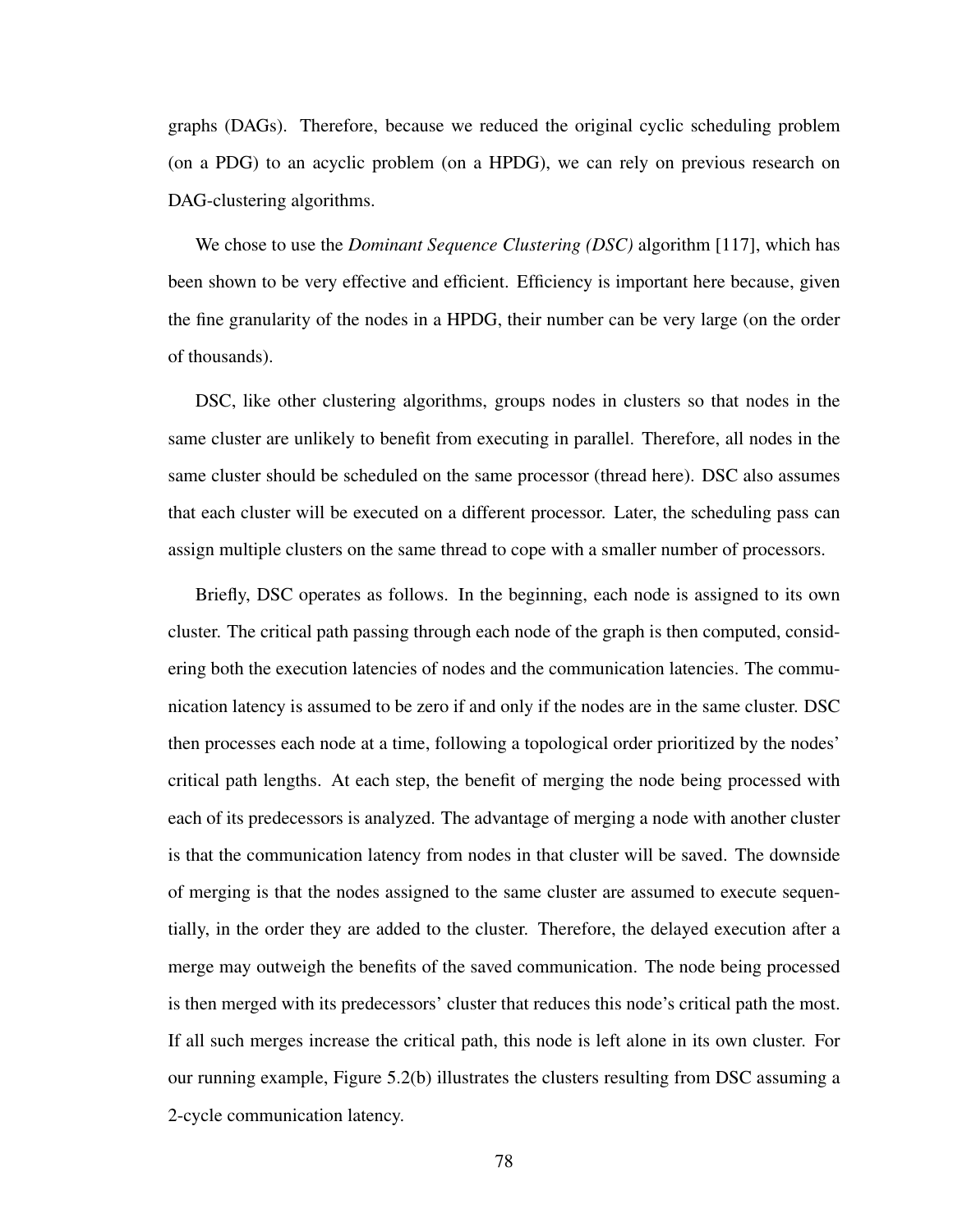### 5.1.2 Global Multi-Threaded List Scheduling

After the clustering pass on the HPDG, the actual scheduling decisions are made. Here again, because of the reduction to an acyclic scheduling problem, we can rely on wellknown acyclic scheduling algorithms. In particular, GREMIO uses a form of *list scheduling* with resource constraints, with some adaptations to better deal with our problem. This section describes list scheduling and the enhancements used by GREMIO.

The basic list scheduling algorithm assigns priorities to nodes and schedules each node following a prioritized topological order. Typically, the priority of a node is computed as the longest path from it to a leaf node. A node is scheduled at the earliest time that satisfies its input dependences and that conforms to the currently available resources.

GREMIO uses a variation of list scheduling to partition the HPDG into threads. Even though the HPDG is acyclic, control flow still poses additional complications to GMT list scheduling that do not exist in local list scheduling. When scheduling a basic block, local schedulers have the guarantee that all instructions will either execute or not. In other words, all instructions being scheduled are *control equivalent*. Therefore, as long as the dependences are satisfied and resources are available, the instructions can safely be issued simultaneously. The presence of arbitrary control flow complicates the matters for GMT scheduling. First, control flow causes many dependences not to occur during the execution. Second, not all instructions being scheduled are control equivalent. For example, the fact that an instruction X executes may not be related to the execution of another instruction  $Y$ , or may even imply that  $Y$  will not execute. To deal with the different possibilities, we introduce three different *control relations* among instructions, which are used in GREMIO's list scheduling.

Definition 5 (Control Relations). *Given two HPDG nodes* X *and* Y *, we call them:*

*1.* Control Equivalent*, if both* X *and* Y *are simple nodes with the same input control dependences.*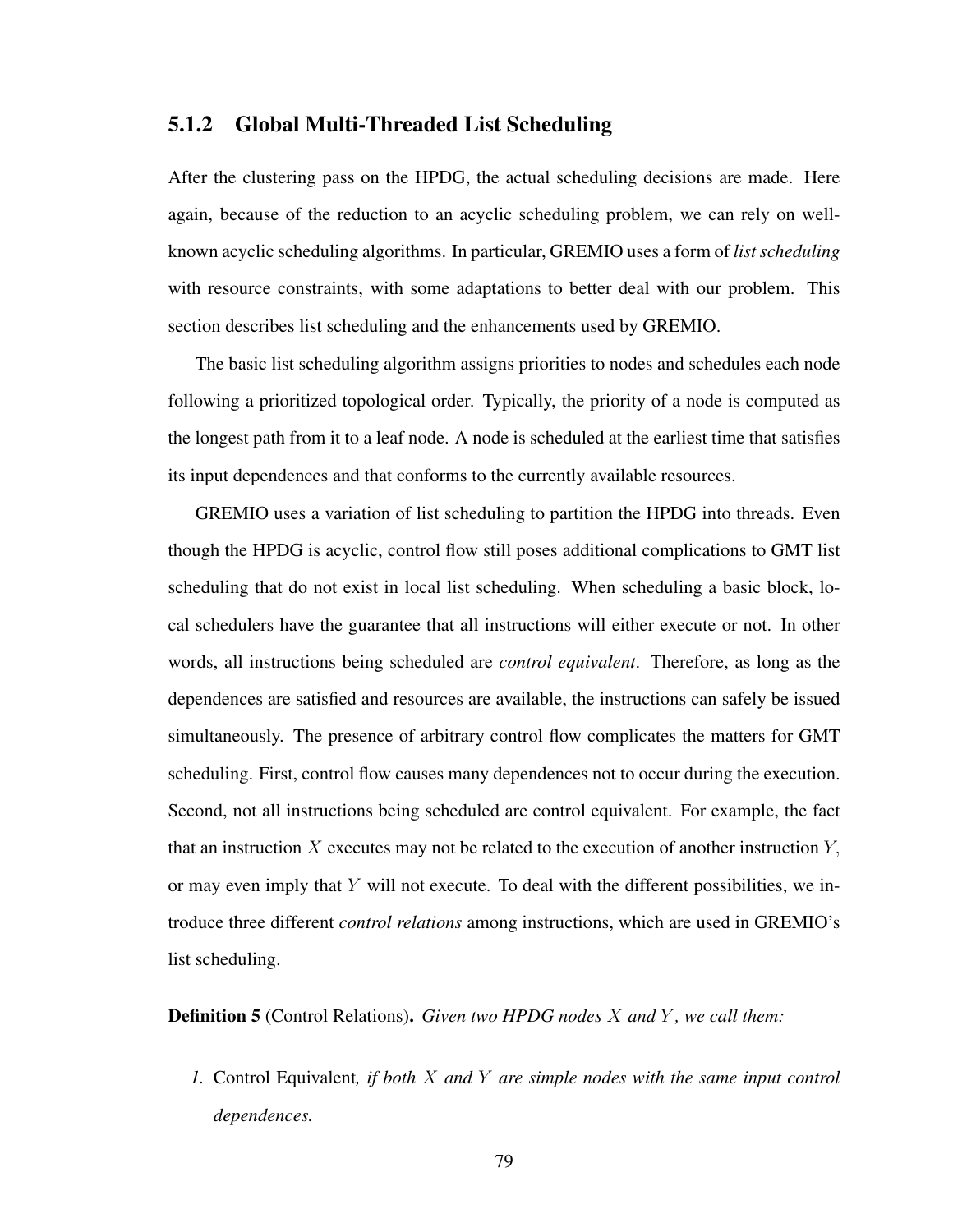- *2.* Mutually Control Exclusive*, if the execution of* X *implies that* Y *does not execute, and vice-versa.*
- *3.* Control Conflicting*, otherwise.*

To illustrate these relations, consider the HPDG from Figure 5.2(a). In this example, A, B, C, I, O, and P are all control equivalent. Nodes  $DEFG$  and  $JKLM$  are control conflicting with every other node. No pair of nodes is mutually control exclusive in this example.

Although GREMIO uses list scheduling simply to decide the partition and relies on the MTCG algorithm to generate code, GREMIO still builds a schedule of HPDG nodes to cycles. This schedule is not realistic in that it includes all the nodes in a HPDG, even though some of them are mutually control exclusive. For this reason, we call it a *virtual schedule*, and we say the nodes are scheduled on *virtual cycles* in the virtual schedule.

For traditional, single-threaded instruction scheduling, the resources correspond to the processor's functional units. To simplify the discussion, although GREMIO can be applied in general, we assume a CMP with each core single-threaded. In this scenario, there are two levels of resources: the target processor contains multiple cores, and each core has a set of functional units. Instead of simply assuming the total number of functional units in all cores, considering these two levels of resources is important for many reasons. First, it enables usto consider the communication overhead to satisfy dependences between instructions scheduled on different cores. Furthermore, it allows us to benefit from key opportunities available in *multi-threaded* scheduling: the simultaneous issue of control-conflicting instructions. Because each core has its own control unit, control-conflicting instructions can be issued in different cores in the same cycle.

Thread-level scheduling decisions are made when scheduling the first node in a cluster. At this point, the best thread is chosen for that particular cluster, given what has already been scheduled. When scheduling the remaining nodes of a cluster, GREMIO simply schedules them on the thread previously chosen for this cluster.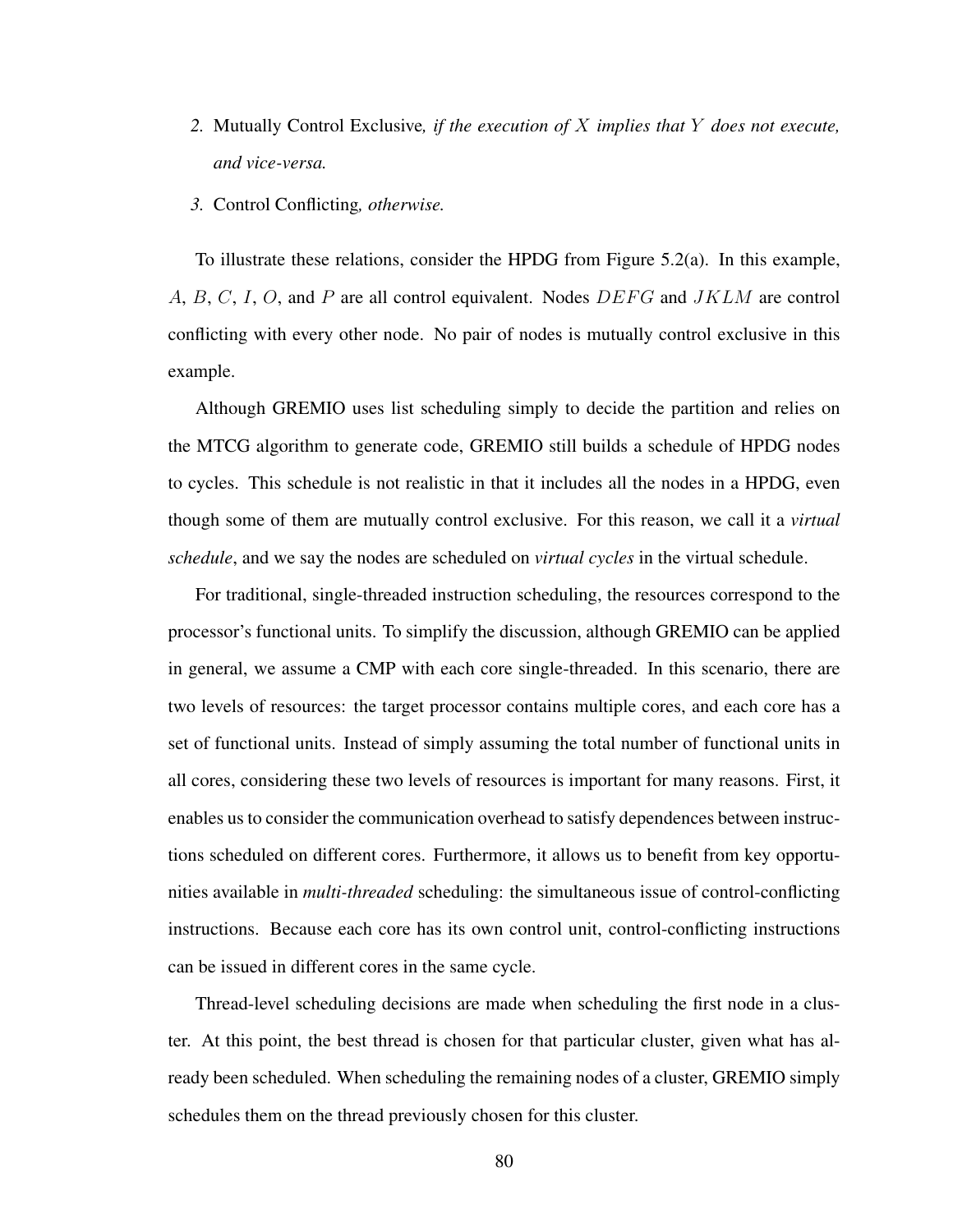The choice of the best thread to schedule a particular cluster to takes into account a number of factors. Broadly speaking, these factors try to find a good balance between two conflicting goals: maximizing the parallelism, and minimizing the inter-thread communication. For each thread, the total overhead of assigning the current cluster to it is computed. This total overhead is the sum of the following components:

- 1. *Communication Overhead*: this is the total number of cycles that will be necessary to satisfy dependences between this cluster and instructions in clusters already scheduled on different threads. This accounts for both overhead inside the cores (extra produce and consume instructions) and communication delay.
- 2. *Conflict Overhead*: this is the estimated number of cycles by which the execution of this cluster will be delayed when executing in this thread, considering the current load of unfinished instructions in clusters already assigned to this thread. This considers the both resource conflicts in terms of functional units, as well as control conflicts among instructions.

Once GREMIO chooses the thread to schedule a HPDG node to, it is necessary to estimate the virtual cycle in which that node can be issued in this core. The purpose of assigning nodes to virtual cycles within a thread is to guide the scheduling of the remaining nodes.

In order to find the virtual cycle in which a node can be issued in the chosen thread, it is necessary to consider two restrictions. First, it is necessary to make sure that the node's input dependences will be satisfied at the chosen cycle. For inter-thread dependences, it is necessary to account for the communication latency and corresponding consume instructions overhead. Second, the chosen cycle must be such that there are available resources in the chosen core, given the other nodes already scheduled on it. However, not all the nodes already scheduled on this thread should be considered. Resources used by nodes that are mutually control exclusive to this one are considered available since these nodes will never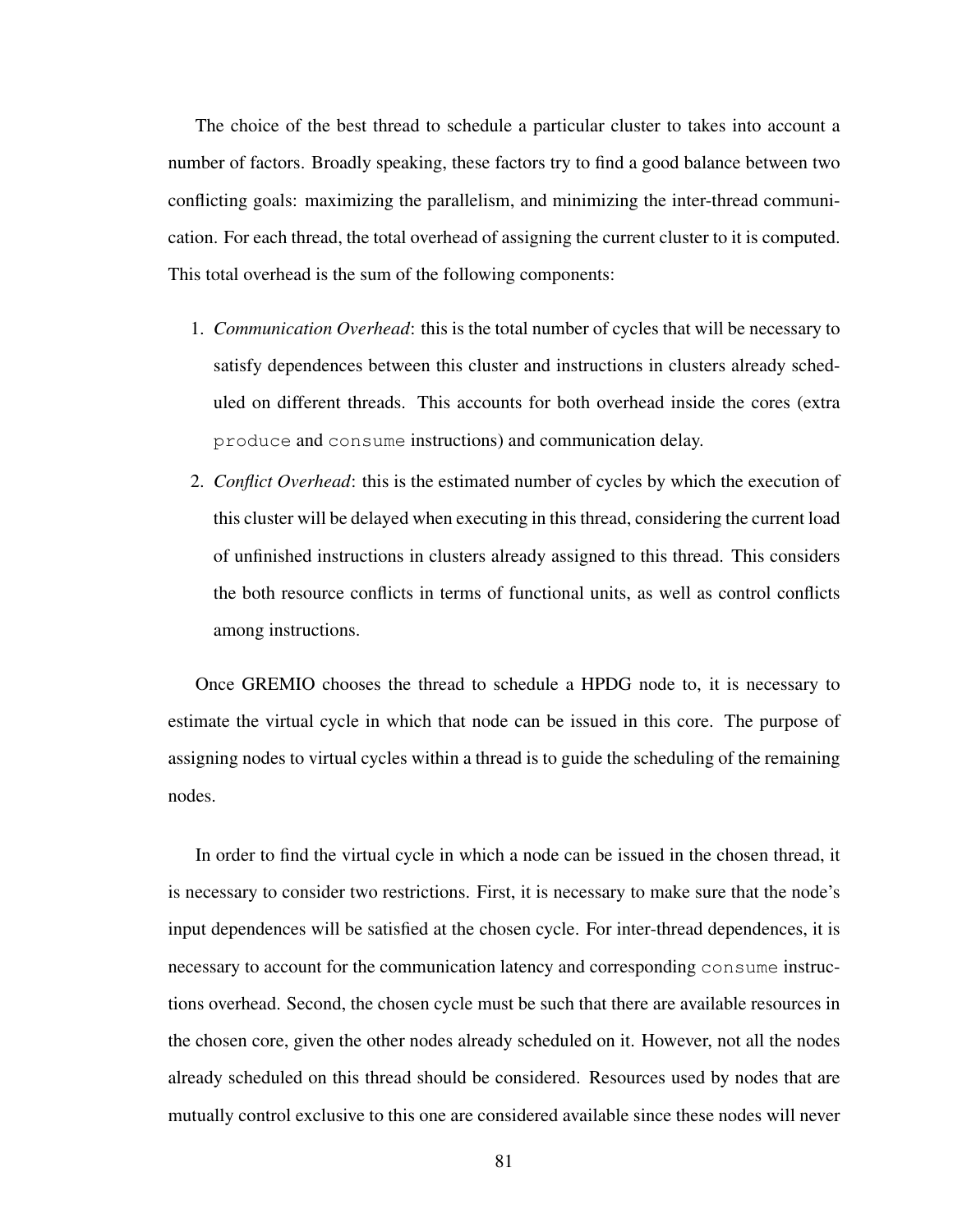be issued simultaneously. On the other hand, the resource utilization of control equivalent nodes must be taken into account. Finally, the node cannot be issued in the same cycle as any previously scheduled node that has a control conflict with it. This is because each core has a single control unit, but control-conflicting nodes have unrelated conditions of execution. Notice that for target cores supporting predicated execution, however, this is not necessarily valid: two instructions with different execution conditions may be issued in parallel. But even for cores with predication support, loop nodes cannot be issued with anything else.

We now show how GREMIO's list scheduling algorithm works on our running example. For illustration purposes, we use as target a dual-core processor that can issue two instructions per cycle in each core (see Figure 5.2(c)). The list scheduling algorithm processes the nodes in the clustered HPDG (Figure 5.2(b)) in topological order. The nodes with highest priority (i.e. longest path to a leaf) are  $B$  and  $I$ .  $B$  is scheduled first, and it is arbitrarily assigned to core 1's first slot. Next, node I is considered and, because it belongs to the same cluster as  $B$ , the core of choice is 1. Because there is an available resource (issue slot) in core 1 at cycle 0, and the fact that  $B$  and  $I$  are control equivalent, I is scheduled on core 1's issue slot 1. At this point, either nodes  $A, C$ , or  $JKLM$  may be scheduled. Even though  $JKLM$  has the highest priority, its input dependences are not satisfied in the cycle being scheduled, cycle 0. Therefore, JKLM is not a *candidate* node in the current cycle. So node A is scheduled next, and the overheads described above are computed for scheduling A in each thread. Even though thread 1 (at core 1) has lower communication overhead (zero), it has higher conflict overheads. Therefore, core 0 is chosen for node A. The algorithm then proceeds, and the remaining scheduling decisions are all cluster-based. Figure 5.2(c) illustrates the final schedule built and the partitioning of the instructions among the threads.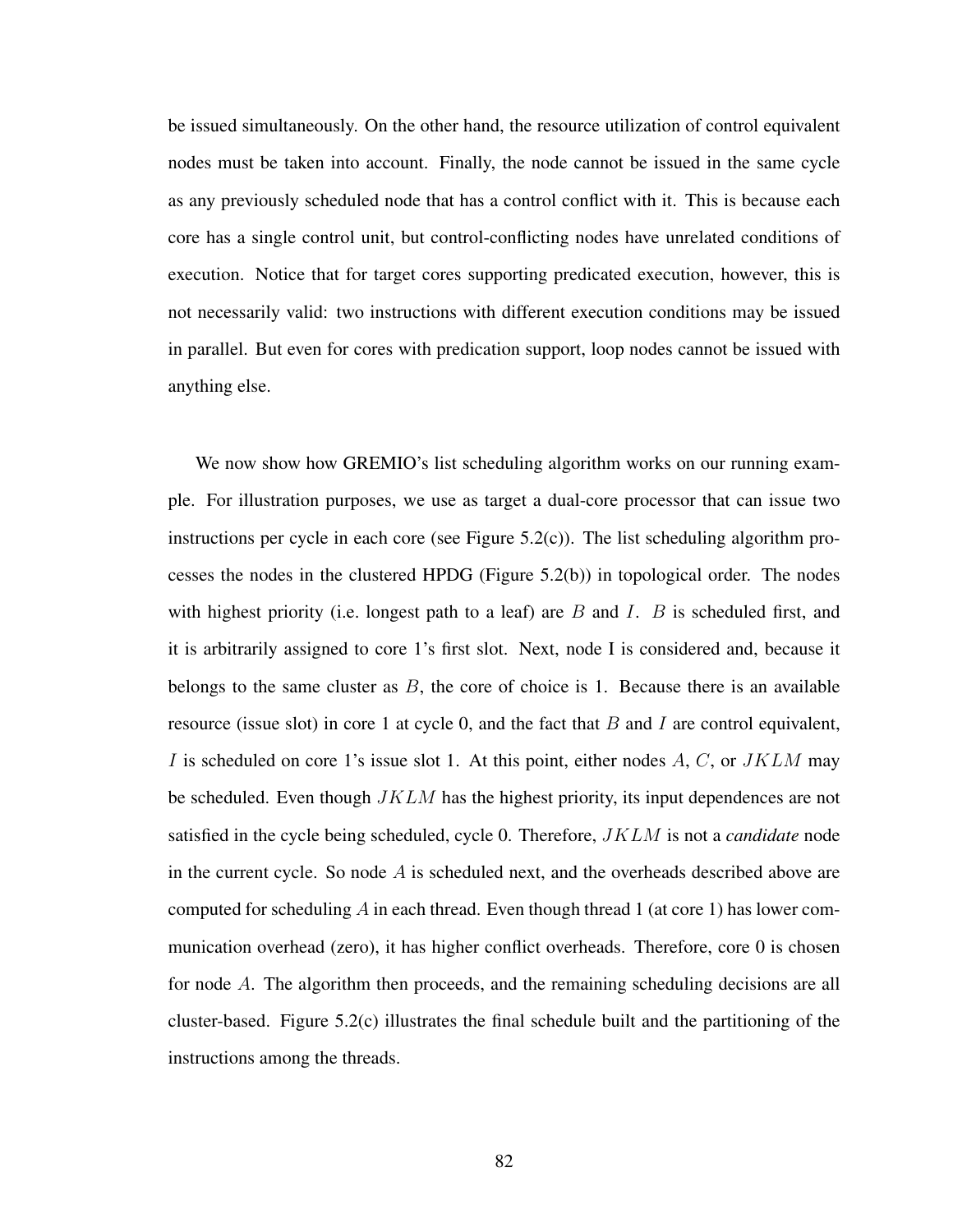### 5.1.3 Handling Loop Nests

Although GREMIO's scheduling algorithm follows the clusters formed a priori, an exception is made when handling inner loops. The motivation to do so is that inner loops may fall on the region's critical path, and they may also benefit from execution on multiple threads.

GREMIO handles inner loops as follows. For now, assume that it has an estimate for the latency to execute one invocation of an inner loop  $L_i$  using a number of threads i from 1 up to the number N of threads on the target processor. Let  $latency_{L_j}(i)$ ,  $1 \le i \le N$ , denote these latencies. Considering  $L_j$ 's control conflicts, the algorithm computes the cycle in which each thread will finish executing  $L_j$ 's control-conflicting nodes already scheduled on it. From that, the earliest cycle in which a given number of threads  $i$  will be available for  $L_j$  can be computed, being denoted by  $cycle\_available_{L_j}(i)$ ,  $1 \le i \le N$ . With that, the algorithm chooses the number of threads  $k$  on which to schedule this loop node such that cycle\_available<sub>L<sub>j</sub></sub> $(k)$  + latency<sub>L<sub>j</sub></sub> $(k)$  is minimized. Intuitively, this will find the best balance between the wait to have more threads available and the benefit from executing the loop node on more threads. If more than k threads are available at  $cycle\_available_{L_j}(k)$ (i.e., in case multiple threads become available at this cycle), then the algorithm picks the  $k$ threads among them with which the loop node has more affinity. The affinity is computed as the number of dependences between this loop node and nodes already scheduled on each thread.

The question that remains now is: how are the  $latency_{L_j}(i)$  values for each child loop  $L_j$  in the HPDG computed? Intuitively, this is a recursive question, since the same algorithm can be applied to the child loop  $L_j$ , targeting i threads, in order to compute *latency*<sub>L<sub>j</sub></sub> $(i)$ . This naturally leads to a recursive solution. Even better, dynamic programming can efficiently solve this problem in polynomial time. However, since this constrained scheduling problem is NP-hard, this dynamic programming approach may not be optimal because the list scheduling algorithm applied to each node is not guaranteed to be optimal.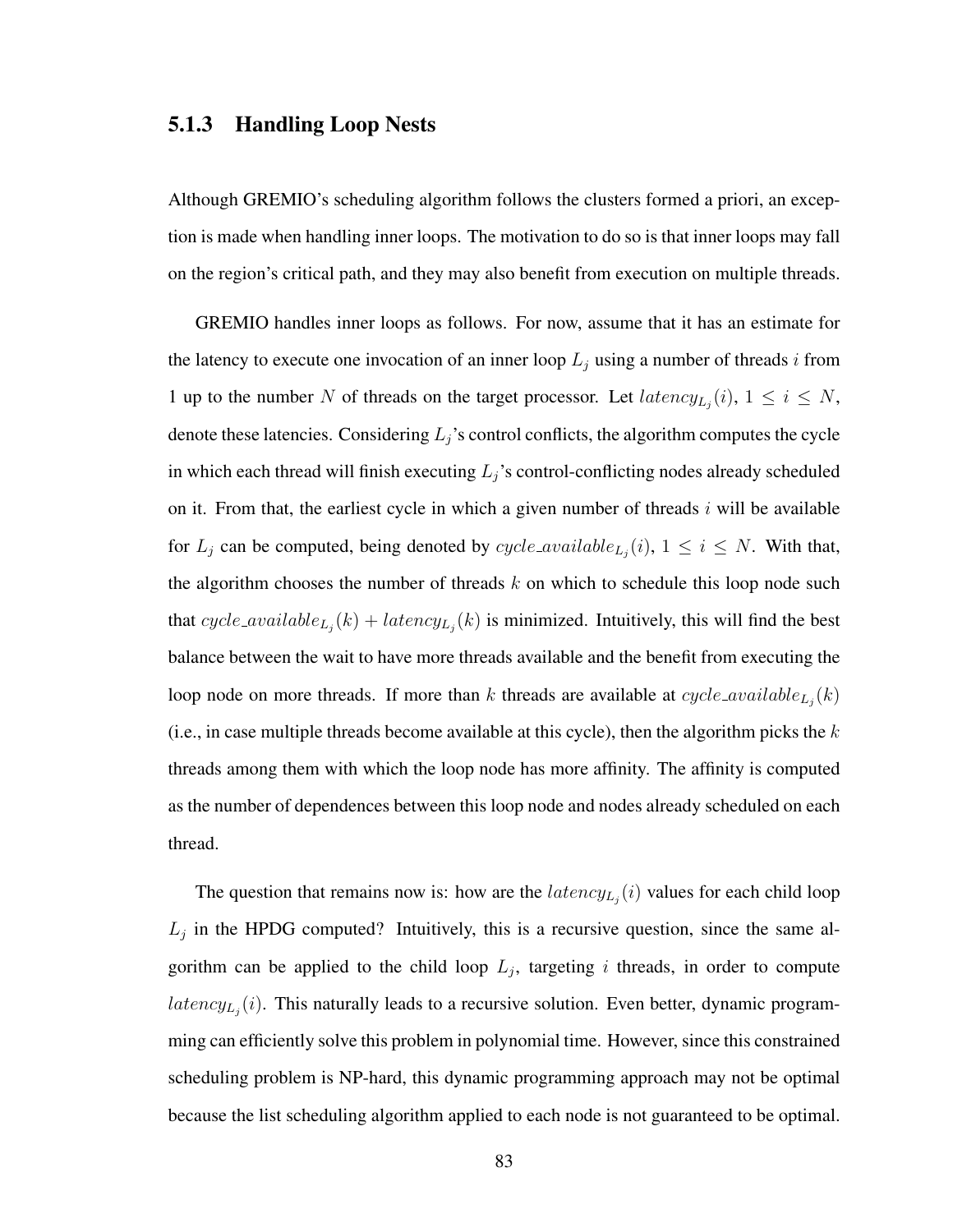More specifically, GREMIO's dynamic programming solution works as follows. First, it computes the loop hierarchy for the region to be scheduled. This can be viewed as a loop tree, where the root represents the whole region (which need not be a loop). We call such tree a *HPDG tree*. Figure 5.3 illustrates the HPDG tree for the example from Figure 5.1. The algorithm then proceeds bottom-up on the HPDG tree and, for each tree node  $L_j$  (either a loop or the whole region), it applies the GMT list scheduling algorithm to compute the latency to execute one iteration of that loop, with a number of threads  $i$  varying from 1 to N. The latency returned by the list scheduling algorithm is then multiplied by the average number of iterations per invocation of this loop, resulting in the  $latency_{L_j}(i)$  values to be used for this loop node when scheduling its parent. In the end, the algorithm chooses the best schedule for the whole region by picking the number of threads  $k$  for the HPDG tree's root, R, such that  $latency<sub>R</sub>(k)$  is minimized. The corresponding partitioning of instructions onto threads can be obtained by keeping and propagating the partition  $partition_{L_j}(i)$  of instructions corresponding to the value of  $latency_{L_j}(i)$ .



Figure 5.3: HPDG tree for the PDG in Figure 5.1.

### 5.1.4 Putting It All Together

After the partition into threads is chosen, the MTCG algorithm is applied. Figures 5.4(a)- (b) illustrate the generated code for the two threads corresponding to the global schedule depicted in Figure 5.2(c). As can be verified, each of the resulting threads contains only its relevant basic blocks, the instructions scheduled to it, the instructions inserted to satisfy the inter-thread dependences, and jumps inserted to connect the CFG. In this example,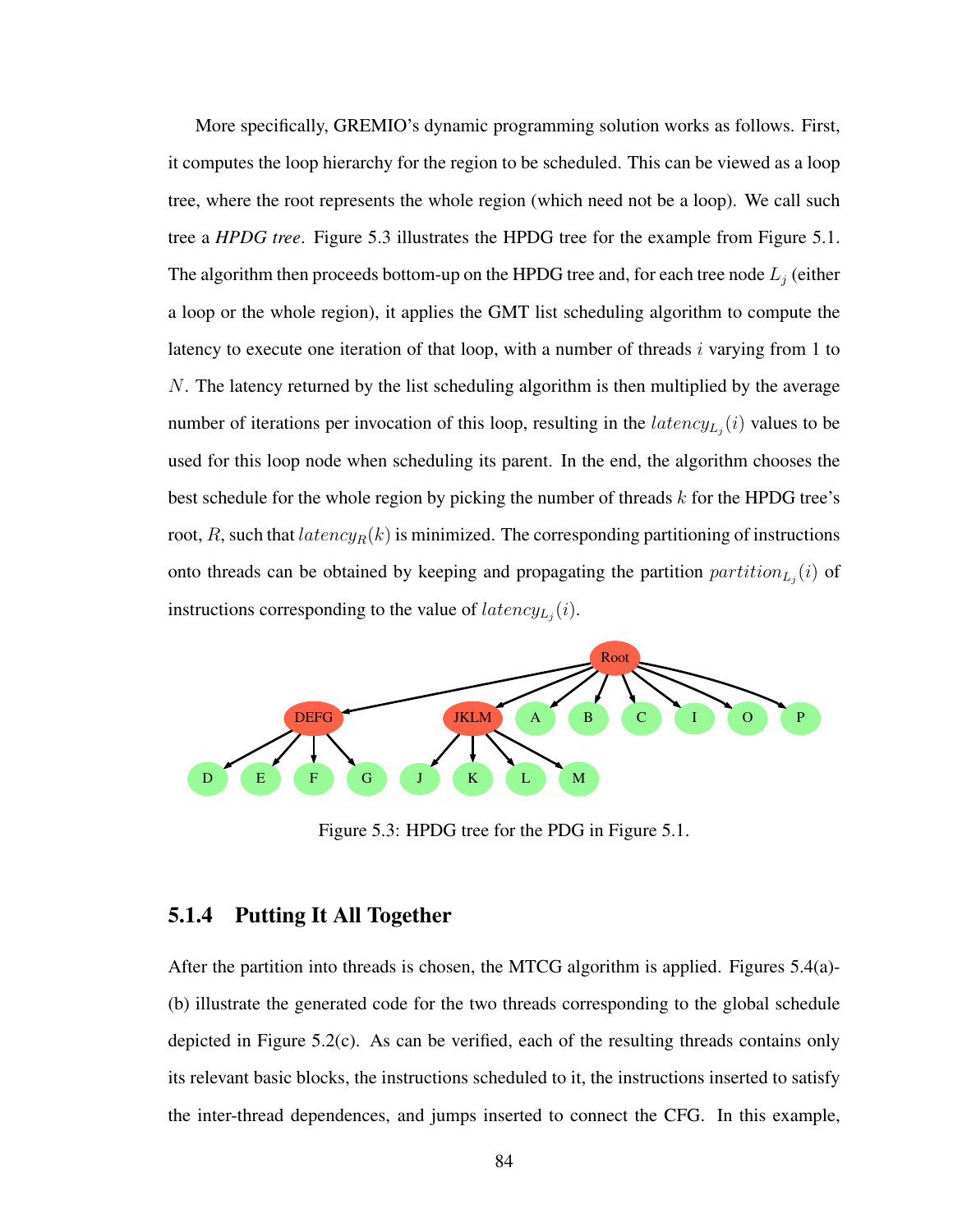there is a single pair of produce and consume instructions, corresponding to the only cross-thread dependence in Figure 5.1(d).

By analyzing the resulting code in Figures 5.4(a)-(b), it is clear that the resulting threads are able to concurrently execute instructions in different basic blocks of the original code, effectively following different control-flow paths. The potential of exploiting such parallelization opportunities is unique to a *global* multi-threaded scheduling, and constitutes its key advantage over *local* multi-threaded scheduling approaches.



Figure 5.4: Resulting multi-threaded code.

### 5.1.5 Complexity Analysis

This subsection analyzes the complexity of GREMIO's partitioning algorithms. We first analyze the complexity of partitioning a single region with its inner loops coalesced, and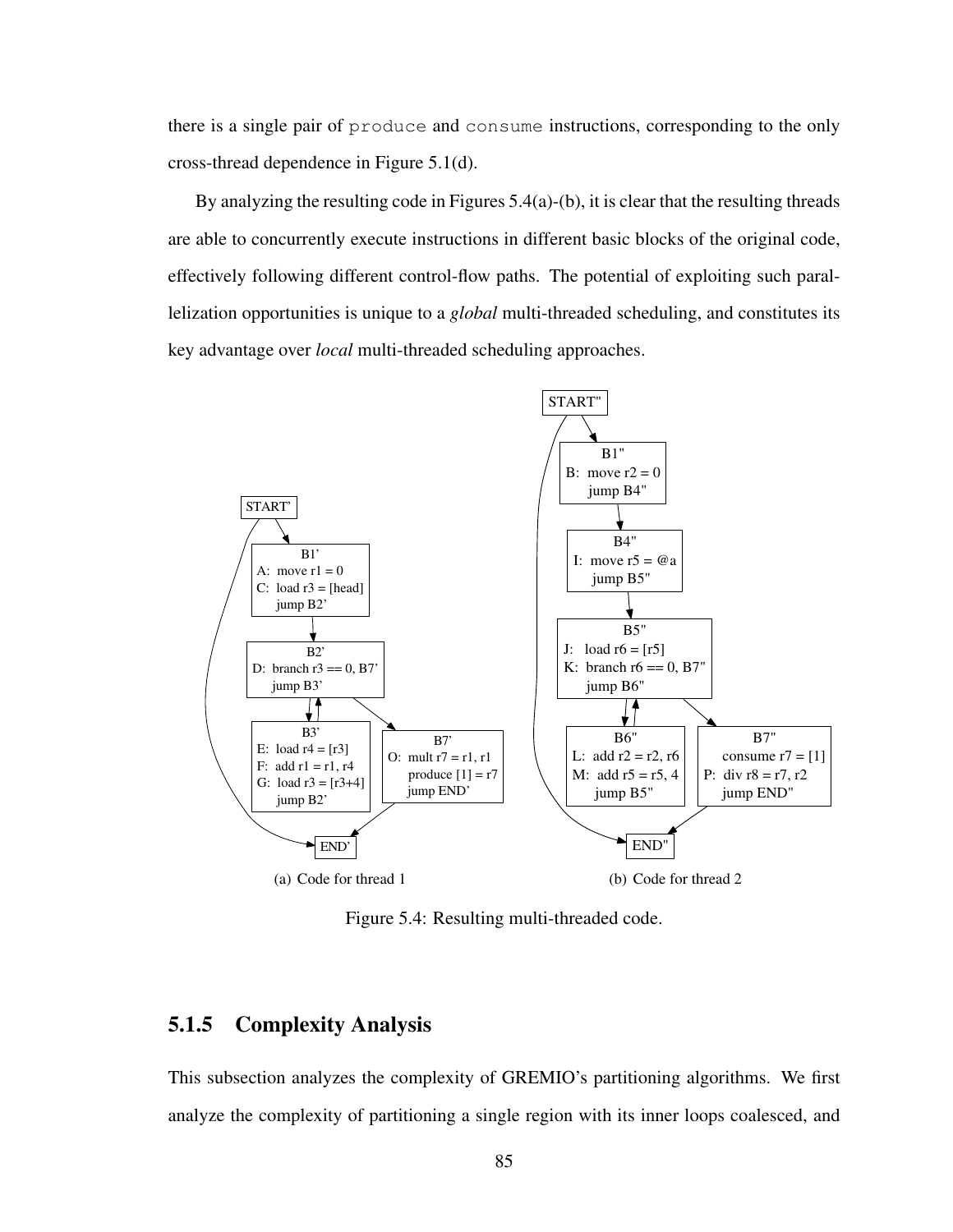then analyze the complexity of the hierarchical algorithm to handle loop nests. For the whole region's PDG, we denote n its number of nodes and e its number of arcs. By t we denote the target number of threads. Finally, we denote  $l$  the number of nodes in the HPDG tree, which is the number of loops in the region plus 1, and  $n_i$  and  $e_i$  the number of nodes and arcs in the HPDG for loop  $L_i$ ,  $0 \le i \le l$  ( $i = 0$  for the whole region).

For a given loop  $L_i$ , the complexity of the DSC is  $O(e_i + log(n_i))$  [117]. GREMIO's list scheduling, with checks for conflicts with currently scheduled nodes, has a complexity upper bound of  $O(n_i^2)$ .

In the dynamic programming algorithm, each node in the HPDG tree is processed exactly once. For each node, the clustering algorithm is applied once, and the list scheduling is applied  $t$  times, for each possible number of threads. Since the complexity of the clustering and list scheduling algorithms are more than linear, the worst case for the whole region's running time is when there are no loops. In this case, there is a single node in the HPDG tree  $(l = 1)$ , and  $n_0 = n$  and  $e_0 = e$ . Therefore, the total complexity for the whole region is  $O(e \times log(n) + t \times n^2)$ . This low complexity enables this algorithm to be effectively applied in practice to regions with up to several thousands of instructions.

## 5.2 Experimental Evaluation

This section presents an experimental evaluation of GREMIO, which was implemented as part of our GMT instruction scheduling framework in the VELOCITY compiler. The experimental methodology used here is the same described in Section 4.4.1. The results presented in this section include the selected benchmark functions from Table 4.2 for which GREMIO partitioned the code and estimated a speedup of at least 10%.

Figure 5.5 presents the speedups for the parallelized benchmark functions. For each benchmark, the two bars illustrate the speedup on the selected function, as well as the corresponding speedup for the whole application. The overall speedup per function is 34.6% on average, with a maximum of 69.5% for *ks*.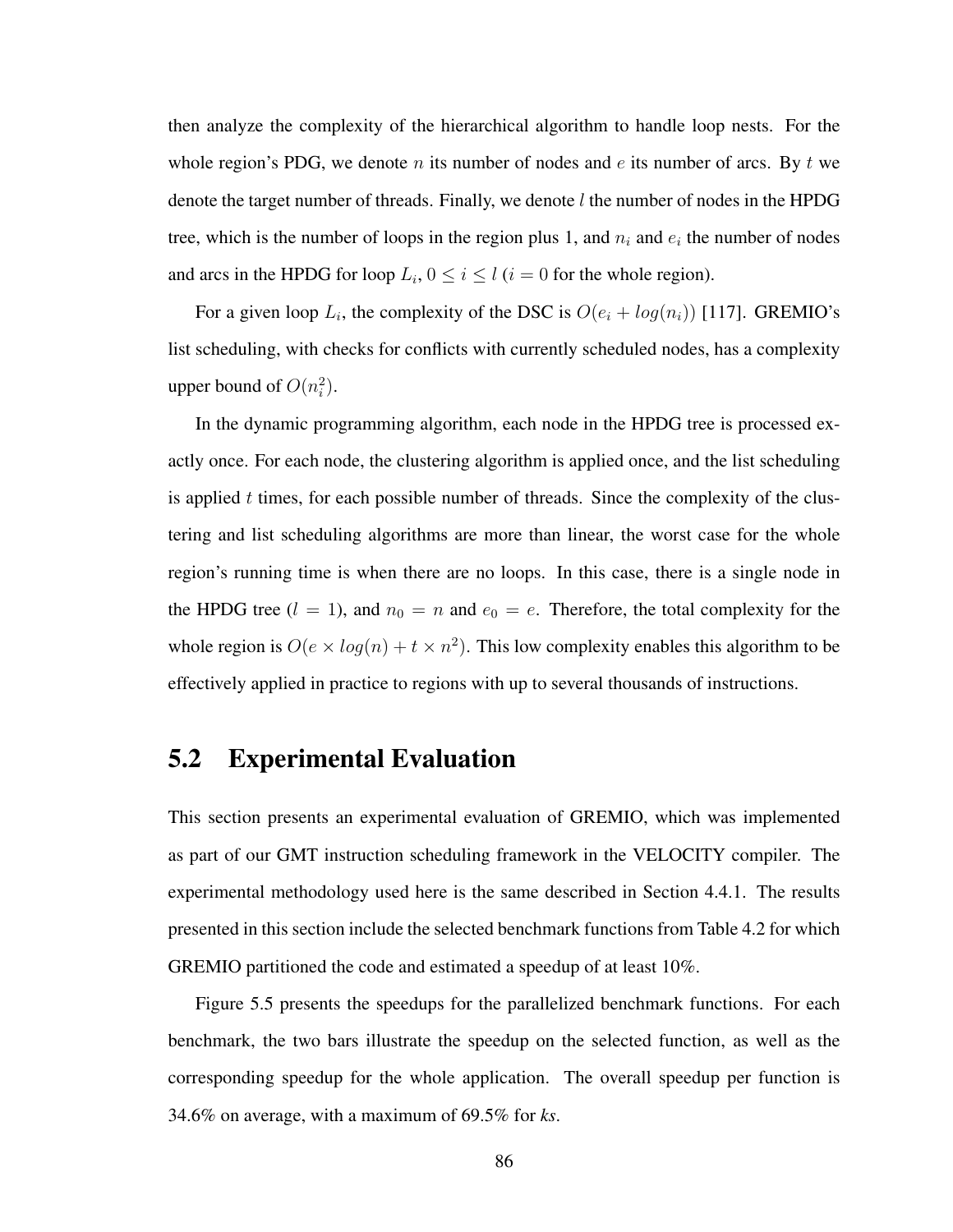

Figure 5.5: Speedup of dual-thread GREMIO over single-threaded.

| <b>Benchmark</b> | Type of Parallelism |  |
|------------------|---------------------|--|
| adpcmdec         | <b>CMT</b>          |  |
| adpcmenc         | <b>PMT</b>          |  |
| ks               | <b>PMT</b>          |  |
| mpeg2enc         | <b>CMT</b>          |  |
| $177$ mesa       | <b>CMT</b>          |  |
| $179.$ art       | <b>CMT</b>          |  |
| 300.twolf        | <b>PMT</b>          |  |
| 435.gromacs      | <b>CMT</b>          |  |
| 458.sjeng        | <b>PMT</b>          |  |

Table 5.1: Type of parallelism extracted by GREMIO.

An interesting aspect of the parallelizations generated by GREMIO is the pattern of communication among the threads. We use the terminology introduced in [82], which classifies the parallelization patterns in three categories. If the threads are totally independent, except for initial and final communications, it is called *Independent Multi-Threading* (IMT). The typical example of IMT is DOALL parallelization. If the communication among the threadsis unidirectional, then it is called *Pipelined Multi-Threading* (PMT). Finally, if the there is cyclic communication among the threads, then it is called *Cyclic Multi-Threading* (CMT). GREMIO is not restricted to a specific kind of parallelism. Nevertheless, GREMIO's hierarchical list-scheduling was designed to exploit parallelism within loop iterations. This may result in either of the types of parallelism described above. Table 5.1 shows the type of parallelism extracted by GREMIO for each benchmark. GREMIO produced CMT for five benchmarks, and PMT for the other four.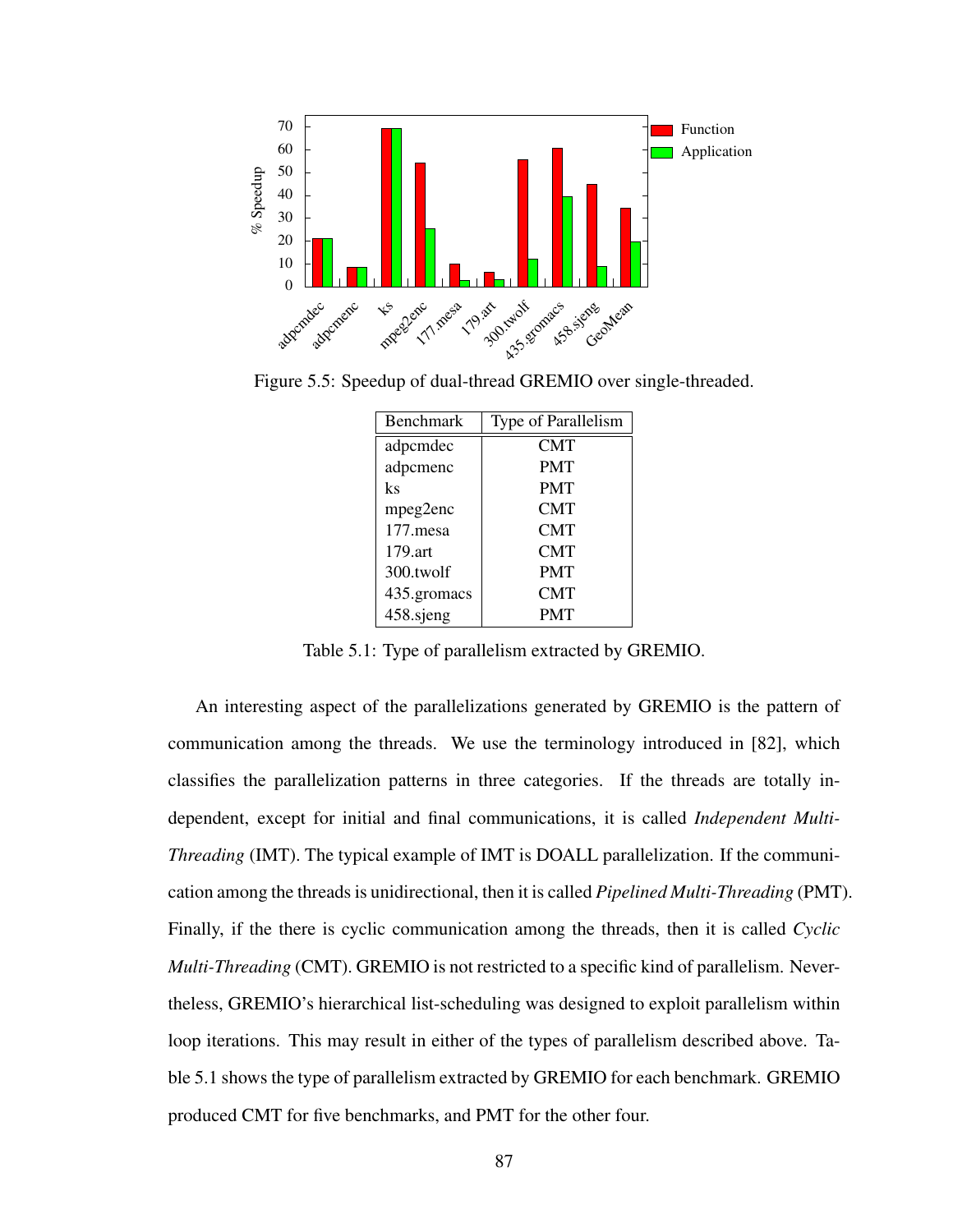### 5.2.1 Comparison to Local Multi-Threaded Scheduling

In order to verify the amount of parallelism obtained by GREMIO that can be extracted by LMT techniques, the multi-threaded execution traces were analyzed and the cycles classified in two categories. The first one corresponds to cycles in which both threads are executing instructions that belong to the same extended basic block  $(EBB)^3$  in the original code. This is parallelism that can be extracted by LMT instruction scheduling techniques such as [59, 60, 88]. The remaining cycles correspond to the portion of the execution in which GMT instruction scheduling is necessary in order to expose the parallelism. Figure 5.6 illustrates the execution breakdown for the benchmarks parallelized by GREMIO. These results illustrate that, for the majority of these benchmarks, less than 2% of the parallelism obtained by GREMIO can be achieved by LMT techniques. The function in the SPEC-CPU 2006 FP *435.gromacs* benchmark, which contains two nested loops with no other control flow, is the only one in which a good fraction (47%) of the parallelism extracted by GREMIO is within extended basic blocks.



Figure 5.6: Percentage of execution on corresponding extended basic blocks.

 $3$ An extended basic block (EBB) is a sequence of instructions with a single entry (the first instruction) and potentially multiple exits.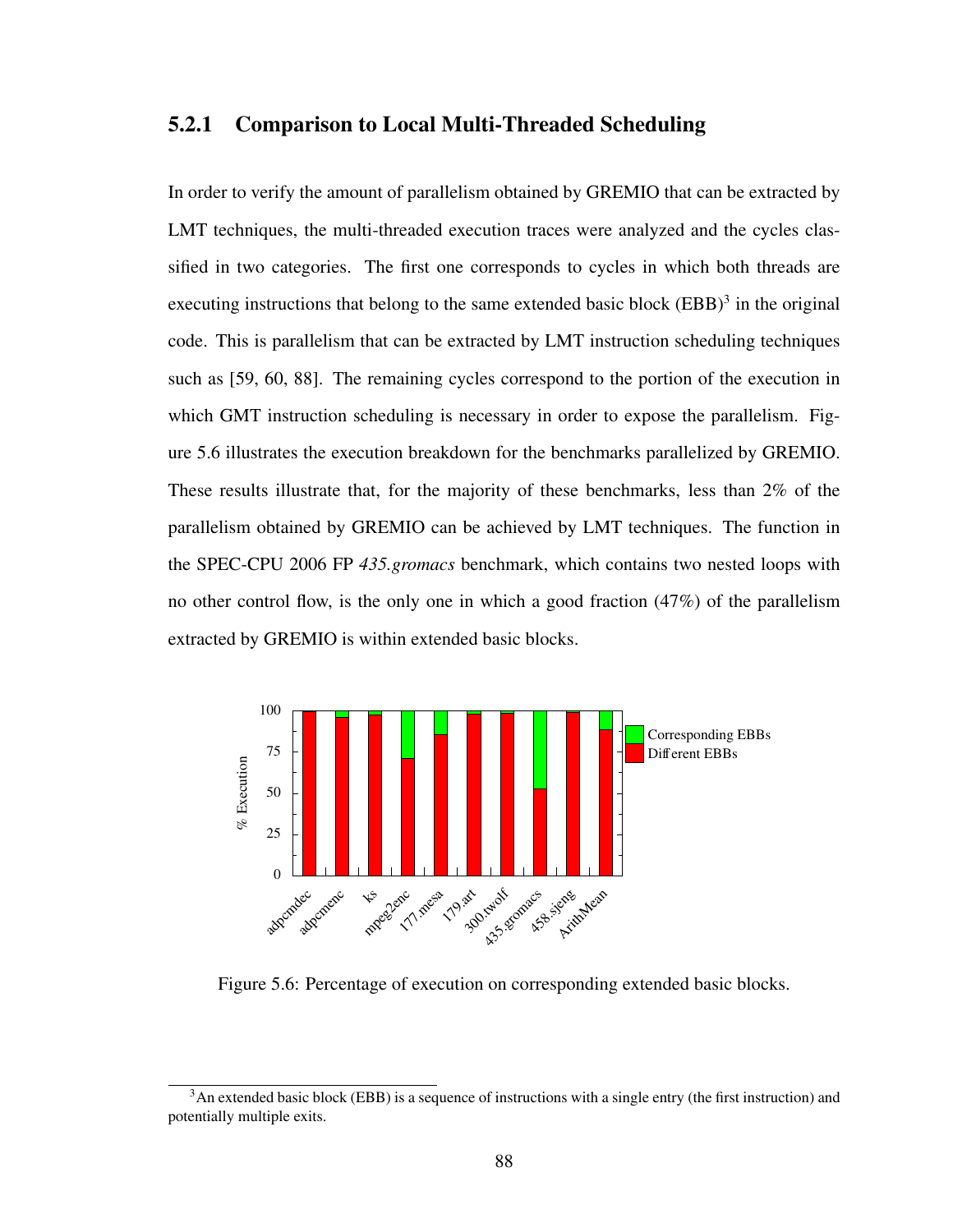### 5.2.2 Sensitivity to Communication Latency

In order to assess the effect of communication latency for code generated by GREMIO, we conducted experiments with the inter-core communication latency increased from 2 cycles in our base model to 10 cycles. Figure 5.7 contains the results. The average speedup from GREMIO dropped about 6%. Not surprisingly, the codes that are affected the most contain CMT-style parallelism (*adpcmdec* and *mpeg2enc*). However, not all benchmarks with CMT were slowed down by this increase in communication latency. In general, the CMT loops with small bodies are affected the most, since the communication latency represents a larger fraction of the loop body's execution.



Figure 5.7: Speedup over single-threaded for different communication latencies.

### 5.2.3 Sensitivity to Queue Size

We also conducted experiments to measure how sensitive the parallelized codes are to the size of the communication queues. Figure 5.8 shows the resulting speedups on our base model, with 32-element queues, and with the size of the queues set to 1 element. The experiments show that most of the codes are not affected. In particular, for loops parallelized as CMT, one thread is never more than one loop iteration ahead of the other. As a result, single-entry queues are enough to obtain the maximum speedup in these cases. This means that a cheaper inter-core communication mechanism, with simple blocking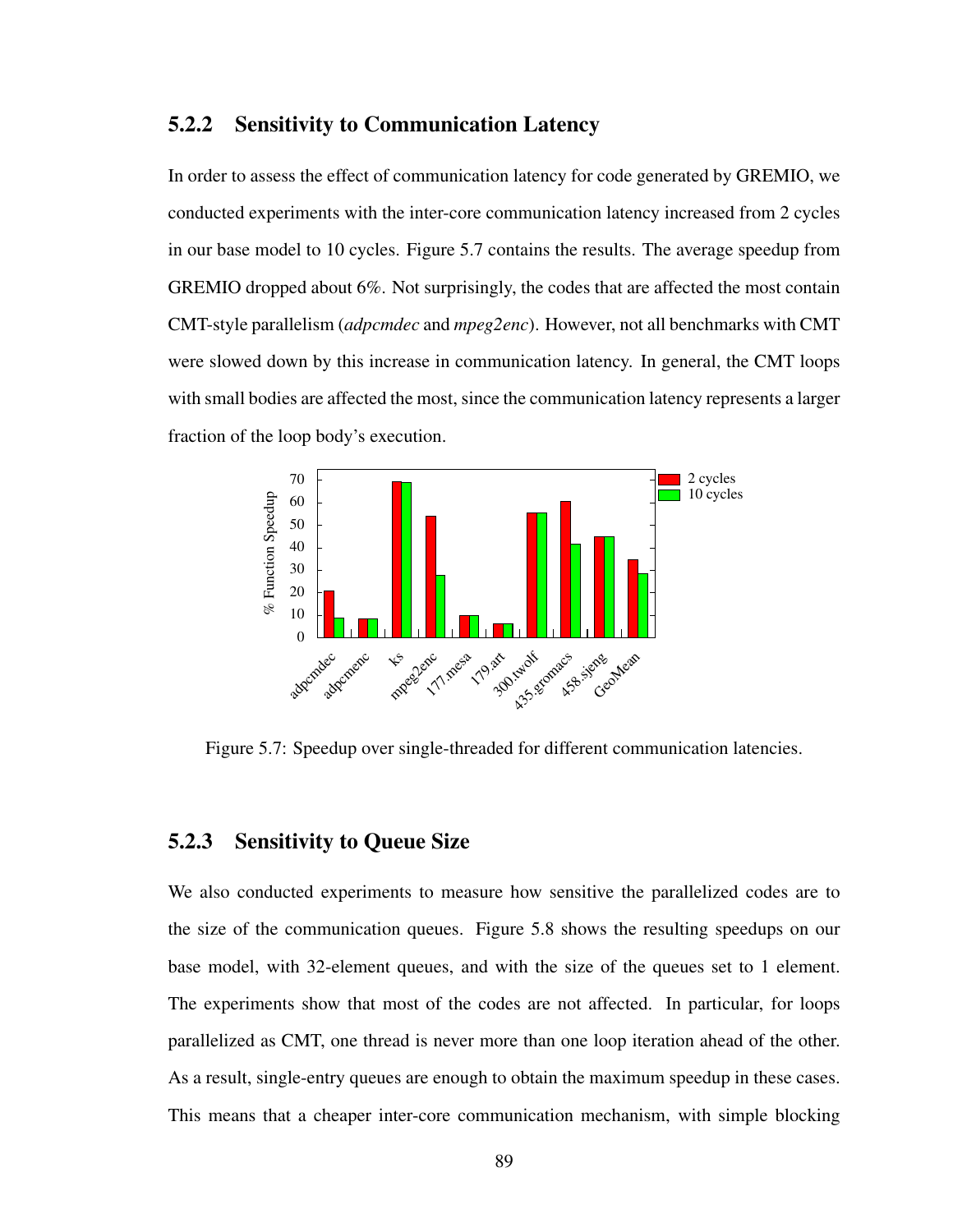

Figure 5.8: Speedup over single-threaded for different size of queues.

registers, is enough to get the most parallelism out of CMT loops. Longer queues can be more beneficial in other scenarios, as described in Chapter 6.

# 5.3 Related Work

There is a broad range of related work on instruction scheduling. Most of the related work, however, is more restricted than GREMIO in one or two aspects, which are discussed below.

First, many techniques perform scheduling for*single-threaded* architectures. Of course, this characteristic is highly dependent on the target architecture. Single-threaded scheduling is commonly used for a wide range of single-threaded architectures, from simple RISClike processors to very complex ones such as VLIW/EPIC [8, 16, 30, 42, 55, 113] and clustered architectures [26, 69]. Besides scheduling the original program's instructions (the *computation*), multi-threaded schedulers must also generate *communication* instructions to satisfy inter-thread dependences. For clustered single-threaded architectures [26, 69], the scheduler also needs to insert communication instructions to move values from one register file to another. However, the fact that dependent instructions are executed in different threads makes the generation of communication more challenging for multi-threaded architectures.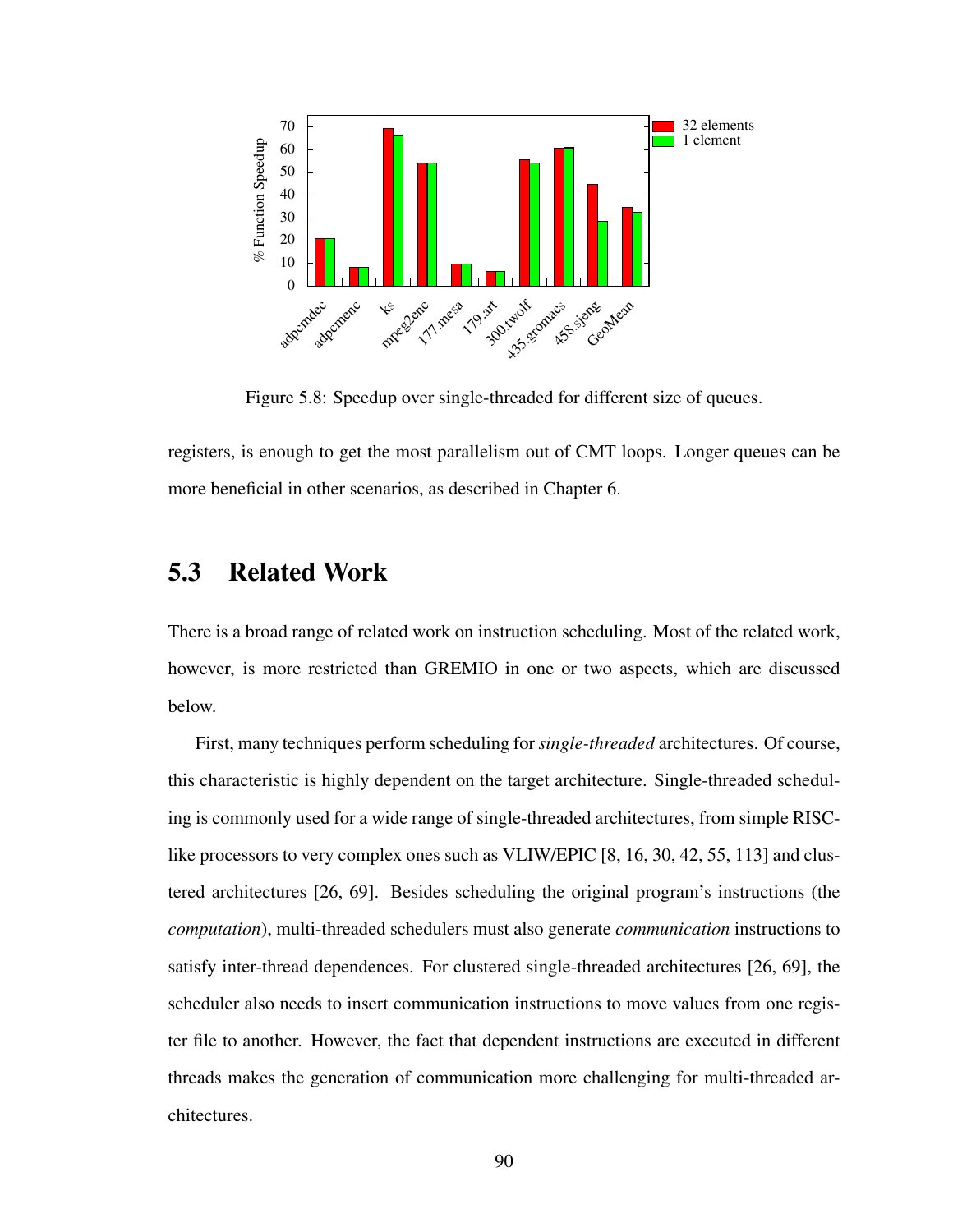Second, previously proposed multi-threaded instruction scheduling techniques have been restricted to *local multi-threaded* (LMT) scheduling, as discussed in Section 1.2. These techniques include the approaches proposed in the context of the RAW microprocessor [59, 60], and in the context of decoupled access/execute architectures [88]. Our approach enables truly thread-level parallelism, among control-unrelated instructions, by simultaneously scheduling a global code region.

Table 5.2 summarizes how various existing scheduling techniques are classified according to these two orthogonal dimensions: single-threaded versus multi-threaded, and regarding the scope of scheduling. Horizontally, the more a techniques is to the right, the more general is its handling of control flow. The techniques in bold are the ones proposed in this thesis.

| Num. of  | Scope            |                    |                |                      |  |
|----------|------------------|--------------------|----------------|----------------------|--|
| Threads  | Basic Block      | Trace              | Loop           | Procedure            |  |
| Single   | List Sched. [65] | Trace [16, 26, 30] | <b>SWP</b>     | GSTIS <sup>[8]</sup> |  |
|          |                  | Superblock [42]    | [55, 69]       | ILP [112]            |  |
| Multiple | Space-time [59]  |                    |                |                      |  |
|          | Convergent [60]  |                    | <b>DSWP</b>    | <b>GREMIO</b>        |  |
|          | DAE Sched. [88]  |                    | <b>PS-DSWP</b> |                      |  |

Table 5.2: Instruction scheduling space.

Although operating at a different granularity, our work shares some similarities with task scheduling for parallel computers. Sarkar [90, 93] describes general algorithms to partition and schedule functional parallel programs on multiprocessors. In particular, the idea of using a clustering pre-pass used here was inspired by Sarkar's work. However, our problem differs from his on a number of aspects, including the granularity of tasks and the abundance of parallelism in the source programs. Furthermore, our algorithms differ from his in many ways. For example we use list scheduling with a virtual schedule, which is very useful for the granularity of the parallelism we exploit, and our dynamic programming approach allows GREMIO to handle larger regions of code. Finally, our MTCG algorithm is key to enable parallelization at the instruction granularity, by allowing multiple "tasks" to be assigned to a single thread.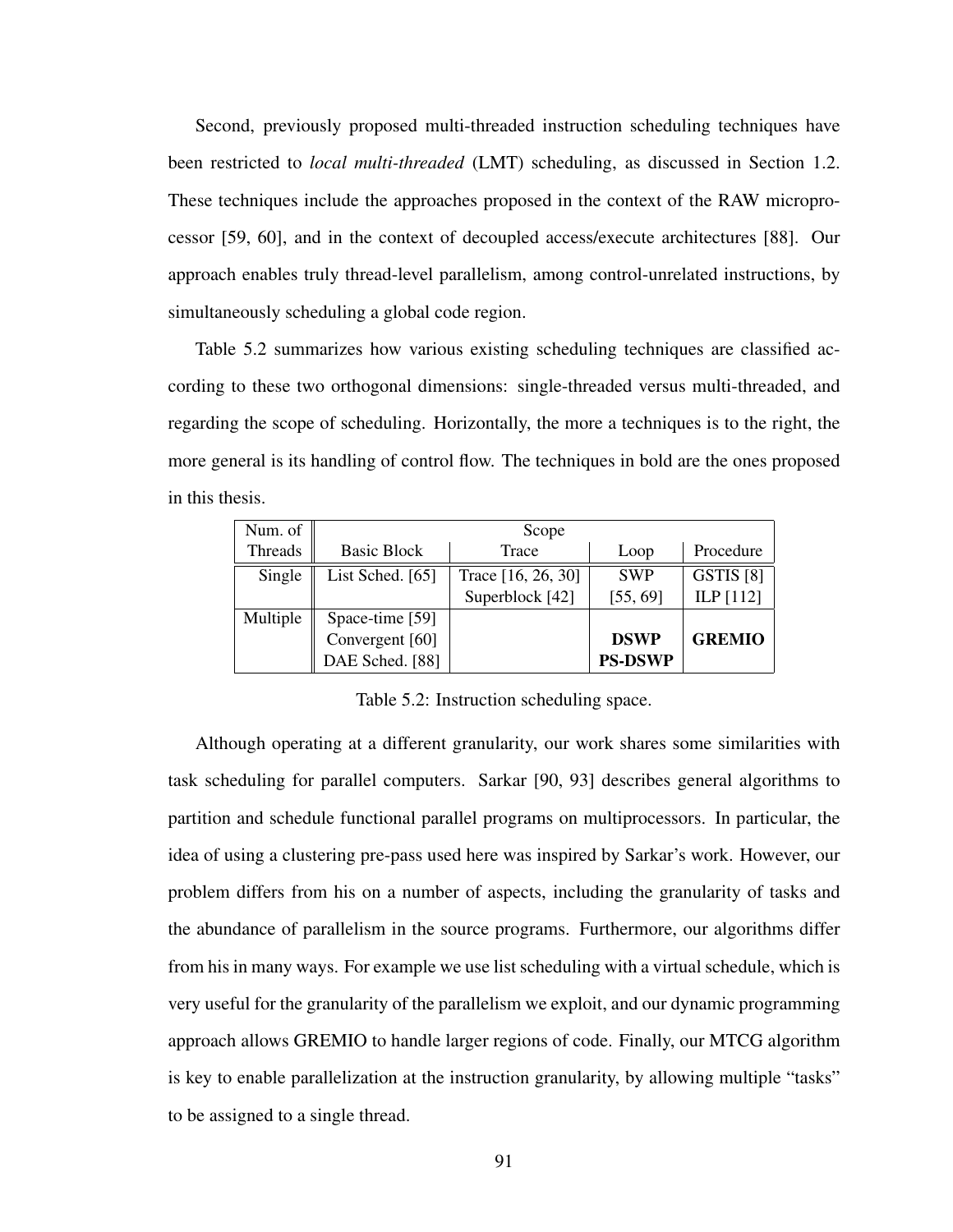## 5.4 Significance

This chapter described GREMIO, an extension of list-scheduling to simultaneously schedule instructions from a global region of code onto multiple threads. GREMIO uses two simplifying assumptions to reduce the cyclic PDG scheduling problem into an acyclic one. GREMIO schedules the instructions in the PDG hierarchically, using a dynamic programming technique. At each level, GREMIO employs a clustering pre-pass and a thread-aware list-scheduling targeting all possible number of threads.

Overall, the results obtained by GREMIO showed significant speedups for hard-toparallelize benchmarks. Although only evaluated on two threads here, for some benchmarks, we have seen opportunities to obtain scalable results. As in any instruction scheduling technique, the opportunities for GREMIO can be increased by performing more aggressive loop unrolling and function inlining. However, these auxiliary techniques typically become prohibitive after some point due to increased code size. In Chapter 7, we describe an approach to get scalability without incurring excessive code growth.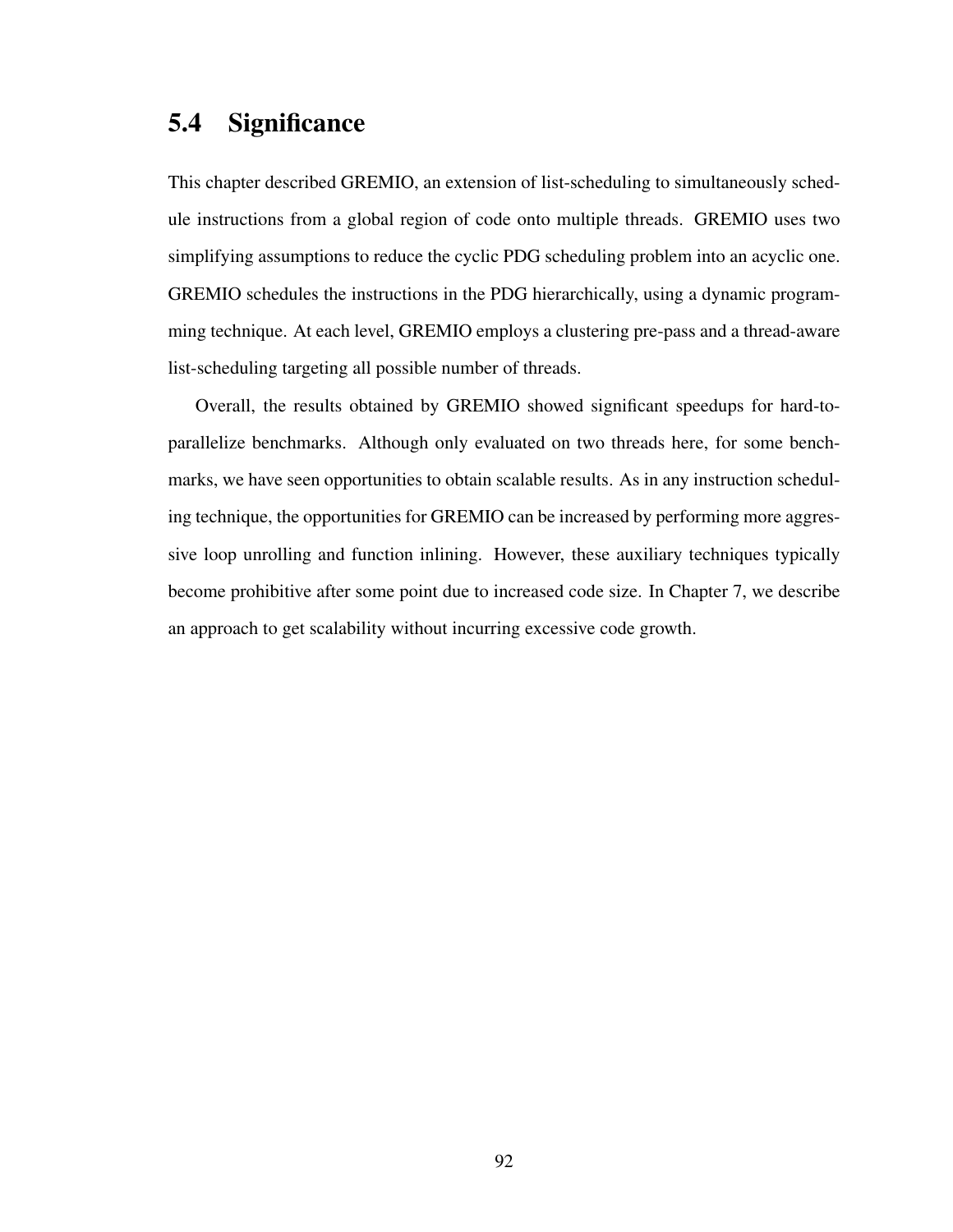# Chapter 6

# Decoupled Software Pipelining Thread Partitioning

In this chapter, we describe a thread partitioning that extends the idea of *software pipelining* (SWP) [13, 55, 65, 86, 87]. Software pipelining is a single-threaded instruction scheduling technique applicable to loop regions. A key property of software pipelining is that it allows the concurrent execution of instructions from different loop iterations. This contrasts with more restrictive techniques that schedule instructions of a loop by applying list scheduling to its loop body. Although our list-scheduling-based partitioner presented in Chapter 5 may achieve parallelism across loop iterations, it was not designed with such purpose. The thread partitioner described in this chapter aims at obtaining pipeline parallelism.

There are two key advantages of exploiting pipeline parallelism as TLP instead of ILP. First, with ILP, the presence of variable latencies, particularly in memory accesses, creates a well-know scheduling trade-off [96, 114]. Scheduling the use of the loaded value too close to the load itself may result in a stall in case of a cache miss, while scheduling the use too far can be suboptimal in case of a cache hit. With TLP, this problem can be avoided by scheduling the variable-latency instruction in a separate thread from its use [85]. Second,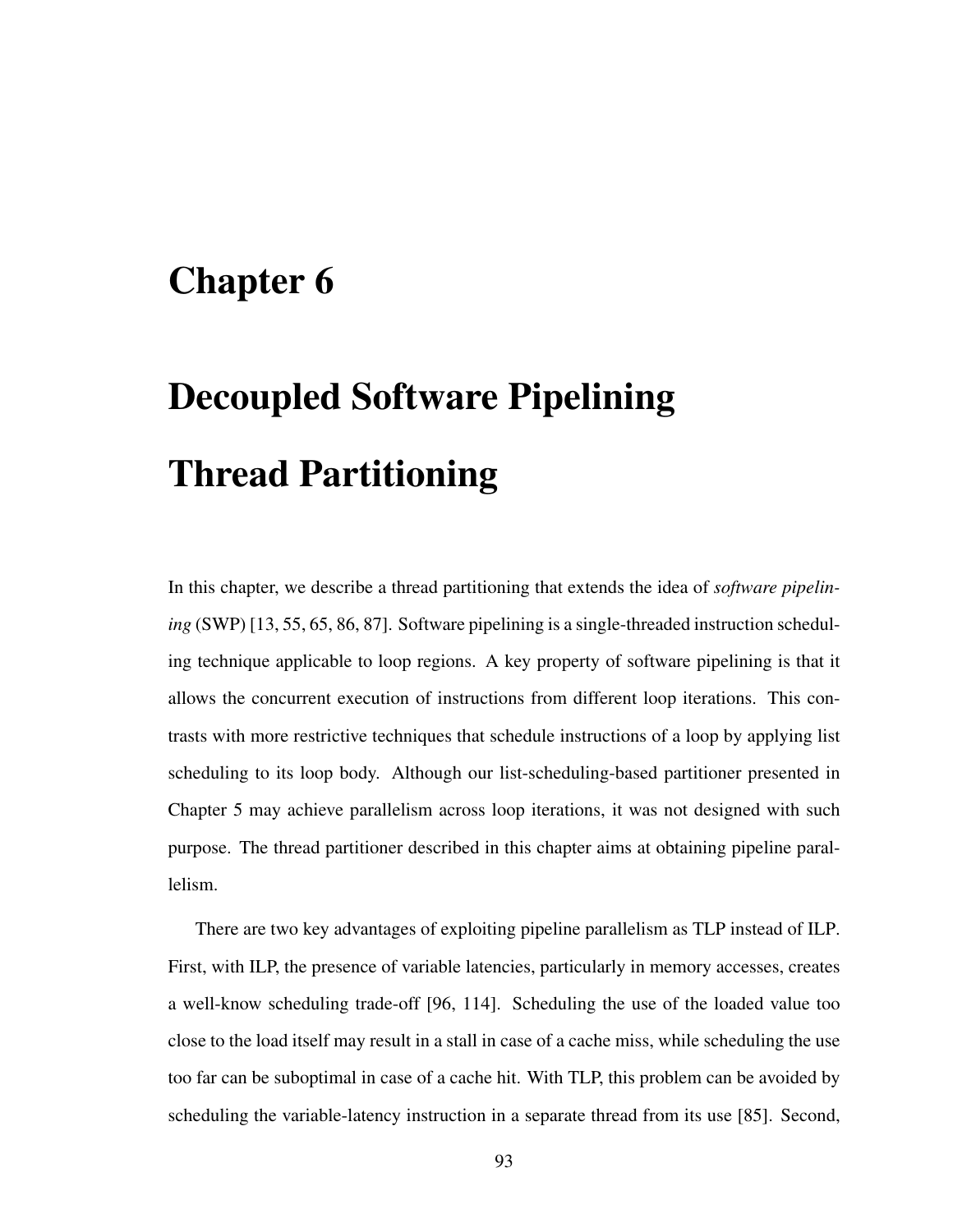expressing pipeline parallelism as ILP has limitations due to control flow. This problem can be mitigated by aggressively applying if-conversion and relying on hardware support for predicated execution [5, 62]. However, this does notsolve the problem for loop nests, which cannot be "if-converted". For this reason, all practical ILP software pipeline techniques are restricted to inner loops only. With TLP, the ability to execute completely unrelated control regions in different threads eliminates this problem.



Figure 6.1: A simple example comparing Software Pipelining (SWP) and Decoupled Software Pipelining (DSWP).

This chapter describes the Decoupled Software Pipelining (DSWP) thread partitioning proposed in Ottoni et al. [74]. Based on the general GMT instruction scheduling framework we proposed, DSWP is a thread partitioner that focuses at extracting pipelined multithreading (PMT) from arbitrary loop regions. Figure 6.1 contrasts DSWP with traditional SWP. The main difference lies on the fact that, to express parallelism, SWP uses ILP resources while DSWP uses TLP resources. For every loop to which SWP is applied, DSWP can be applied to express an equivalent parallelization in the form of TLP. This is achieved by assigning each group of instructions belonging to the same loop iteration in the loop kernel to its own thread (see Figure 6.1). Furthermore, by exploiting TLP, DSWP can express additional parallelizations because it does not require all instructions to be control equivalent. DSWP and SWP can also play complementary roles in the following way. DSWP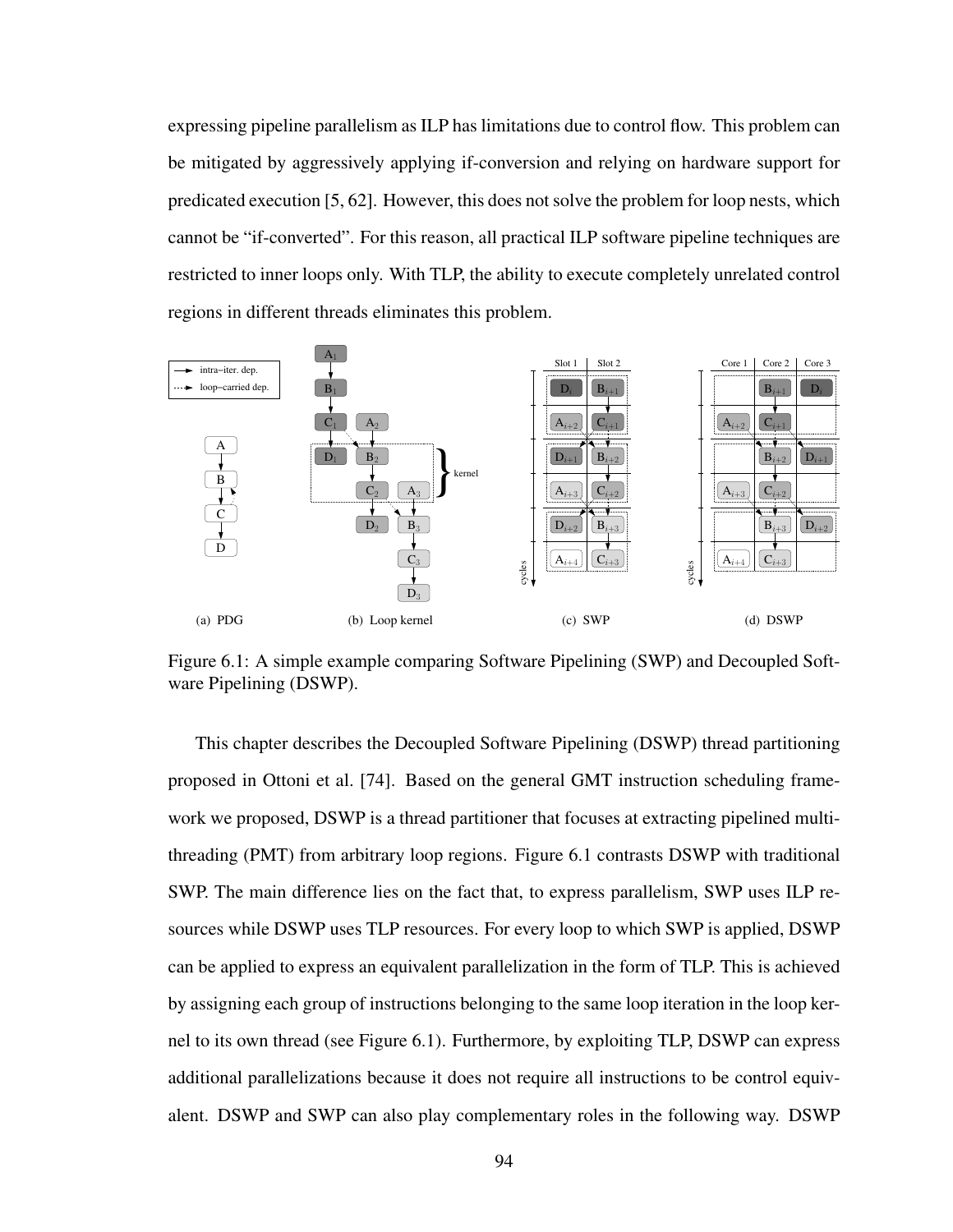can be applied first to extract TLP, thus producing a set of loops. Each of these loops is then a candidate for SWP, which can extract additional parallelism. This combination of DSWP and SWP can be especially beneficial when there are fewer processors/cores than the number of threads that DSWP can exploit.

In order to extract PMT, DSWP partitions the PDG nodes into threads such that, inside the parallelized region, the dependences flow in a single direction. In other words, there is no cyclic dependence among the threads inside the parallelized region. This unidirectional communication property may only be violated outside the parallelized region, because of the initial and final communications (Section 3.1.3). The unidirectional flow of communication created by DSWP has the key property of making this technique tolerant to communication latencies. This brings two advantages. The first is to make DSWP beneficial even in the face of larger communication latencies, which are likely to increase as the number of cores in a single chip grows. Second, this allows the partitioning algorithm to mostly ignore the communication latency while making partitioning decisions. Given the difficulty of the thread partitioning problem (discussed in Section 6.2), having one less parameter to worry about while making partitioning decisions simplifies the problem. However, focusing solely on PMT can lead to missed parallelization opportunities. We discuss this when we compare DSWP to GREMIO in Section 6.3.2.

In order to qualitatively compare DSWP to previously proposed loop-parallelization techniques, it is helpful to plot timelines illustrating how the code is executed by each technique. Here we compare DSWP with DOALL [2, 115], DOACROSS [22, 78], and DOPIPE [24, 78]. DOALL parallelization is only applicable to loops with no loop-carried dependence. In this scenario, each processor can execute a subset of the loop iterations, and all processors execute concurrently with no need for synchronization. This is illustrated in Figure 6.2(a), which contains a loop with two statements (C and X). The numbers in each node represent the iteration number, and the arcs depict dependences. For loops with recurrences, a popular parallelization technique is DOACROSS. In DOACROSS, the loop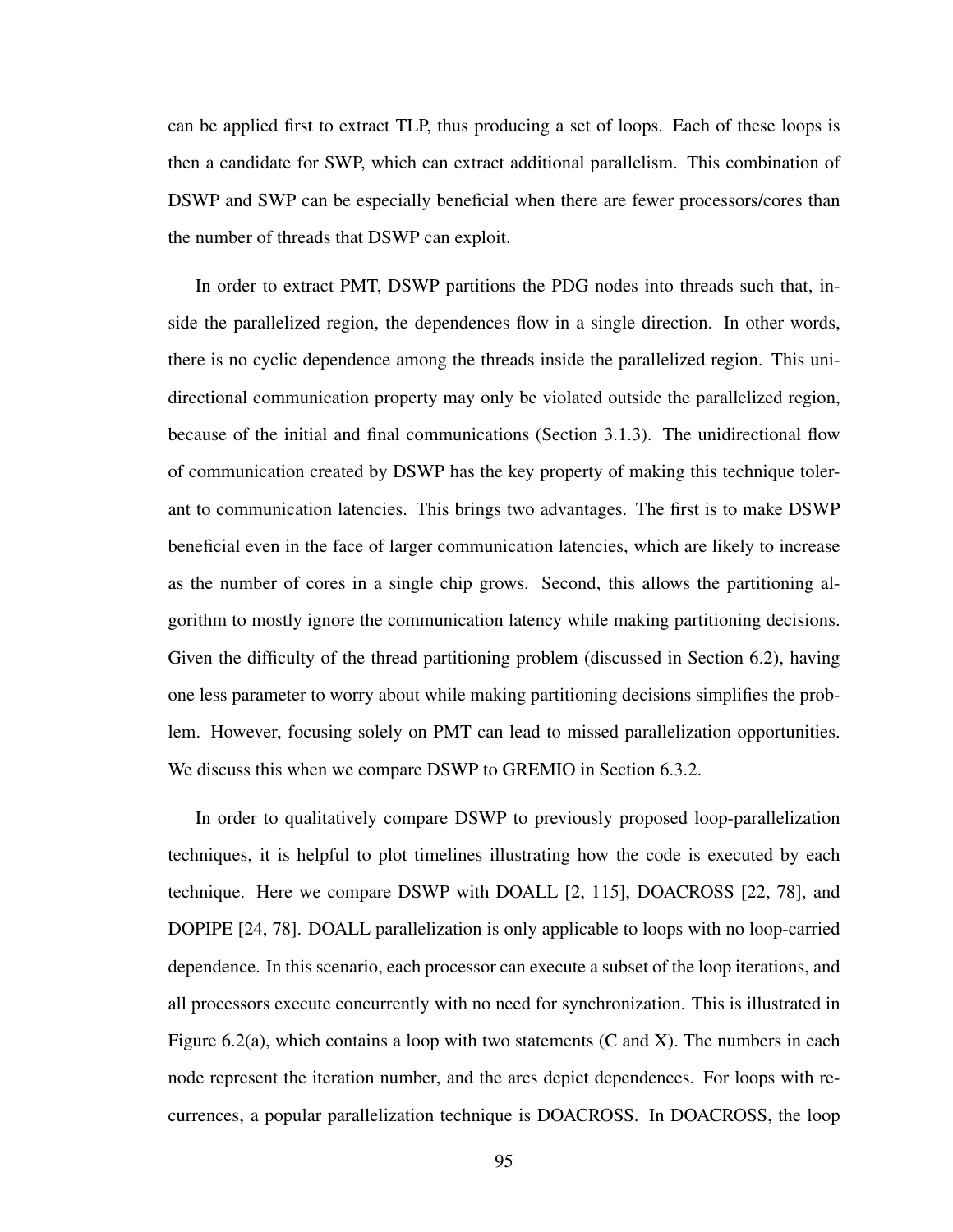

Figure 6.2: Execution timelines for DOALL, DSWP, DOPIPE, and DOACROSS.

iterations execute in a round-robin fashion among the processors, with synchronizations inserted in the code in order to respect loop-carried dependences. Figure 6.2(c) illustrates the execution of a simple loop with two statements, where the first one (L) is a recurrence. For loops containing recurrences and that execute a significant number of iterations, the critical path of execution will always contain loop-carried dependences. Since all loopcarried dependences are inter-thread dependences with DOACROSS, the inter-processor communication latency is inserted multiple times (once per iteration) in the critical path of execution. DSWP, akin to DOPIPE, takes a different approach, in which all loop-carried dependences are kept thread-local. Figure 6.2(b) illustrates the execution timeline for DSWP and DOPIPE, for the same loop illustrated for DOACROSS. DSWP and DOPIPE cre-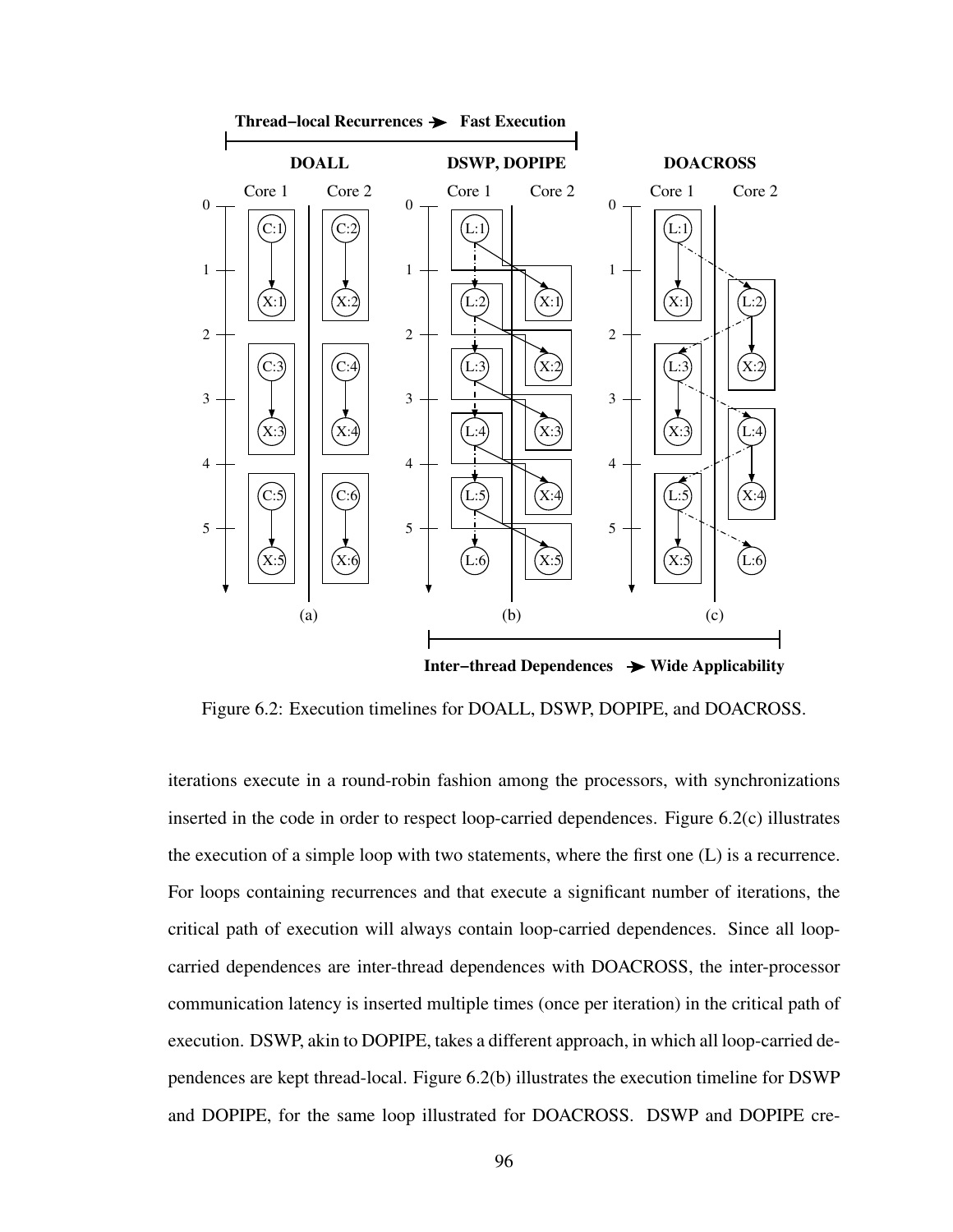ate unidirectional communication among the processors. This results in the communication cost being inserted in the critical path of execution only once per loop *invocation*, as opposed to once per loop *iteration* in DOACROSS. This makes DSWP and DOPIPE significantly more tolerant to inter-processor communication latencies than DOACROSS. Compared to DOPIPE, DSWP is superior because it is applicable to codes with irregular control flow and memory dependences. DOPIPE is restricted to counted loops with no other control flow and regular, array-based memory accesses [24].

Although having the same name as the approach proposed by Rangan et al. [82, 85], our Decoupled Software Pipelining is a much more general technique. More specifically, our technique eliminates the following limitations in [85]. First, their approach is limited to loops that traverse recursive data structures (RDS), and it consists in simply separating the RDS traversal from the remainder of the loop. As such, their approach can only extract two threads of execution, and it may result in greatly imbalanced threads. Furthermore, in [85], the benchmarks were manually parallelized, and no general algorithmic technique was proposed. Our DSWP is a much more general, fully automatic technique, which overcomes all these limitations by using the partitioning algorithms described in this chapter and our general GMT instruction scheduling framework. In fact, the evaluation in [82] uses the general and automatic DSWP technique proposed in this thesis.

In Section 6.1, we describe the general DSWP algorithm, whereas its key subproblem is studied in Section 6.2. An experimental evaluation of DSWP is presented in Section 6.3.

## 6.1 DSWP Algorithm

This section describes our DSWP algorithm and illustrates it on the code example of Figure 6.3(a), which is the same example used in Chapter 3. This code example traverses a list of lists of integers and computes the sum of all the integer values. After performing DSWP on the outer loop in Figure 6.3(a), it is transformed into two threads shown in Fig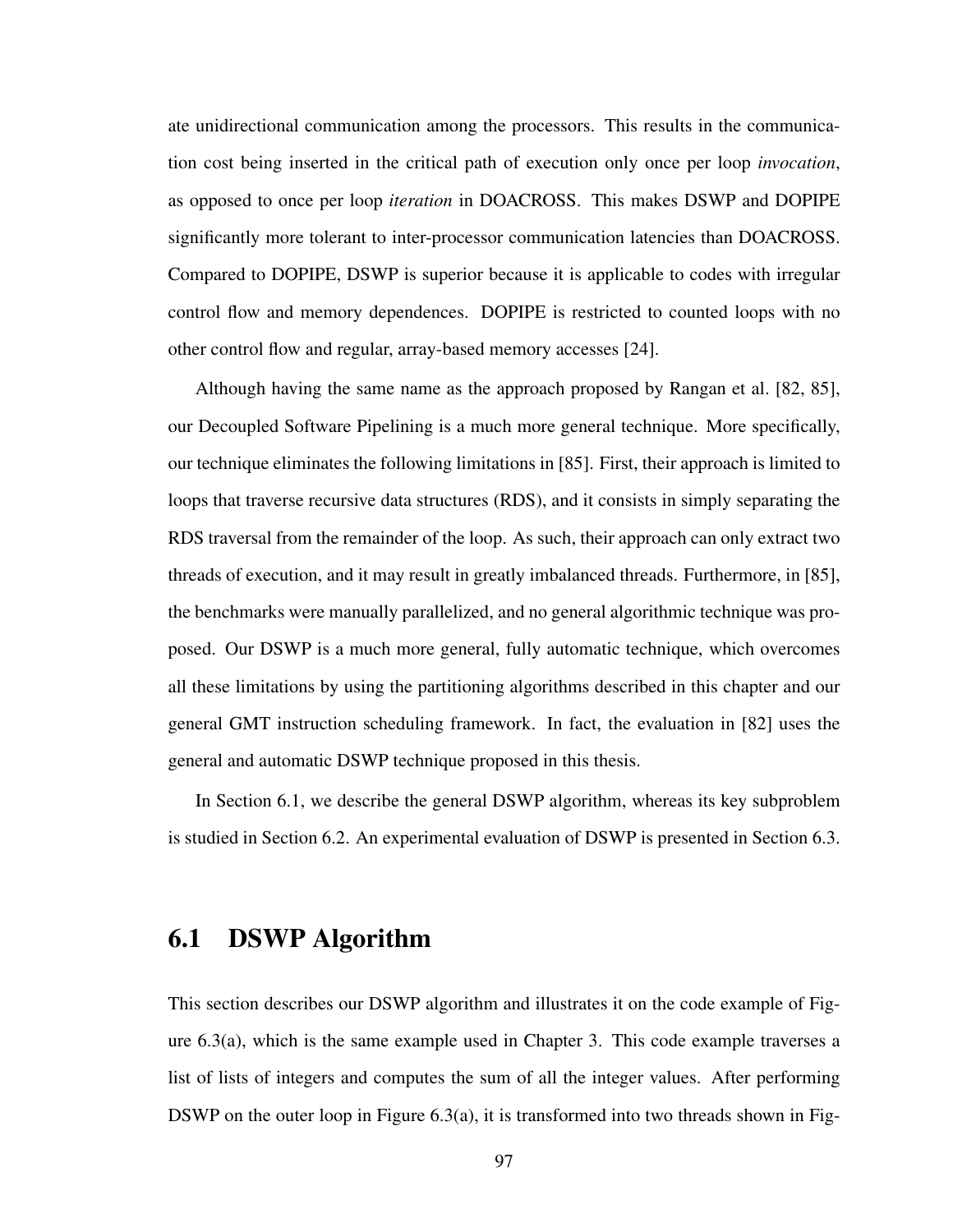ures  $6.3(d)$ -(e). In this example, the code in Figure  $6.3(d)$  is executed as part of the main thread of the program, the one which includes the un-optimized sequential portions of the code.

There are several important properties of the transformed code to be observed. First, the set of original instructions is partitioned between the two threads with one instruction in both  $(B$  as  $B$  and  $B'$ ). Also notice that DSWP, being based on our GMT scheduling framework, does *not* replicate the control-flow graph completely, but only the parts that are relevant to each thread. In order to respect dependences, produce and consume instructions are inserted as necessary. For example, instruction C writes a value into  $r2$ that is then used by instructions  $D, F$ , and  $H$  in the other thread. Queue 2 is used to communicate this value as indicated in the square brackets. Note that, within the loop, the dependences only go in one direction, from the thread 1 to thread 2. This acyclic nature, along with the queue communication structures, provides the decoupling effect during the execution of the loop body. Outside the loop, this property need not be maintained; the main thread produces loop live-in values for the other thread and consumes loop live-out values after consumer loop termination.

Algorithm 3 shows the pseudo-code for the DSWP algorithm. It takes as input a loop L in an intermediate representation, and modifies it as a side-effect. The following paragraphs describe each step of the DSWP algorithm.

#### Algorithm 3 DSWP

Require: Loop L 1:  $PDG \leftarrow build\_PDG(L)$ 2:  $SCCs \leftarrow find\_strongly\_connected\_components(PDG)$ 3: if  $|SCCs| = 1$  then 4: return 5: end if 6:  $DAG_{SCC} \leftarrow coalesce\_SCCs (PDG, SCCs)$ 7:  $\mathcal{P} \leftarrow \text{thread\_partitioning\_algorithm}(DAG_{SCC}, L)$ 8: if  $|\mathcal{P}| = 1$  then 9: return 10: end if 11:  $MTCG(L, PDG, P)$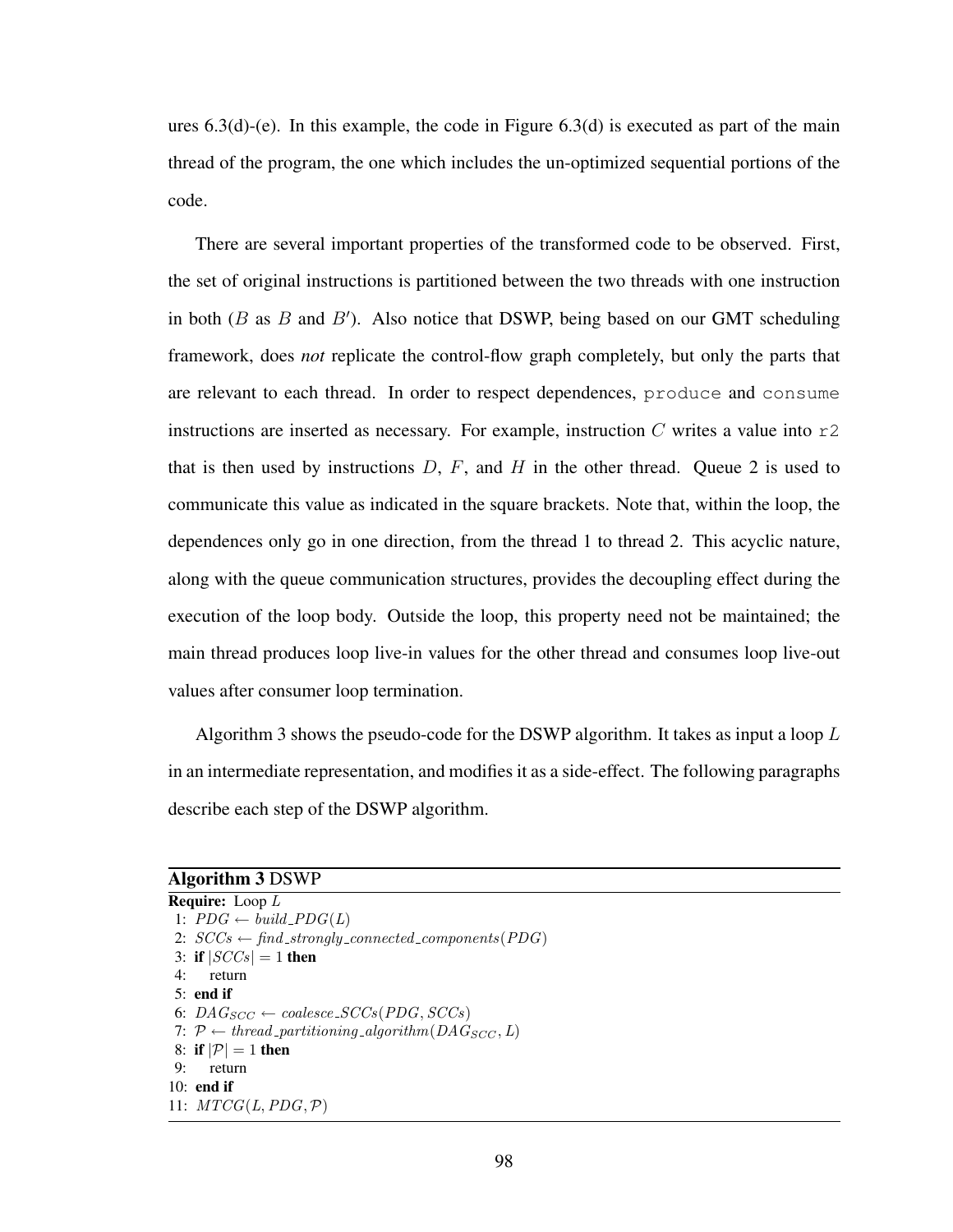

Figure 6.3: DSWP example.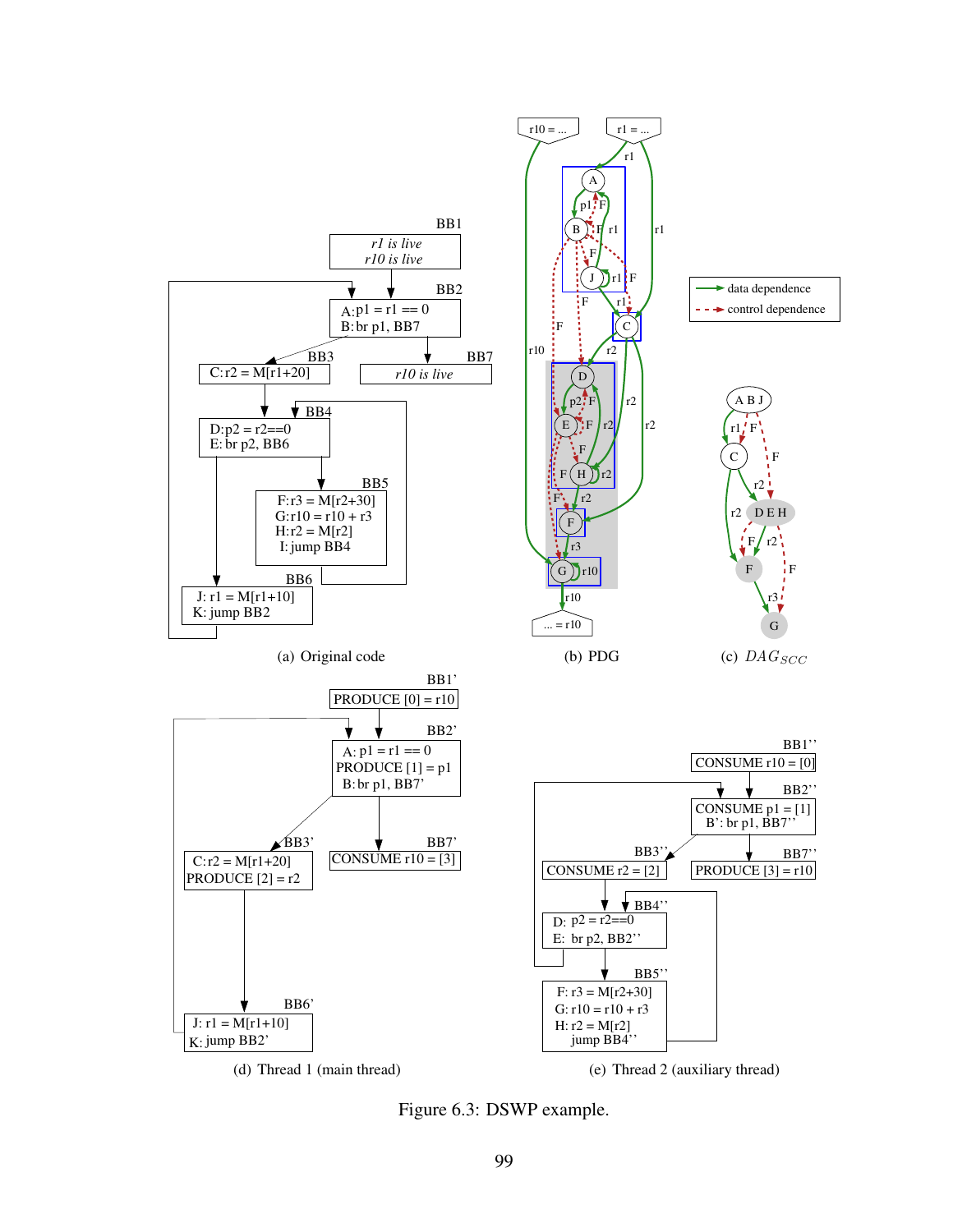The first step in the DSWP algorithm is to build the PDG for loop  $L$ , as described in Chapter 2. Figure 6.3(b) illustrates the PDG for the loop in Figure 6.3(a). Data dependence arcs are annotated with the corresponding register holding the value, while control dependence arcs are labeled with their corresponding branch conditions. In this example, there are no memory dependences. Special nodes are included in the top (bottom) of the graph to represent loop live-in (live-out) registers.

The second step in the algorithm is to ensure an acyclic partition by finding the *PDG*'s strongly connected components (SCCs) and creating the directed acyclic graph of them, the  $DAG_{SCC}$  [103]. The SCCs correspond to instructions collectively participating in a dependence cycle, the loop recurrences. As such, DSWP requires all instructions in the same SCC to remain in the same thread. Lines 3-5 in Algorithm 3 stop the transformation if the  $PDG$  has a single SCC, since such a graph is not partitionable into multiple threads by DSWP. The next step of the DSWP algorithm is to coalesce each SCC in PDG to a single node, obtaining the  $DAG_{SCC}$ . Figure 6.3(b) shows the SCCs delimited by rectangles, and Figure 6.3(c) shows the corresponding  $DAG_{SCC}$ .

After the  $DAG_{SCC}$  is built, the actual thread partition is chosen. In order to enforce the unidirectional flow of communication among the threads, not every partition of the  $DAG_{SCC}$  is valid. The following definition precisely characterizes the set of valid partitions for DSWP.

**Definition 6** (Valid DSWP Partition). A valid partition  $P$  *of the DAG<sub>SCC</sub> is a sequence*  $T_1, T_2, \ldots, T_n$  *of sets of DAG<sub>SCC</sub> 's vertices (i.e.*  $T_i$ *s are sets of SCCs) satisfying the following conditions:*

- *1.*  $1 \leq n \leq t$ , where *t* is the *number* of *threads that the target processor can execute simultaneously.*
- *2. Each vertex in*  $DAG_{SCC}$  *belongs to exactly one*  $T_i \in \mathcal{P}$ *.*
- *3. For each arc*  $(u \to v)$  *in*  $DAG_{SCC}$ *, with*  $u \in T_i$  *and*  $v \in T_j$ *, we have*  $i \leq j$ *.*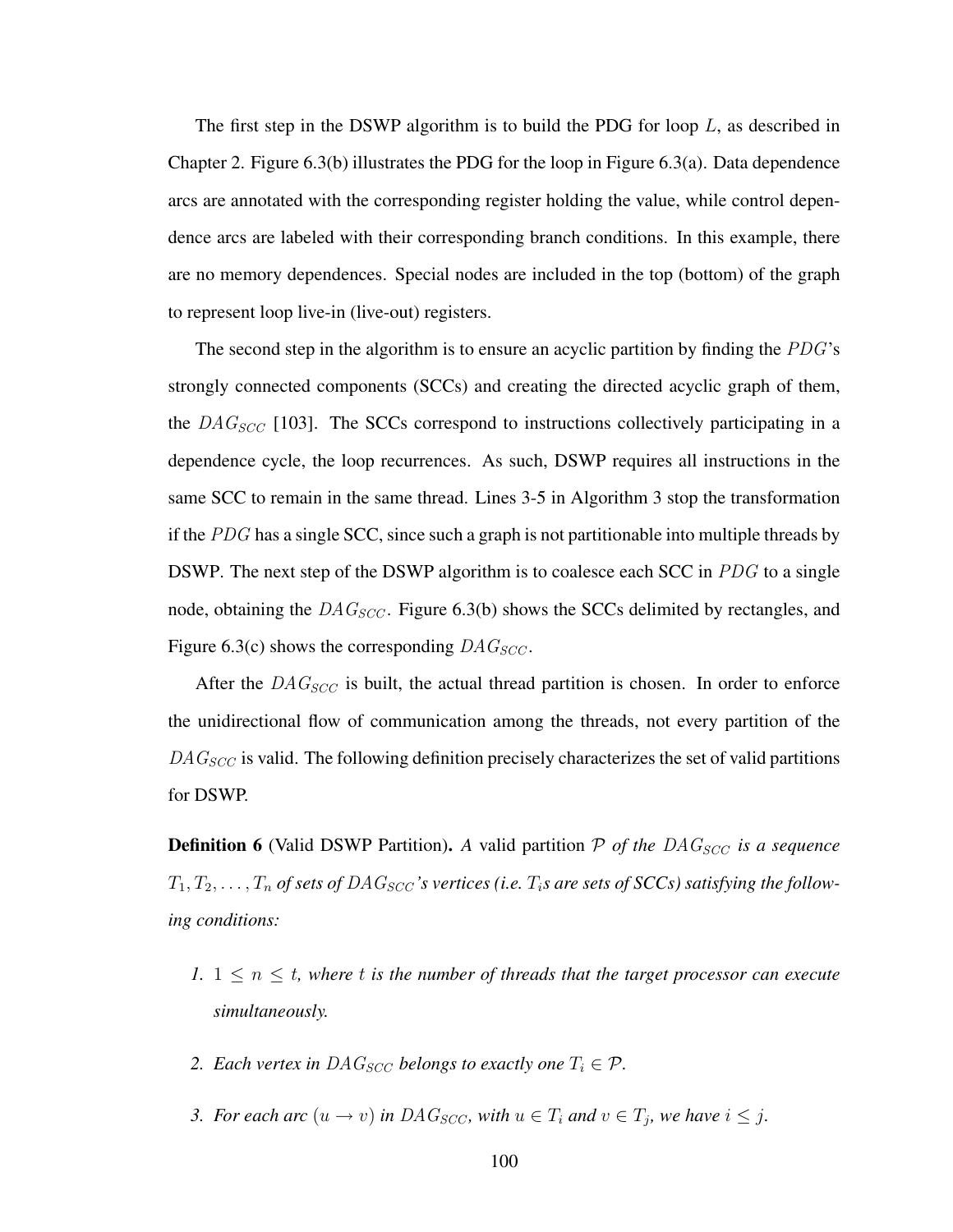A valid partition guarantees that all members of each  $T_i \in \mathcal{P}$  can be assigned to a thread such that the communications inserted by the MTCG algorithm are unidirectional. Condition (3) in Definition 6 guarantees that each arc in the dependence graph  $G$  either flows forward from a thread  $T_i$  to a thread  $T_j$ , where  $j > i$ , or it is internal to one thread. In other words, this condition guarantees an order among the elements of  $P$  that permits the resulting threads to form a pipeline.

The DSWP *Thread-Partitioning Problem* (TPP) is the problem of choosing a *valid partition* that minimizes the total execution time of the resulting code. This optimization problem is at the heart of the DSWP algorithm. Section 6.2 demonstrates that this problem is NP-hard and describes a practical heuristic algorithm to solve it.

After a partition is chosen, the DSWP algorithm estimates whether or not it will be profitable by considering the cost of the communication instructions that need to be inserted. The thread partitioning algorithm may indicate that no partition is desirable by returning a singleton partition. In such cases, Algorithm 3 simply terminates in line 9. Otherwise, it continues by invoking the MTCG algorithm (described in Chapter 3) to generate multithreaded code according to partition  $P$ . The code in Figures 6.3(d)-(e) corresponds to the partition represented by different shades in Figures 6.3(b)-(c).

## 6.2 DSWP Thread-Partitioning Problem

A key component of the DSWP algorithm presented in Section 6.1 is what we call the *thread-partitioning problem* (TPP). Informally, given a loop L, TPP consists of partitioning the SCCs in  $L$ 's PDG among pipeline stages so as to obtain the maximum performance improvement. In this section, we formally describe TPP. In addition, we prove that TPP is NP-hard for the most common class of MT processors, namely those with scalar cores. Finally, we present the heuristic we use to solve TPP in practice.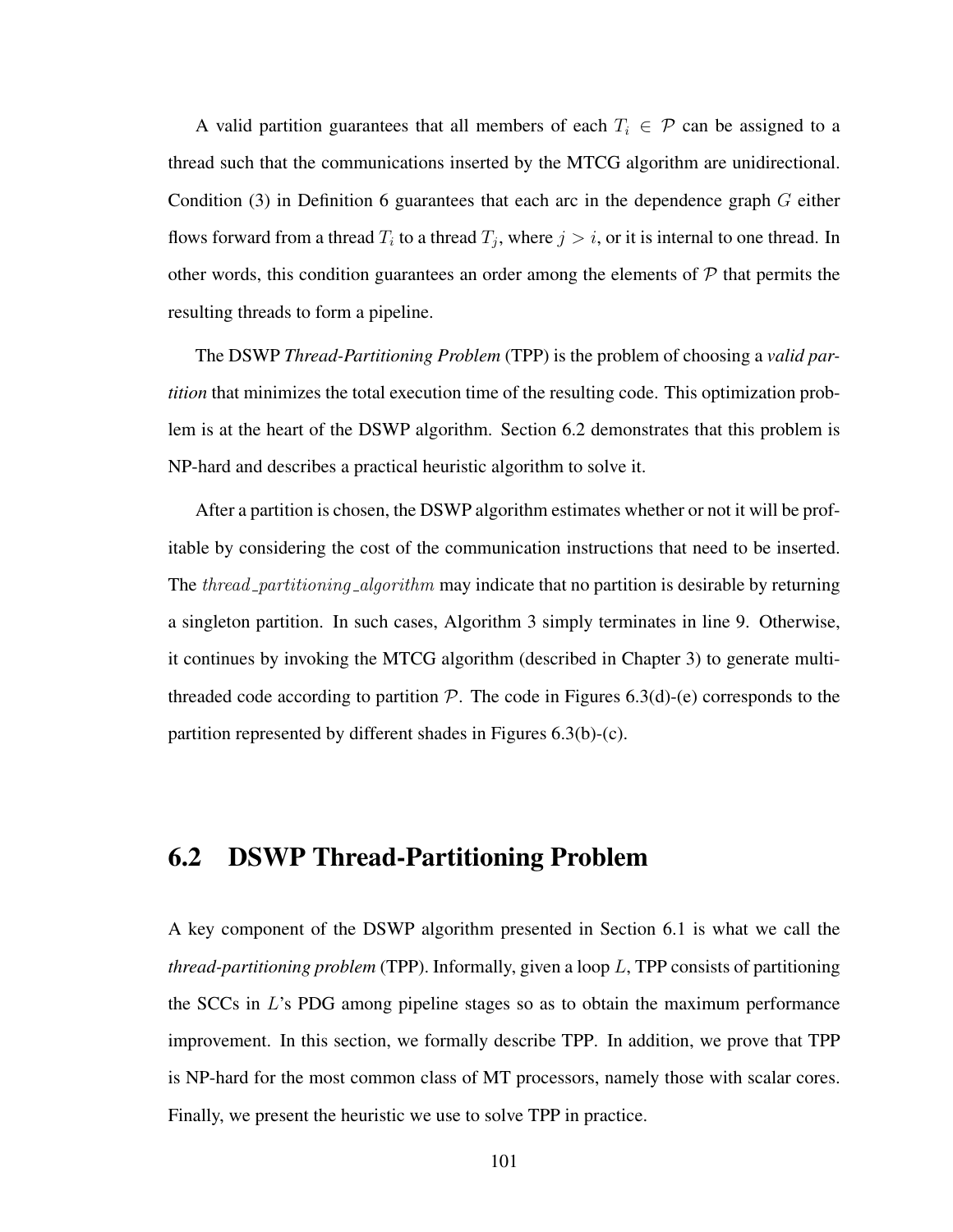#### 6.2.1 Problem Formulation and Complexity

The goal of TPP is to split a loop into a sequence of loops, each one to be assigned to a different thread running on a different processor core, so that the total execution time is minimized. The input to TPP is a loop L to be partitioned, the corresponding  $DAG_{SCC}$ , the number  $t$  of threads that can execute simultaneously, as well as the information about the target processor that is necessary to compute a partition's cost. The output of TPP is a *valid partition* (as per Definition 6) of  $DAG_{SCC}$ , i.e. a sequence of blocks  $T_1, T_2, \ldots, T_n$  ( $n \le t$ ) corresponding to the new threads.

For a loop L, we denote  $exec\_cycles(L)$  the number of cycles that it takes to execute L on a given processor.  $exec_time(L)$  accounts for the execution time of instructions in L, as well as communication instructions that the chosen partition requires. For a large enough number of iterations of the original loop  $L<sup>1</sup>$ , the initial fill time can be amortized so that the execution time of the threaded version of the code is dominated by the execution time of the slowest loop. This situation is analogous to a processor pipeline, whose execution cycle is dominated by its longest stage, and in both cases the optimal scenario occurs when the imbalance between the stages (or loops) is minimum. The following definition formalizes this idea.

Definition 7 (DSWP Thread-Partitioning Problem (TPP)). *Given a loop* L*, its corresponding* DAG<sub>SCC</sub>, the maximum number t of threads that can be executed simultaneously, and *the processors' characteristics necessary to compute exec\_time, choose a partition*  $P =$  $(T_1, T_2, \ldots, T_n)$  *of the SCCs in DAG<sub>SCC</sub> such that:* 

- *1.* P *is a* valid partitioning *(according to Definition 6); and*
- 2. max $\{exec_time(T_i) | 1 \leq i \leq n\}$  *is minimized.*

*(We assume that*  $exec_time(T_i)$  *includes the time for the necessary intra-region communication instructions.)*

<sup>&</sup>lt;sup>1</sup>We avoid applying DSWP to loops with small trip counts due to the costs of initialization and finalization.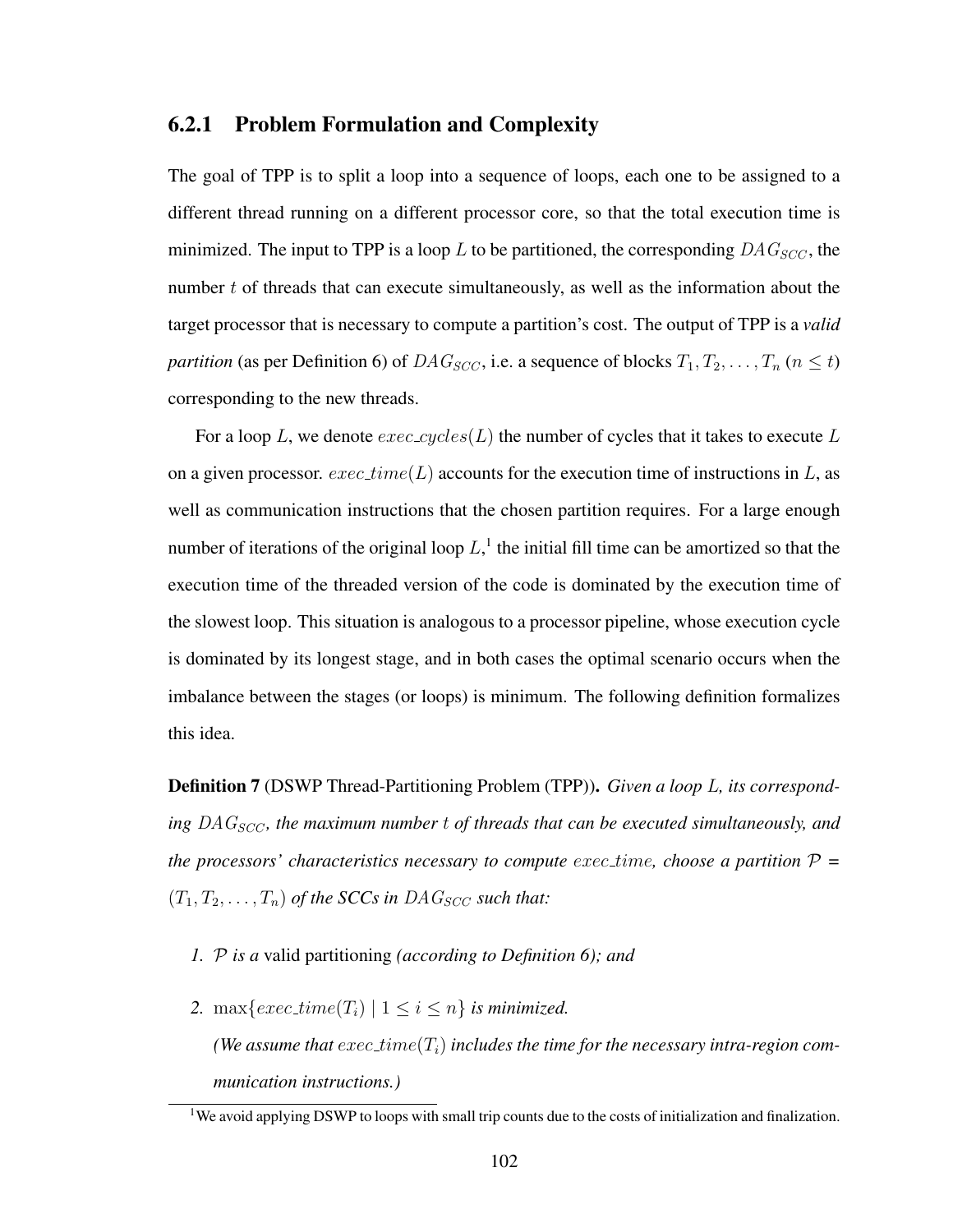In Definition 7, the characteristics of the specific target processor necessary to compute *exec time* are informally described, and they are dependent on the target architecture. However, because most MT processors are built from simple, scalar cores, it is particularly important if one could find an efficient algorithm to solve TPP for this class of processors. Unfortunately, as the following theorem shows, this problem is NP-hard for this class of processors, and therefore it is unlikely that such efficient algorithm exists. We assume that instruction *instr* in a scalar processor has a known latency,  $lat(instr)$ , and the  $exec_time(l)$  of a loop l is the sum of the latencies of the instructions in l. Therefore, a MT processor with scalar cores can be described by its set of instructions  $I$  and the function  $lat: I \rightarrow \mathbb{N}.$ 

#### Theorem 4. *TPP is NP-hard for MT processors with scalar cores.*

*Proof.* We prove this by a reduction from the *bin packing* problem, which is known to be NP-complete [32]. The input to bin packing is a sequence of numbers  $S$ , a number of bins  $b$ , and the capacity  $c$  of each bin. The problem is to decide if there exists an assignment of the numbers in S to the b bins such that the sum of the numbers in each bin is at most c.

A reduction from an instance of bin packing with input  $S$ , b and c, to an instance of TPP with input L,  $DAG_{SCC}$ , t, I and lat can be obtained as follows. For each number  $s_k \in S$ , we add an instruction instr<sub>k</sub> to I with  $lat(instr_k) = s_k$ , and also add instr<sub>k</sub> to L. In addition, we make all instructions in L independent, so that its  $DAG_{SCC}$  will contain one vertex for each instruction and no edges. Finally, we choose  $t = b$ . It is fairly straightforward to verify that the bin packing instance has a solution if and only if the TPP instance has a partitioning with cost at most  $c$ .  $\Box$ 

#### 6.2.2 Load-Balance Heuristic

Given the inherent difficulty of the TPP, we propose a simple heuristic algorithm to solve this problem efficiently in practice. This heuristic, called *Load-Balance Heuristic* (LBH),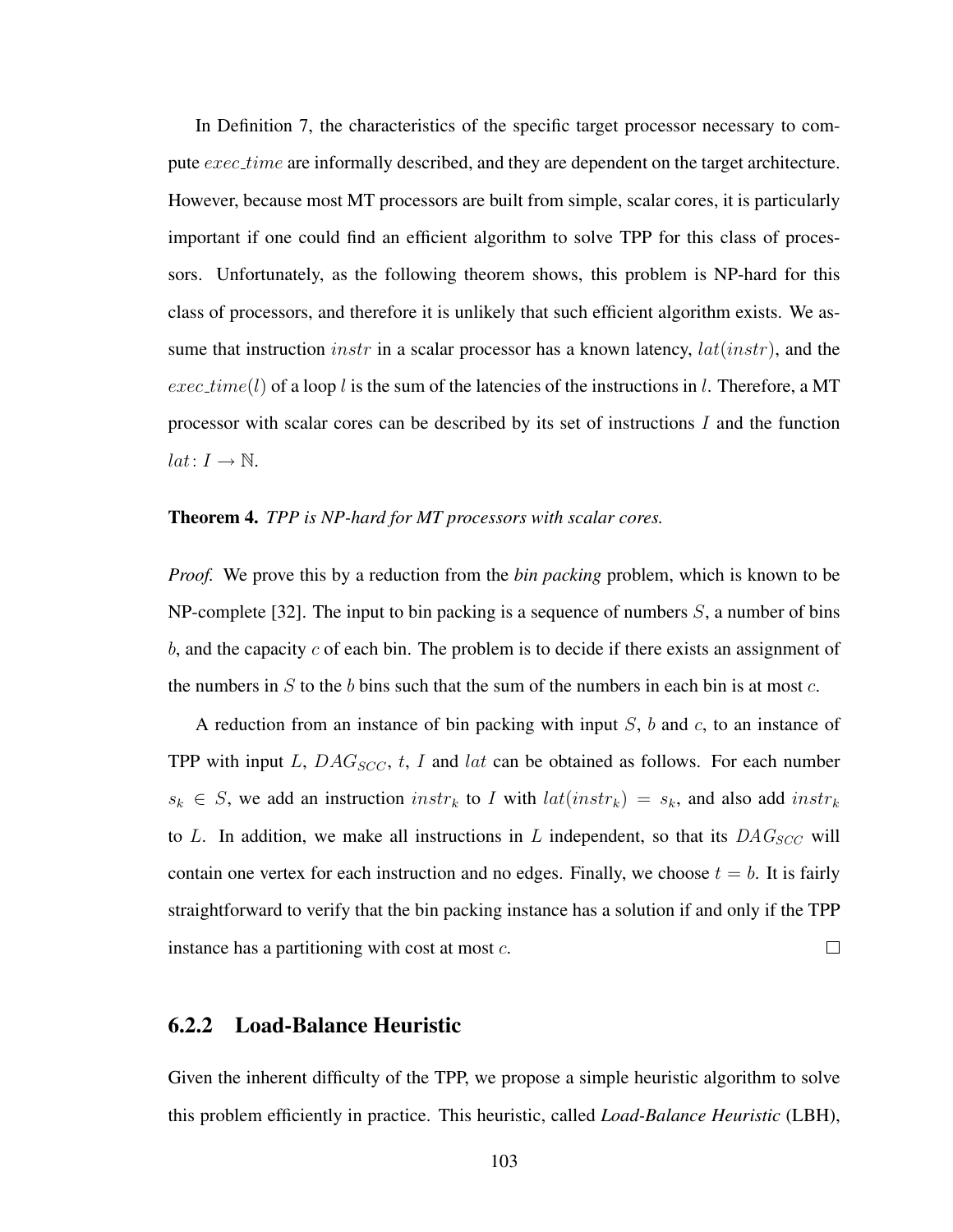tries to equally divide among the threads the estimated total number of cycles  $C$  to execute the input loop. The value of  $C$  is computed by summing up the number of cycles that each instruction takes to execute. For variable-latency instructions, we estimate the expected (average) number of cycles. In addition, the number of cycles of each instruction is multiplied by the profile weight of the basic block containing it. The algorithm computes the corresponding expected number of cycles,  $load(s)$ , for each node s in  $DAG_{SCC}$  as well.

Having computed C and load for each SCC, the goal of the LBH is to assign  $DAG_{SCC}$ 's vertices to the threads  $T_1, \ldots, T_t$  so that, for each thread  $T_i$ , the sum of the expected cycles taken by the SCCs assigned to it is as close to  $C/t$  as possible. As a secondary metric, LBH tries to minimize the number of communication instructions that the resulting partition will require.

The algorithm chooses the SCCs to put in each thread at a time, from  $T_1$  to  $T_t$ . It keeps a set of current *candidate nodes*, which are the SCCs whose all predecessors have already been assigned to a thread (including nodes with no predecessors in  $DAG_{SCC}$ ). At each step, a new candidate is chosen for the thread  $T_i$  being constructed, or the algorithm decides to stop adding nodes to  $T_i$  and to start building  $T_{i+1}$ . The candidate c chosen at each step is the one with the highest  $load(c)$  such that, when added to  $T_i$ , the load of  $T_i$  will not exceed  $C/t$  (in fact, C and t are updated accordingly after finishing the creation of each thread). In case of ties, we choose the node with the largest balance  $|in\_edges(c)| - |out\_edges(c)|$ in  $DAG_{SCC}$ , as an attempt to reduce the number of synchronizations<sup>2</sup>. After choosing a candidate to put in a thread, the set of candidates is updated accordingly, and the process is repeated. The algorithm terminates when  $t-1$  threads have been created, and the remaining nodes are assigned to the last thread.

Finally, to take the cost of communication into account, the resulting load assigned to each SCC is increased by the expected number of cycles corresponding to the communications required by the chosen partition. In case the readjusted load for a SCC exceeds C, the

<sup>&</sup>lt;sup>2</sup>In our  $DAG_{SCC}$  we have multiple edges between two SCCs u and v, one per instruction in u on which some node in  $v$  depends.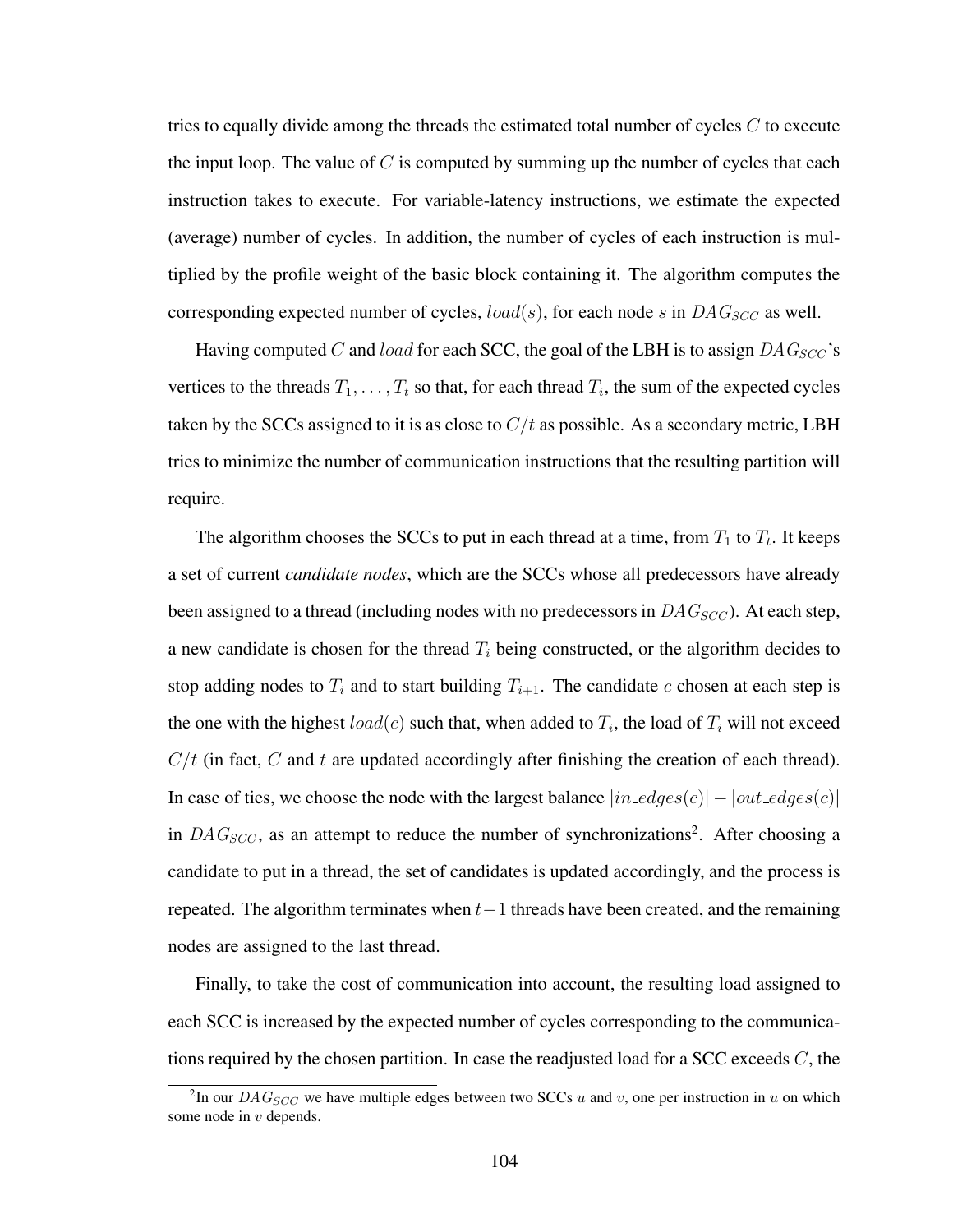partition is not applied to the code.

This heuristic was designed specifically for resource-bound cores, such as simple RISC cores. However, as the experimental results show, it is also very effective for less restricted MT processors with VLIW cores.

## 6.3 Experimental Evaluation

In this section, we experimentally evaluate the DSWP thread partitioning. The results reported here use an implementation of DSWP in the VELOCITY compiler. The experimental methodology used here is the same described in Section 4.4.1.

## 6.3.1 Dual-Thread Results

Figure 6.4 presents the results for DSWP targeting two threads. Among the benchmarks described in Section 4.4.1, Figure 6.4 shows the ones for which DSWP obtained a dualthread partition, using the load-balance heuristic from Section 6.2.2. The overall function speedup in Figure 6.4 is 27.9%. The maximum speedup is 143.7% for *435.gromacs*. This benchmark has a large memory footprint, and therefore it effectively benefited from the doubled L2 cache capacity (the cores have private L2).



Figure 6.4: Speedups for dual-thread DSWP over single-threaded execution.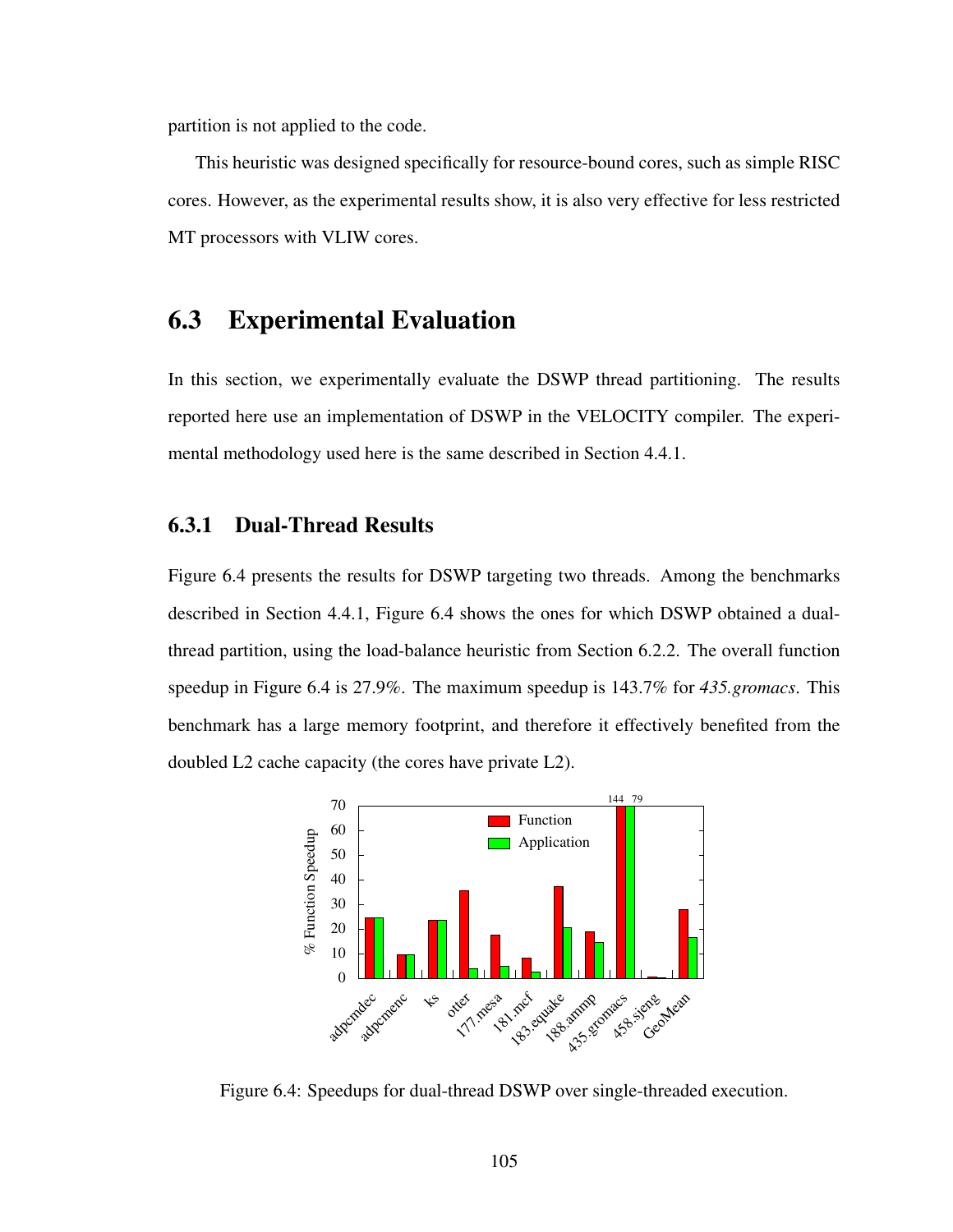#### 6.3.2 Comparison to GREMIO

Figure 6.5 compares the function speedups achieved by GREMIO and DSWP, for the benchmarks from Table 4.2 that were parallelized by at least one of these techniques. On average, DSWP achieves 20.9% speedup, compared to 22.9% for GREMIO. As can be seen, each of GREMIO and DSWP outperforms the other on several benchmarks. As mentioned above, due to caching effects, DSWP results in 2.44× speedup for *435.gromacs*. A similar behavior was not observed with GREMIO because it unluckily kept the instructions responsible for most L2 misses in the same thread. Figure 6.5 also shows a bar for each benchmark indicating the speedup of the best performing version. This is the performance a compiler combining only these two MT techniques can ideally obtain with two threads. This best-of speedup averages 36.9%.



Figure 6.5: Speedups for dual-thread GREMIO and DSWP over single-threaded execution.

By the nature of DSWP, the parallelism it extracts is *pipelined multi-threading* (PMT). GREMIO, as discussed in Section 5.2, is not restricted to a specific kind of parallelism. In our experiments, GREMIO produced CMT for five benchmarks, and PMT for the other four (Table 5.1). As can be noticed, CMT is applicable in cases where DSWP is not (*mpeg2enc* and *179.art*). In other cases, DSWP outperforms the CMT extracted by GREMIO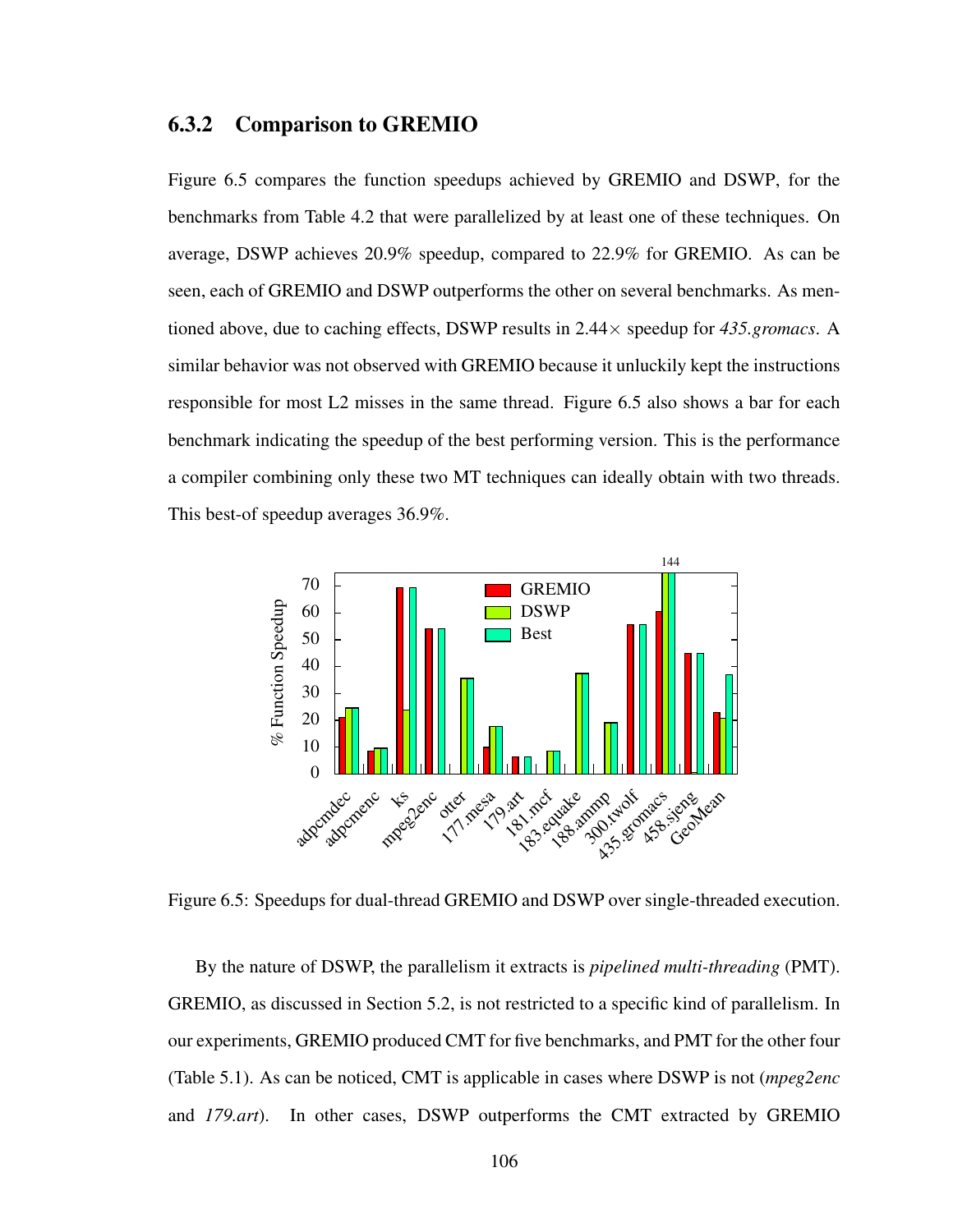(*adpcmdec*, *177.mesa* and *435.gromacs*). In the cases GREMIO extracted PMT, it is better than the PMT extracted by DSWP using the load-balance heuristic described in [74] in some cases (*ks*, *300.twolf*, and *458.sjeng*). This shows potential for studying better partitioning algorithms for DSWP.

## 6.3.3 Sensitivity to Communication Latency

Figure 6.6 shows the effect of increasing the communication latency of our base model from 2 cycles to 10 cycles. The average speedup drops only 0.2%. As mentioned earlier, this tolerance to communication latency is a key property of PMT. In fact, in Ottoni et al. [74], we conducted more experiments and observed the same latency-tolerance even for communication latencies of 100 cycles. The communication overhead that affects DSWP is only the extra instructions that execute inside the cores.



Figure 6.6: Speedups for dual-thread DSWP over single-threaded execution, with different communication latencies.

#### 6.3.4 Sensitivity to Queue Size

We also conducted experiments with reduced queue sizes. In these experiments, the size of each queue in the model was reduced from 32 down to a single element. Figure 6.7 illustrates the results. Most benchmarks are affected, and the average speedup drops about 6%.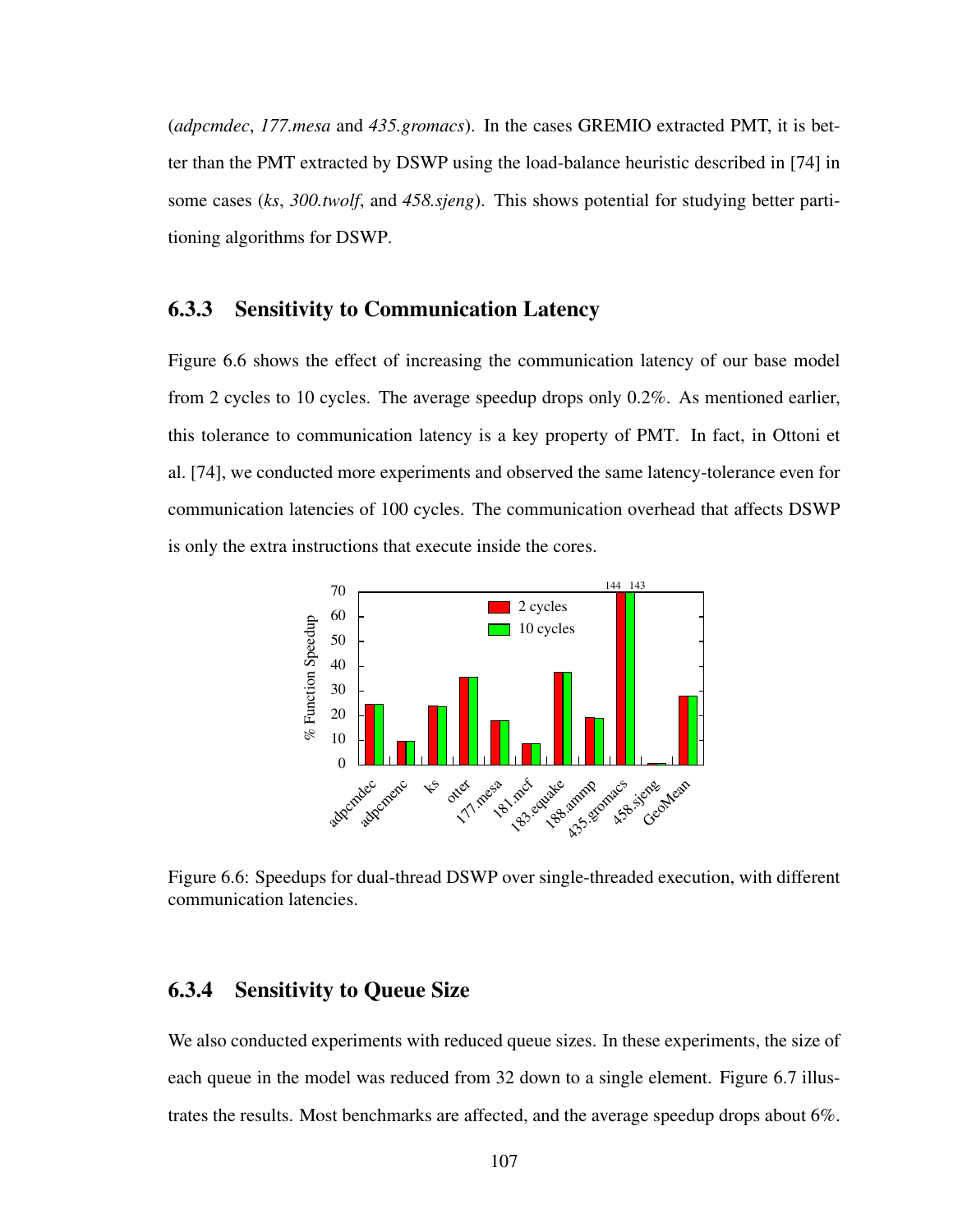The reason for this is that larger communication queues enable better decoupling among the threads. The better decoupling hides variability in the threads across different loop iterations, which is more important for benchmarks with lots of control flow and irregular memory accesses (e.g. *ks* and *181.mcf*).



Figure 6.7: Speedups for dual-thread DSWP over single-threaded execution, with different queue sizes.

#### 6.3.5 Scalability

This section analyzes the scalability of DSWP when targeting more than 2 threads. Figure 6.8 shows the speedups obtained by DSWP for 2, 4, and 6 threads. The average speedups are 27.1% for 2 threads, 33.9% for 4 threads, and 42.2% for 6 threads. These results show some performance scalability. However, the performance of DSWP is not very scalable in general. The main reason for this is that the performance of DSWP is limited by the slowest SCC in the PDG. After this SCC is isolated in its own pipeline stage, although the other stages can be further partitioned, this will not result in any performance improvement. Another reason for the lack of scalability of DSWP is the overhead of communication instructions. As the number of threads increase, the amount of communication that is necessary also tends to increase.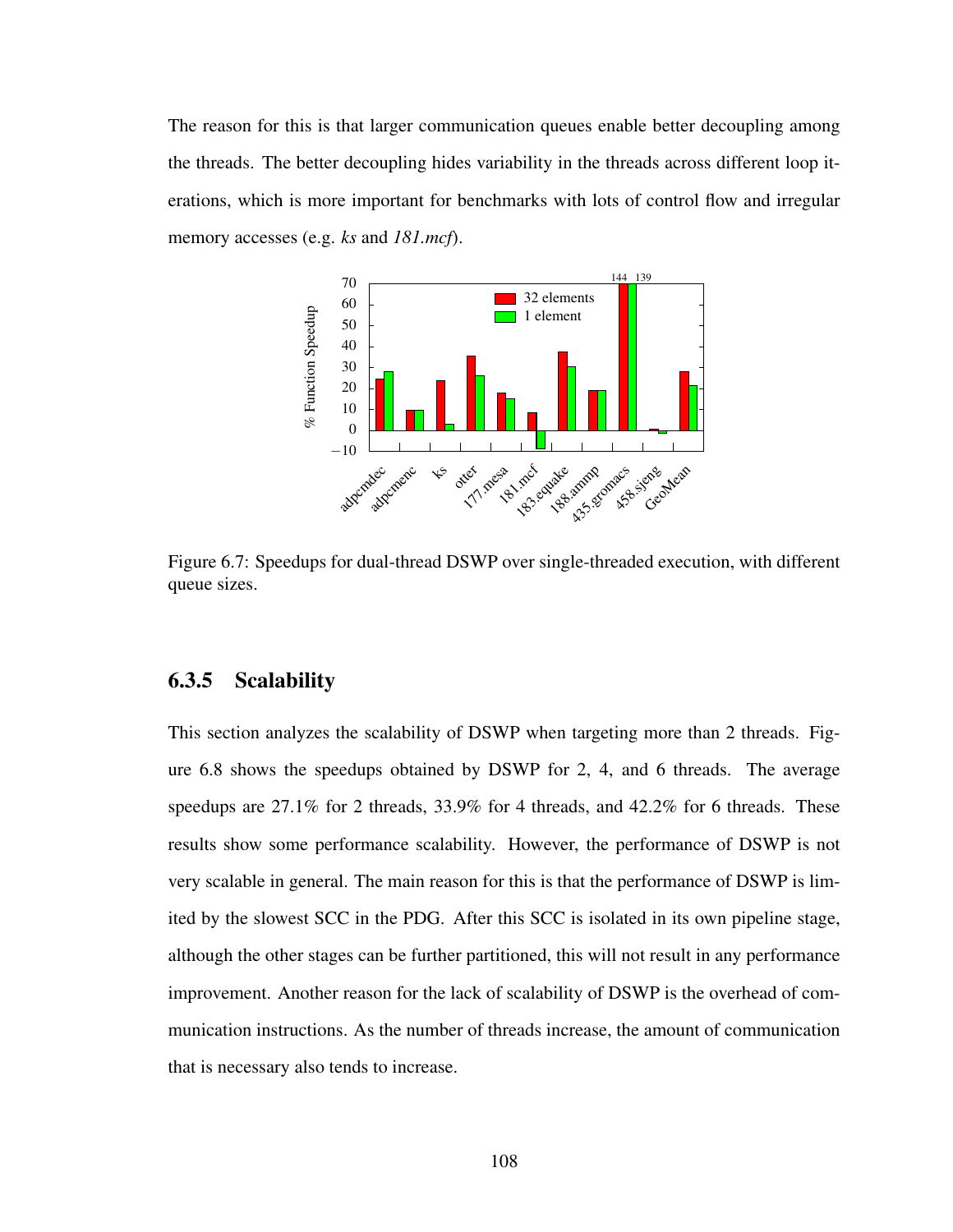

Figure 6.8: Speedups for DSWP over single-threaded execution.

## 6.4 Related Work

As discussed earlier in the beginning of this chapter, the DSWP partitioning technique presented here was inspired by the work of Rangan et al. [82, 85]. Nevertheless, our DSWP is a significantly more general. The technique in [85] is only applicable to loops traversing recursive data structures, and it consists of putting the traversal code in a separate thread to hide cache misses. On the other hand, our technique focuses on the recurrences in the code, and it tries to balance the load among the threads while keeping the recurrences thread-local. As such, our DSWP is applicable to general loops (not only traversals of recursive data structures), and can generate multiple threads of execution. Furthermore, by utilizing our framework based on the PDG and the code-generation algorithms we proposed, our DSWP is a general compilation technique that can handle irregular dependences and arbitrary control flow.

From a different perspective, the DSWP presented in this chapter shares similarities with loop distribution (or loop fission) [2, 115]. Loop distribution consists of partitioning a loop into a sequence of loops, and it is generally used to expose DOALL loops and to improve memory locality. Compared to DSWP, the main difference is that the loops gener-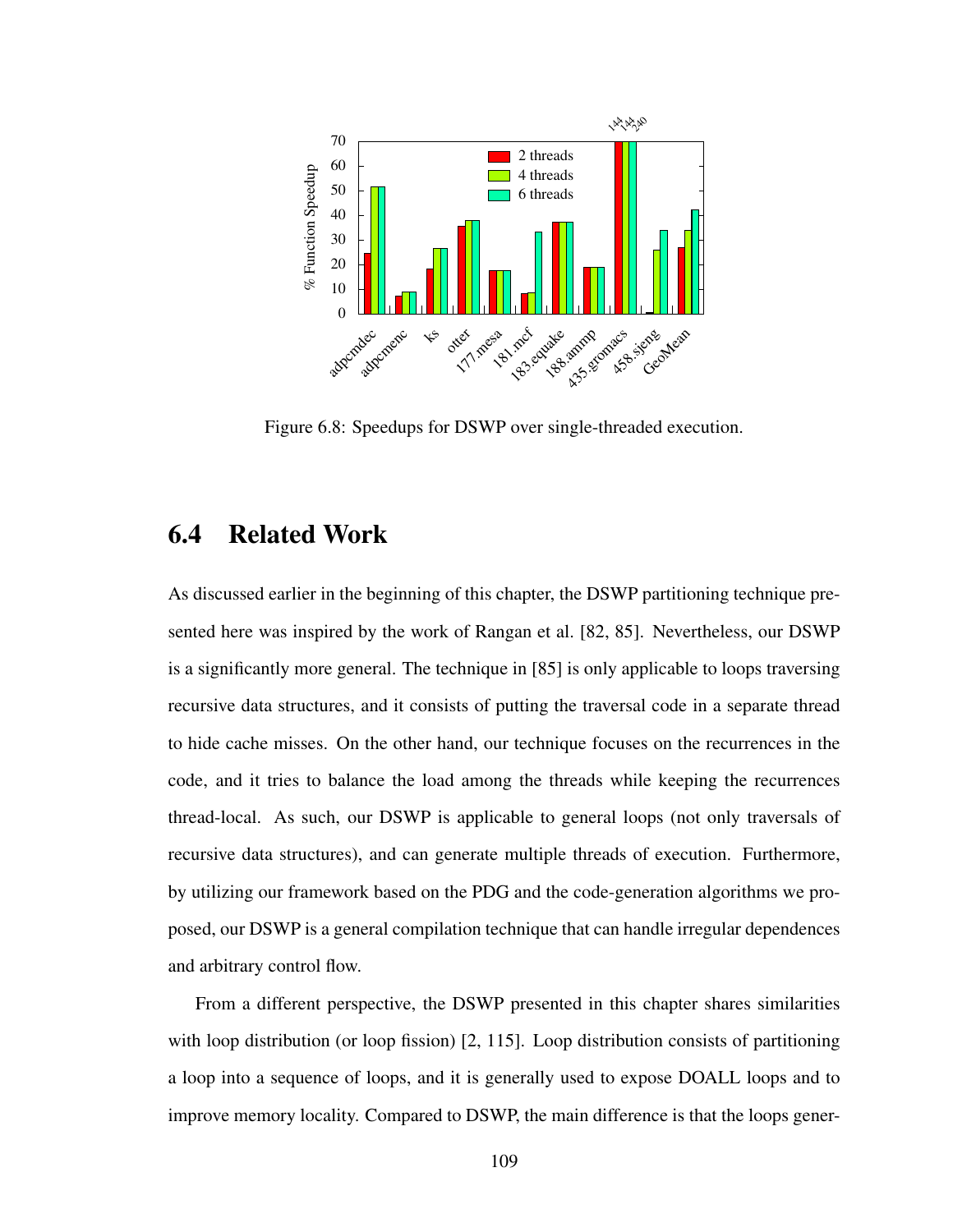ated by DSWP are executed concurrently, while the loops obtained by loop distribution run one after the other. This difference is also the source of a limitation of loop distribution, which is generally restricted to counted loops, or loops for which an upper bound on the number of iterations can be statically determined. The reason for this is the necessity to allocate storage to communicate values produced by one thread and used by another. DSWP, on the other hand, can be applied to loops with arbitrary number of iterations, precisely because the loops execute concurrently. The threads will naturally block if the communication queues become full, thus avoiding to have to pre-allocate an unbounded amount of intermediate storage.

A different approach to parallelize loops with recurrences is DOACROSS [22, 78]. With DOACROSS, loop iterations are executed in multiple processors in a round-robin fashion. To respect loop-carried dependences, synchronization primitives are inserted in the code, such that instructions in one iteration wait for their dependent instructions in the previous iterations to complete. Despite some success, the benefits of DOACROSS are generally limited by two factors. First, the number and position of loop-carried dependences lead to synchronizations in the code that limit the amount of parallelism. Second, by executing loop iterations in a round-robin fashion among the processors, DOACROSS inserts the synchronizations in the critical path to execute the loop. In other words, the synchronization cost is paid between every pair of consecutive iterations, essentially multiplying this cost by the number of iterations of the loop. Together, these two issues generally negate the benefits of DOACROSS. DSWP avoids these two main problems of DOACROSS. First, DSWP isolates large, problematic recurrences in separate threads, which reduces the latency to complete the critical dependence cycles of the loop. To some extent, this benefit can be obtained by techniques that combine scheduling with DOACROSS [14]. Second, DSWP avoids the problem of inserting the communication latency on the critical path to execute the loop. This is achieved by creating a unidirectional flow of the dependences among the threads.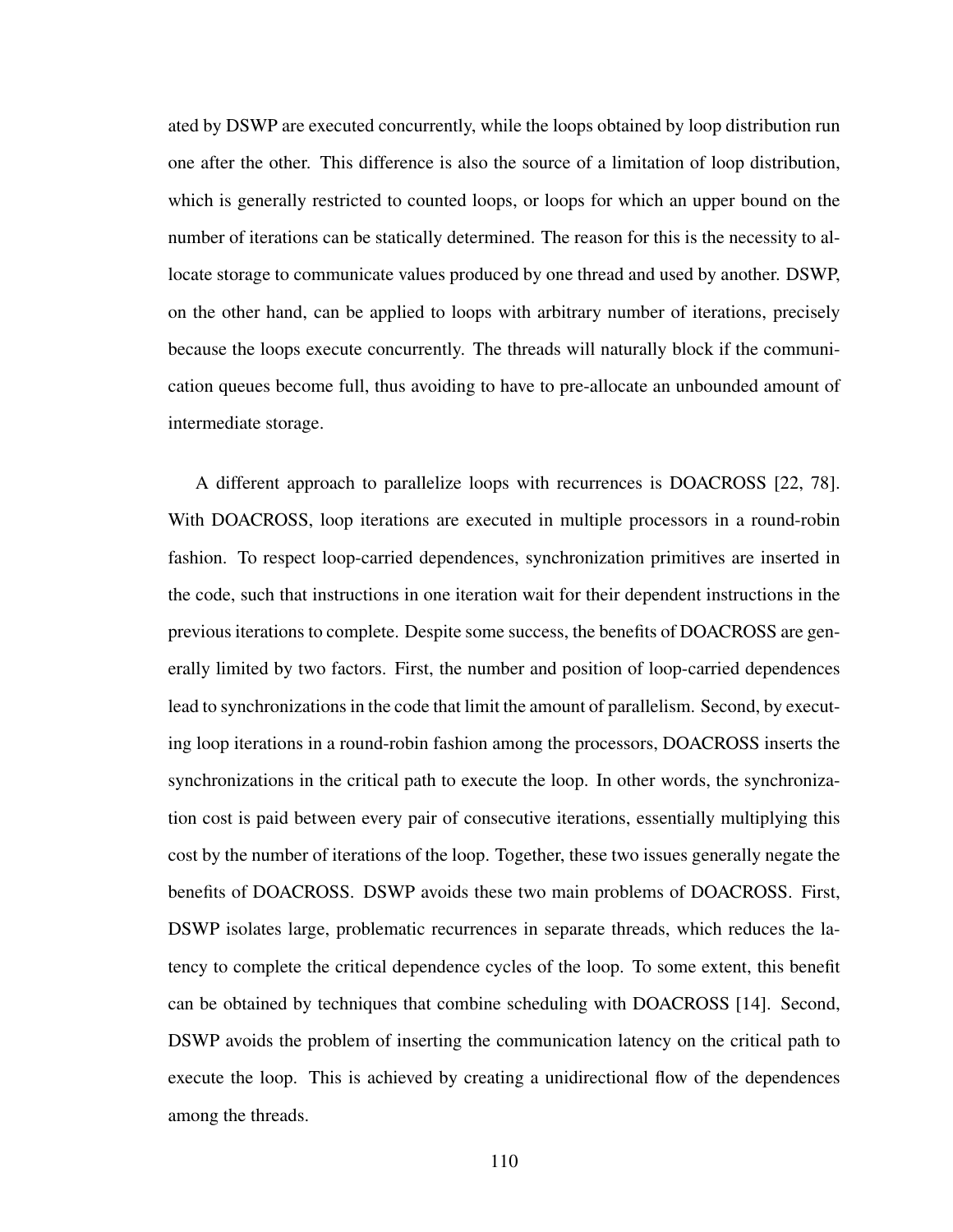Despite its limitations, DOACROSS has found applicability when combined with speculation, in techniques generally known as *Thread-Level Speculation* (TLS) [9, 47, 98, 101, 106, 120]. Unfortunately, even in this scenario, the amounts of parallelism obtained have been limited, hardly justifying the complex hardware support required for speculation. Furthermore, recent research has shown that, by adding speculation support to DSWP [109], much larger performance gains can be obtained [10].

A much less popular parallelization technique is called DOPIPE [24, 78]. Similar to DSWP, DOPIPE partitions a loop into a sequence of loops to be executed concurrently. Davies [24] even describes the combination of DOPIPE with DOALL, which is very similar to the Parallel-Stage DSWP described in Chapter 7. The advantages of DSWP over DOPIPE lie in the generality and applicability of the technique. DOPIPE is restricted to structured programs and counted loops. DSWP, by relying on our general MTCG algorithm, is able to handle arbitrary control flow.

## 6.5 Significance

This chapter presented the Decoupled Software Pipelining (DSWP) thread partitioning. DSWP generalizes the idea of single-threaded software pipelining, which exploits ILP across loop iterations, to exploit TLP. The DSWP technique proposed in this chapter exploits pipeline parallelism from loop nests with arbitrary control flow. In this work, we demonstrated that the problem of finding the best partition for DSWP is NP-hard, and we described a simple heuristic that tries to balance the load among the threads. The experimental results demonstrated, for selected benchmarks, an average speedup of 27% on 2 threads and 42% on 6 threads. In Chapter 7, we describe an extension of DSWP that increases its scalability.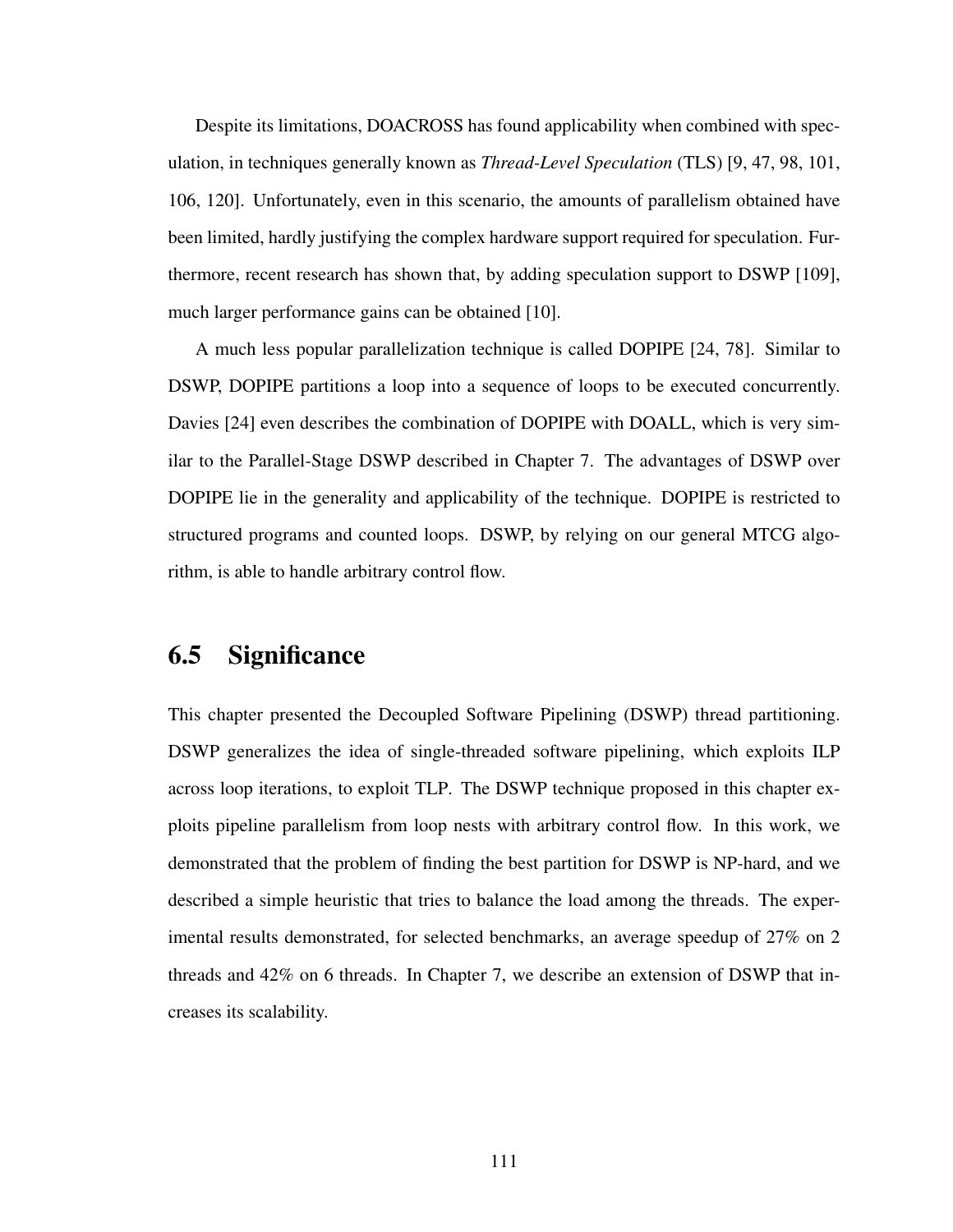# Chapter 7

# Parallel-Stage Decoupled Software Pipelining Thread Partitioning

The work presented in this chapter is the fruit of a strong collaboration with Easwaran Raman, based on ideas introduced in [77] and fully developed in [81]. More specifically, this chapter focuses on the author's main contributions, which are related to the extension to the MTCG algorithm (Section 7.3) to support parallel stages. The experimental results presented here use a partitioning heuristic proposed by Easwaran Raman, which is briefly described in Section 7.2.

In Chapter 6, we presented the Decoupled Software Pipelining (DSWP) thread partitioning. Although widely applicable, the results in Section 6.3.5 demonstrate that DSWP does not scale well with the number of threads. In this chapter, we describe an extension of DSWP, called Parallel-Stage DSWP, that trades applicability for increased scalability [77, 81].

Before describing PS-DSWP, it is important to understand the main limiting factor of DSWP. Since DSWP treats strongly connected components (SCCs) in the PDG as atomic blocks for partitioning, the latency of the slowest SCC is a lower bound on the latency that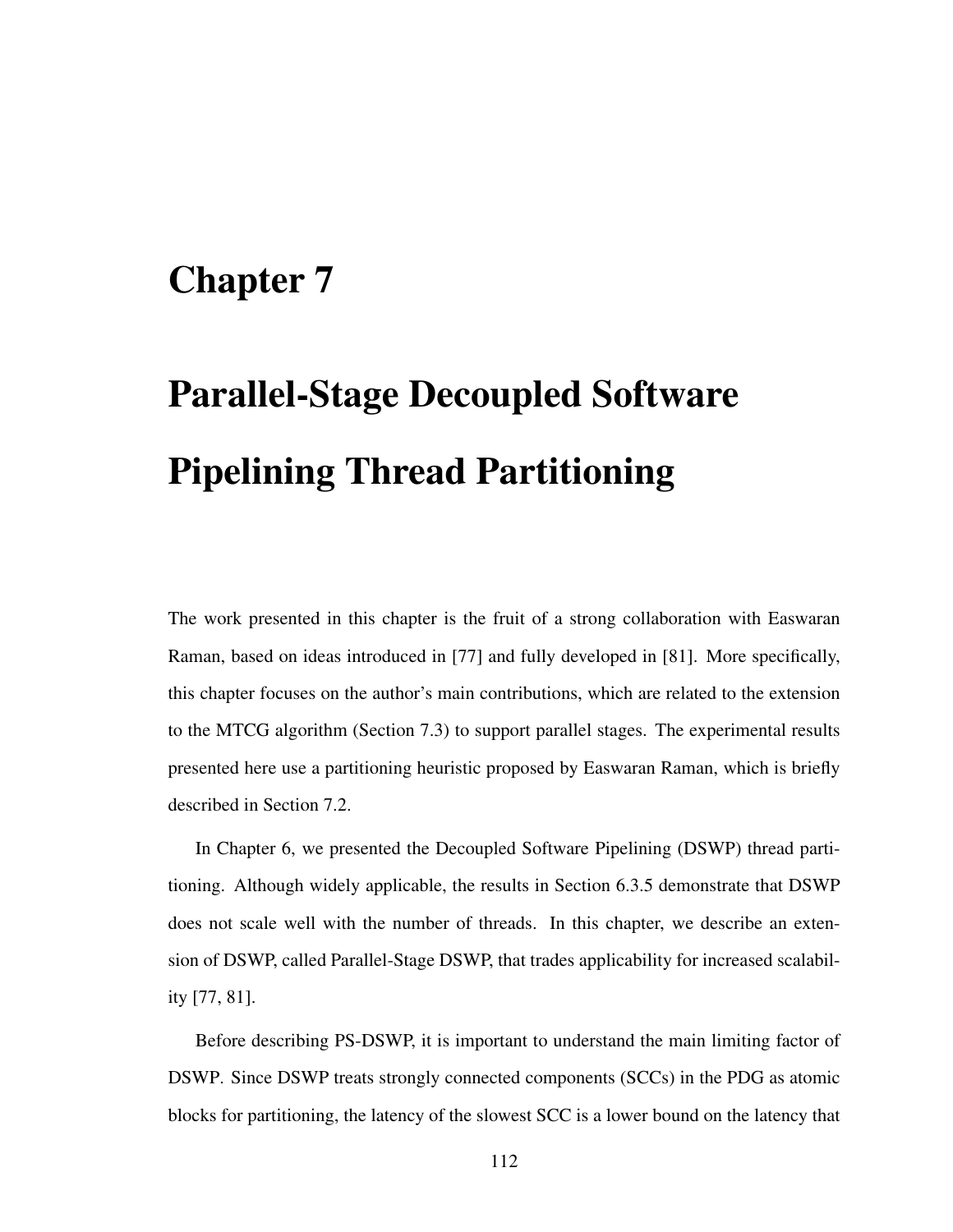DSWP can achieve for a loop. In other words, DSWP reaches its maximum performance when the slowest stage of the pipeline is exactly the largest SCC.

Our key observation is that, although SCCs cannot be split among multiple threads to form a strict pipeline, under some conditions, a pipeline stage can be executed by multiple threads concurrently. In particular, if the bottleneck stage can run concurrently on multiple threads, it is possible to achieve performance beyond the limit of basic DSWP. This chapter investigates and exploits opportunities for *parallel stages* in the pipeline, i.e. stages executed in parallel by multiple threads.

The question that arises is: when can we make a stage parallel, especially if it contains a non-trivial SCC? Naturally, SCCs represent recurrences, or dependence cycles, so at first it may seem that those must be executed sequentially. Our key insight is that, although a non-trivial SCC must include loop-carried dependences, this SCC can be safely executed by multiple threads if none of its loop-carried dependences are carried by the outer loop to which DSWP is being applied. In other words, a large SCC may exist because of dependences carried only by an inner loop. In this case, although each invocation of the inner loop must be executed by a single thread, different invocations of this inner loop can be concurrently executed in separate threads. Another example of a large SCC that may be assigned to a parallel stage is in case of function calls. If multiple calls to a function may execute concurrently, then the call instructions to this function will constitute trivial but heavy-weight SCCs. In some cases, this problem can be mitigated by function inlining. However, inlining may not be practical because of code size. Furthermore, executing this SCC in a parallel thread provides better scalability than doing inlining and subdividing it in multiple stages.

As an example, consider the code in Figure 7.1, which is the same example from Chapters 3 and 6. This code traverses a list of lists, implemented as a linked data structure, and adds up the cost fields of all the elements. Figure 7.2(a) shows this example in low-level code, and its corresponding PDG and  $DAG_{SCC}$  are illustrated in Figures 7.2(b)-(c). The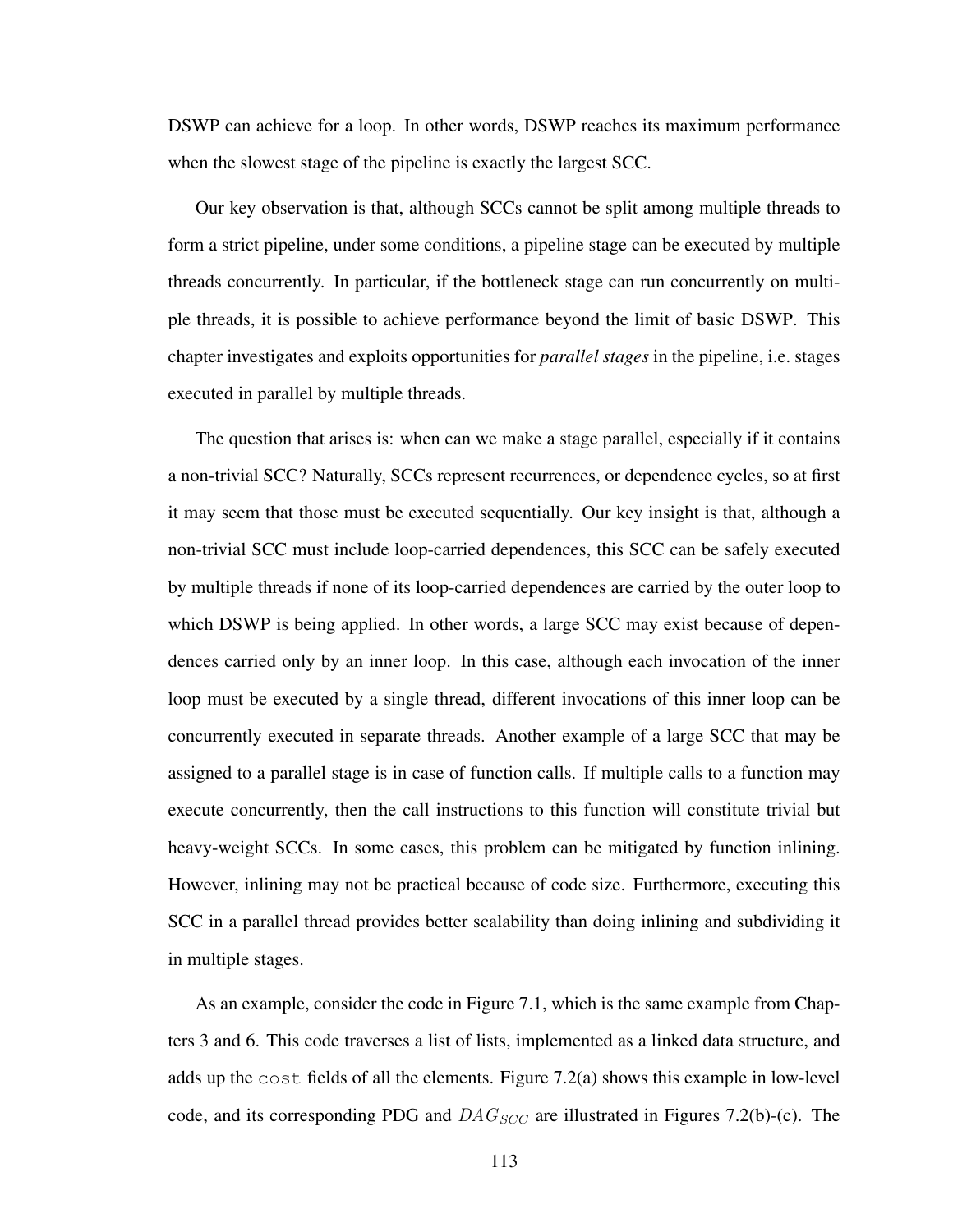arcs for intra-iteration dependences with respect to the outer loop are represented by solid lines; dependences carried by the outer loop are represented by dashed lines. Data dependence arcs are annotated with the corresponding register holding the value, while control dependence arcs have no label. Since there are five SCCs in Figure 7.2(c), DSWP can extract up to five threads for this example. However, due to imbalance among the SCCs, it is unprofitable to use five threads in this case. In fact, assuming the lists traversed in the inner loop contain at least a few elements, the SCC DEH will be the bottleneck. However, its two loop-carried dependences,  $E \to D$  and  $H \to D$ , are carried only by the inner loop. Therefore, this SCC can be assigned to a parallel stage.

```
while (list != NULL) {
  for (node = list->head; node != NULL;
       node = node->next) {
   total += node->cost;
  }
 list = list->next;
}
```
Figure 7.1: Motivating example.

Similar to DSWP, PS-DSWP can benefit from any analysis or transformation that proves the absence of or eliminates loop-carried dependences. For both DSWP and PS-DSWP, these analyses and transformations can break SCCs, thus exposing more parallelization opportunities. In the case of PS-DSWP, these can also expose larger pieces of code that can be assigned to a parallel stage. In addition, for PS-DSWP, it is important to differentiate which loops carry each dependence. There are several analyses and transformations in the literature that can be applied to disprove or eliminate loop-carried dependences, thus greatly improving the applicability of PS-DSWP. We discuss some of these techniques in the next section. After that, we discuss thread partitioning for PS-DSWP, present the extensions to the MTCG algorithm to support parallel stages, and provide an experimental evaluation.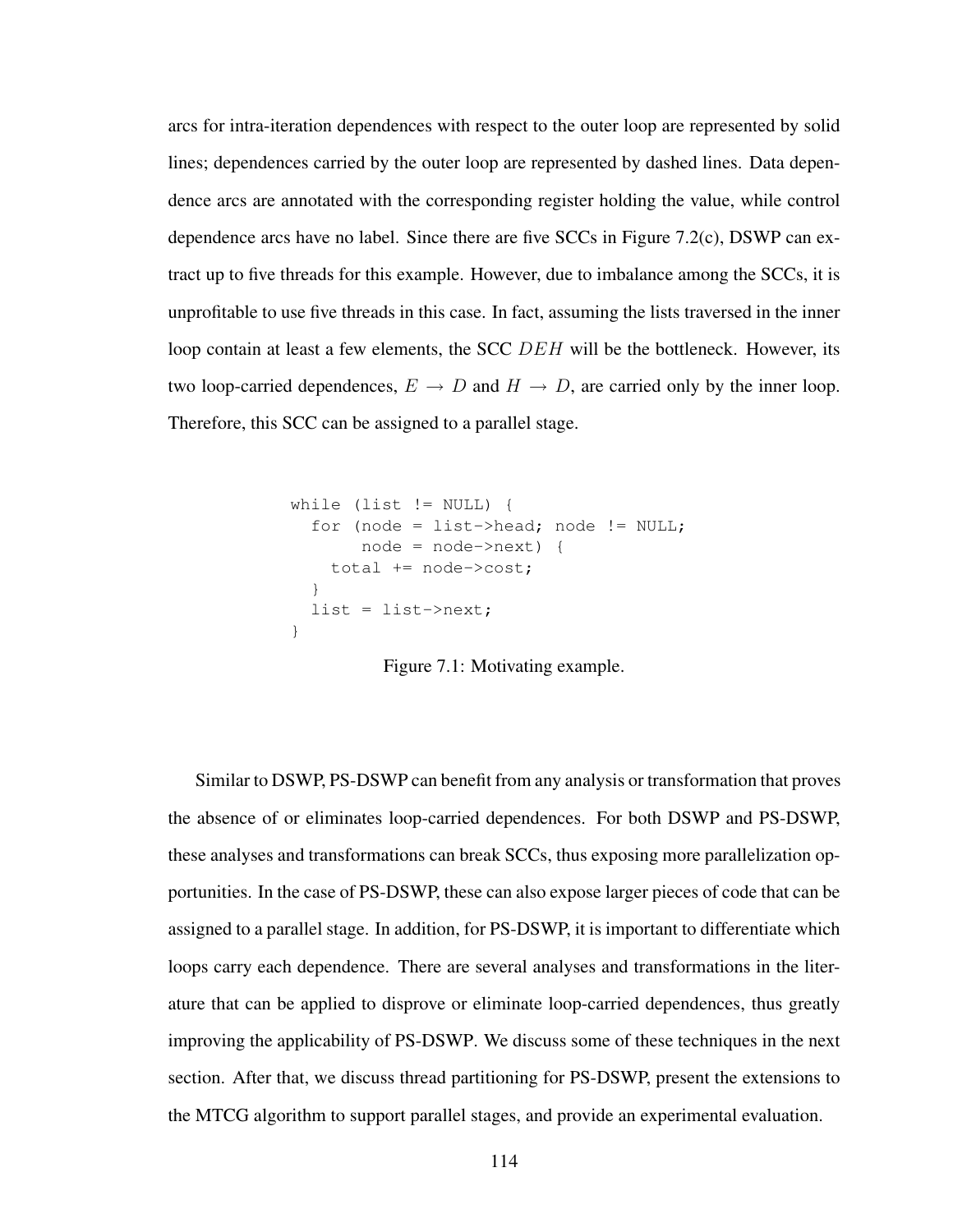

Figure 7.2: (a) Low-level code, (b) PDG, and (c)  $DAG_{SCC}$  for the example in Figure 7.1.

## 7.1 Breaking Loop-Carried Dependences

Many memory analysis techniques have been proposed to disprove false memory dependences. For regular array-based codes, a variety of complex analyses have been proposed to find DOALL loops, including the GCD and the Omega tests [2, 115]. Although these techniques are rarely sufficient to find truly DOALL loops beyond scientific applications, they can eliminate some dependences and thus expose larger parallel stages for PS-DSWP.

Programs using pointer-based, recursive data structures are generally much harder to analyze. Nevertheless, several existing techniques can prove the absence of loop-carried dependences in these scenarios. Notably, memory-shape analyses [34, 37, 89] can be used for this purpose. By proving that a data structure is acyclic, shape analyses can be used to determine that different iterations of a loop traversing such data structure can execute in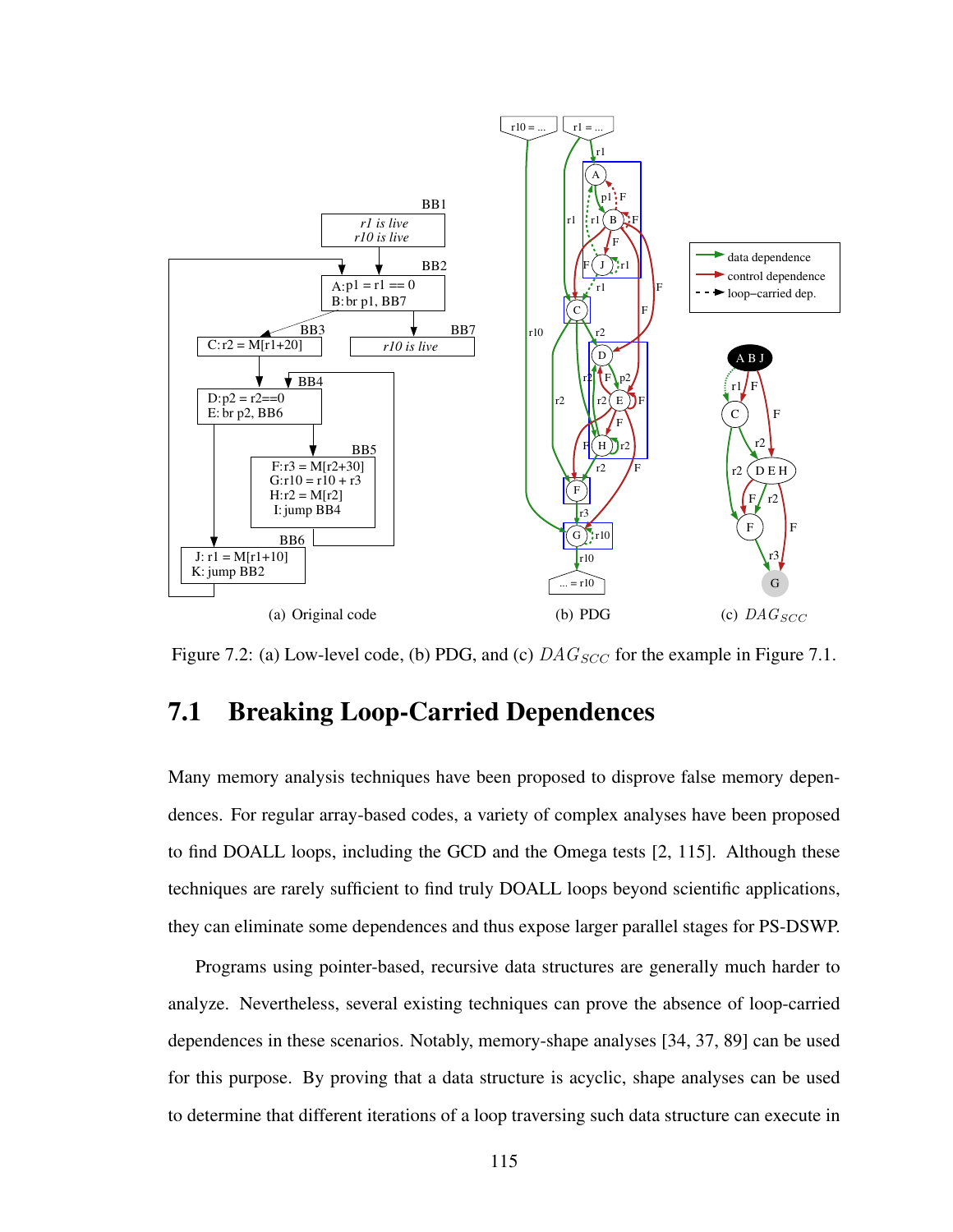parallel. Complementally, the navigator analysis proposed by Ghiya et al. [33] can prove that a traversal loop follows an acyclic path even if the data structure is cyclic.

In several cases, even though true loop-carried dependences exist, transformations can be applied to eliminate these dependences. The classic examples are *reductions*, such as *sum reduction* [2]. Reduction transformations benefit from the commutative and associative properties of operations to allow them to execute in a different order. For example, a sequence of additions can be performed in any order and the result is the same. To be part of a reduction, a variable must have no use inside the loop other than in the reduction instructions. An example of sum reduction is operation  $G$  in Figure 7.2 (denoted in gray in Figure 7.2(c)). Even though this instruction has a loop-carried self dependence cycle, it can be assigned to a parallel stage. In the parallelized code, each thread executing this stage will have its own local copy of the reduction variable, and the values of all these variables will be added together at the end. Other types of reductions include multiplication, minimum, maximum, and complex minimum and maximum (with other associated values) [2].

Other common sources of memory dependences are calls to memory-management routines, such as malloc and free in C. Typically, the calls to these functions are conservatively executed sequentially. However, under some circumstances, these dependences can be eliminated. To do so, it is necessary to analyze the code to determine that the addresses and the order of the allocated memory chunks do not affect the program's semantics. Under this common circumstances, the calls to memory-management functions can be replaced by calls to corresponding thread-safe versions, if available.

## 7.2 PS-DSWP Partitioning

For PS-DSWP, the thread-partitioning problem is extended with one more dimension. Besides partitioning the nodes of the DAG<sub>SCC</sub> among the pipeline stages, a *replication factor* must be chosen for each stage. For a particular stage  $S_i$ , its replication factor  $f(S_i)$  corre-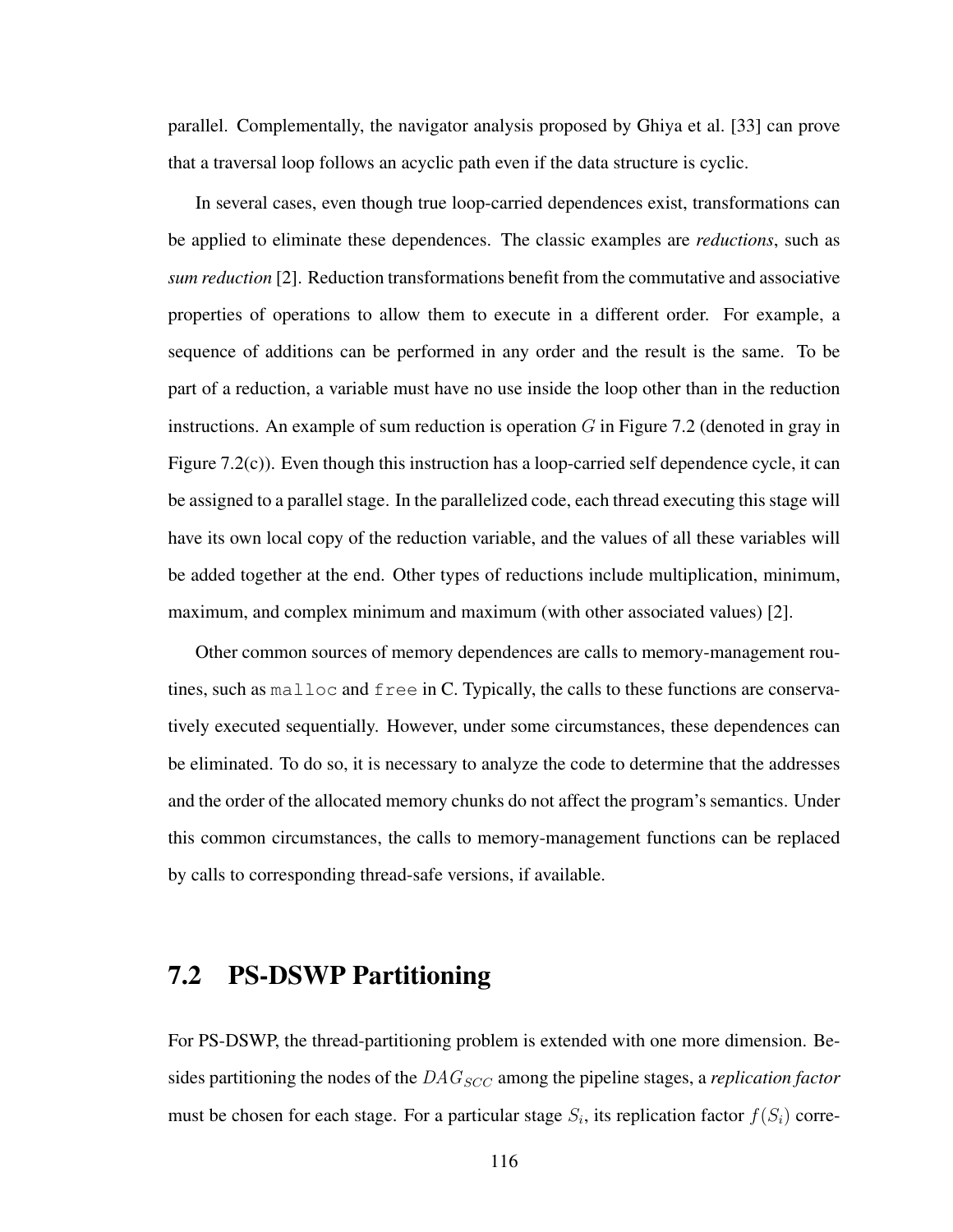sponds to the number of threads that will execute  $S_i$ . Therefore, if a stage  $S_i$  has  $f(S_i) > 1$ , then  $S_i$  is a *parallel stage*. Otherwise,  $f(S_i) = 1$  and  $S_i$  is a *sequential stage*. Being *s* the the number of stages in the pipeline and  $t$  the target number of threads, the replication factors must satisfy:  $\sum_{i=1}^{s} f(S_i) \leq t$ . This guarantees that the number of threads needed is at most the number of target threads.

As mentioned earlier, not every SCC is assignable to a parallel stage. In order to determine whether a set of SCCs can be assigned to a parallel stage, SCCs are classified into two categories. If a SCC has no dependence carried by the outer loop (i.e., the one being parallelized), then it is classified as a *doall* SCC. Furthermore, for a given SCC, if all its dependences carried by the outer loop correspond to reductions (as described in Section 7.1), then this SCC is *doall*. Otherwise, the SCC contains dependences carried by the outer loop that are not subject to reduction transformations, and the SCC is *sequential*. In the example in Figure 7.2(c), the only sequential SCC is  $ABJ$  (denoted in black). SCC G, despite having a dependence carried by the outer loop, is a sum reduction.

Based on the definitions above, a pipeline stage  $S_i$  may be made parallel if two conditions are satisfied. First, all  $S_i$ 's SCCs must be doall. Second, all the arcs in the PDG's subgraph induced by the instructions in  $S_i$  must not be carried by the outer loop. Together, these two conditions ensure that a parallel stage has no dependence carried by the outer loop, except for reduction-related dependences.

Similar to DSWP, the primary goal of a PS-DSWP partitioner should be to balance the load among the threads. In the presence of parallel stages, this means to minimize  $MAX_{i=1}^{s} (exec_time(S_i)/f(S_i))$ , where  $exec_time(S_i)$  is the execution time for stage  $S_i$ . Clearly, this problem is at least as hard as the DSWP partitioning problem, which was demonstrated to be NP-hard in Section 6.2.

To solve this problem in practice, Raman et al. [81] proposes a simple heuristic, which focuses on catching cases where a single, large parallel stage is possible. This heuristic starts with each SCC in its own stage, and then greedily merges parallel stages as long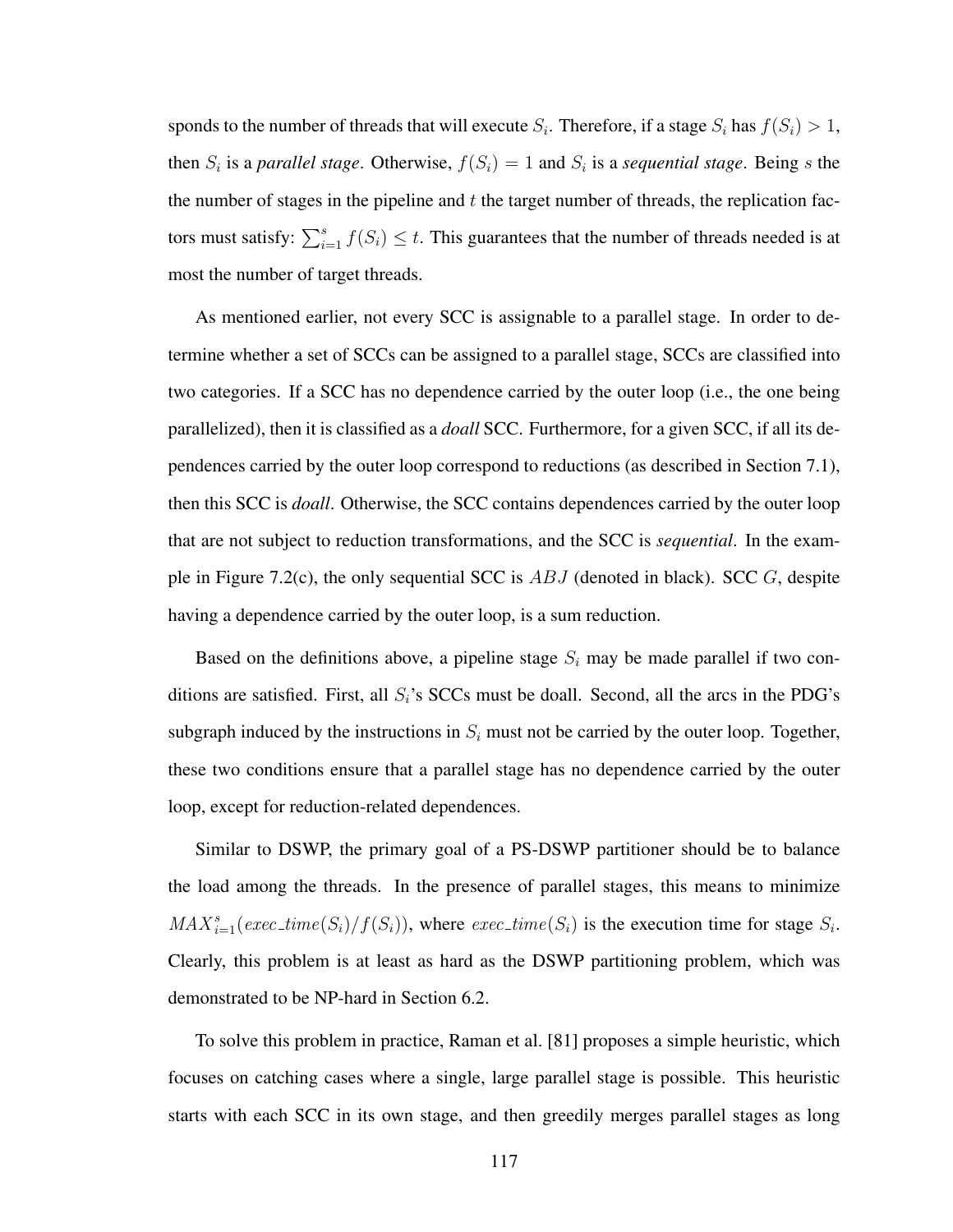as the resulting stage is also parallel and no cycle among the stages is formed. When it is no longer possible to merge parallel stages, the parallel stage with the largest weight is selected as the only final parallel stage. All the other stages are merged, still ensuring the unidirectional communication between stages, and made sequential stages. For non-DOALL loops, this can result in three configurations: (1) a sequential stage followed by a parallel stage; or (2) a parallel stage followed by a sequential stage; or (3) a sequential stage, followed by a parallel stage, followed by another sequential stage. The replication factor  $f$  for the final parallel stage is then selected as the target number of threads minus the number of sequential stages. As we show in Section 7.4, this simple heuristic is able to find good partitions for a few benchmarks. However, there are several drawbacks with this heuristic, such as not balancing the load among the threads and allowing a single parallel stage. Studying better partitioning algorithms for PS-DSWP is left as future work and, in fact, it is the subject of ongoing research.

## 7.3 Code Generation

In order to support parallel stages in the pipeline, it is necessary to extend the MTCG algorithm in several ways. This section describes these extensions, as we proposed in [81]. In general, these extensions can be applied as a post-pass to the MTCG algorithm, which need not be aware of parallel stages.

A very naïve code generation strategy to support parallel stages is to initially apply loop unrolling. This way, multiple copies of corresponding code could be assigned to different stages, therefore obtaining the effect of parallel stages. However, this approach does not scale well because of code growth. We avoid this problem with a slightly more elaborate code generation scheme, which allows all the threads executing the same stage to share the same code.

The key to avoid code replication is to be able to access the communication queues using *indexed addressing mode*. In this mode, a queue is specified by a constant offset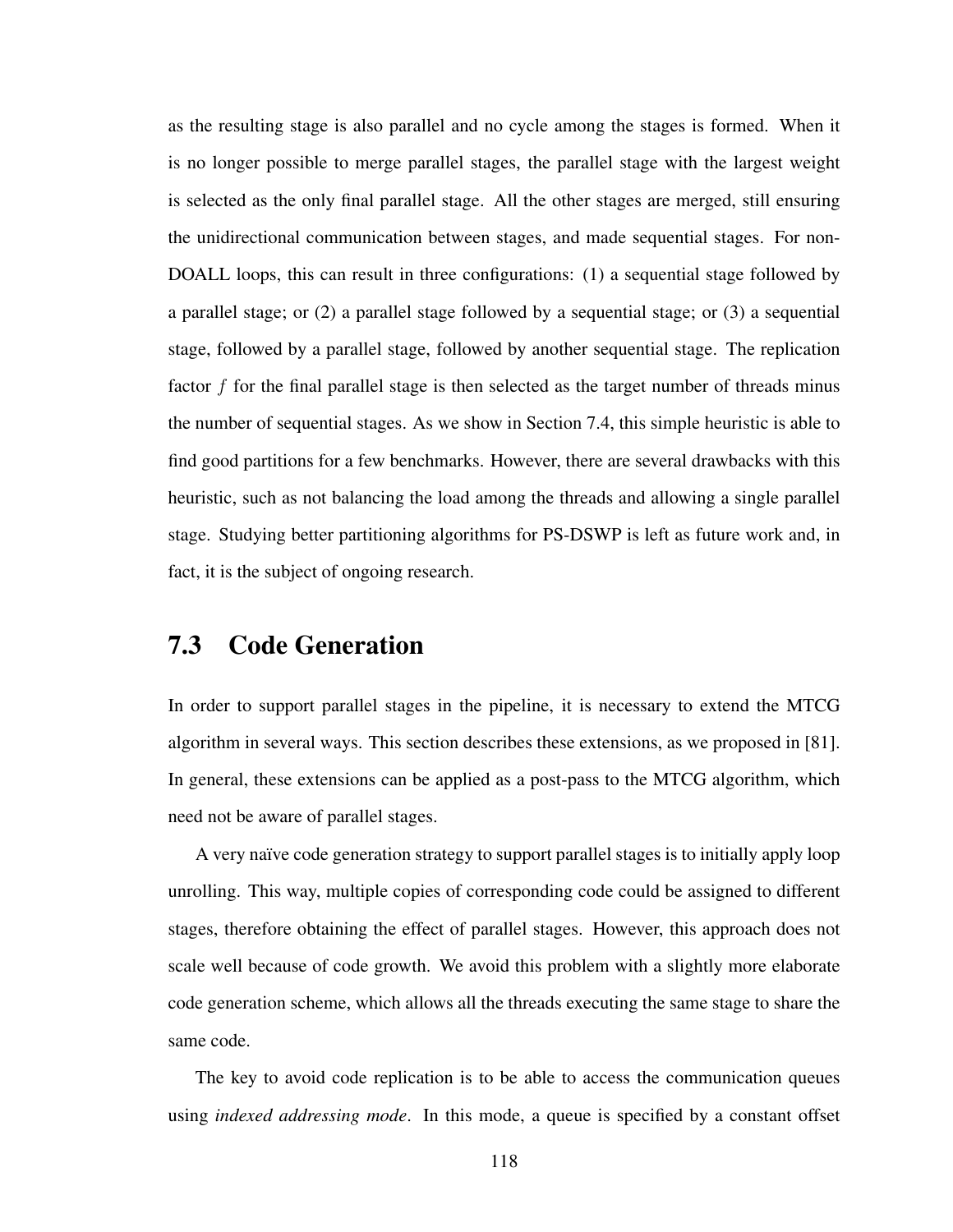plus the value contained in a register. By simply changing the value of this register for different loop iterations, the communications between sequential and parallel stages can be coordinated in a simple manner. Indexed addressing mode is trivial to implement in case of software queues. And, even for hardware queues, which typically only allow immediate addressing to queues [85, 104], this requires just a slight hardware change. The trickiest part is to avoid having to encode a register value in the special produce and consume instructions, which may require more bits to encode than what is available. However, we can work around this problem by adding one architectural register to contain a base queue value, which is added to the immediate queue number encoded in the instructions. We call this register the *queue-base register*. The only other addition is a special instruction to set the value of these queue-base register. We call this instruction queue.set.

The next subsections describe the transformations that need to be performed after the MTCG algorithm is applied. Notice that these are independent from the communication placement strategy employed by MTCG, thus naturally allowing COCO to be used in conjunction with parallel stages.

## 7.3.1 Communication Insertion

This section explains how to adjust the communication instructions inserted by the MTCG algorithm to deal with the presence of parallel stages.

#### Loop Communications

Inside the parallelized loop, it is necessary to adjust the communication instructions to enable proper communication between sequential and parallel stages. As mentioned above, one of the goals is to have all threads executing a parallel stage share the same code.

One possible scheme is for all threads to share the same communication queues, with parallel threads dynamically pulling work out of the queues as they finish their previous iterations. This scheme has the advantage of dynamically balancing the load among the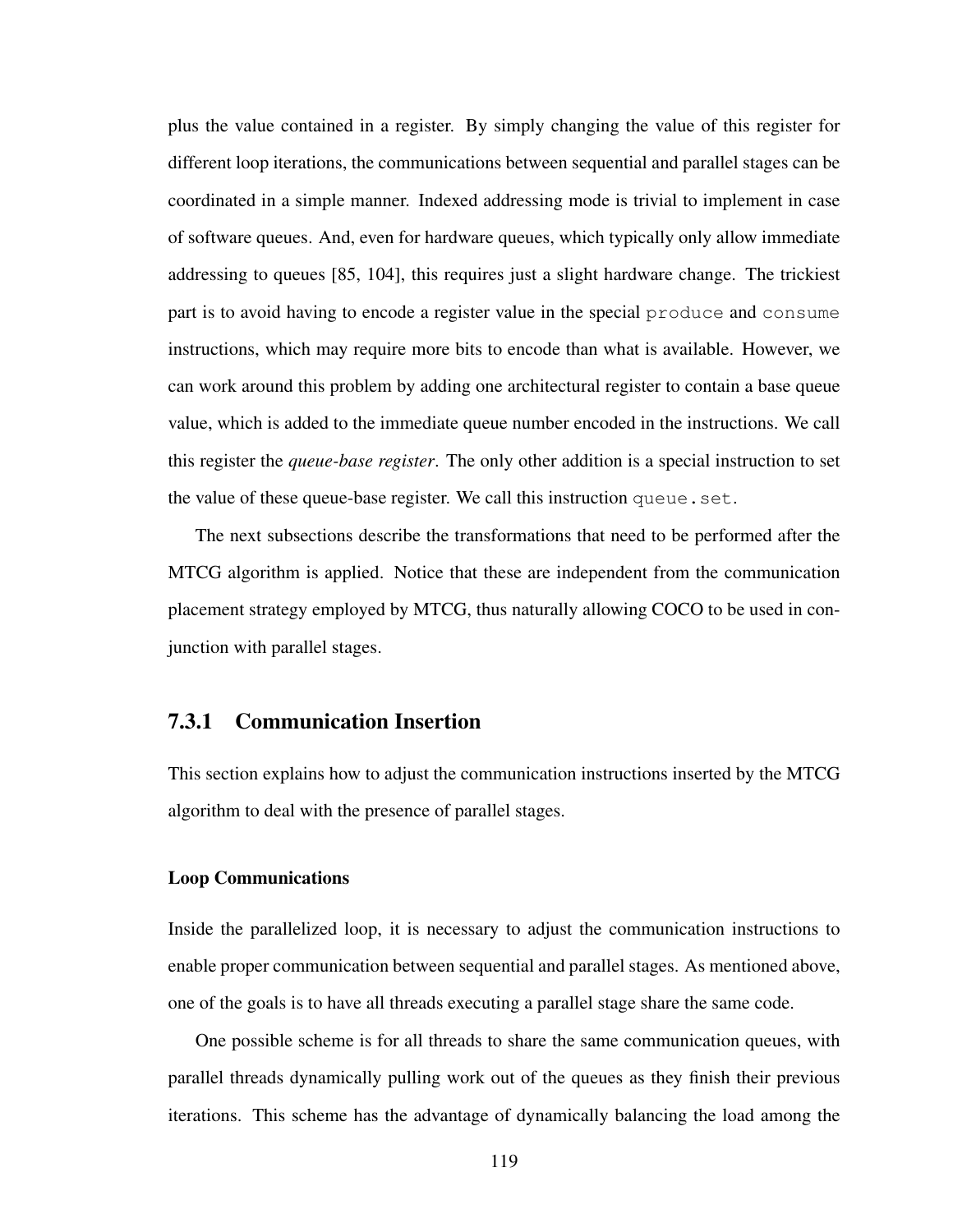parallel threads, and it is somewhat similar to the OpenMP workqueuing or taskqueuing model [95, 102]. However, since PS-DSWP can generate multiple parallel threads communicating to a single downstream sequential thread, some complications arise with this scheme. First, this scheme requires a more complex design for communication queues, where multiple producers can write to the same queue. Second, with the scalar communication queues that we have been assuming so far, not all values are read at the same time. Due to timing issues, this brings the possibility of different threads consuming the values for the same loop iteration, which can result in incorrect execution. Therefore, to guarantee correctness, a mechanism to enforce that each parallel thread consumes all values corresponding to the same loop iteration is necessary. Third, this dynamic work allocation scheme brings complications because the parallel threads may need to communicate in the same order with both an upstream and a downstream sequential threads. In other words, the order in which the threads executing a parallel stage consume values from their upstream sequential stage may have to match the order in which they produce values to their downstream sequential thread. More precisely, this is necessary when the sequential threads also communicate directly. This can, however, be avoided by forcing all values from the upstream sequential stage be communicated to the downstream sequential stage through the intermediate parallel stage. Nevertheless, this requires adapting the MTCG algorithm to enforce a pattern of strictly linear pipeline communication.

To avoid the issues of dynamic work assignment mentioned above, we opted for a simpler scheme, in which iterations are statically assigned to threads executing a parallel stage. In this approach, each thread executing the parallel stage both consumes from and produces to a unique set of queues. Since all threads for a parallel stage execute the same code, uniqueness can be achieved by setting the base-queue register with a different value upon creation of the auxiliary threads. The value of the base-queue register should be chosen so that the sets of queues used by the parallel threads do not overlap. For the threads executing sequential stages, the value of the base-queue register is adjusted every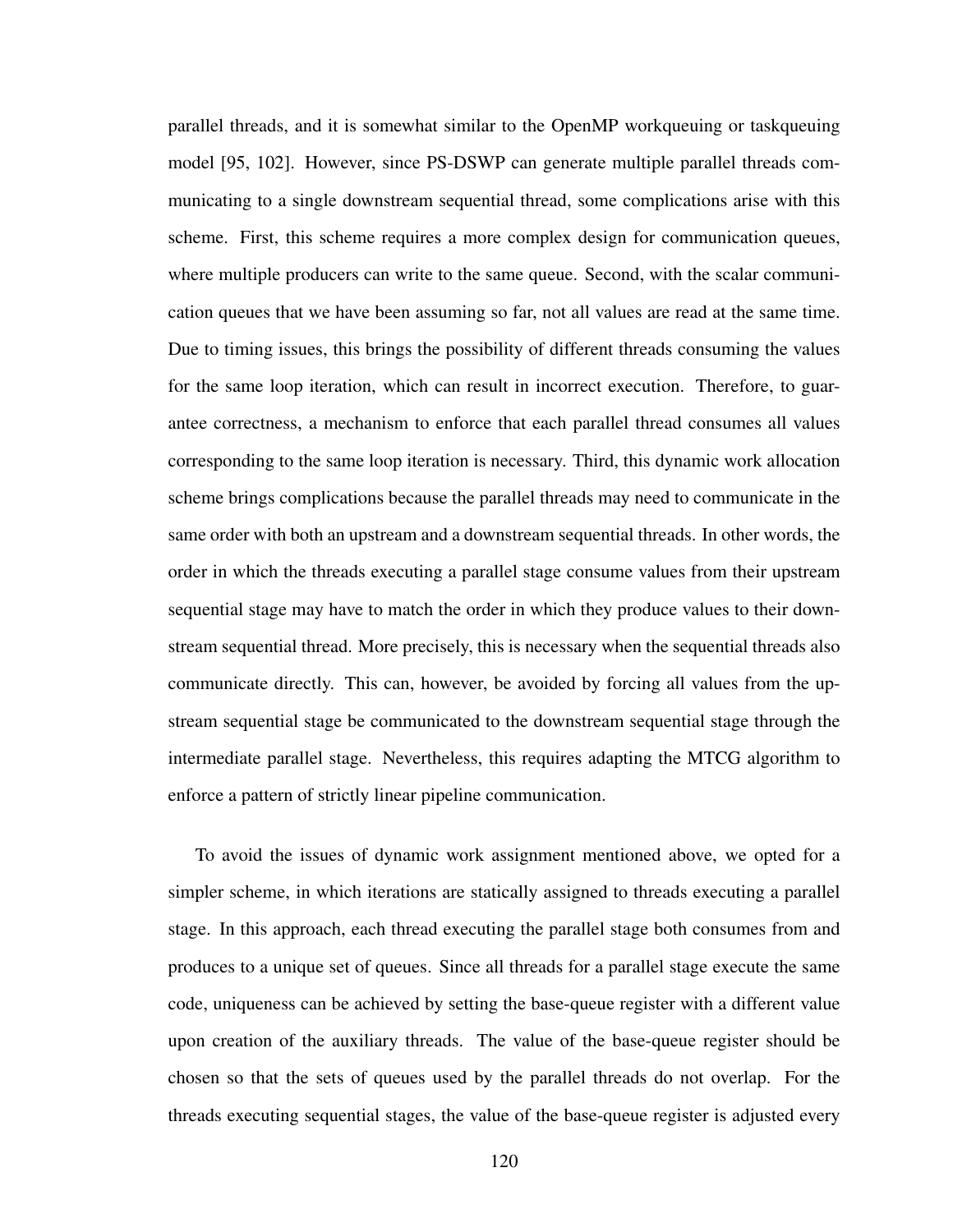iteration of the outer loop, so that they communicate with the parallel threads in a roundrobin fashion.

#### Initial Communications

As described in Section 3.1.3, the MTCG algorithm inserts communication primitives before the region's entry for dependences from instructions before the parallelized region to instructions inside this region. In PS-DSWP, if the target of the dependence is part of a parallel thread, special handling is necessary. There are two cases. First, if this is a loop-invariant register dependence, then this dependence must be communicated to every parallel thread before entering the region. Second, if this is a loop-variant register dependence, then it is necessary to move the communication instructions inside the loop region. The reason is that, in this case, the register involved in the dependence may be redefined in some loop iterations. Nevertheless, as per the MTCG algorithm, the new value assigned to the register will only be communicated to the parallel thread executing that particular loop iteration. The other parallel threads would still have the stale value of the register. Since the communication of this new register value may be nested inside a deep control region, we simply communicate the value of such register at the loop header. In effect, this will communicate the latest value of conditionally defined registers to the parallel threads in every loop iteration. A similar problem may occur due to conditionally exercised memory dependences from a sequential to a parallel stage. The MTCG algorithm will only enforce a memory synchronization between the sequential thread and the parallel thread executing that particular iteration. Nevertheless, this synchronization needs to be enforced to every parallel stage, which is also achieved by adding a synchronization at the loop header.

#### Final Communications

In the MTCG algorithm, all registers written inside the parallelized region and live at the exit of the region need to be communicated back to the main thread. As discussed in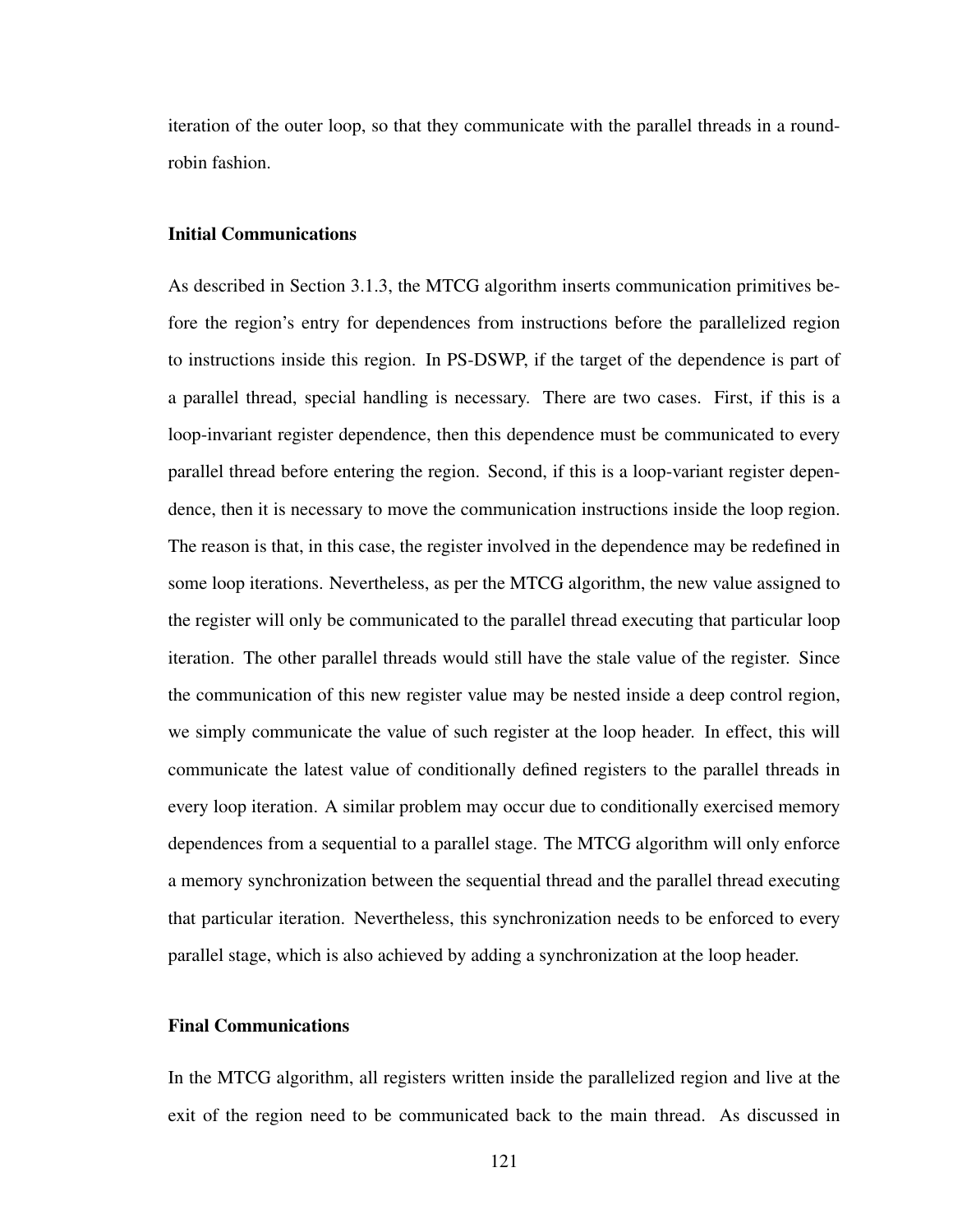Section 3.1.3, a problem arises if multiple threads may contain the latest value of a given register. A similar problem may occur if a register is conditionally assigned inside a parallel stage. The same solutions discussed in Section 3.1.3 are applicable here. Nevertheless, to enable larger parallel stages, the time-stamp solution is definitely preferable for PS-DSWP.

#### Reductions

For reduction SCCs assigned to parallel stages, the corresponding reduction transformation is applied. These transformations are similar to standard reduction transformations applied to DOALL loops [2]. More precisely, each thread keeps its local copy of the reduced value, which is initialized to the neutral value for that reduction operator (e.g. zero for sum). At the exit of the loop, all the parallel threads communicate their local reduction values to the main thread, which then applies the reduction operation to obtain the correct final value.

#### 7.3.2 Loop Termination

The last code generation problem that arises from parallel stages is loop termination. In the basic DSWP, loop termination is naturally handled due to the control dependences corresponding to the loop exits. More specifically, once a loop exit is taken in the first thread, the corresponding control dependence is communicated to every other thread, thus causing them to terminate the loop as well. However, this scheme does not work directly in the presence of parallel stages. With PS-DSWP, once a loop exit is taken, only the parallel thread executing the last loop iteration will terminate.

Our solution is to add one special communication to terminate the execution of threads executing a parallel stage. At the header of the loop, the parallel-stage threads consume a *continue* token, and exit the loop if this is false. At the header of the first-stage thread, true is passed as the *continue* token to the parallel thread that will execute the current iteration, thus enabling it to continue. At the loop exit, the first-stage thread sends false as the *continue* token to every thread executing the parallel stage, thus causing them all to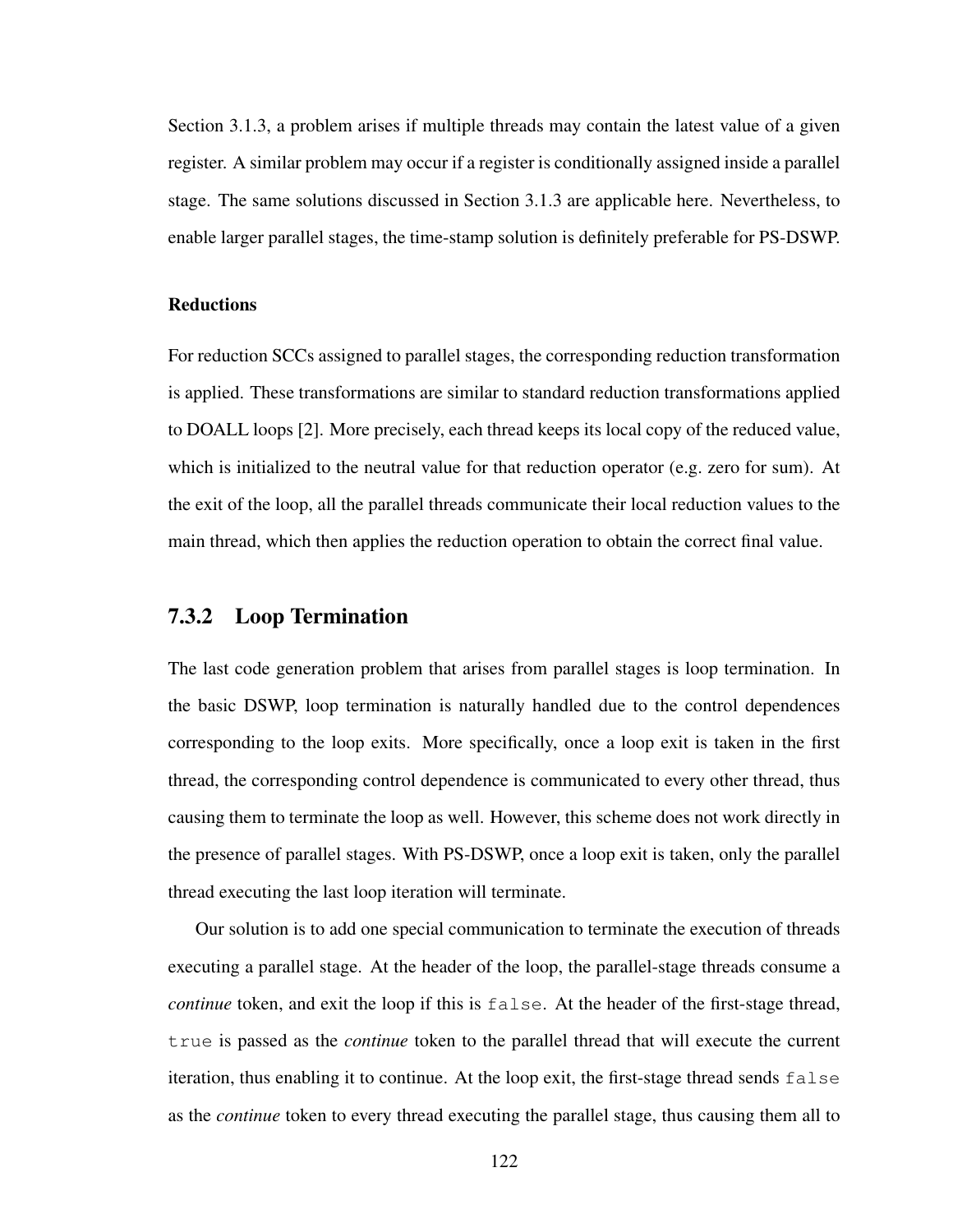leave the loop through the exit created at the header. The parallel-stage thread executing the last iteration, which will take the normal loop exit created by MTCG, must consume the *continue* token once it terminates the loop.

In order to enable a parallel first stage, loop termination is handled differently. To have a parallel first stage, it is necessary to have a counted loop. In this case, instead of having a sequential first-thread that sends *continue* tokens to the parallel-stage threads, all threads know upfront how many iterations they have to execute. This information actually makes loop termination for counted loops straightforward to implement [2, 81].

## 7.4 Experimental Evaluation

In this section, we present an evaluation of the PS-DSWP technique. The experimental methodology is the same described in Section 4.4.1, except for the additional base-queue register and queue. set instruction discussed in Section 7.3.

Despite the importance of array-dependence and memory-shape analysis for PS-DSWP mentioned in Section 7.1, the VELOCITY compiler currently lacks these techniques. To compensate for that, we used an alternative approach for the benchmarks evaluated in this section. The approach was to use an in-house, loop-aware memory profiler to detect overly conservative memory dependences based solely on the available pointer analysis. Such dependences were then manually inspected for the feasibility of eliminating them through static array-dependence and shape analysis. The dependences determined to be feasible to eliminate through such analyses were then left out of the PDG.

### 7.4.1 PS-DSWP Results

Among the benchmarks described in Section 4.4.1, the simple partitioning heuristic described in Section 7.2 obtained a parallel stage for five benchmarks.<sup>1</sup> For these five bench-

<sup>&</sup>lt;sup>1</sup>The compiler only parallelized loops if the estimated speedup was at least  $50\%$  over sequential execution.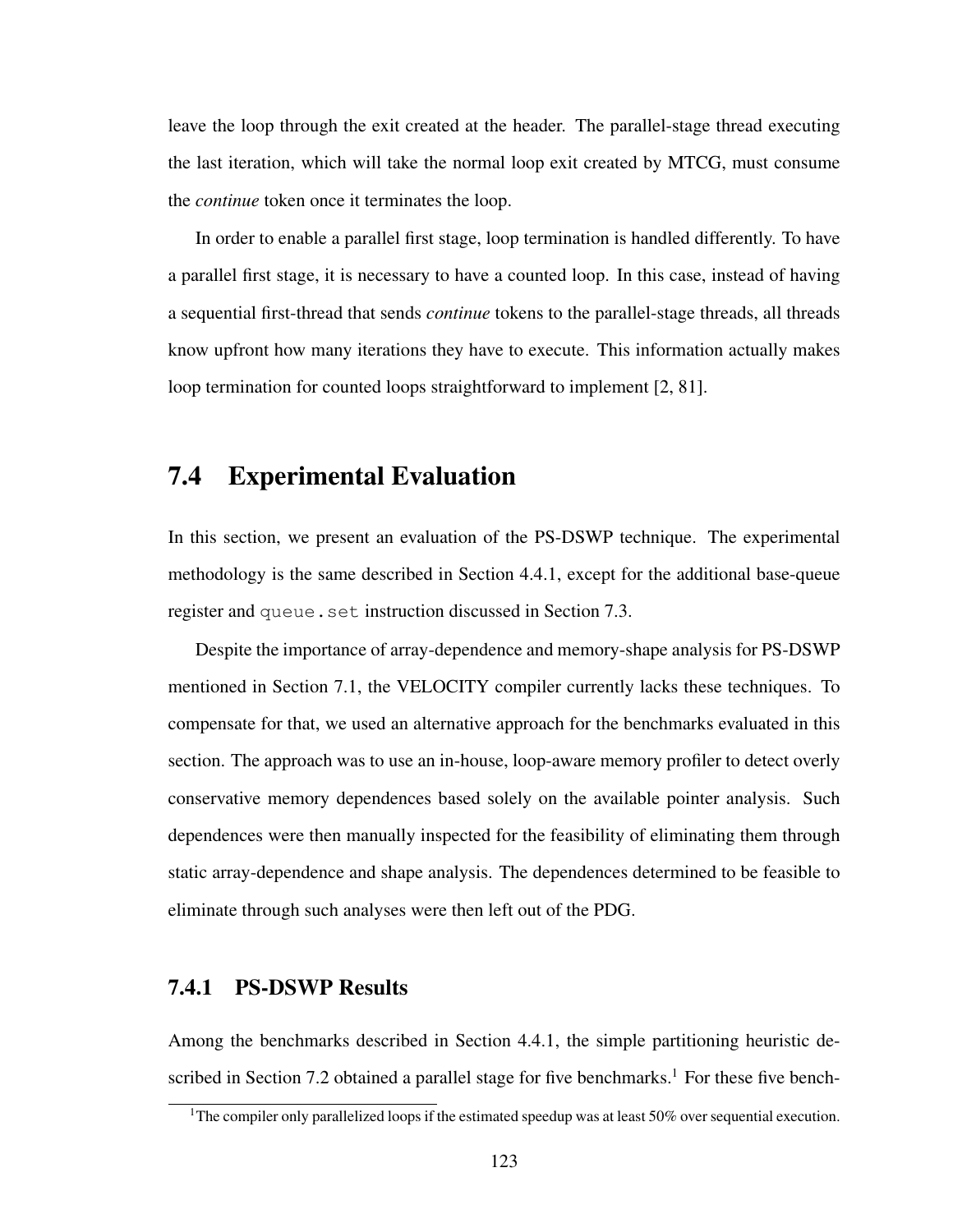marks, Figure 7.3 presents their speedups using up to 6 threads, over the single-threaded execution. PS-DSWP obtains speedups of up to 155% (for *458.sjeng*), and a overall speedup of 113% among these five loops. Figure 7.3(b) describes the scheme of pipeline stages generated by PS-DSWP. In this table,  $p$  means a parallel stage and  $s$  means a sequential stage. For example, for *ks*, there is a first sequential stage followed by a parallel stage.



Figure 7.3: (a) Speedups for PS-DSWP over single-threaded execution. (b) Resulting pipeline stages (sequential or parallel).

## 7.4.2 Comparison to DSWP

In this section, we compare the results of PS-DSWP with the basic DSWP. This comparison includes all the benchmarks described in Section 4.4.1 that were parallelized by at least one of these two techniques. For the benchmarks that had loop-carried dependences manually removed for PS-DSWP, the same version of the benchmark without such dependences was used for DSWP in this evaluation.<sup>2</sup>

Figure 7.4 shows the results for these benchmarks using up to 6 threads. As expected, DSWP is applicable to many more benchmarks than PS-DSWP. On the other hand, when applicable, PS-DSWP generally results in significantly better performance. The only exception is *300.twolf*, for which both techniques are applicable and DSWP results in better

<sup>&</sup>lt;sup>2</sup>This explains the differences between speedups for DSWP reported here and in Chapter 6.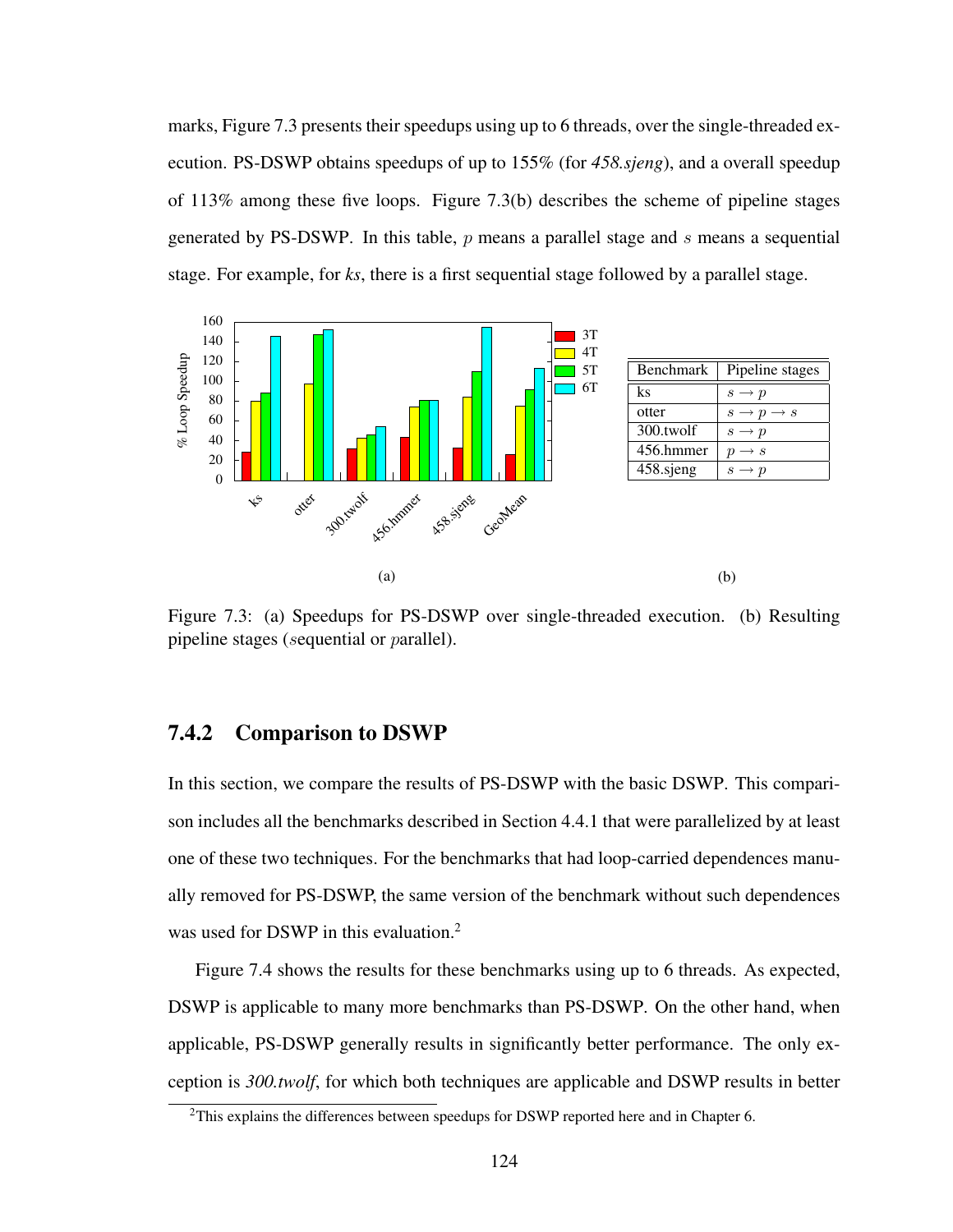performance. The main reason for this is that the loop in *300.twolf*, although invoked many times, iterates just a few times per invocation. In this scenario, the parallel stages are not fully utilized.



Figure 7.4: Speedups for PS-DSWP and DSWP using up to 6 threads, over single-threaded execution.

## 7.5 Significance

This chapter presented an extension of the DSWP technique (Chapter 6) that enables the presence of parallel stages in the pipeline. This new technique is called Parallel-Stage DSWP (PS-DSWP). Compared to DSWP, PS-DSWP trades applicability for increased scalability. PS-DSWP is generally beneficial in quasi-DOALL loops, which, despite having some recurrences, contain a large portion that can benefit from iteration-level parallelism.<sup>3</sup>

Akin to DSWP, PS-DSWP shares similarities with loop distribution. Like loop distribution, PS-DSWP is beneficial when a large portion of the original loop contains iterationlevel parallelism. Like DSWP, PS-DSWP offers more benefits than loop distribution by executing all loops concurrently. This also increases the applicability of DSWP and PS-DSWP over loop distribution, by enabling the parallelization of uncounted loops. Further-

<sup>3</sup>We call iteration-level parallelism what is typically called loop-level parallelism in the literature [2]. We adopt this terminology to avoid confusion with pipeline parallelism, which is also extracted at the loop level.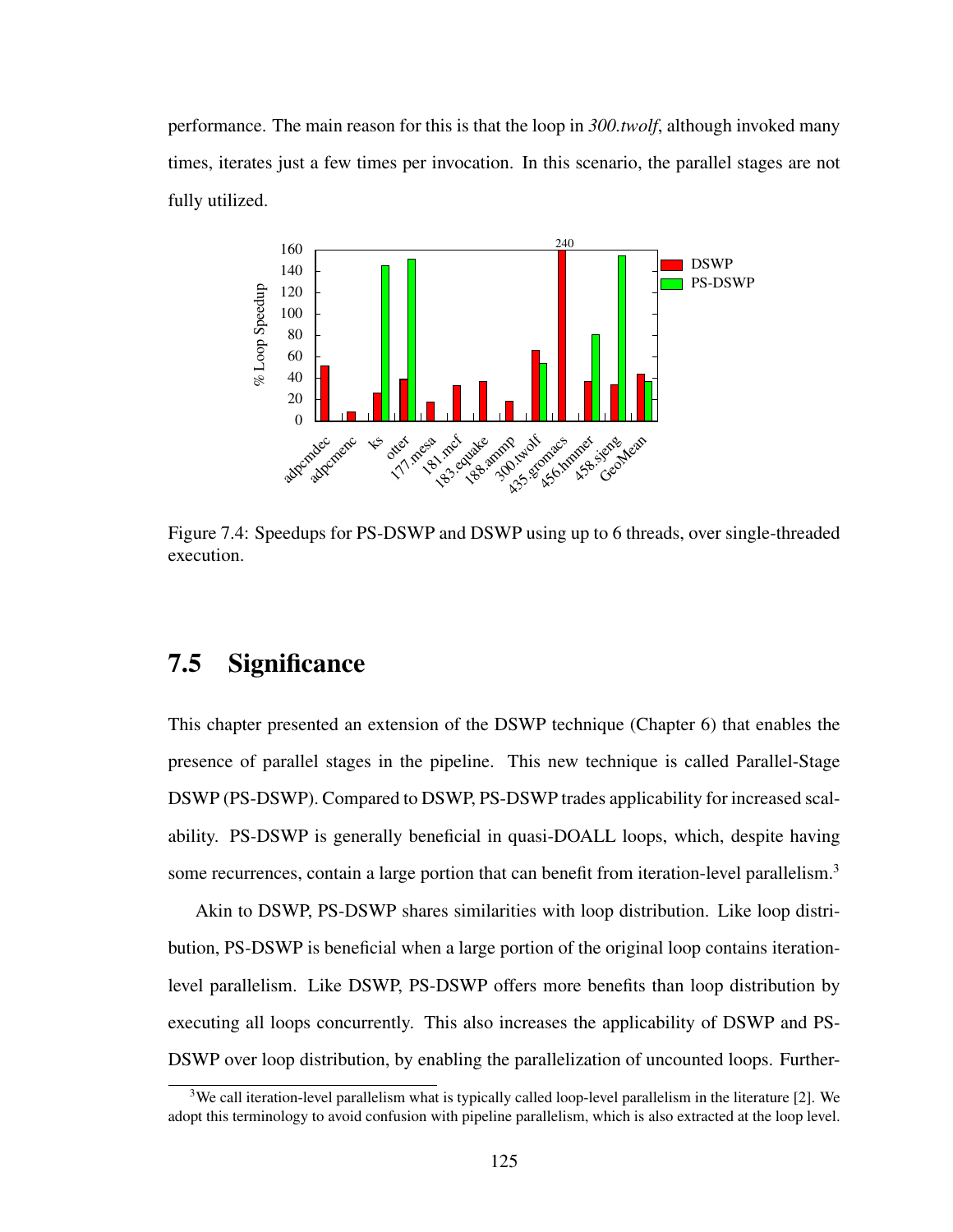more, by relying on our MTCG algorithm, DSWP and PS-DSWP are able to handle loops with arbitrary control flow.

PS-DSWP is also very similar to the combination of DOALL and DOPIPE [24]. The main advantage of PS-DSWP comes again from its ability to handle applications with irregular memory accesses and control flow. The technique proposed by Davies [24] is only applicable to very structured programs, with counted loops, and it only creates parallel stages for DOALL inner loops.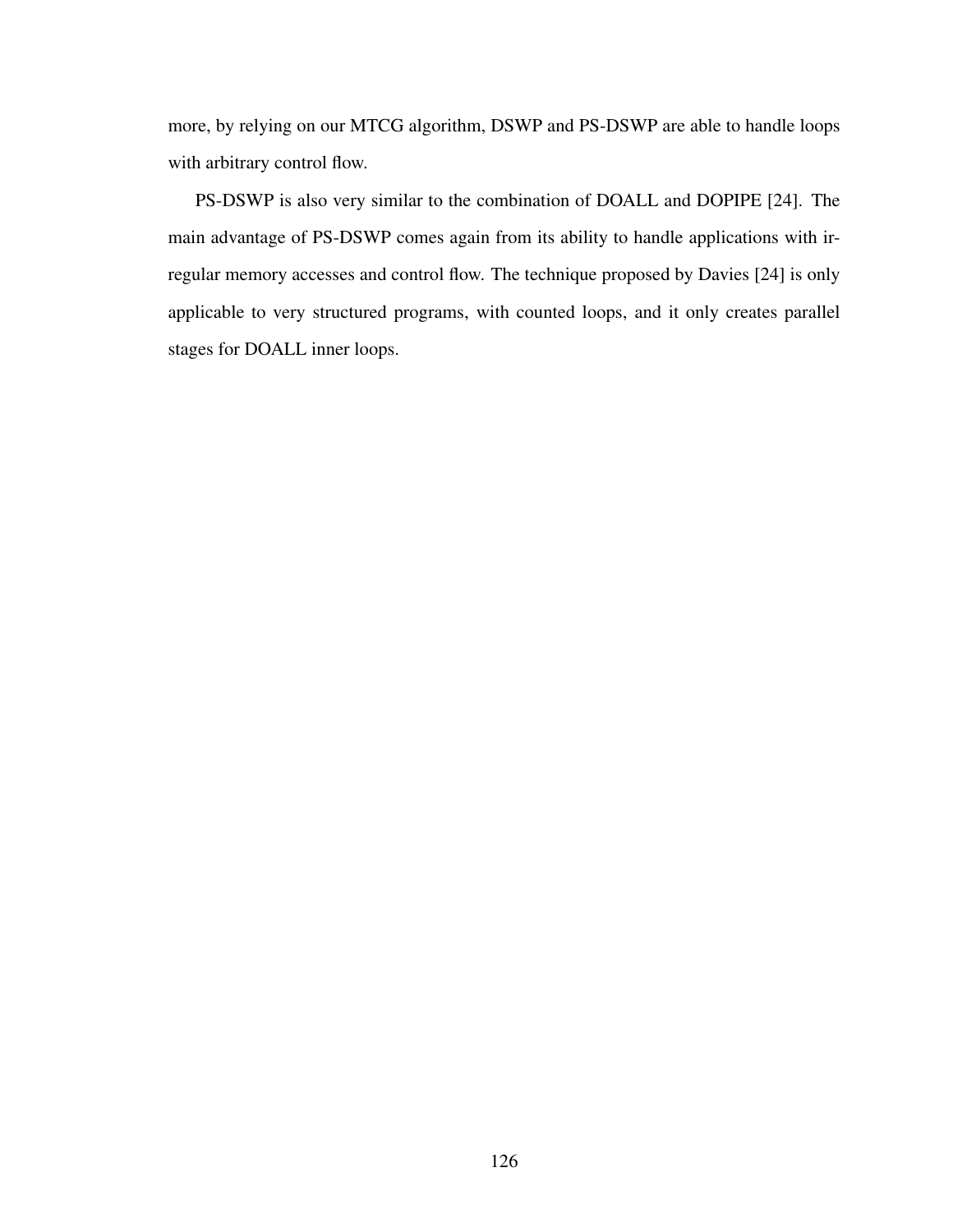## Chapter 8

# Conclusions and Future Directions

The shift in the microprocessor industry towards multi-threaded and multi-core architectures has brought the necessity of exploiting thread-level parallelism (TLP) to mainstream computing. Given the extra burden and complications that parallel programming imposes to the programmer, it is desirable to create tools to automatically extract TLP as much as possible. This is particularly important for fine-grained TLP enabled by modern multithreaded architectures.

Previous research in compilation techniques attacked the problem of extracting parallelism in mainly two different granularities. At the high-level, loop-parallelization techniques have focused at extracting coarse-grained parallelism from regular, mostly scientific applications. At the low-level, instruction scheduling techniques have focused at exploiting fine-grained, instruction-level parallelism for a single processor. This thesis bridges the gap between these two fronts.

## 8.1 Summary

The central idea in this thesis is to extend low-level instruction scheduling techniques to exploit fine-grained thread-level parallelism. A key advantage brought by multi-threaded architectures is the possibility of concurrently executing different, unrelated control re-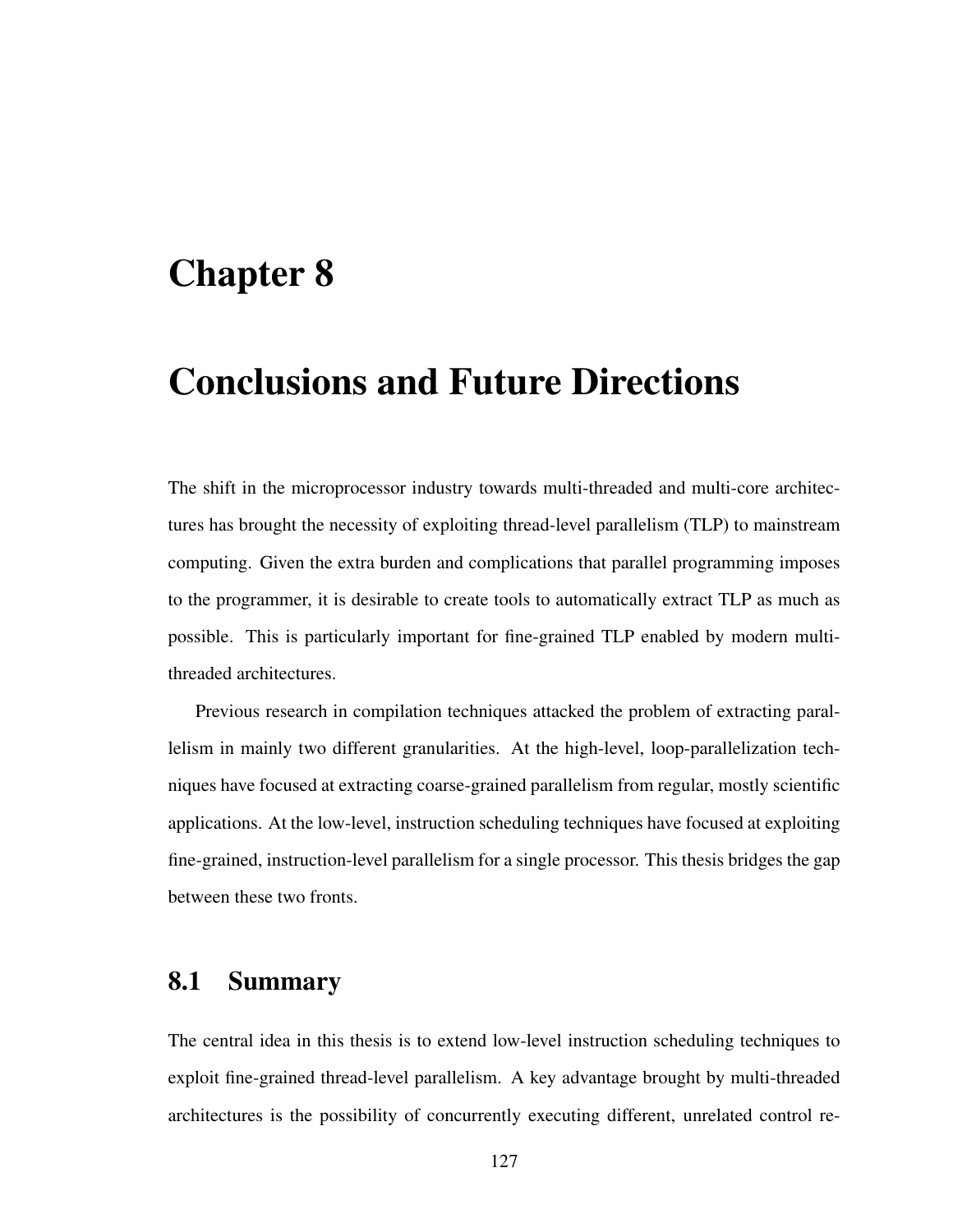gions. To truly exploit this potential, it is imperative to have a large scope for scheduling. Typically, instruction scheduling techniques are applied to each basic block or trace independently. However, this can only exploit local parallelism among instructions with very related or equivalent conditions of execution.

One of the main contributions of this thesis was to propose a general compilation framework that enables global instruction scheduling for multi-threaded architectures. By global we mean an *arbitrary* intra-procedural scope. This framework is based on a program dependence graph (PDG) intermediate representation, and it provides a powerful separation of concerns into *thread partitioning* and *code generation*.

A key component of our framework is the multi-threaded code generation (MTCG) algorithm described in Chapter 3. This algorithm takes an arbitrary thread partition of the PDG and generates efficient multi-threaded code. In particular, the code generated by the MTCG algorithm does not replicate the entire control flow in all threads, a huge limitation of previous work on multi-threaded instruction scheduling. Instead, the MTCG algorithm only replicates the control-flow regions that are relevant to each thread, given its subset of the PDG nodes. This is an important property for generating truly multi-threaded code. To the best of our knowledge, the MTCG algorithm is the first method to satisfy this property and to support arbitrary control flow and thread partitions. Furthermore, our MTCG algorithm is elegant and simple to implement. The key to this simplicity is MTCG's uniform handling of dependences, particularly of control dependences.

This thesis also investigated two different approaches to placing communication instructions in the MTCG algorithm. The first approach uses a very simple property, which is to communicate an inter-thread dependence at the point corresponding to its source instruction. The second approach, called COCO and described in Chapter 4, is significantly more elaborate. COCO employs thread-aware data-flow analysis to determine all the safe points to communicate each dependence, and then uses graph min-cut algorithms to choose communication points that reduce the frequency of communications. Our experiments showed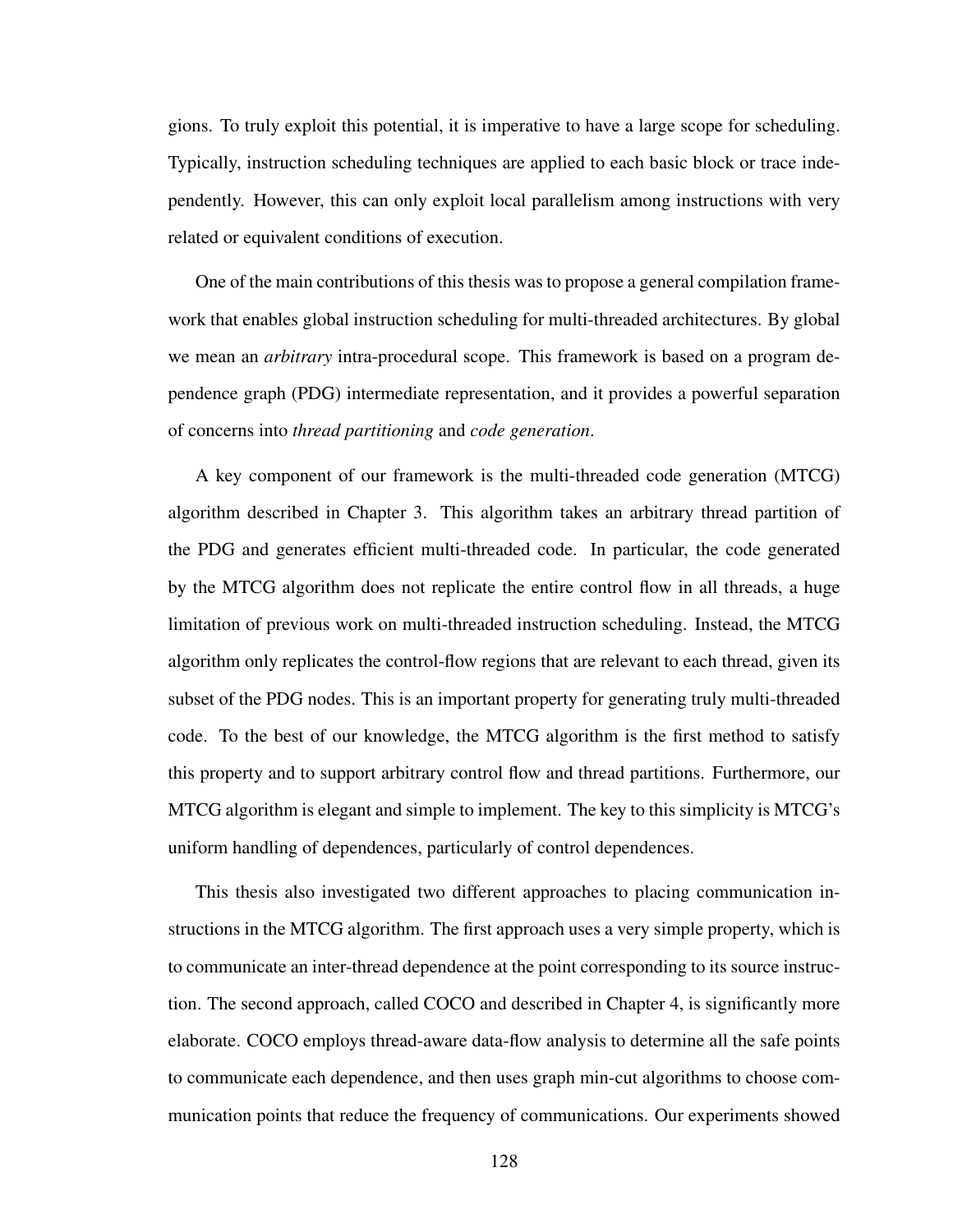that, although the simple communication placement method proposed generally does a good job, COCO's improvement can be quite substantial in some cases.

For thread partitioning, this thesis investigated three different approaches. The GREMIO technique, described in Chapter 5, extends traditional list scheduling to operate globally and to be aware of different levels of resources (functional units in a core, and multiple cores in a processor). GREMIO schedules instructions based on the control relations among them, which determine whether or not they can be issued simultaneously in the same core/thread. GREMIO operates hierarchically based on the loop tree, using a dynamic programming approach.

Another thread partition technique proposed in this thesis, called Decoupled Software Pipelining (DSWP) and described in Chapter 6, extends the idea of software pipelining to schedule instructions of an arbitrary loop region. DSWP partitions the nodes of the PDG into multiple stages of a pipeline. The pipeline is formed by enforcing a unidirectional flow of dependences among the stages (threads). To obtain maximum efficiency, the goal of a DSWP partitioner is to balance the load among the threads, while minimizing inter-thread communication.

The final thread partitioner described in this thesis is an extension of DSWP that allows multiple threads to execute the same pipeline stage in parallel. This extension is called Parallel-Stage Decoupled Software Pipelining (PS-DSWP), and it was described in Chapter 7. In essence, PS-DSWP combines the pipeline parallelism of DSWP with iterationlevel (or DOALL) parallelism to improve scalability.

All the techniques proposed in this thesis were implemented in the VELOCITY compiler, and evaluated on a cycle-accurate multi-core model based on Itanium 2 cores. This multi-core model has a scalar communication hardware support, which provides low intracore overhead for inter-thread communication and synchronization. Our experiments evaluated the three thread partitioners describe in this thesis. These techniques were able to extract significant parallelism for a set of applications that are very hard to parallelize, es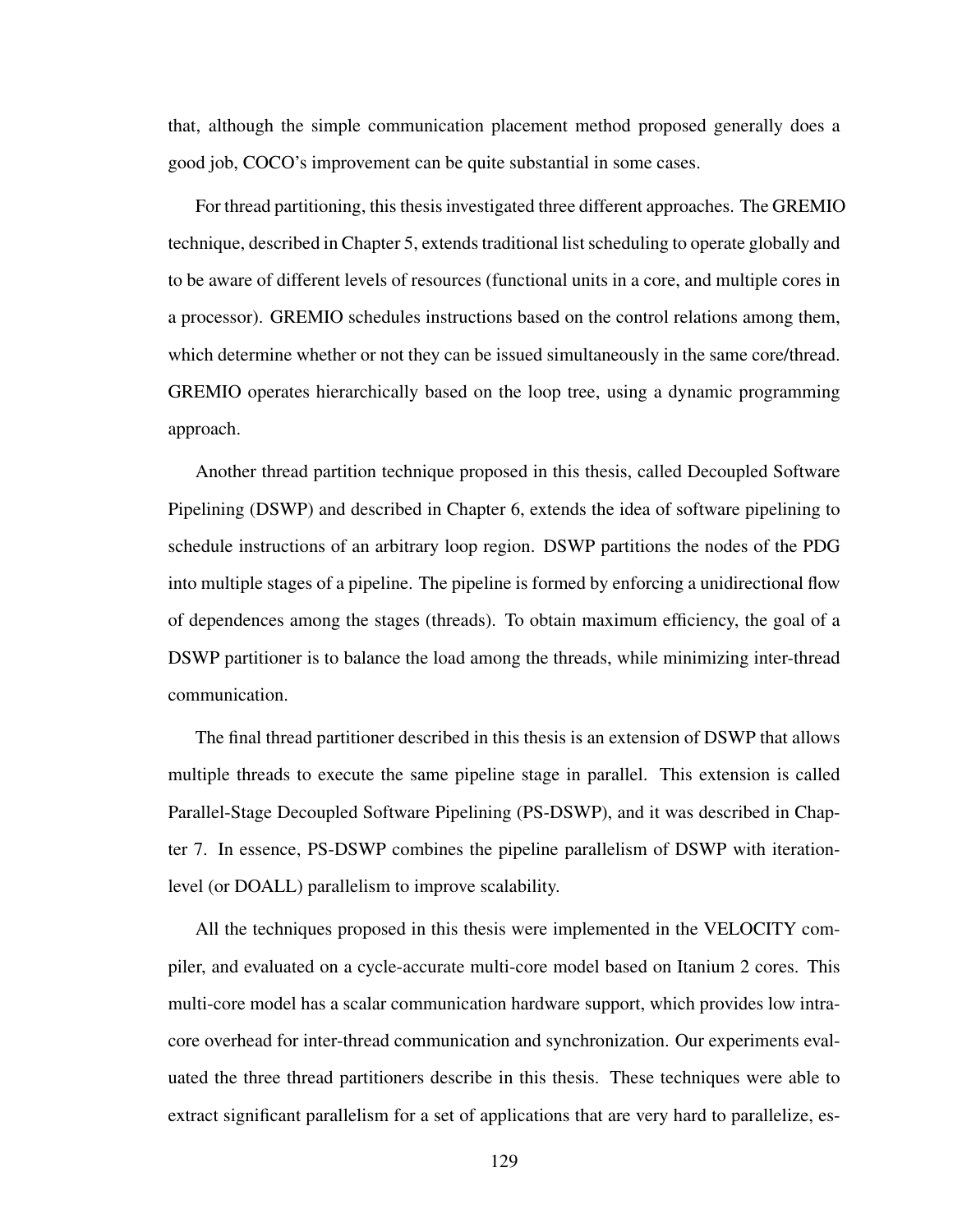pecially with non-speculative techniques like ours. These results are very encouraging, and they demonstrate the power of our techniques to extract thread-level parallelism from sequential general-purpose applications to benefit from modern microprocessors.

## 8.2 Conclusions

Overall, this thesis proposed a new way of looking at and exploiting thread-level parallelism. Modern multi-threaded and multi-core processors are typically regarded as a curse because of the difficulty of utilizing them to improve the performance of a single application. Contradicting this general belief, this work demonstrated that the ability to concurrently execute multiple threads actually enables novel opportunities to exploit parallelism. In particular, our work demonstrated that traditional instruction scheduling techniques can be extended to extract parallelism in the form of *thread-level parallelism* that cannot be practically exploited as *instruction-level parallelism*. This insight motivated the techniques developed in this work and enabled the automatic parallelization of notoriously sequential programs. Furthermore, followup work on combining speculation and other enhancements (described in Section 8.3) with the techniques developed in this thesis have demonstrated even higher applicability and scalability [10, 109]. Altogether, the resulting approach provides a viable alternative to attain performance our of modern, highly parallel microprocessors.

## 8.3 Future Directions

This thesis provides the groundwork for global multi-threaded instruction scheduling research. As such, it opens new avenues to be explored with the goal of improving performance on modern multi-threaded and multi-core processors. In the following, we summarize some of these opportunities for future research in this area, several of which are already being pursued in our group.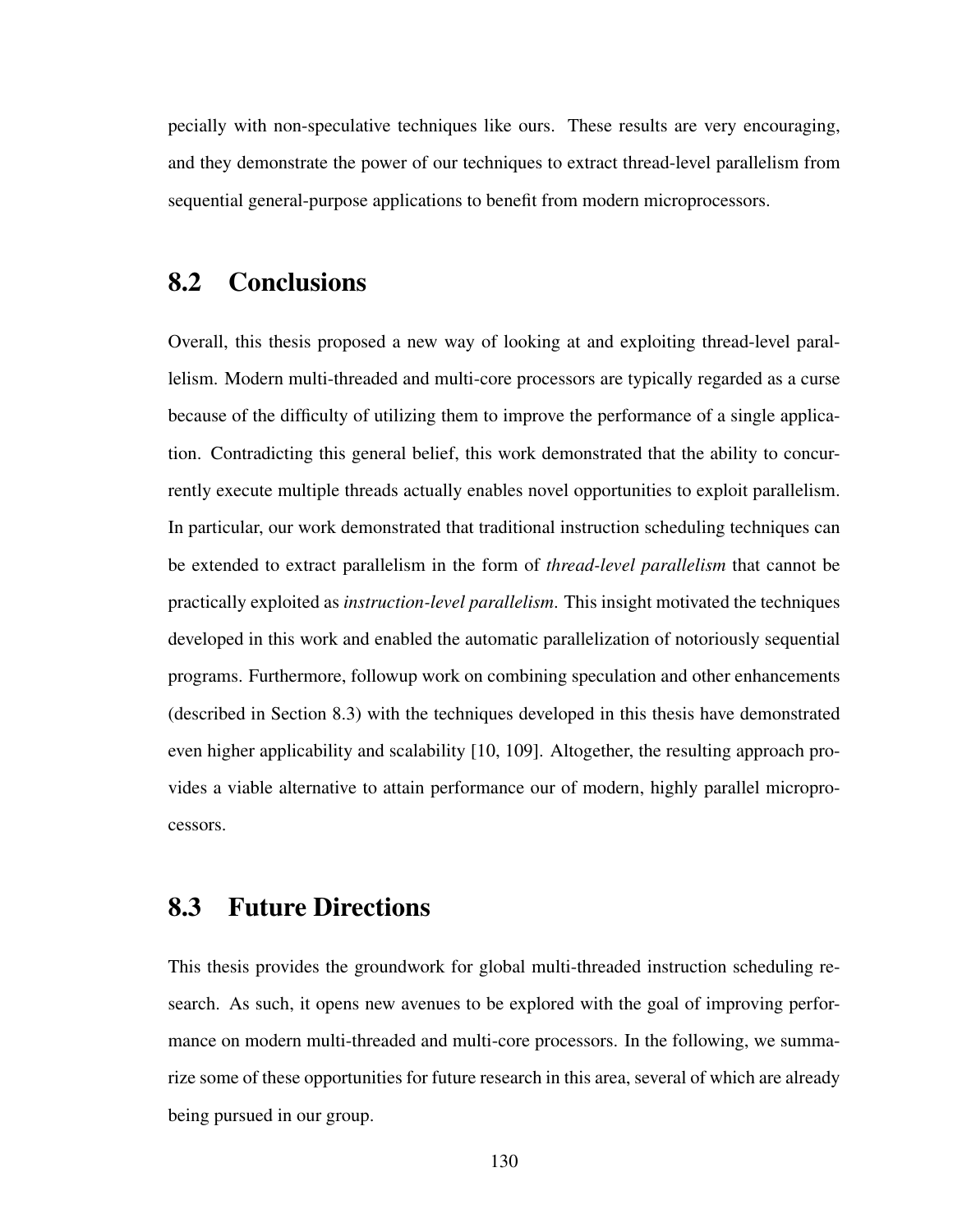• *Novel Thread Partitioning Algorithms*

The thread partitioning algorithms proposed in this thesis are a first step in obtaining parallelism. They were inspired by instruction-level parallelism schedulers, and designed to have an efficient execution time. They, by no means, extract the maximum amount of parallelism. In fact, as our experiments illustrated, for different benchmarks, a different partitioning algorithm resulted in the best performance. These results motivate more research in this area, not only by integrating the partitioners proposed here in one capable of achieving the best among them, but also in proposing more elaborate, completely new algorithms.

• *Extensions to the Multi-Threaded Code Generation Algorithm*

Despite its generality, there are several ways in which the MTCG algorithm can be extended. Chapter 4 presented algorithms to improve the inter-thread communication. However, these algorithms are not optimal either, and therefore there may be room for improvement in this area.

A limitation of the MTCG algorithm described here is that each PDG node can only be assigned to a single block in the partition. Only necessary branches are replicated in multiple threads, which is required to implement the flow of control. There is potential to improve the generated code by duplicating other instructions as well. For example, when we have a simple instruction, say the load of an immediate value into a register, which feeds two uses, MTCG will generate an inter-thread communication if the uses are in different threads. However, by assigning the load-immediate instruction to both threads containing the uses, no communication is necessary. Although the possibility of assigning a node to multiple threads can be enabled by applying node splitting upfront in the PDG, a more general solution is to allow a thread partition to assign the same instruction to multiple threads. In this case, a communication is only required if the thread containing the use does not have a copy of the definition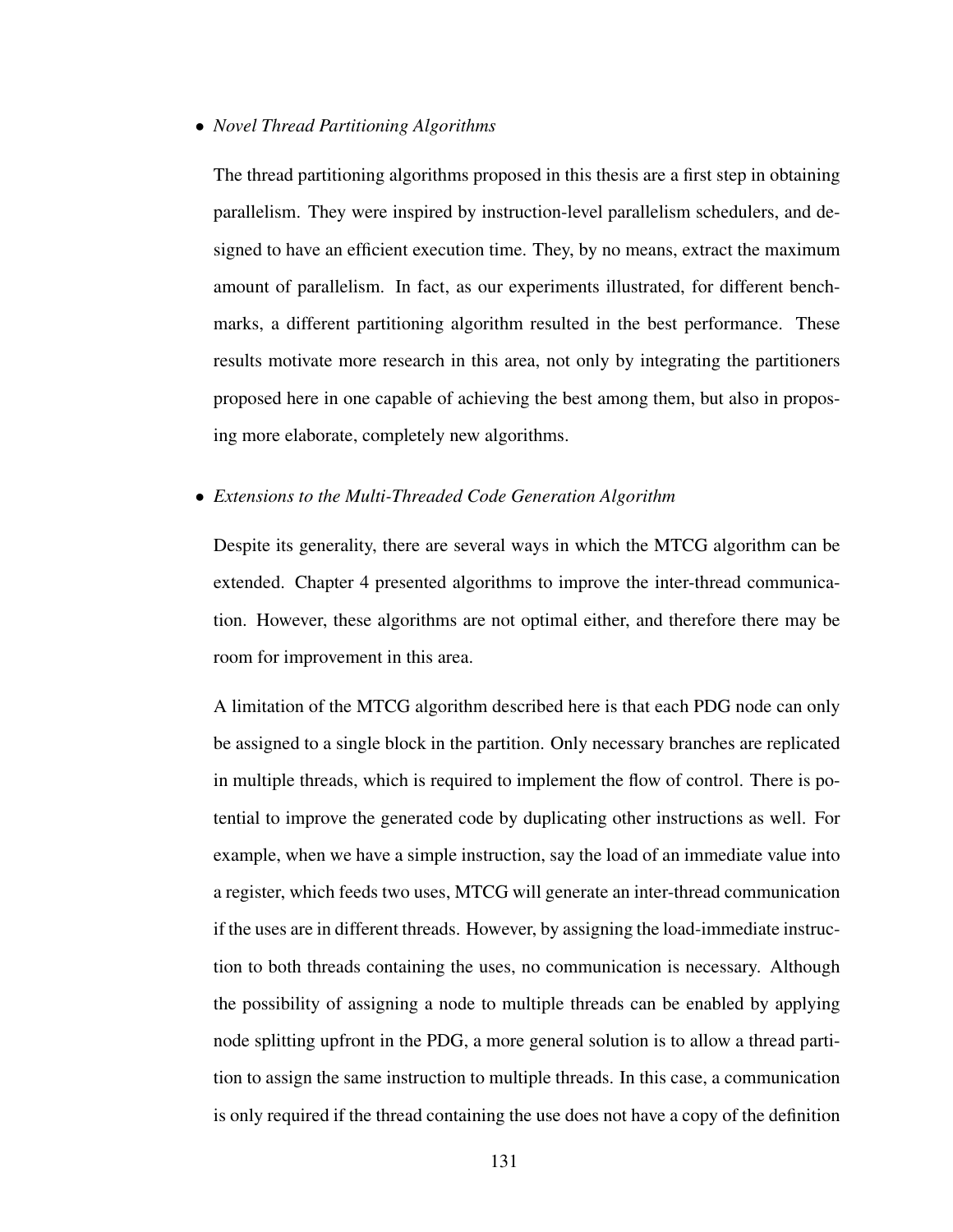feeding it as well. This ability to assign a single instruction to multiple threads creates an interesting tradeoff between recomputing or communicating a value, which can be explored to improve parallelism. Of course, not every instruction is amenable to being replicated in multiple threads, e.g. calls to I/O libraries. Such restrictions must be enforced in the thread partition.

Another possible extension to the MTCG algorithm is specific to DSWP. The experiments in [82] demonstrate that a strictly linear pipeline can alleviate the necessity for larger communication queues for DSWP. The MTCG algorithm can be extended to enforce this communication pattern for DSWP, by ensuring that a dependence between two non-consecutive stages is always communicated through the intervening stages.

Another restriction in our compiler framework is that it assumes the initial program is sequential. To support parallel programs, the PDG representation, which is central in our work, should be extended to encode the semantics of parallel programs. One possibility is to use the Parallel Program Graph (PPG) representation [92]. Moreover, to obtain better parallelism, the thread partitioning and MTCG algorithms need also be made aware of the semantics of parallel programs.

For simplicity, the MTCG algorithm utilizes a different communication queue for each inter-thread dependence. Clearly, this is not optimal and may require a large number of communication queues. Analogous to register allocation, a queue-allocation technique may be devised to reuse communication queues.

### • *Optimization of Multi-Threaded Code*

In our compiler, we are able to apply many single-threaded optimizations to each of the generated threads. However, some optimizations are not safe, because they do not understand the semantics of the multi-threaded code. For example, register promotion may incorrectly promote a variable from memory to a register even though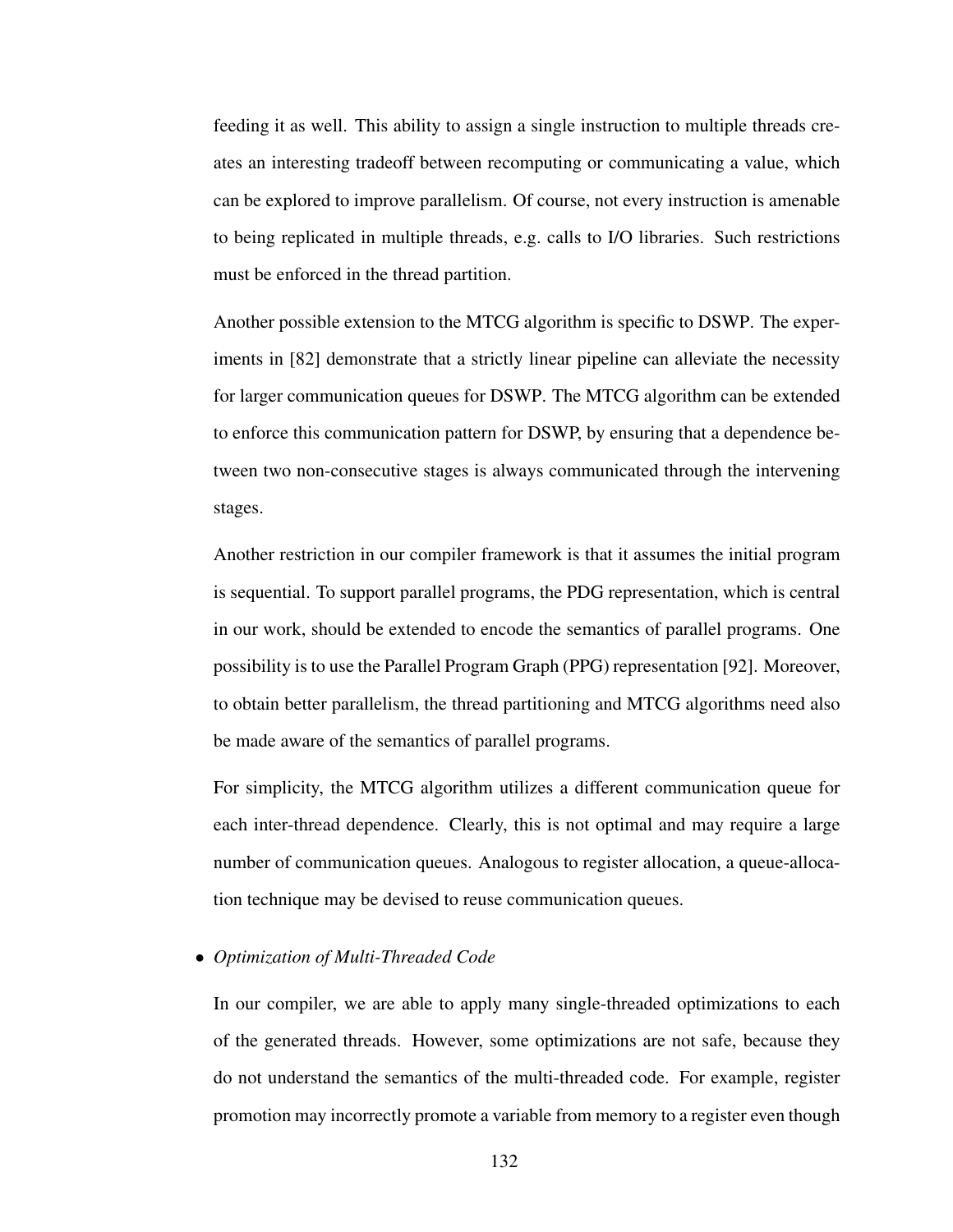it may be accessed by another thread. Such optimizations must be made thread-aware in order to be applicable to multi-threaded code.

In addition to enabling single-thread optimizations to properly operate on code generated by the MTCG algorithm, there is also room to apply novel inter-thread optimizations. The example mentioned above, where a constant value is communicated from one thread to another, could be solved by applying inter-thread constant propagation. Similarly, other traditional code optimizations can be applied to improve the multi-threaded code. To enable inter-thread analysis and optimizations in general, many of the compiler fundamentals need to be revisited and extended. One step in this direction was done by Sarkar [92], based on the Parallel Program Graph (PPG), but a lot more work is necessary in this area.

#### • *Inter-Procedural Extensions*

The framework described in this thesis is applicable to an arbitrary intra-procedural region. In this scenario, function calls are treated as atomic nodes in the PDG: they can only be assigned to one thread (or one stage in case of PS-DSWP). Of course, this restricts the possible thread partitions, which can result not only in imbalance among the threads but also in the impossibility of isolating instructions inside the called function that participate in a problematic dependence chain. In this work, function inlining was used to mitigate these problems. A more general solution is to extend our framework to operate inter-procedurally, potentially with a whole-program scope. There are several challenges to enable this extension. First, the PDG representation needs to be extended to model inter-procedural code regions. For this, we can rely on the System Dependence Graph (SDG) representation [41], which essentially has the same properties of the PDG. A SDG is constructed by building the PDG for each procedure and connecting the call-sites to the called functions. Special data-dependence arcs are inserted to represent parameter passing, and special control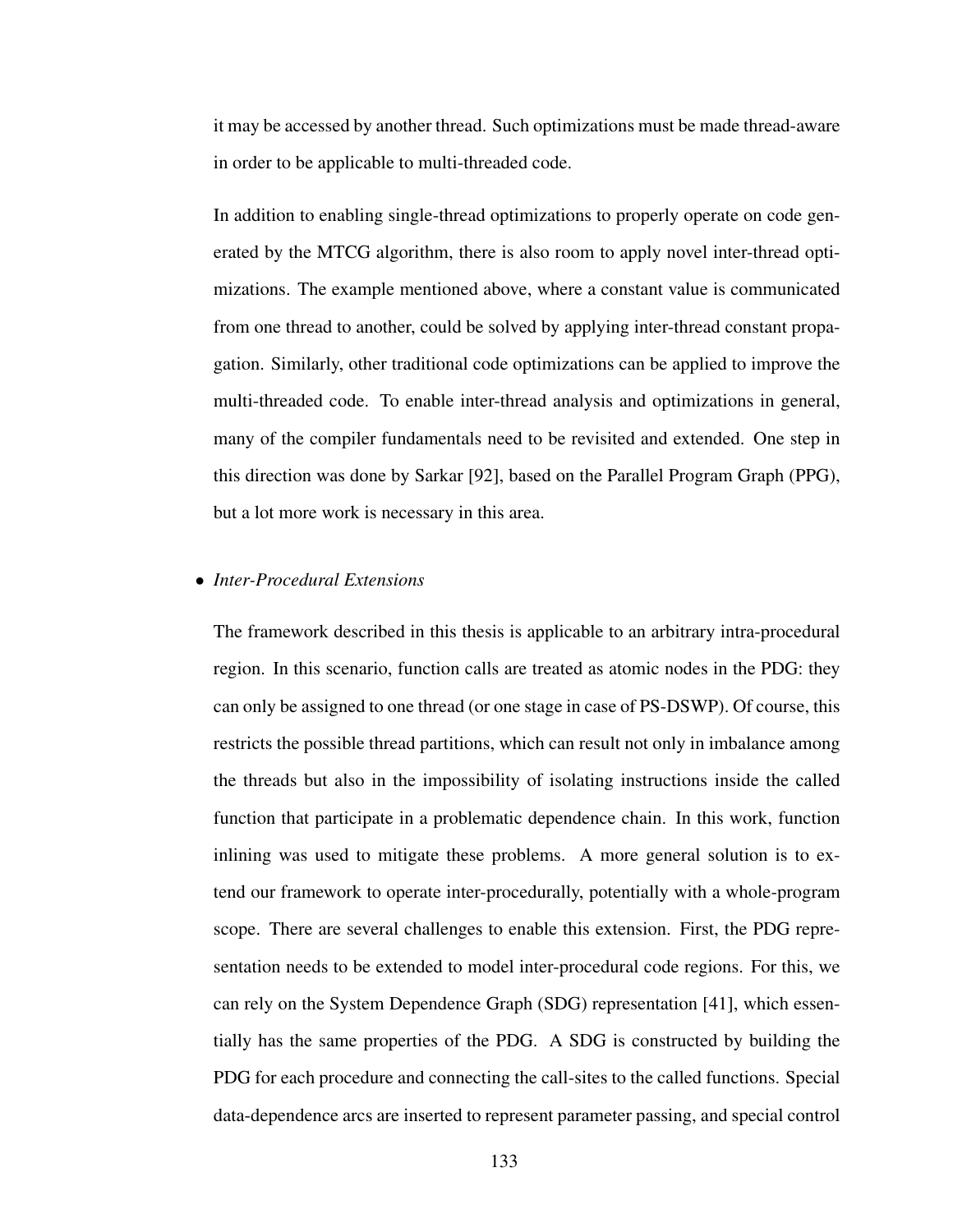dependence arcs, called *call arcs*, are added to connect the call-site with the callee procedure's entry [41]. Using the SDG representation, the MTCG algorithm works mostly unchanged. In particular, any thread that is assigned an instruction inside a called function will have the call-sites of that function as relevant (by Definitions 2 and 3) because of the call arcs. Therefore, call-sites will naturally be replicated for each thread as needed by the MTCG algorithm. Small changes to the MTCG algorithm are necessary both to rename the new procedures resulting from partitioning instructions in one procedure among multiple threads and to specialize the new procedures and their call-sites to only have the necessary parameters.

Another problem that arises from partitioning procedures among multiple threads is related to stack-allocated variables. Since the code accessing these variables may now be split into multiple procedures executed on different threads, these variables should be promoted to the heap. Furthermore, the allocation and deallocation of this heap area must be placed in points in the code that guarantee that they will happen, respectively, before and after all accesses to these variables. This may require extra synchronizations to be added to the code.

We notice that there are some drawbacks in naively utilizing the SDG. The main problem is the lack of context sensitivity, which may create dependence chains among independent instructions. As with any context-insensitive analysis, dependence chains from one call-site will appear to reach uses following another call-site to the same procedure. This problem does not happen with the intra-procedural approach because the call-sites are atomic and represented by different nodes in the PDG. To avoid this problem with the inter-procedural extension, we can use frameworks for inter-procedural analysis with some level of context-sensitivity (e.g. [105]) and duplicate problematic procedures with multiple call-sites. This approach also enables a procedure to have its instructions partitioned differently among the threads for different call-sites. Another problem that may arise from operating with a whole-program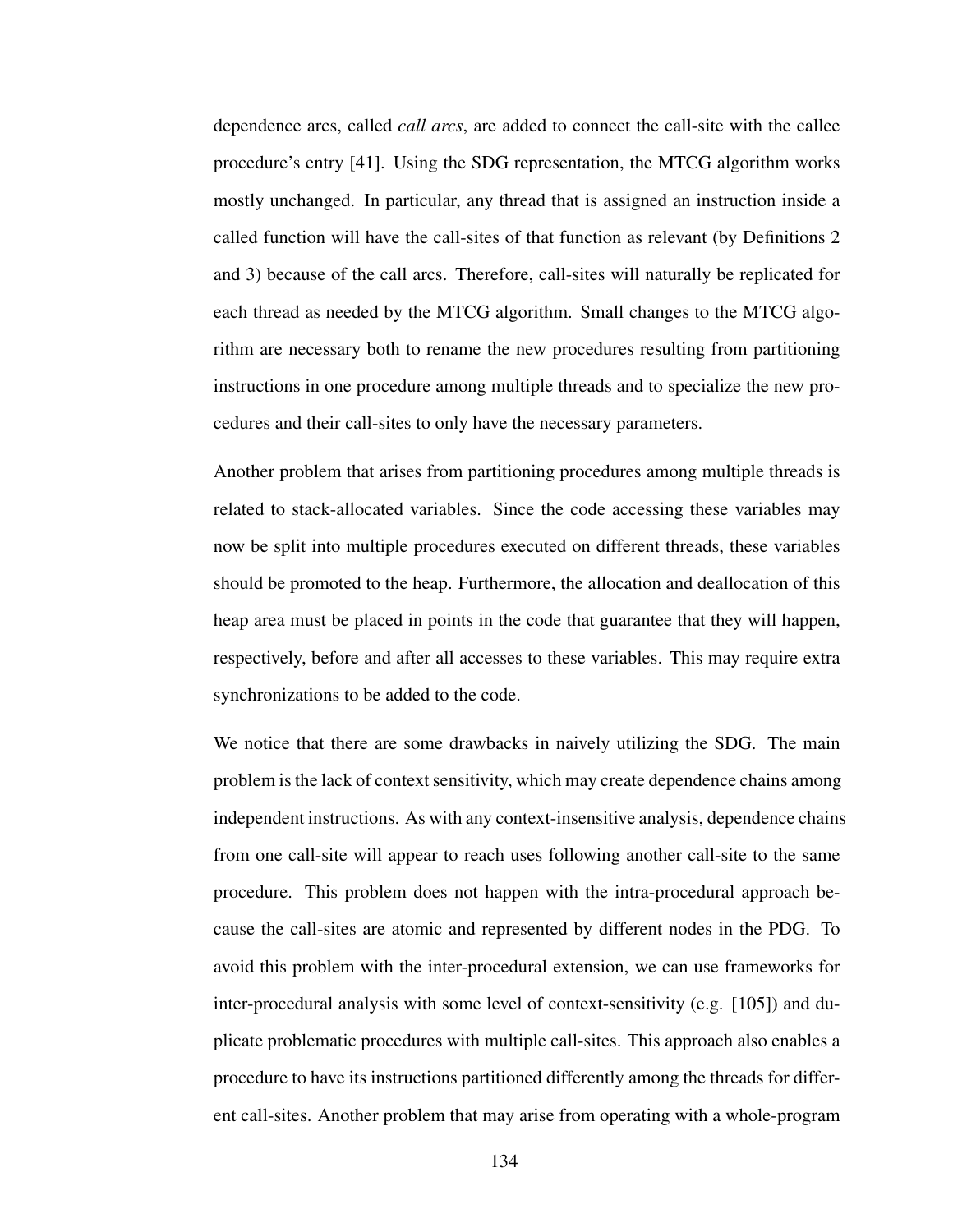scope is the size of the SDG and the scalability of the algorithms used. For really large applications, two alternatives are to seek a good tradeoff between treating procedure calls as atomic or not, and to explore a hierarchical approach.

#### • *Use of Better Memory Disambiguation Techniques*

A major source of conservativeness in our framework, and compiler optimizations in general, is the inaccuracy of memory disambiguation techniques. In this work, we use the results of a flow-insensitive, context-sensitive pointer analysis implemented in the IMPACT compiler [70]. The results of this analysis are propagated into VE-LOCITY's IR. In addition to imprecisions inherent to this specific pointer analysis [70], our framework also suffers from the fact that many optimizations are done in VELOCITY before we apply GMT instruction scheduling. As we demonstrated in [36], the propagation of pointer-aliasing information throughout code optimizations deteriorates the quality of this information even further.

To improve the accuracy of memory disambiguation, other techniques from the literature, such as memory-shape analysis [33, 34, 37] and advanced array-dependence analyses [2], could be employed. Furthermore, there may be room to improve memory disambiguation analysis by benefiting from specific properties of our parallelization techniques.

• *Speculative Extensions*

Another avenue for research is the combination of speculation with the techniques devised in this thesis. We have done initial work in this area with the Speculative DSWP extension [75, 109], and there is room for adding speculation to the other techniques as well. The benefit of speculation is that it frees the compiler from being overly conservative in many cases. Given the difficulties of memory disambiguation, speculation can be particularly useful for memory dependences. Furthermore, it can also help in case of infrequently executed control paths. With speculation, the com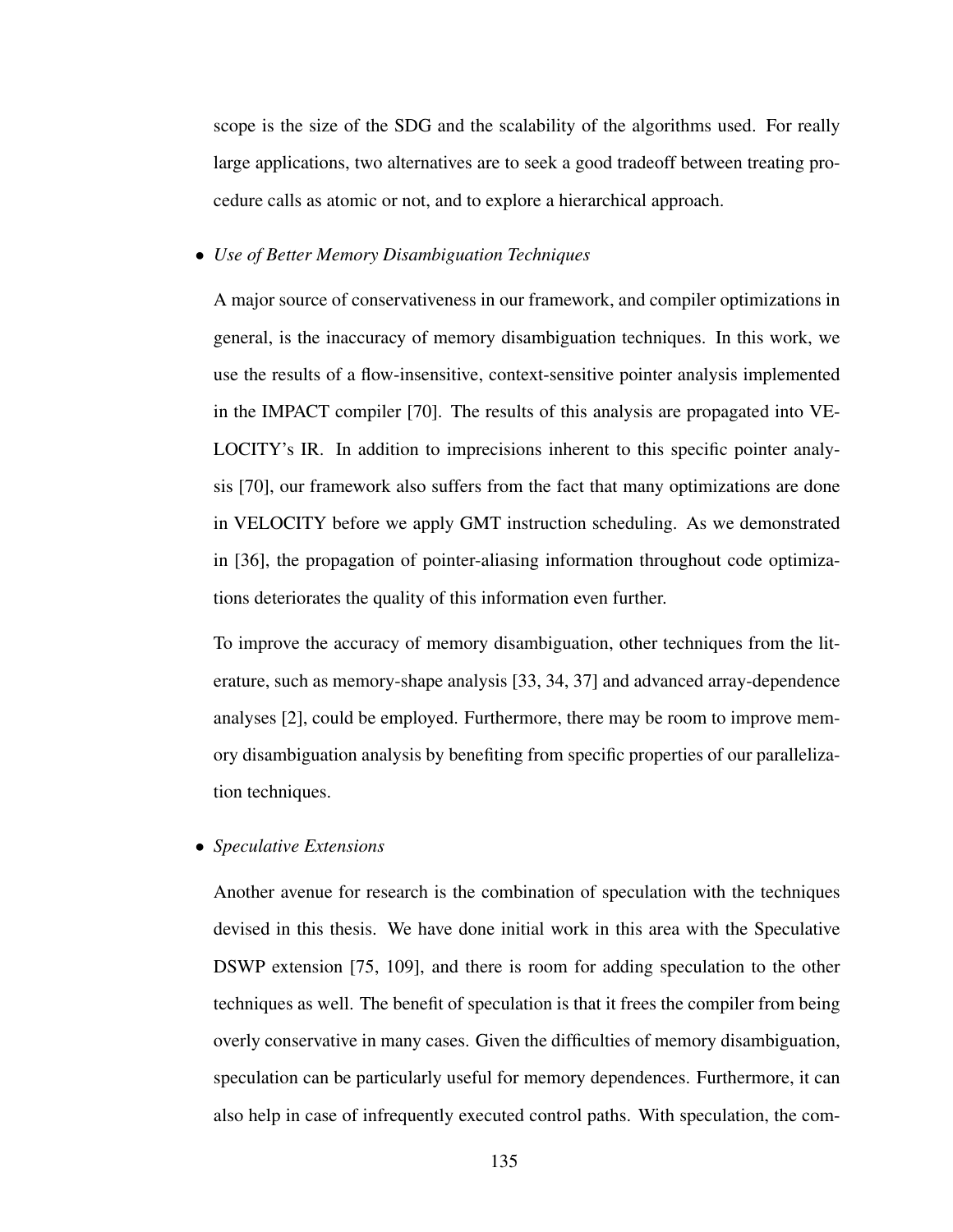piler can parallelize the code optimistically and, in case of mis-speculation, only a performance penalty is paid and correctness is not affected. The major downside of speculation is that it generally requires very complex and expensive hardware designs to obtain good performance.

#### • *Run-time Extensions*

The evaluation presented in this work utilized a static compiler. Akin to other code optimizations, there is potential to improve the parallelism resulting from our techniques by applying them at run-time. In general, run-time optimizations can benefit from dynamic information that is not available to a static compiler. For instance, run-time information can be used to determine whether or not the threads are well balanced, and to repartition the threads to obtain a better balance if necessary. Furthermore, for speculative extensions, run-time information can be used to determine dependences that either are infrequent or do not manifest at run-time. This information can be used to obtain a better thread partition and to reduce the mis-speculation rates.

#### • *Improvements to Other Code Optimizations*

Finally, we believe that some ideas in the COCO framework may be applicable to other code optimization problems. Akin to many code optimizations, the problem of finding the best placement for communication is undecidable and input-dependent. Nevertheless, there is a notion of optimality in presence of profiling information. Many compiler optimizations, however, do not use profiling information to achieve a better solution. Instead, they rely on simplistic estimates only. For example, loopinvariant code motion generally assumes that a loop iterates many times per invocation and that all the code inside the loop is executed, therefore moving code outside the loop is beneficial. Similarly, partial redundancy elimination techniques [17, 51, 53, 64] are only "computationally optimal" under a "safety" assumption that is un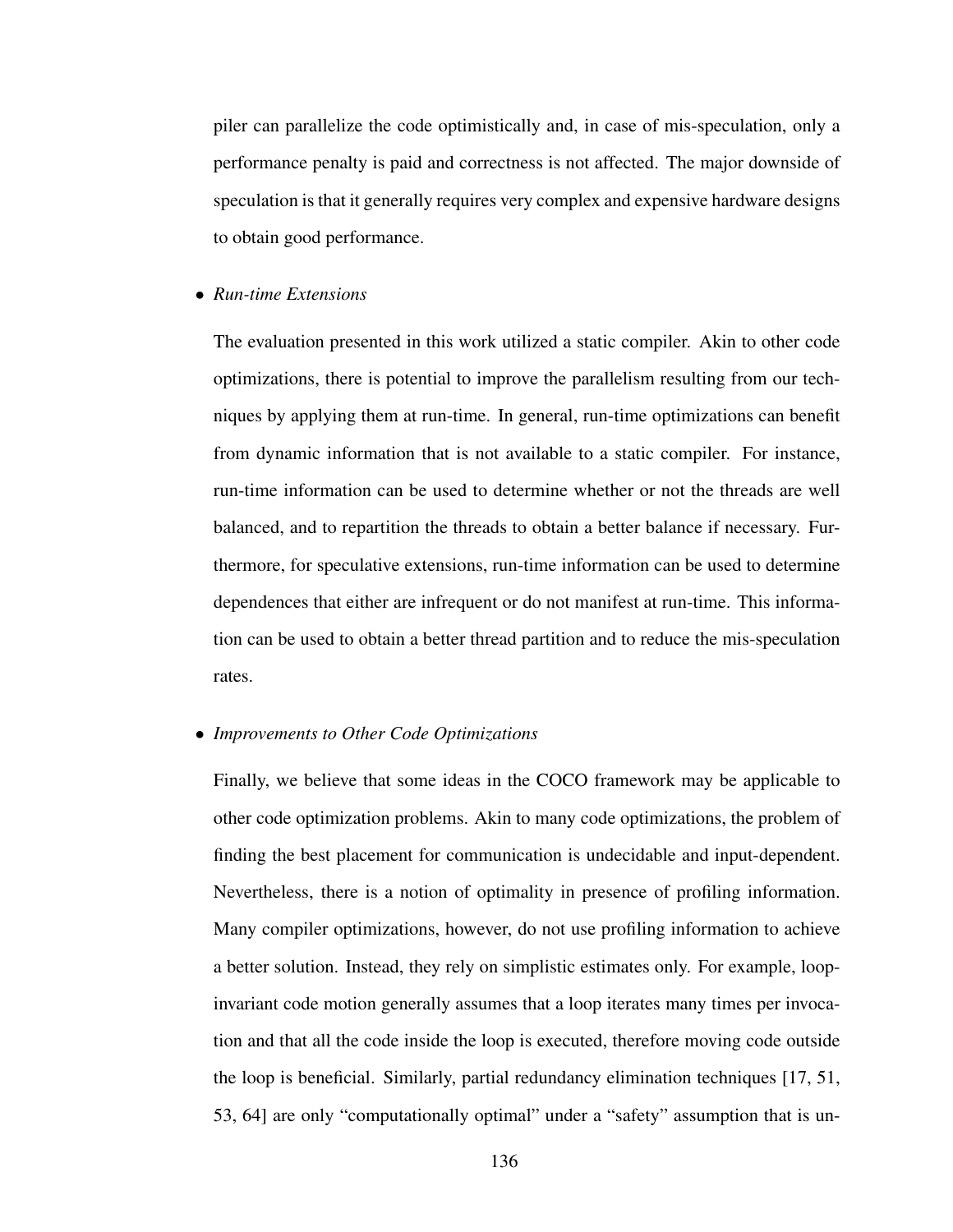necessary for most computations. Specifically, the safety property aims at avoiding triggering exceptions in cases where the original program would not. For computations that cannot trigger exceptions, this condition can be violated to reduce the number of computations even further. In this case, the idea introduced in the Chapter 4, of using graph min-cut to minimize communications, can be used to minimize the number of computations based on profile weights.

## 8.4 A Final Word

The techniques proposed in this thesis provided the groundwork for research on global multi-threaded instruction scheduling. A recent study of the potential of these techniques, when combined with some of the extensions mentioned in Section 8.3, has demonstrated an enormous potential for our approach [10]. Specifically, this study showed that extensions of the compilation techniques proposed in this thesis, using the PS-DSWP partitioner, can achieve scalable parallelism for most of the applications in the SPEC CPU 2000 Integer benchmark suite. To achieve these results, it is necessary to extend our framework to operate inter-procedurally and to aggressively use profiling, speculation, and some simple user annotations to eliminate dependences. Although the results reported in [10] did not use compiler-generated code, many of the necessary extensions are being integrated in the VELOCITY compiler, which is currently able to obtain parallelizations similar to those in [10] for several applications. These initial results provide significant evidence of the enormous power and viability of our approach to extract useful parallelism from sequential general-purpose programs to benefit from modern, highly parallel processors.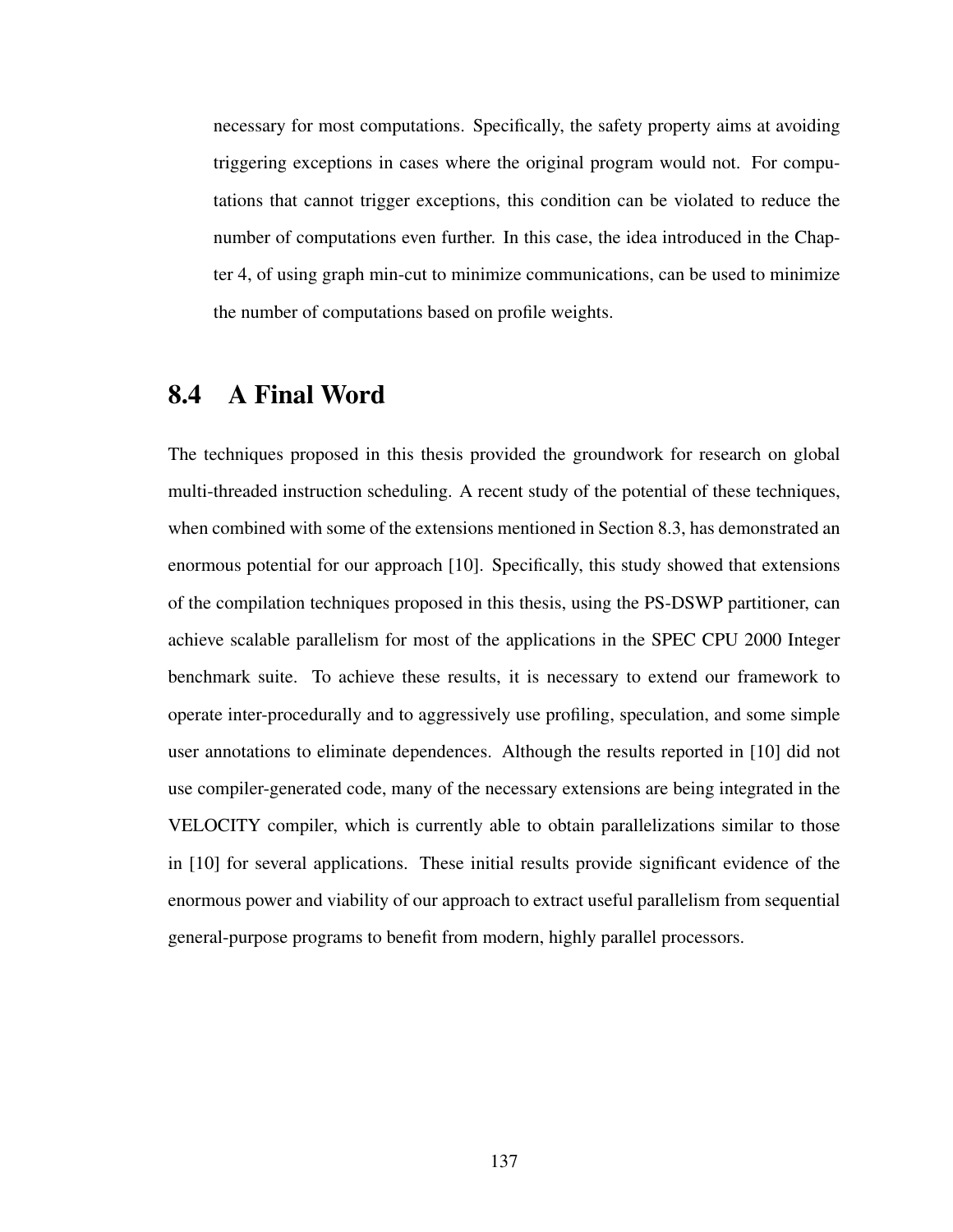# Bibliography

- [1] A. Aho, R. Sethi, and J. Ullman. *Compilers: Principles, Techniques, and Tools*. Addison-Wesley, Reading, MA, 1986.
- [2] R. Allen and K. Kennedy. *Optimizing compilers for modern architectures: A dependence-based approach*. Morgan Kaufmann Publishers Inc., 2002.
- [3] S. P. Amarasinghe and M. S. Lam. Communication optimization and code generation for distributed memory machines. In *Proceedings of the ACM SIGPLAN Conference on Programming Language Design and Implementation*, pages 126–138, 1993.
- [4] A. W. Appel. *Modern Compiler Implementation in C*. Cambridge University Press, 1998.
- [5] D. I. August. *Systematic Compilation for Predicated Execution*. PhD thesis, Department of Electrical and Computer Engineering, University of Illinois, Urbana, Illinois, 2000.
- [6] T. Austin. Pointer-Intensive Benchmark Suite. University of Wisconsin, Madison, Web site: http://pages.cs.wisc.edu/ austin/ptr-dist.html, 1995.
- [7] T. Ball and J. R. Larus. Optimally profiling and tracing programs. *ACM Transactions on Programming Languages and Systems*, 16(4):1319–1360, July 1994.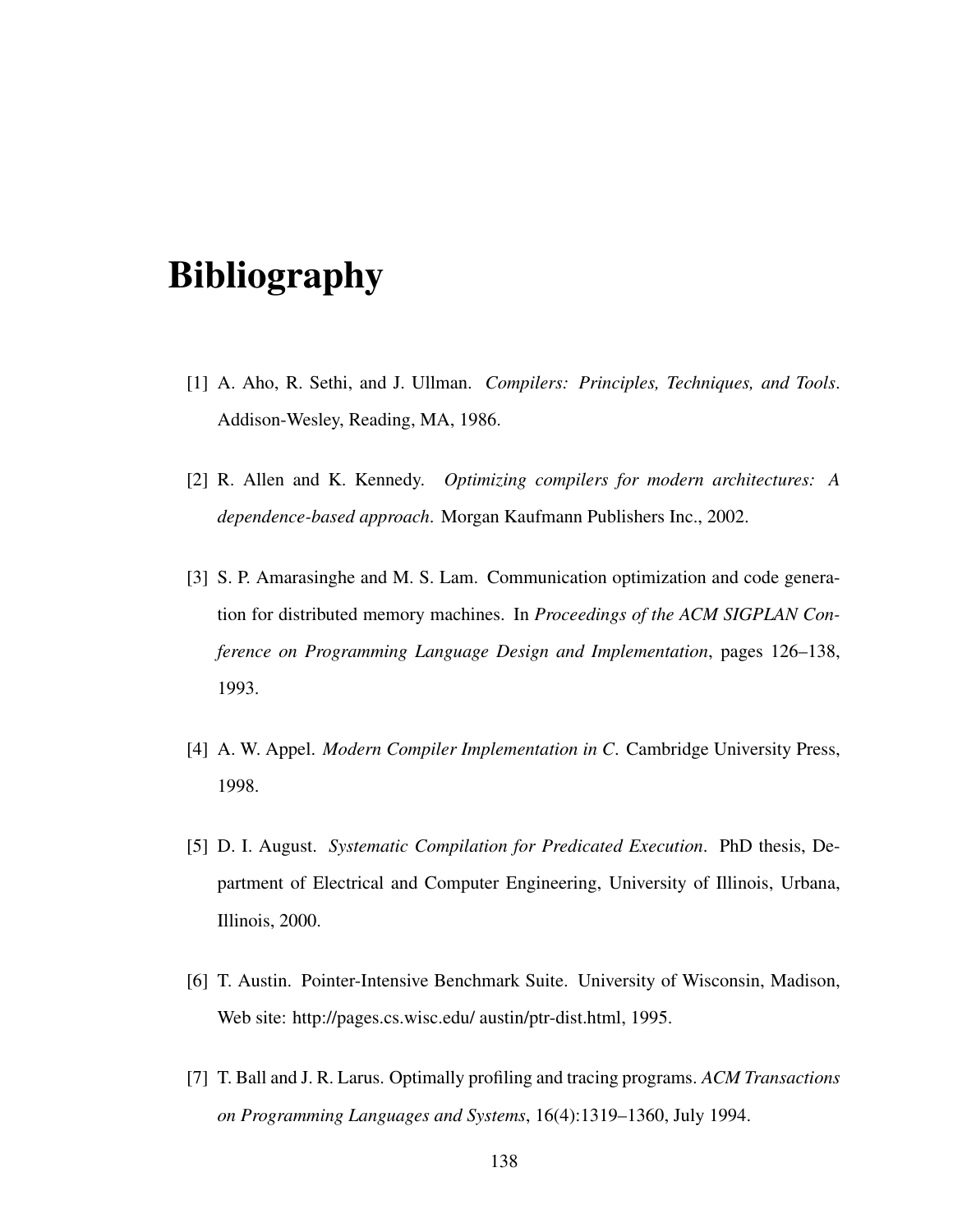- [8] D. Bernstein and M. Rodeh. Global instruction scheduling for superscalar machines. In *Proceedings of the ACM SIGPLAN 1991 Conference on Programming Language Design and Implementation*, pages 241–255, June 1991.
- [9] A. Bhowmik and M. Franklin. A general compiler framework for speculative multithreading. In *Proceedings of the 14th ACM Symposium on Parallel Algorithms and Architectures*, pages 99–108, 2002.
- [10] M. J. Bridges, N. Vachharajani, Y. Zhang, T. Jablin, and D. I. August. Revisiting the sequential programming model for multi-core. In *Proceedings of the 40th Annual ACM/IEEE International Symposium on Microarchitecture*, pages 69–81, December 2007.
- [11] A. Capitanio, N. Dutt, and A. Nicolau. Partitioned register files for VLIWs: a preliminary analysis of tradeoffs. In *Proceedings of the 25th Annual International Symposium on Microarchitecture*, pages 292–300, December 1992.
- [12] S. Chakrabarti, M. Gupta, and J.-D. Choi. Global communication analysis and optimization. In *Proceedings of the ACM SIGPLAN Conference on Programming Language Design and Implementation*, pages 68–78, May 1996.
- [13] A. E. Charlesworth. An approach to scientific array processing: The architectural design of the AP-120B/FPS-164 family. *IEEE Computer*, 14(9):18–27, September 1981.
- [14] D.-K. Chen. *Compiler Optimizations for Parallel Loops with Fine-grained Synchronization*. PhD thesis, Department of Computer Science, University of Illinois, Urbana, IL, 1994.
- [15] B. Cheng and W. W. Hwu. Modular interprocedural pointer analysis using access paths: design, implementation, and evaluation. In *Proceedings of the ACM SIG-*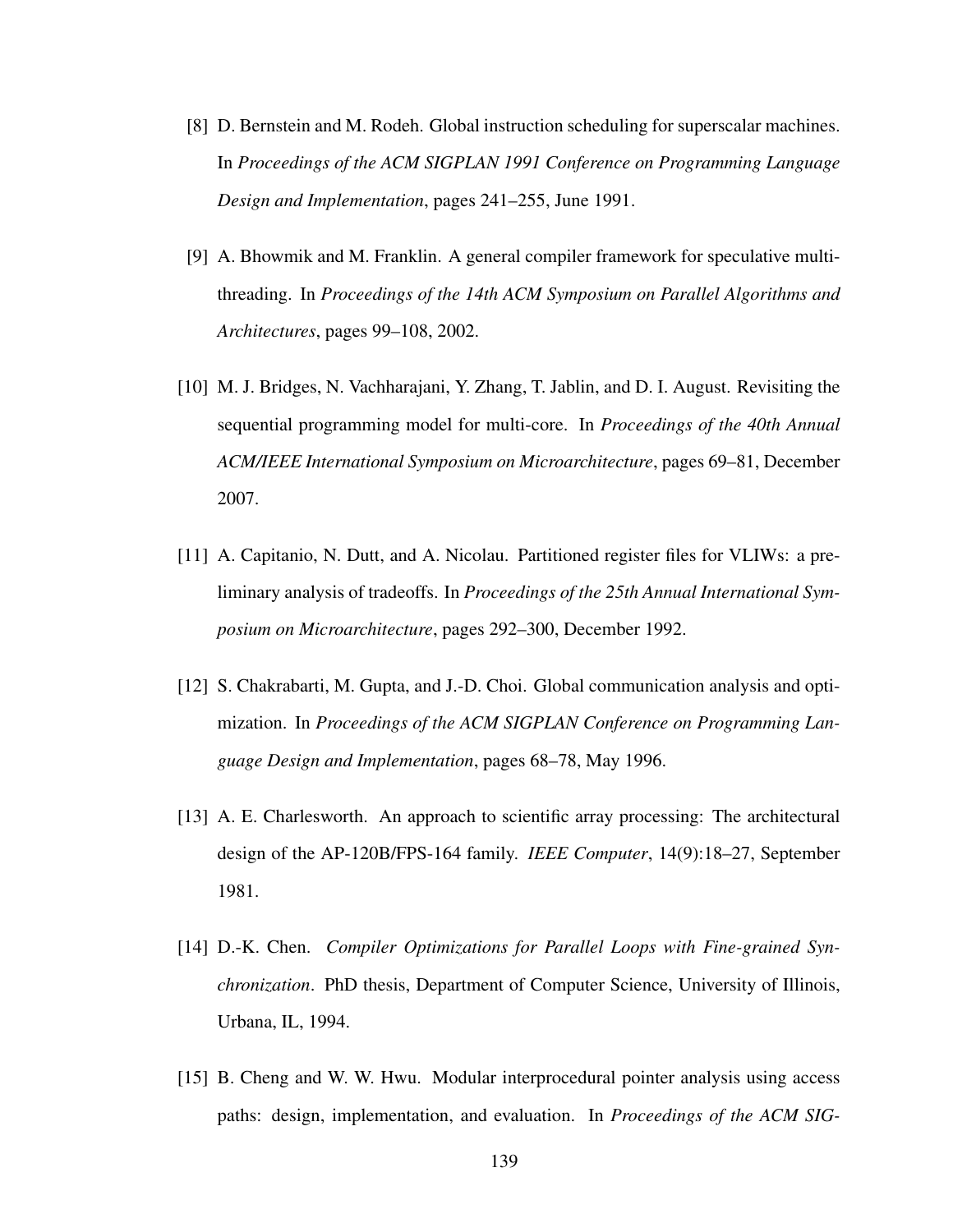*PLAN Conference on Programming Language Design and Implementation*, pages 57–69, June 2000.

- [16] R. P. Colwell, R. P. Nix, J. J. O'Donnell, D. B. Papworth, and P. K. Rodman. A VLIW architecture for a trace scheduling compiler. In *Proceedings of the 2nd International Conference on Architectural Support for Programming Languages and Operating Systems*, pages 180–192, April 1987.
- [17] K. Cooper and L. Torczon. *Engineering a Compiler*. Morgan Kaufmann Publishers Inc., 2004.
- [18] K. D. Cooper, M. W. Hall, R. T. Hood, K. Kennedy, K. S. McKinley, J. M. Mellor-Crummey, L. Torczon, and S. K. Warren. The ParaScope parallel programming environment. *Proceedings of the IEEE*, 81(2):244–263, 1993.
- [19] K. D. Cooper and J. Lu. Register promotion in C programs. In *Proceedings of the ACM SIGPLAN 1997 Conference on Programming Language Design and Implementation*, pages 308–319, June 1997.
- [20] J. C. Corbett. Evaluating deadlock detection methods for concurrent software. *IEEE Transactions on Software Engineering*, 22(3):161–180, 1996.
- [21] T. H. Cormen, C. E. Leiserson, and R. L. Rivest. *Introduction to Algorithms*. The MIT Press and McGraw-Hill, 1990.
- [22] R. Cytron. DOACROSS: Beyond vectorization for multiprocessors. In *Proceedings of the International Conference on Parallel Processing*, pages 836–884, August 1986.
- [23] R. Cytron, J. Ferrante, B. K. Rosen, M. N. Wegman, and F. K. Zadeck. Efficiently computing static single assignment form and the control dependence graph. *ACM*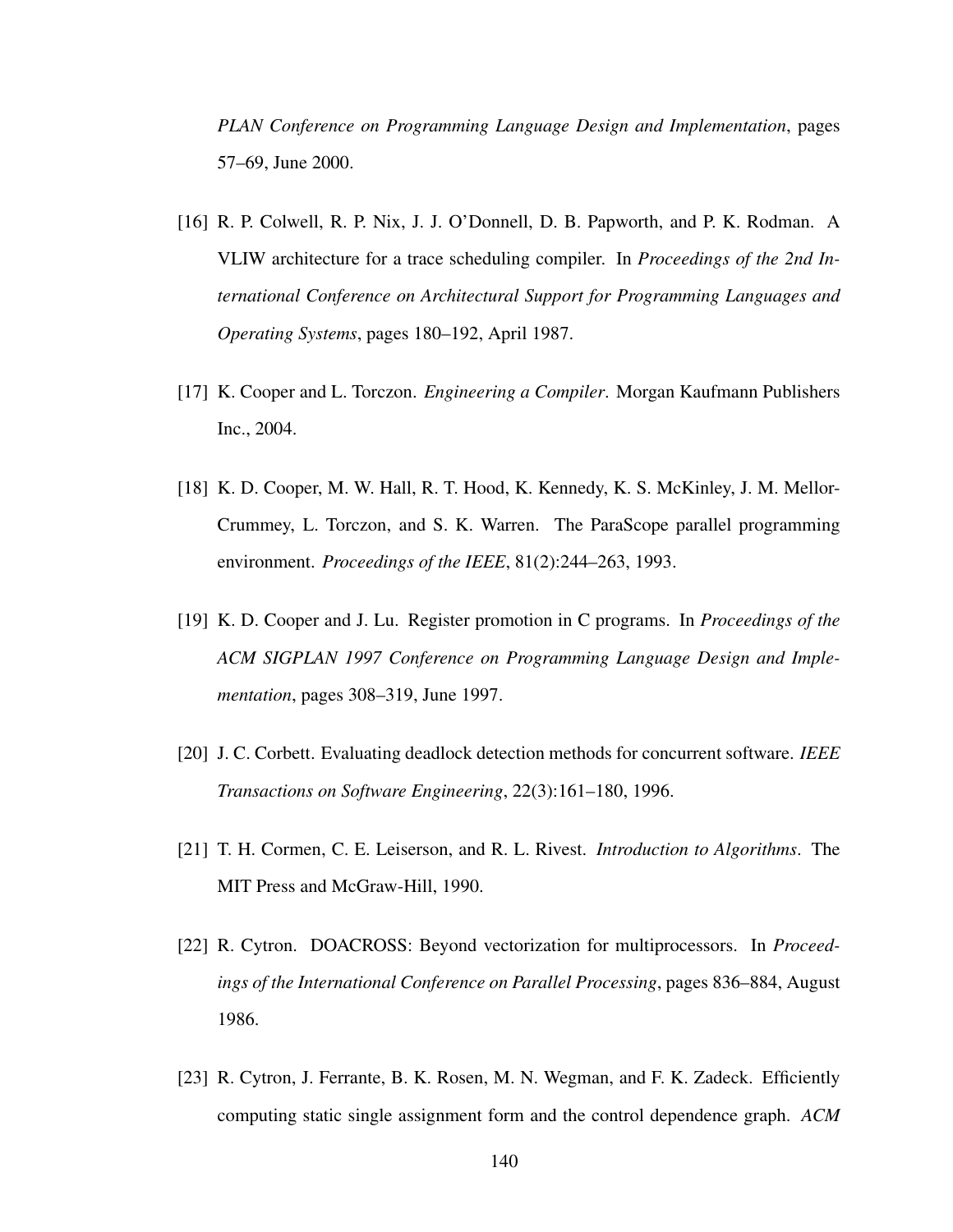*Transactions on Programming Languages and Systems*, 13(4):451–490, October 1991.

- [24] J. R. B. Davies. Parallel loop constructs for multiprocessors. Master's thesis, Department of Computer Science, University of Illinois, Urbana, IL, May 1981.
- [25] C. Demartini, R. Iosif, and R. Sisto. A deadlock detection tool for concurrent Java programs. *Software: Practice and Experience*, 29(7):577–603, 1999.
- [26] J. Ellis. *Bulldog: A Compiler for VLIW Architectures*. The MIT Press, Cambridge, MA, 1985.
- [27] P. A. Emrath and D. A. Padua. Automatic detection of nondeterminacy in parallel programs. In *Proceedings of the 1988 ACM SIGPLAN and SIGOPS Workshop on Parallel and Distributed Debugging*, 1988.
- [28] J. Ferrante, M. Mace, and B. Simmons. Generating sequential code from parallel code. In *Proceedings of the 1988 International Conference on Supercomputing*, pages 582–592, July 1988.
- [29] J. Ferrante, K. J. Ottenstein, and J. D. Warren. The program dependence graph and its use in optimization. *ACM Transactions on Programming Languages and Systems*, 9:319–349, July 1987.
- [30] J. A. Fisher. Trace scheduling: A technique for global microcode compaction. *IEEE Transactions on Computers*, C-30(7):478–490, July 1981.
- [31] L. R. Ford, Jr. and D. R. Fulkerson. *Flows in Networks*. Princeton University Press, 1962.
- [32] M. R. Garey and D. S. Johnson. *Computers and Intractability: A Guide to the Theory of NP-Completeness*. W. H. Freeman & Co., New York, NY, 1979.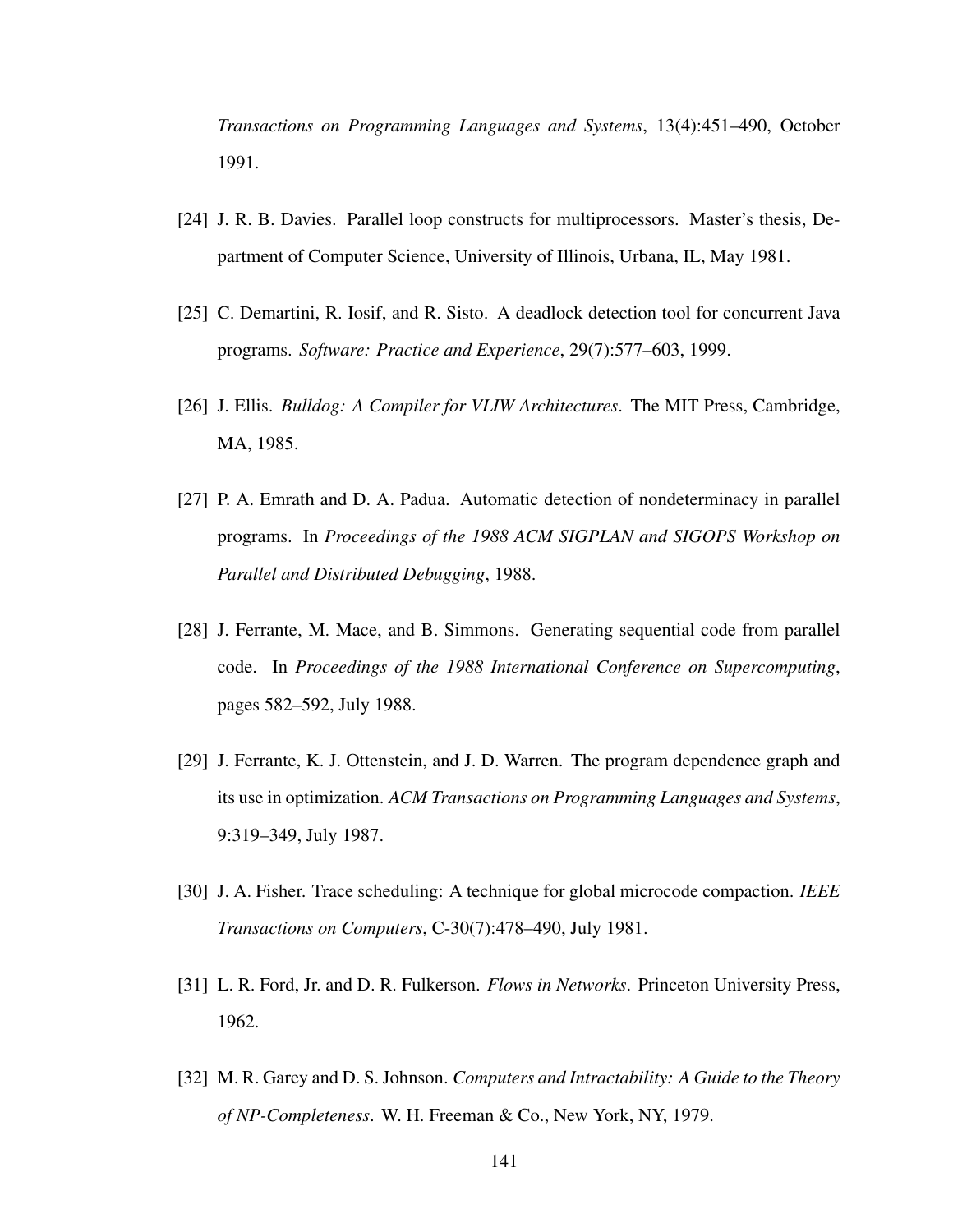- [33] R. Ghiya, L. Hendren, and Y. Zhu. Detecting parallelism in c programs with recursive data structures. In *Proceedings of the 7th International Conference on Compiler Construction*, pages 159–173, March 1998.
- [34] R. Ghiya and L. J. Hendren. Is it a Tree, DAG, or Cyclic Graph? In *Proceedings of the ACM Symposium on Principles of Programming Languages*, January 1996.
- [35] R. L. Graham. Bounds on multiprocessing timing anomalies. *SIAM Journal on Applied Mathematics*, 17(2):416–429, 1969.
- [36] B. Guo, M. J. Bridges, S. Triantafyllis, G. Ottoni, E. Raman, and D. I. August. Practical and accurate low-level pointer analysis. In *Proceedings of the 3rd International Symposium on Code Generation and Optimization*, March 2005.
- [37] B. Guo, N. Vachharajani, and D. I. August. Shape analysis with inductive recursion synthesis. In *Proceedings of the 2007 ACM SIGPLAN Conference on Programming Language Design and Implementation*, June 2007.
- [38] M. W. Hall, S. P. Amarasinghe, B. R. Murphy, S.-W. Liao, and M. S. Lam. Interprocedural parallelization analysis in SUIF. *ACM Trans. Program. Lang. Syst.*, 27(4):662–731, 2005.
- [39] P. Havlak. Nesting of reducible and irreducible loops. *ACM Transactions on Programming Languages and Systems*, 19(4):557–567, 1997.
- [40] S. Horwitz, J. Prins, and T. Reps. On the adequacy of program dependence graphsfor representing programs. In *Proceedings of the 15th ACM Symposium on Principles of Programming Languages*, pages 146–157, 1988.
- [41] S. Horwitz, T. Reps, and D. Binkley. Interprocedural slicing using dependence graphs. *ACM Transactions on Programming Languages and Systems*, 12(1):26–60, 1990.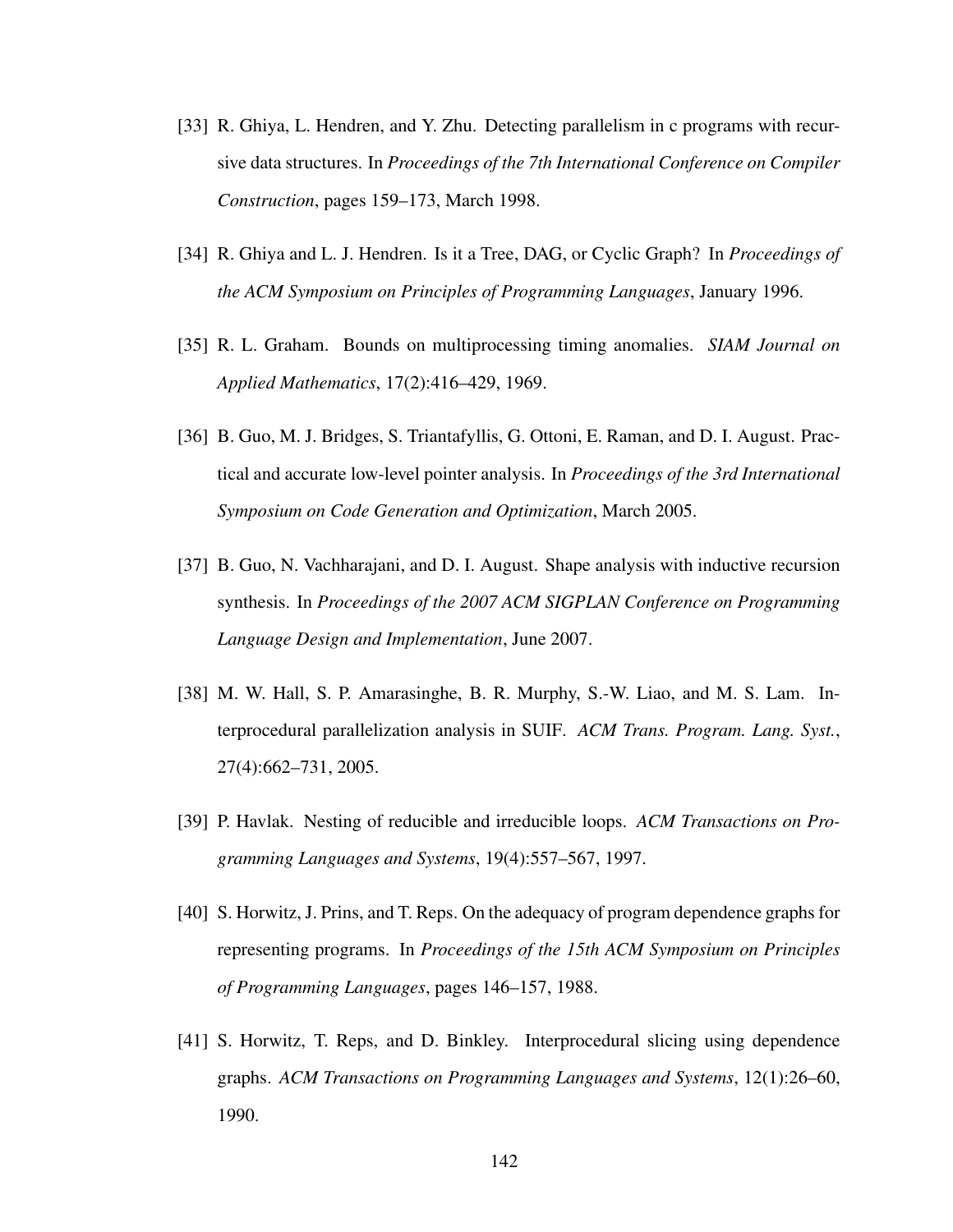- [42] W. W. Hwu, S. A. Mahlke, W. Y. Chen, P. P. Chang, N. J. Warter, R. A. Bringmann, R. G. Ouellette, R. E. Hank, T. Kiyohara, G. E. Haab, J. G. Holm, and D. M. Lavery. The superblock: An effective technique for VLIW and superscalar compilation. *The Journal of Supercomputing*, 7(1):229–248, January 1993.
- [43] The IBM XL C/C++ compilers. http://www.ibm.com/software/awdtools/ccompilers.
- [44] Intel Corporation. *Intel Itanium 2 Processor Reference Manual: For Software Development and Optimization*. Santa Clara, CA, 2002.
- [45] Intel Corporation. Intel Pentium 4 Processor Family. Online documentation: http://www.intel.com/design/Pentium4/documentation.htm, 2002.
- [46] The Intel C/C++ Compiler. http://www.intel.com/software/products/compilers.
- [47] T. A. Johnson, R. Eigenmann, and T. N. Vijaykumar. Min-cut program decomposition for thread-level speculation. In *Proceedings of the ACM SIGPLAN 2004 Conference on Programming Language Design and Implementation*, pages 59–70, 2004.
- [48] M. Kandemir, P. Banerjee, A. Choudhary, J. Ramanujam, and N. Shenoy. A global communication optimization technique based on data-flow analysis and linear algebra. *ACM Trans. Program. Lang. Syst.*, 21(6):1251–1297, 1999.
- [49] K. Kennedy and K. S. McKinley. Loop distribution with arbitrary control flow. In *Proceedings of Supercomputing*, pages 407–416, November 1990.
- [50] K. Kennedy and A. Sethi. A communication placement framework with unified dependence and data-flow analysis. In *Proceedings of the 3rd International Conference on High Performance Computing*, pages 201–208, December 1996.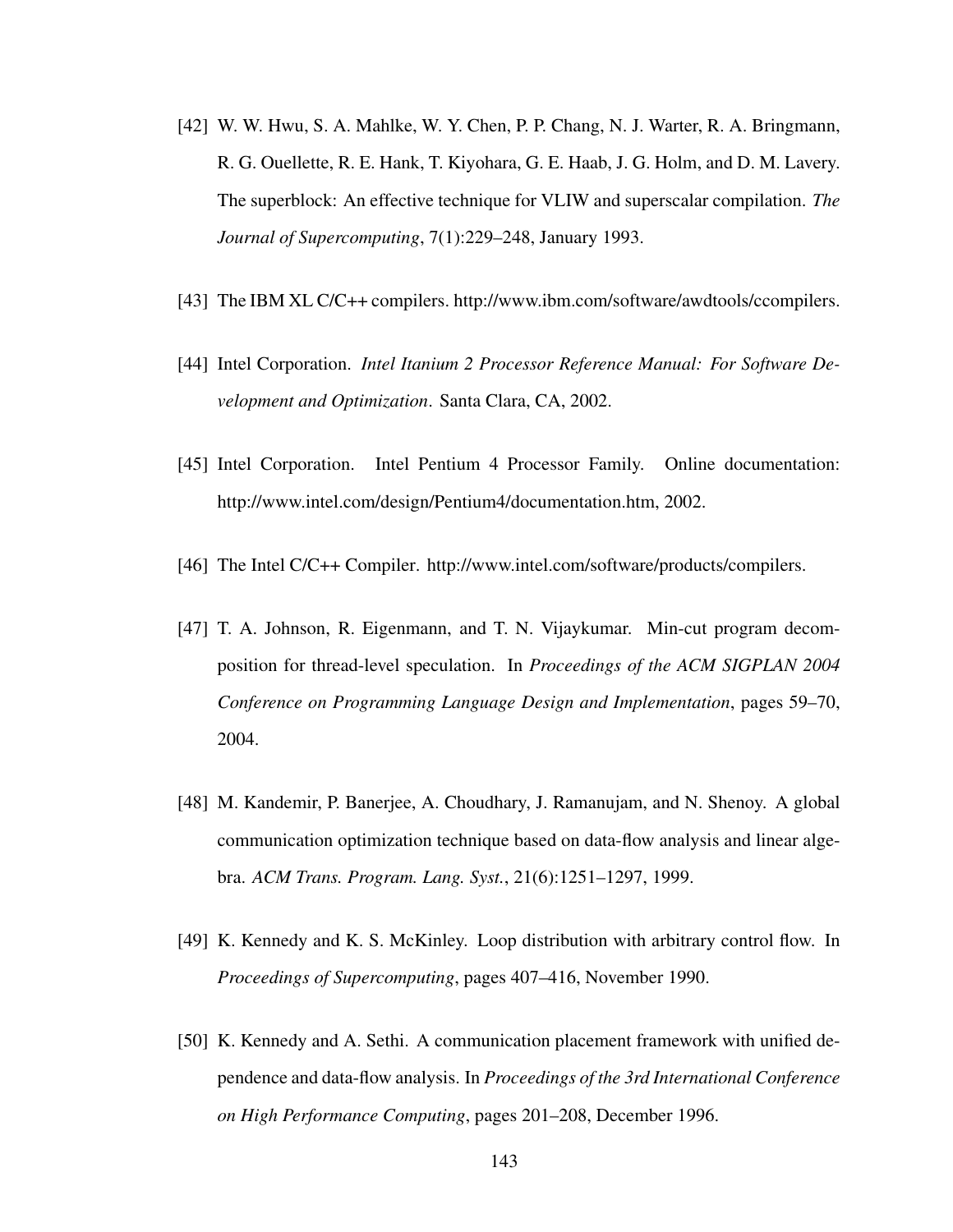- [51] R. Kennedy, S. Chan, S. Liu, R. Lo, P. Tu, and F. Chow. Partial redundancy elimination in SSA form. *ACM Transactions on Programming Languages and Systems*, 21(3):627–676, May 1999.
- [52] K. Knobe and V. Sarkar. Array SSA form and its use in parallelization. In *Proceedings of the 25th ACM SIGPLAN-SIGACT Symposium on Principles of Programming Languages*, pages 107–120, January 1998.
- [53] J. Knoop, O. Rüthing, and B. Steffen. Lazy code motion. In *Proceedings of the ACM SIGPLAN Conference on Programming Language Design and Implementation*, pages 224–234, June 1992.
- [54] D. J. Kuck, R. H. Kuhn, D. A. Padua, B. Leasure, and M. Wolfe. Dependence graphs and compiler optimizations. In *Proceedings of the 8th ACM Symposium on Principles of Programming Languages*, pages 207–218, January 1981.
- [55] M. S. Lam. Software pipelining: An effective scheduling technique for VLIW machines. In *Proceedings of the ACM SIGPLAN Conference on Programming Language Design and Implementation*, pages 318–328, June 1988.
- [56] M. S. Lam and R. P. Wilson. Limits of control flow on parallelism. In *Proceedings of the 19th International Symposium on Computer Architecture*, pages 46–57, May 1992.
- [57] W. Landi. Undecidability of static analysis. *ACM Letters on Programming Languages and Systems*, 1(4):323–337, 1992.
- [58] C. Lee, M. Potkonjak, and W. Mangione-Smith. Mediabench: A tool for evaluating and synthesizing multimedia and communications systems. In *Proceedings of the 30th Annual International Symposium on Microarchitecture*, pages 330–335, December 1997.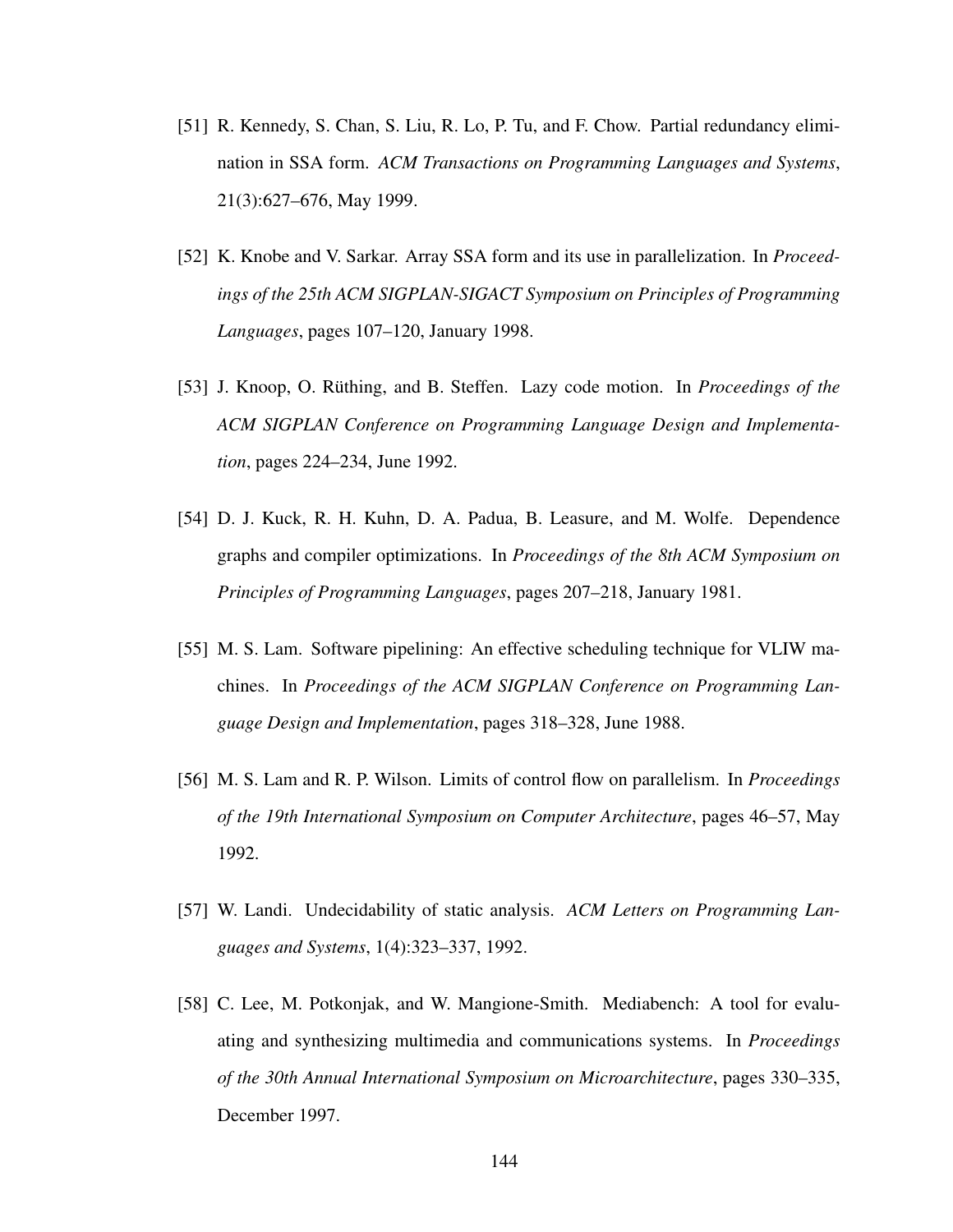- [59] W. Lee, R. Barua, M. Frank, D. Srikrishna, J. Babb, V. Sarkar, and S. P. Amarasinghe. Space-time scheduling of instruction-level parallelism on a Raw Machine. In *Proceedings of the 8th International Conference on Architectural Support for Programming Languages and Operating Systems*, pages 46–57, 1998.
- [60] W. Lee, D. Puppin, S. Swenson, and S. Amarasinghe. Convergent scheduling. In *Proceedings of the 35th Annual International Symposium on Microarchitecture*, November 2002.
- [61] G. R. Luecke, Y. Zou, J. Coyle, J. Hoekstra, and M. Kraeva. Deadlock detection in MPI programs. *Concurrency and Computation: Practice and Experience*, 14(11):911–932, 2002.
- [62] S. A. Mahlke, D. C. Lin, W. Y. Chen, R. E. Hank, R. A. Bringmann, and W. W. Hwu. Effective compiler support for predicated execution using the hyperblock. In *Proceedings of the 25th International Symposium on Microarchitecture*, pages 45– 54, December 1992.
- [63] G. Moore. Cramming more components onto integrated circuits. *Electronics Magazine*, 38(8), April 1965.
- [64] E. Morel and C. Renvoise. Global optimization by suppression of partial redundancies. *Communications of the ACM*, pages 96–103, February 1979.
- [65] S. Muchnick. *Advanced Compiler Design and Implementation*. Morgan-Kaufmann Publishers, San Francisco, CA, 1997.
- [66] C. J. Newburn. *Exploiting Multi-Grained Parallelism for Multiple-Instruction-Stream Architectures*. PhD thesis, Electrical and Computer Engineering Department, Carnegie Mellon University, Pittsburgh, PA, United States, November 1997.
- [67] C. J. Newburn. Personal Communication, January 2008.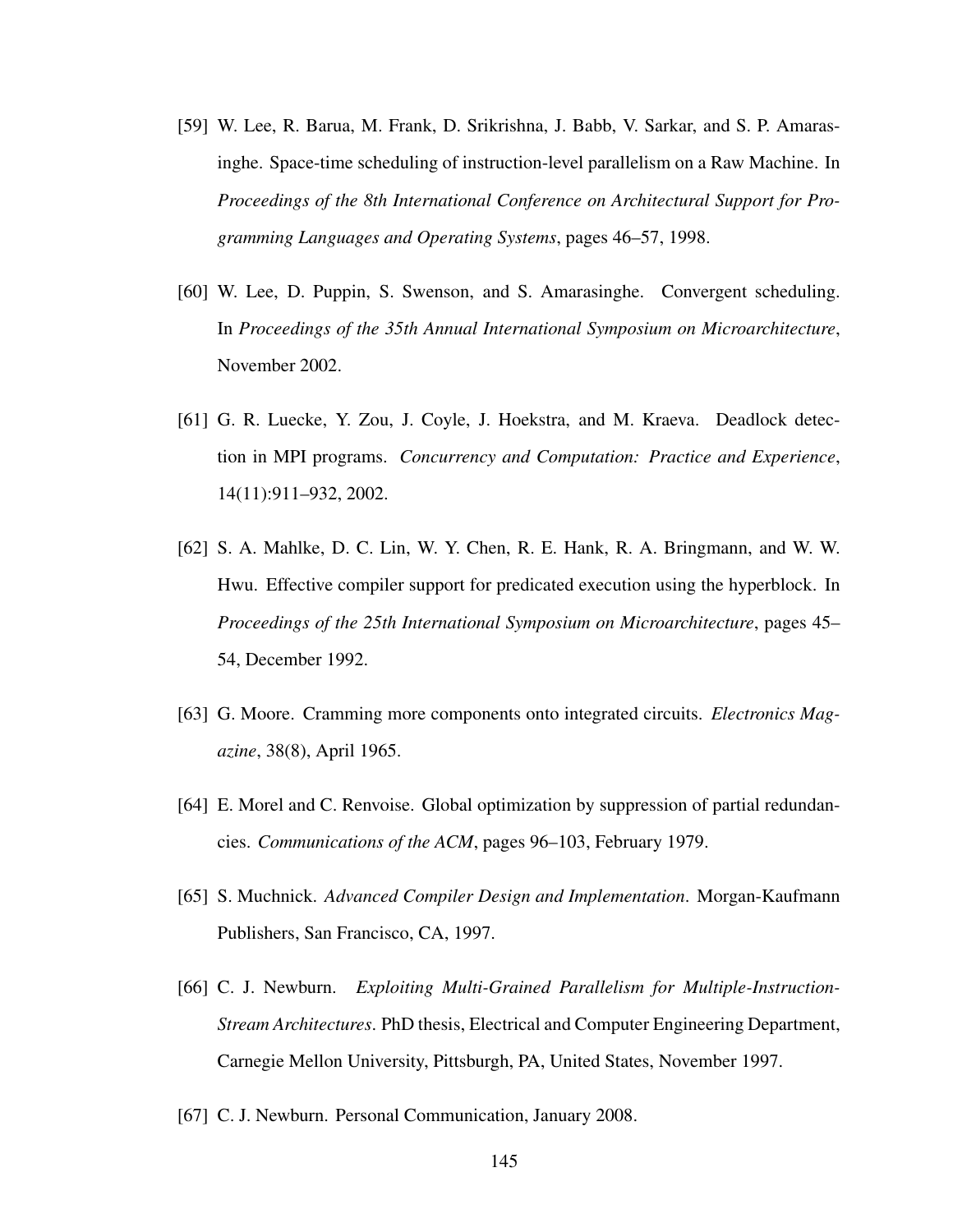- [68] C. J. Newburn and J. P. Shen. Automatic partitioning of signal processing programs for symmetric multiprocessors. In *Proceedings of the Conference on Parallel Architectures and Compilation Techniques*, pages 269–280, October 1996.
- [69] E. Nystrom and A. E. Eichenberger. Effective cluster assignment for modulo scheduling. In *Proceedings of the 31st International Symposium on Microarchitecture*, pages 103–114, December 1998.
- [70] E. M. Nystrom, H.-S. Kim, and W.-M. Hwu. Bottom-up and top-down contextsensitive summary-based pointer analysis. In *Proceedings of the 11th Static Analysis Symposium*, August 2004.
- [71] The OpenMP API specification for parallel programming. http://www.openmp.org.
- [72] G. Ottoni and D. I. August. Global multi-threaded instruction scheduling. In *Proceedings of the 40th Annual IEEE/ACM International Symposium on Microarchitecture*, pages 56–68, December 2007.
- [73] G. Ottoni and D. I. August. Communication optimizations for global multi-threaded instruction scheduling. In *Proceedings of the 13th ACM International Conference on Architectural Support for Programming Languages and Operating Systems*, pages 222–232, March 2008.
- [74] G. Ottoni, R. Rangan, A. Stoler, and D. I. August. Automatic thread extraction with decoupled software pipelining. In *Proceedings of the 38th IEEE/ACM International Symposium on Microarchitecture*, pages 105–116, November 2005.
- [75] G. Ottoni, R. Rangan, A. Stoler, and D. I. August. Automatic thread extraction with decoupled software pipelining, November 2005. Presentation slides for [74]: http://www.cs.princeton.edu/˜ottoni/pub/DSWP-MICRO38.ppt.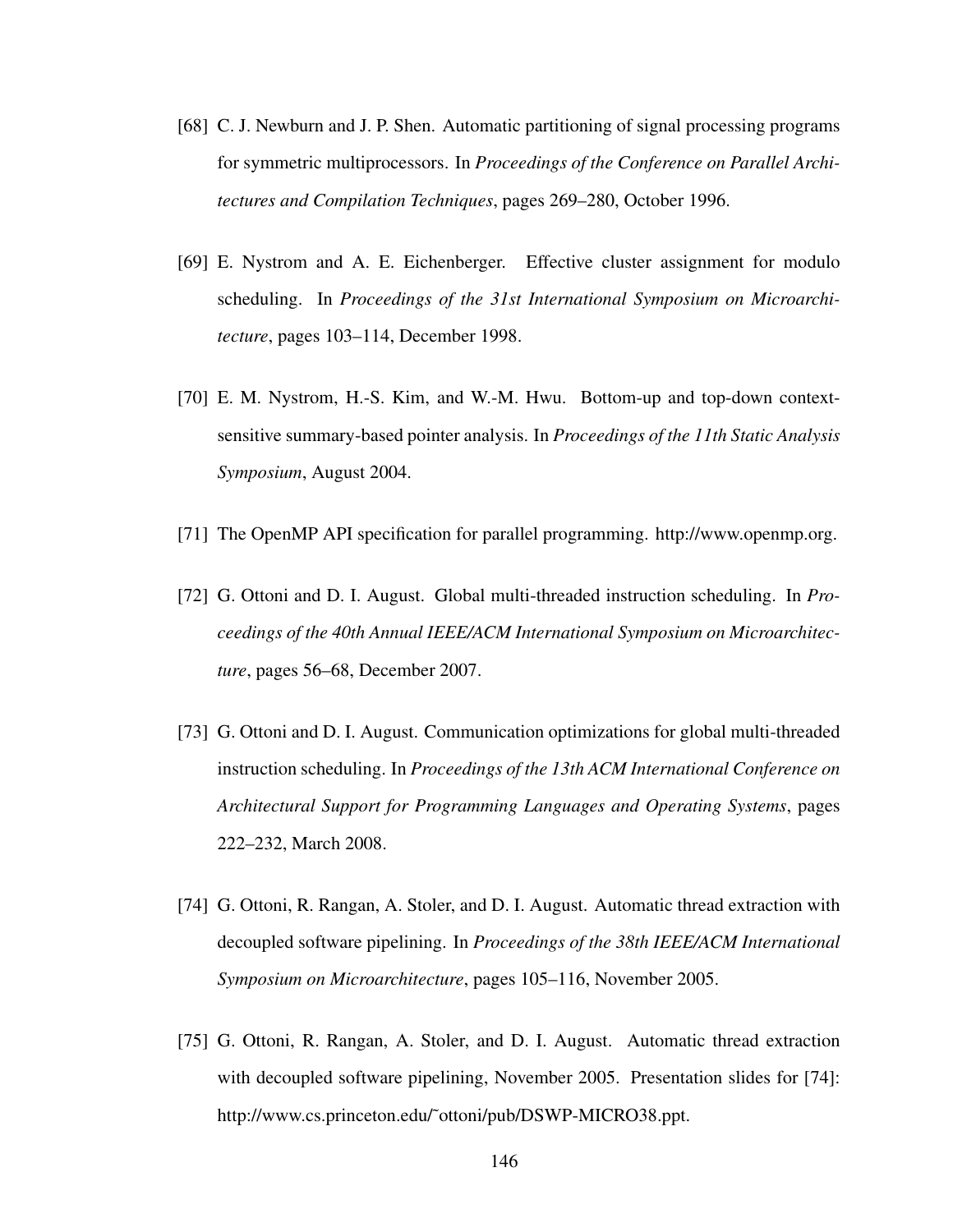- [76] G. Ottoni, R. Rangan, A. Stoler, and D. I. August. A new approach to thread extraction for general-purpose programs. In *Proceedings of the 2nd Watson Conference on Interaction between Architecture, Circuits, and Compilers*, September 2005.
- [77] G. Ottoni, R. Rangan, A. Stoler, M. J. Bridges, and D. I. August. From sequential programs to concurrent threads. *IEEE Computer Architecture Letters*, 4, June 2005.
- [78] D. A. Padua. *Multiprocessors: Discussion of some theoretical and practical problems*. PhD thesis, Department of Computer Science, University of Illinois, Urbana, IL, United States, November 1979.
- [79] D. A. Penry, M. Vachharajani, and D. I. August. Rapid development of a flexible validated processor model. In *Proceedings of the 2005 Workshop on Modeling, Benchmarking, and Simulation*, June 2005.
- [80] G. Ramalingam. The undecidability of aliasing. *ACM Transactions on Programming Languages and Systems*, 16(5):1467–1471, 1994.
- [81] E. Raman, G. Ottoni, A. Raman, M. Bridges, and D. I. August. Parallel-stage decoupled software pipelining. In *Proceedings of the 2008 International Symposium on Code Generation and Optimization*, 2008.
- [82] R. Rangan. *Pipelined Multithreading Transformations and Support Mechanisms*. PhD thesis, Department of Computer Science, Princeton University, Princeton, NJ, United States, June 2007.
- [83] R. Rangan and D. I. August. Amortizing software queue overhead for pipelined inter-thread communication. In *Proceedings of the Workshop on Programming Models for Ubiquitous Parallelism (PMUP)*, pages 1–5, September 2006.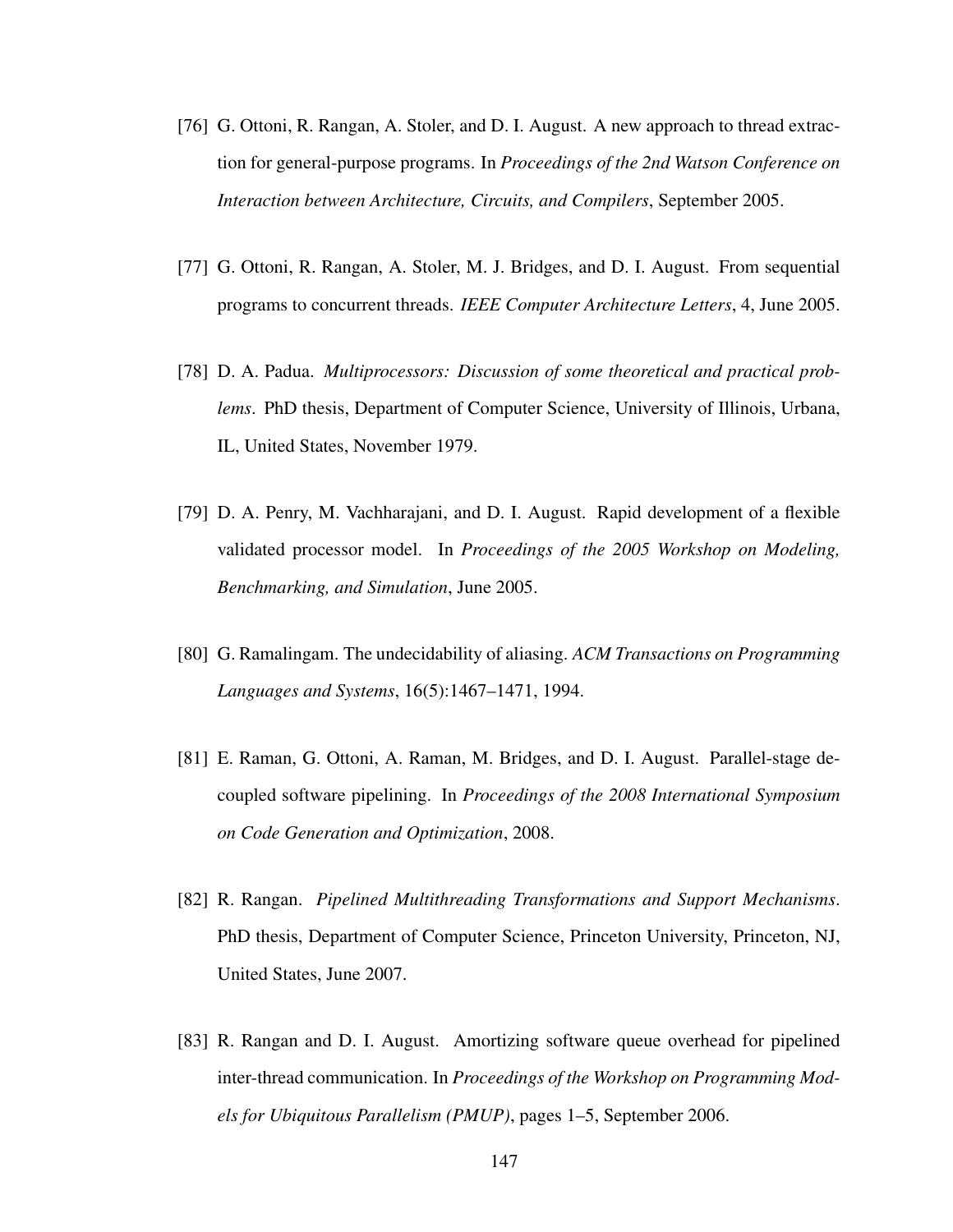- [84] R. Rangan, N. Vachharajani, A. Stoler, G. Ottoni, D. I. August, and G. Z. N. Cai. Support for high-frequency streaming in CMPs. In *Proceedings of the 39th International Symposium on Microarchitecture*, pages 259–269, December 2006.
- [85] R. Rangan, N. Vachharajani, M. Vachharajani, and D. I. August. Decoupled software pipelining with the synchronization array. In *Proceedings of the 13th International Conference on Parallel Architectures and Compilation Techniques*, pages 177–188, September 2004.
- [86] B. R. Rau. Iterative modulo scheduling: An algorithm for software pipelining loops. In *Proceedings of the 27th International Symposium on Microarchitecture*, pages 63–74, December 1994.
- [87] B. R. Rau and C. D. Glaeser. Some scheduling techniques and an easily schedulable horizontal architecture for high performance scientific computing. In *Proceedings of the 20th Annual Workshop on Microprogramming and Microarchitecture*, pages 183–198, October 1981.
- [88] K. Rich and M. Farrens. Code partitioning in decoupled compilers. In *Proceedings of the 6th European Conference on Parallel Processing*, pages 1008–1017, Munich, Germany, September 2000.
- [89] M. Sagiv, T. Reps, and R. Wilhelm. Parametric shape analysis via 3-valued logic. *ACM Transactions on Programming Languages and Systems*, 24(3):217–298, 2002.
- [90] V. Sarkar. *Partitioning and Scheduling Parallel Programs for Multiprocessors*. The MIT Press, Cambridge, MA, 1989.
- [91] V. Sarkar. A concurrent execution semantics for parallel program graphs and program dependence graphs. In *Proceedings of the 5th International Workshop on Languages and Compilers for Parallel Computing*, 1992.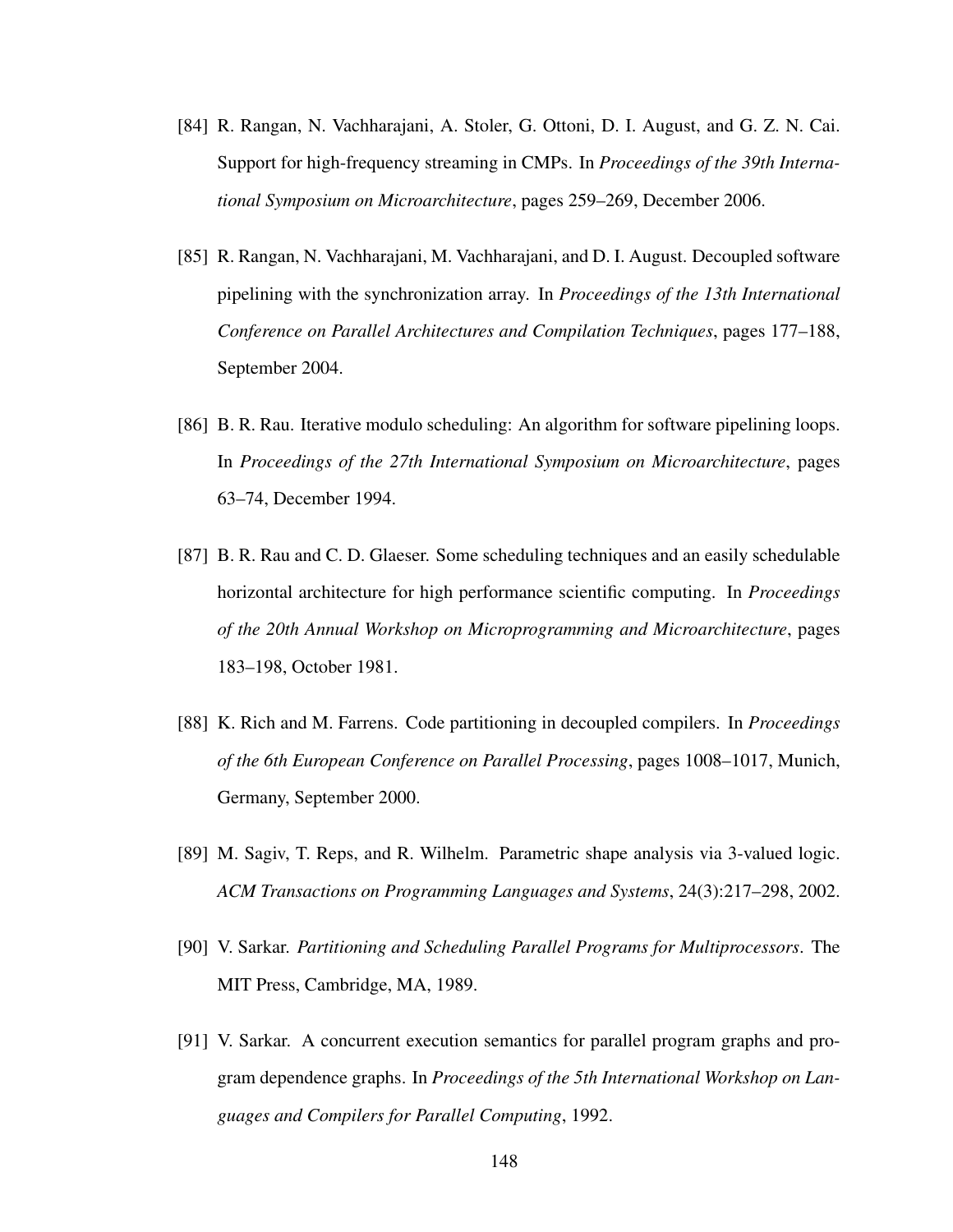- [92] V. Sarkar. Analysis and optimization of explicitly parallel programs using the parallel program graph representation. In *Proceedings of the 10th International Workshop on Languages and Compilers for Parallel Computing*, August 1997.
- [93] V. Sarkar and J. Hennessy. Compile-time partitioning and scheduling of parallel programs. In *Proceedings of the ACM SIGPLAN 86 Symposium on Compiler Construction*, pages 17–26, June 1986.
- [94] S. Savage, M. Burrows, G. Nelson, P. Sobalvarro, and T. Anderson. Eraser: A dynamic data race detector for multithreaded programs. *ACM Transactions on Computer Systems*, 15(4):391–411, 1997.
- [95] S. Shah, G. Haab, P. Petersen, and J. Throop. Flexible control structures for parallelism in OpenMP. In *Proceedings of the 1st European Workshop on OpenMP*, September 1999.
- [96] J. W. Sias, S.-Z. Ueng, G. A. Kent, I. M. Steiner, E. M. Nystrom, and W. mei W. Hwu. Field-testing IMPACT EPIC research results in Itanium 2. In *Proceedings of the 31st Annual International Symposium on Computer Architecture*, pages 26–37, June 2004.
- [97] J. E. Smith. Decoupled access/execute computer architectures. In *Proceedings of the 9th International Symposium on Computer Architecture*, pages 112–119, April 1982.
- [98] G. S. Sohi, S. Breach, and T. N. Vijaykumar. Multiscalar processors. In *Proceedings of the 22th International Symposium on Computer Architecture*, June 1995.
- [99] Standard Performance Evaluation Corporation (SPEC). http://www.spec.org.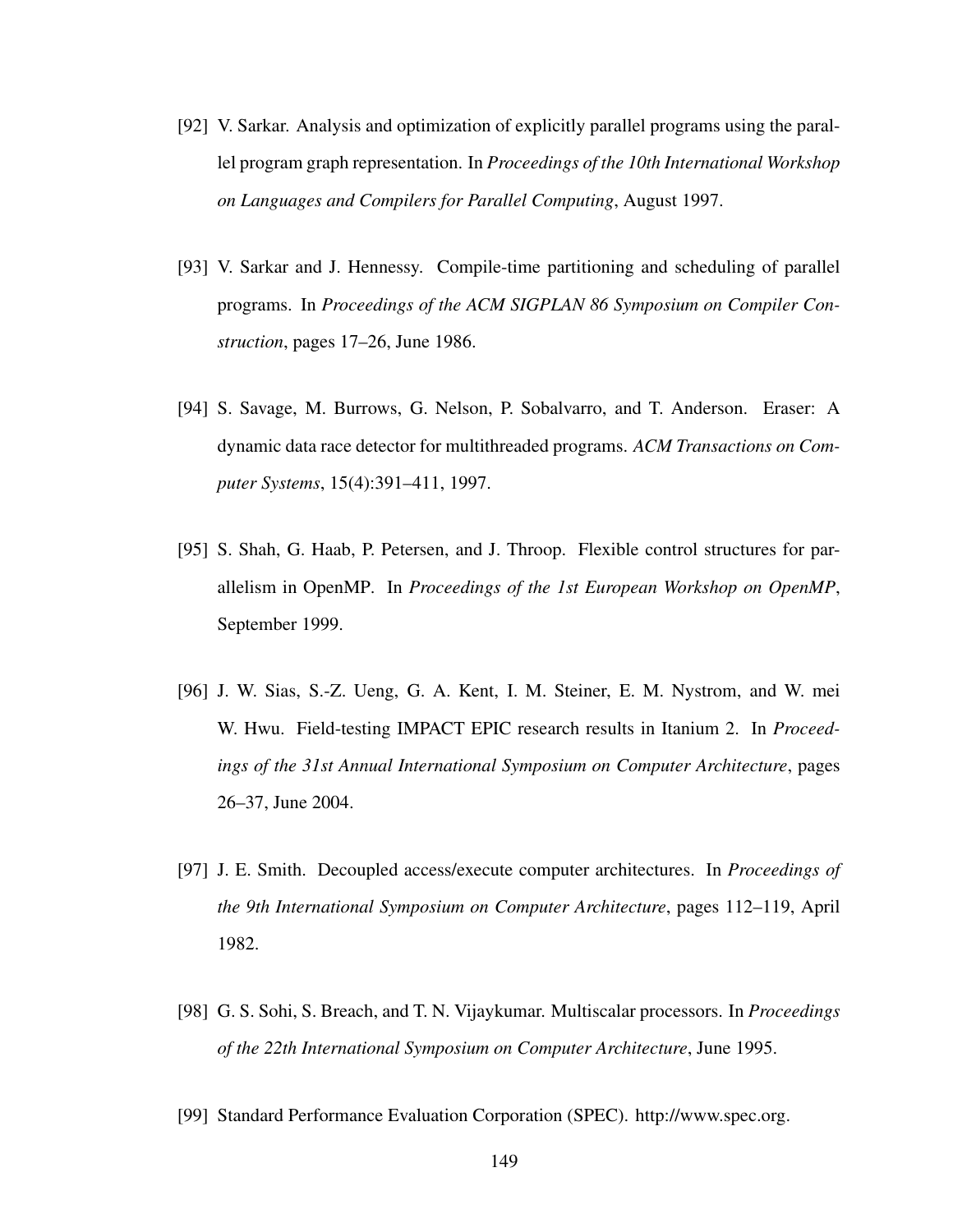- [100] B. Steensgaard. Sequentializing program dependence graphs for irreducible programs. Technical Report MSR-TR-93-14, Microsoft Research, Redmond, WA, 1993.
- [101] J. G. Steffan and T. C. Mowry. The potential for using thread-level data speculation to facilitate automatic parallelization. In *Proceedings of the 4th International Symposium on High-Performance Computer Architecture*, pages 2–13, February 1998.
- [102] E. Su, X. Tian, M. Girkar, G. Haab, S. Shah, and P. Petersen. Compiler support of the workqueuing execution model for Intel SMP architectures. In *Proceedings of the 4th European Workshop on OpenMP*, September 2002.
- [103] R. E. Tarjan. Depth-first search and linear graph algorithms. *SIAM Journal on Computing*, 1(2):146–160, 1972.
- [104] M. B. Taylor, W. Lee, S. P. Amarasinghe, and A. Agarwal. Scalar operand networks. *IEEE Transactions on Parallel and Distributed Systems*, 16(2):145–162, February 2005.
- [105] S. Triantafyllis, M. J. Bridges, E. Raman, G. Ottoni, and D. I. August. A framework for unrestricted whole-program optimization. In *Proceedings of the ACM SIGPLAN Conference on Programming Language Design and Implementation*, pages 61–71, June 2006.
- [106] J. Tsai, J. Huang, C. Amlo, D. J. Lilja, and P.-C. Yew. The superthreaded processor architecture. *IEEE Transactions on Computers*, 48(9):881–902, 1999.
- [107] M. Vachharajani, N. Vachharajani, D. A. Penry, J. A. Blome, and D. I. August. Microarchitectural exploration with Liberty. In *Proceedings of the 35th International Symposium on Microarchitecture*, pages 271–282, November 2002.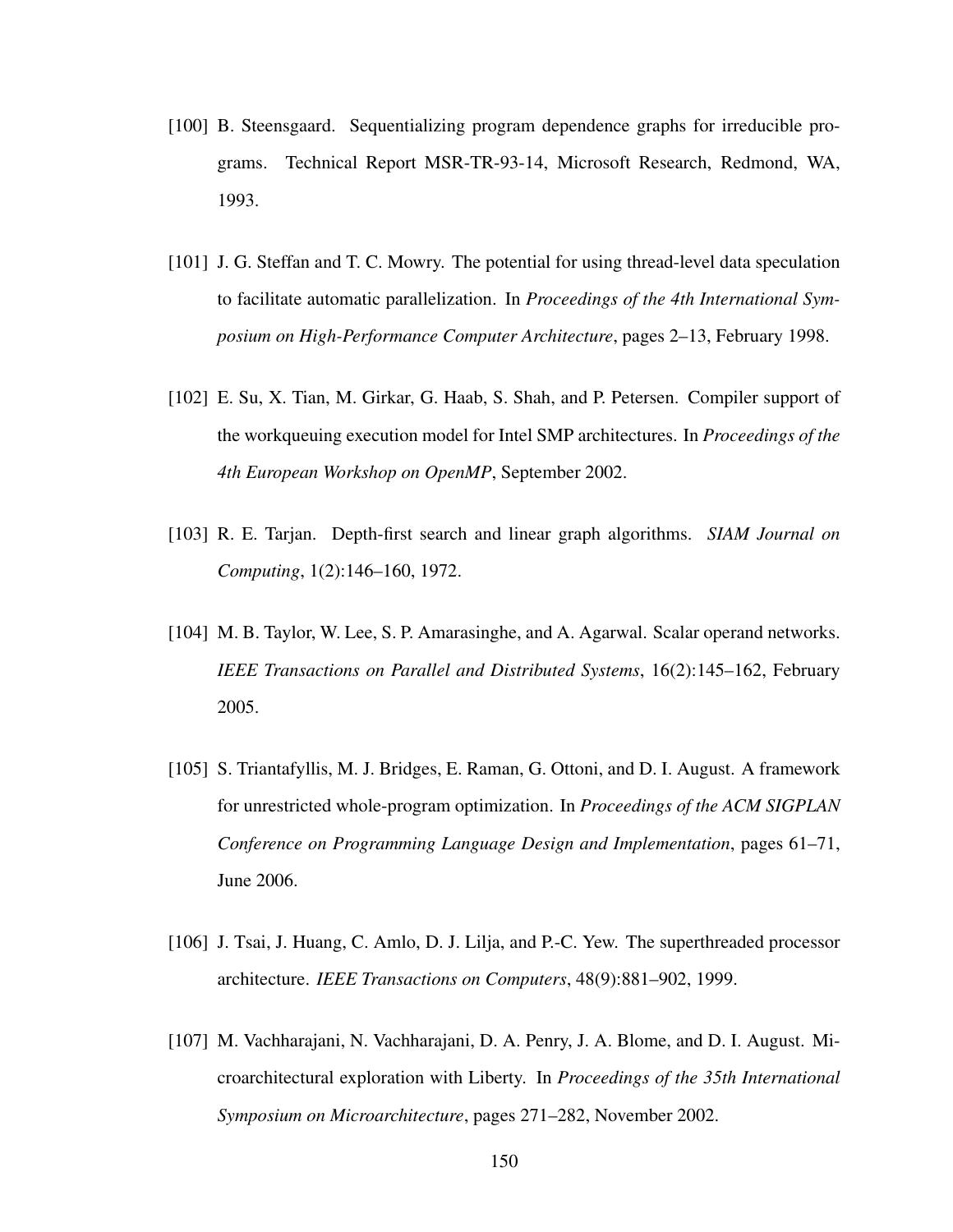- [108] N. Vachharajani, M. Iyer, C. Ashok, M. Vachharajani, D. I. August, and D. A. Connors. Chip multi-processor scalability for single-threaded applications. In *Proceedings of the Workshop on Design, Architecture, and Simulation of Chip Multi-Processors*, November 2005.
- [109] N. Vachharajani, R. Rangan, E. Raman, M. J. Bridges, G. Ottoni, and D. I. August. Speculative decoupled software pipelining. In *Proceedings of the 16th International Conference on Parallel Architectures and Compilation Techniques*, September 2007.
- [110] E. Waingold, M. Taylor, D. Srikrishna, V. Sarkar, W. Lee, V. Lee, J. Kim, M. Frank, P. Finch, R. Barua, J. Babb, S. Amarasinghe, and A. Agarwal. Baring it all to software: Raw machines. *IEEE Computer*, 30(9):86–93, 1997.
- [111] M. Wilkes. *Automatic Digital Computers*. John Wiley & Sons, 1956.
- [112] S. Winkel. Exploring the performance potential of Itanium processors with ILPbased scheduling. In *Proceedings of the International Symposium on Code Generation and Optimization*, March 2004.
- [113] S. Winkel. Optimal versus heuristic global code scheduling. In *Proceedings of the 40th Annual IEEE/ACM International Symposium on Microarchitecture*, pages 43– 55, December 2007.
- [114] S. Winkel, R. Krishnaiyer, and R. Sampson. Latency-tolerant software pipelining in a production compiler. In *Proceedings of the 6th IEEE/ACM International Symposium on Code Generation and Optimization*, pages 104–113, April 2008.
- [115] M. Wolfe. *High Performance Compilers for Parallel Computing*. Addison-Wesley, Redwood City, CA, 1996.